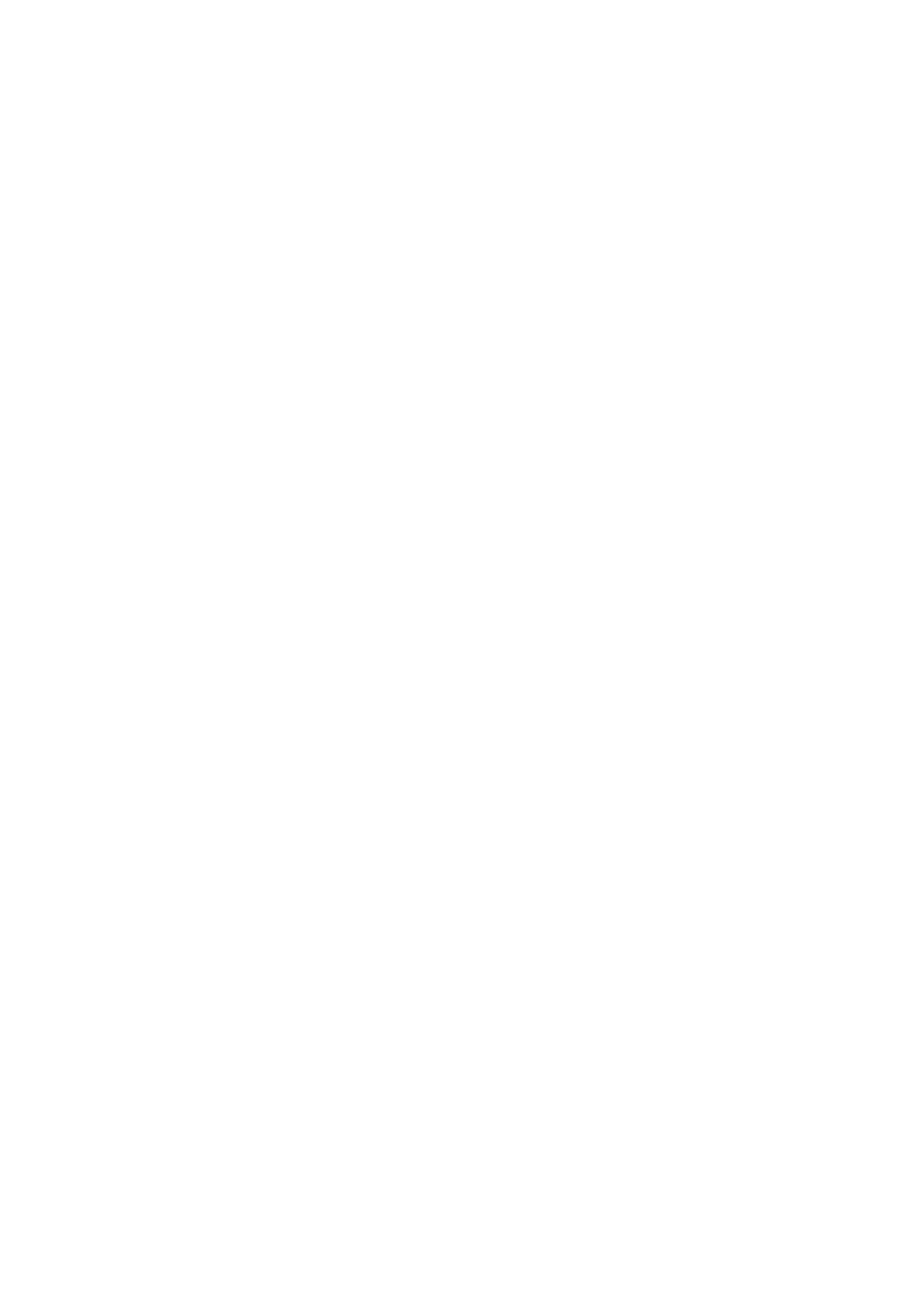## **Contents**

| Chapter 1                                                                 |  |
|---------------------------------------------------------------------------|--|
|                                                                           |  |
|                                                                           |  |
|                                                                           |  |
|                                                                           |  |
| Chapter 2                                                                 |  |
|                                                                           |  |
|                                                                           |  |
| Constitutional and institutional framework of the Sierra Leone Police  11 |  |
|                                                                           |  |
|                                                                           |  |
|                                                                           |  |
|                                                                           |  |
|                                                                           |  |
|                                                                           |  |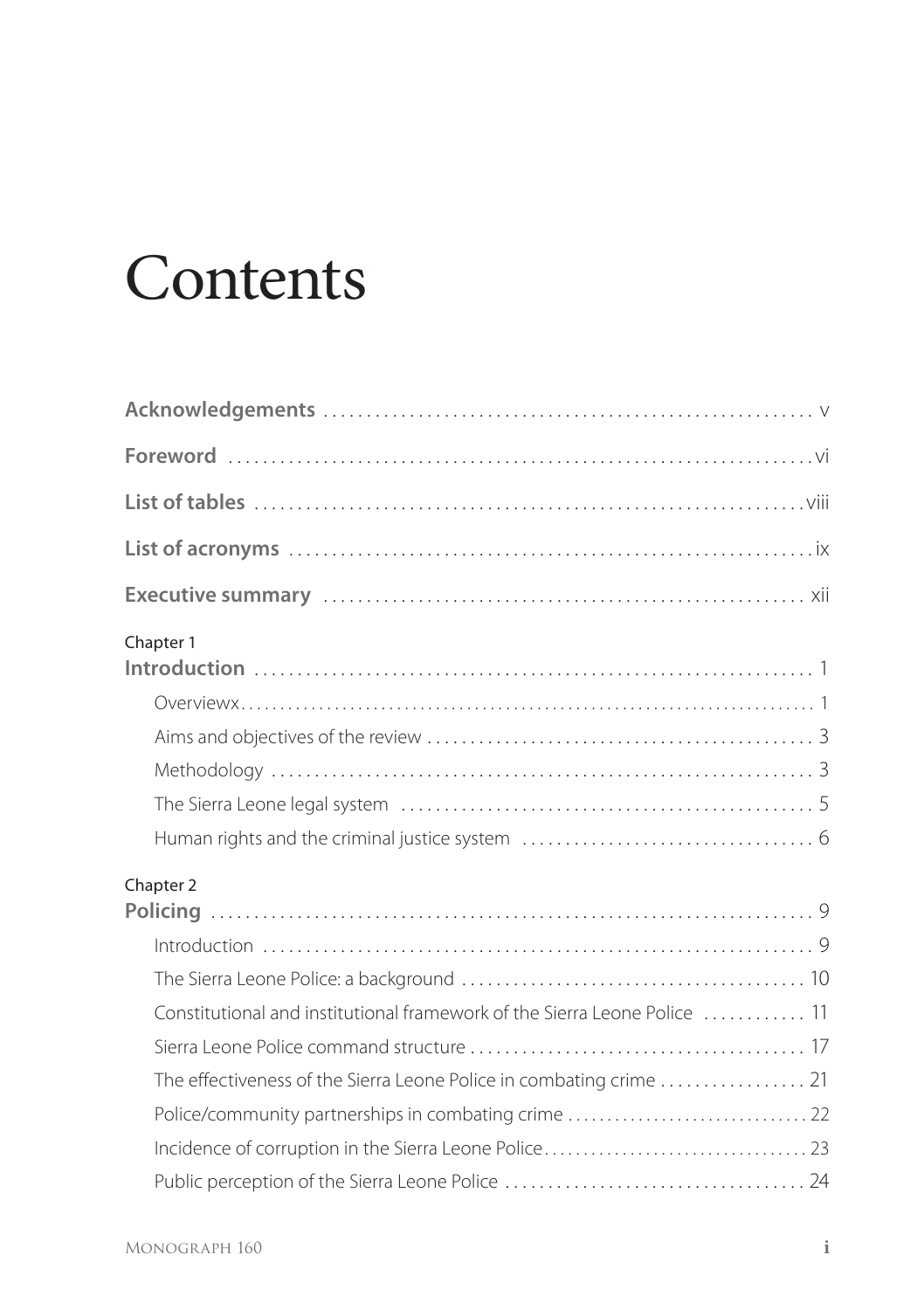| The Police Act and the needs of modern-day policing  26               |  |
|-----------------------------------------------------------------------|--|
|                                                                       |  |
|                                                                       |  |
| Constraints militating against effective policing in Sierra Leone  29 |  |
|                                                                       |  |
| Chapter 3                                                             |  |
|                                                                       |  |
|                                                                       |  |
|                                                                       |  |
| Institutional arrangements of the prosecution services 33             |  |
|                                                                       |  |
| Links between the Office of the Director of Public Prosecutions       |  |
|                                                                       |  |
| Summary of prosecutorial problems in Sierra Leone  37                 |  |
|                                                                       |  |
| Chapter 4                                                             |  |
|                                                                       |  |
|                                                                       |  |
| Constitutional and legal framework of the Prisons Service  40         |  |
|                                                                       |  |
|                                                                       |  |
|                                                                       |  |
| Compliance with international protocols and conventions  53           |  |
|                                                                       |  |
|                                                                       |  |
| Chapter 5                                                             |  |
|                                                                       |  |
|                                                                       |  |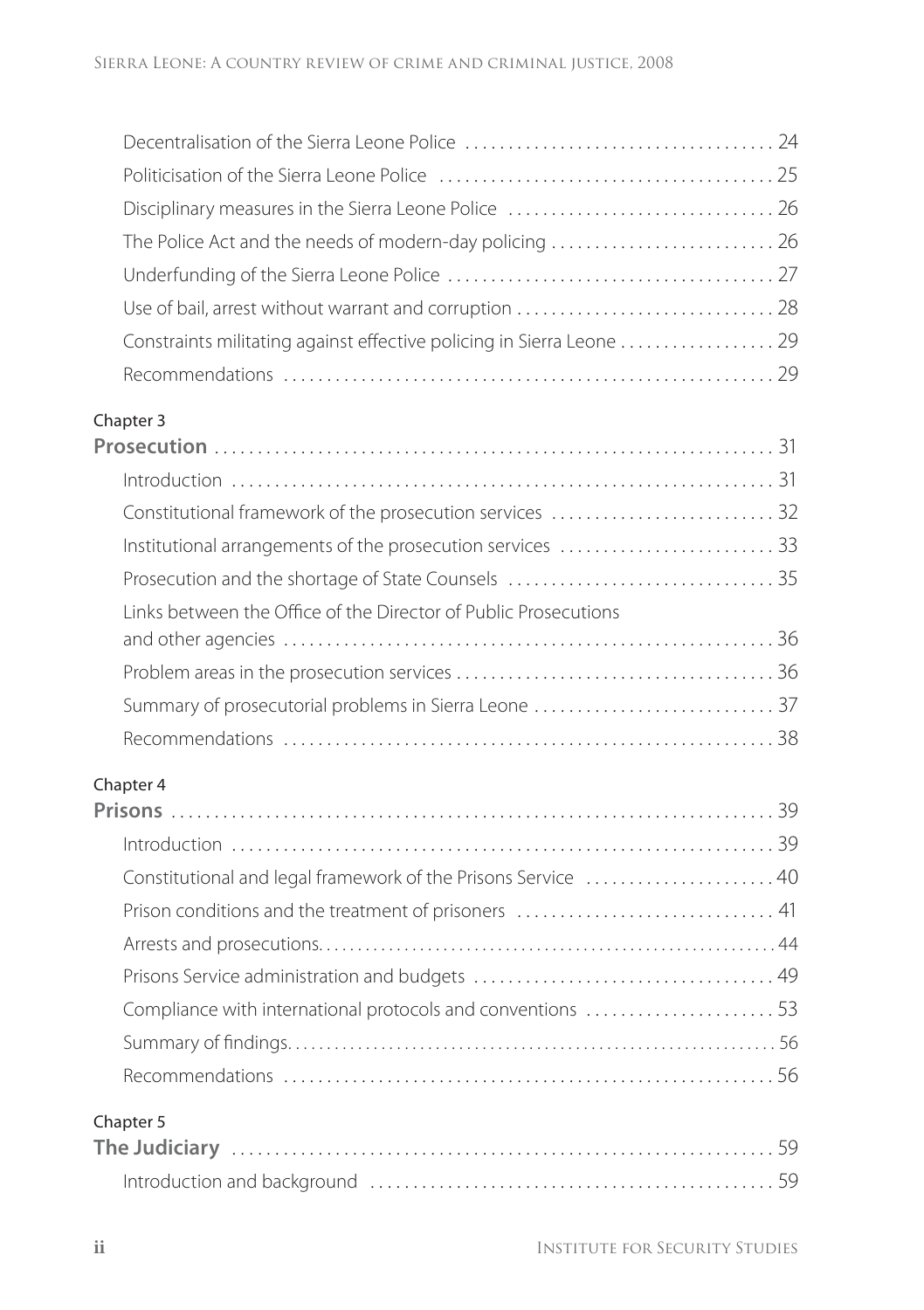| Chapter 6                                                                         |  |
|-----------------------------------------------------------------------------------|--|
|                                                                                   |  |
|                                                                                   |  |
|                                                                                   |  |
|                                                                                   |  |
|                                                                                   |  |
|                                                                                   |  |
|                                                                                   |  |
| Chapter 7                                                                         |  |
|                                                                                   |  |
|                                                                                   |  |
| Constitutional and institutional arrangements for delivering juvenile justice  88 |  |
|                                                                                   |  |
|                                                                                   |  |
|                                                                                   |  |
| Domestication of human rights legislation concerning juveniles  102               |  |
|                                                                                   |  |
|                                                                                   |  |
|                                                                                   |  |
| Chapter 8                                                                         |  |
|                                                                                   |  |
|                                                                                   |  |
|                                                                                   |  |
|                                                                                   |  |
| Chapter 9<br>Adherence to regional and international instruments  113             |  |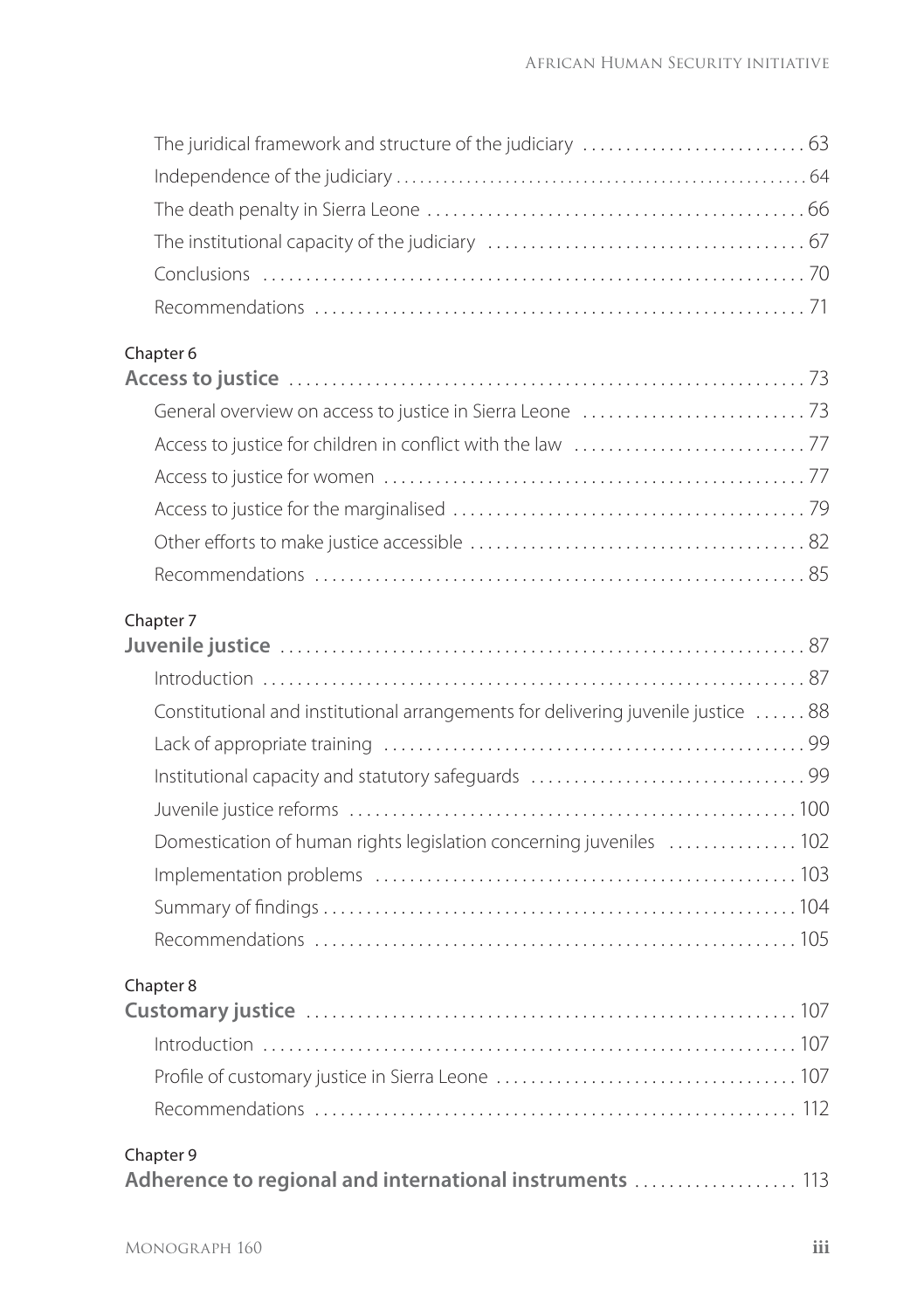| Regional instruments signed and ratified by Sierra Leone  114               |  |
|-----------------------------------------------------------------------------|--|
| International instruments signed and ratified by Sierra Leone  114          |  |
| International conventions and protocols to be ratified by Sierra Leone  121 |  |
|                                                                             |  |
|                                                                             |  |
|                                                                             |  |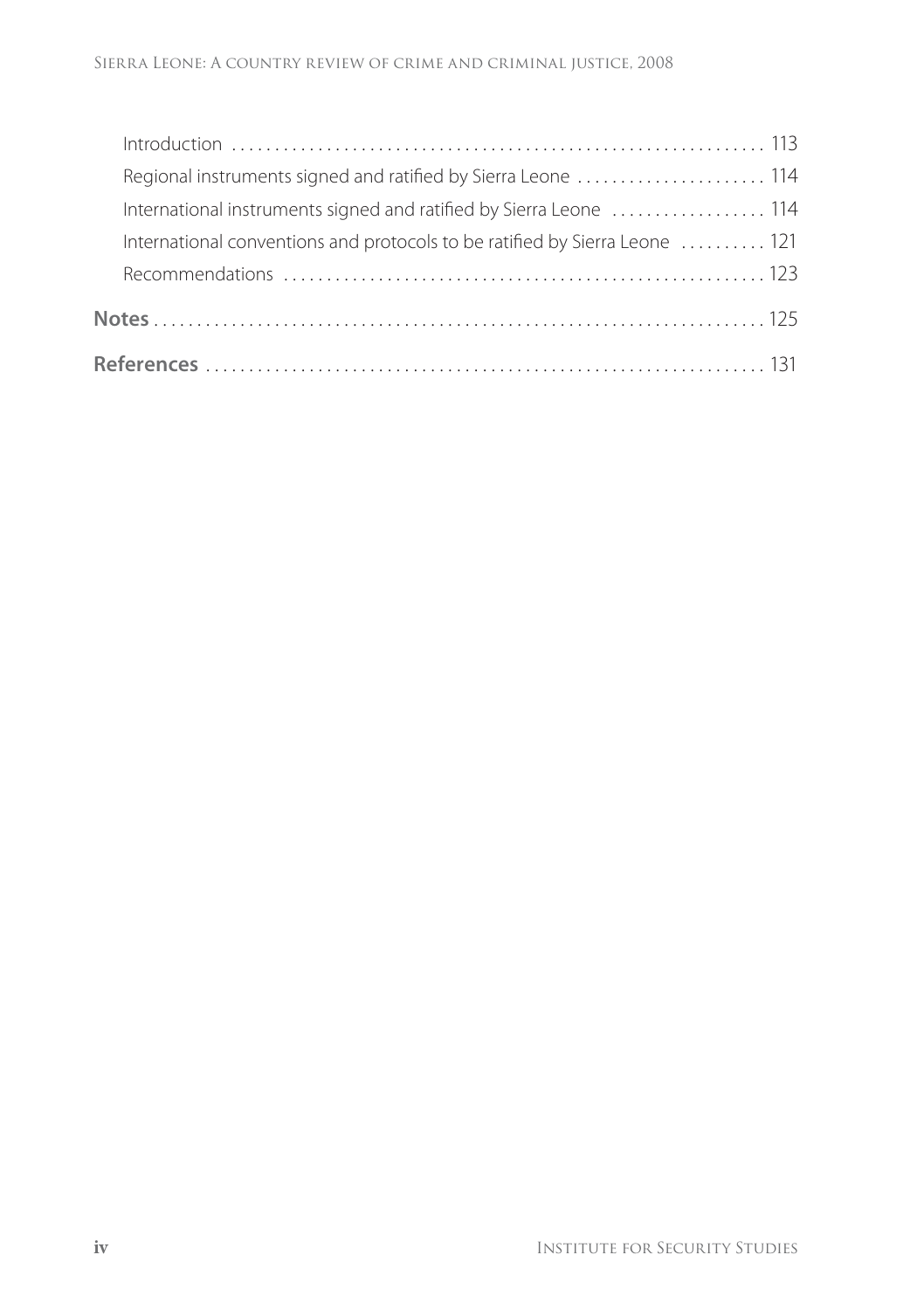## Acknowledgments

The Africa Human Security Initiative (AHSI) extends its sincere appreciation to all those who were involved in the production of this report.

The report was made possible by the collaborative efforts of several contributors. The following team of Sierra Leonean, researchers, all based in Freetown, Sierra Leone, authored the key report**:** Dr Osman Gbla, the director of the Centre for Development and Security Analysis, Ahmed Sannoh of the Office of National Security, Ayodele Gatta, lawyer and an official with the prison service in Sierra Leone, and Patricia Alarsa Ndanema of the Human Rights Commission. Eldred Masunungure, Director of the Mass Public Opinion Institute in Zimbabwe and an independent consultant, reviewed the initial report and the AHSI Secretariat, led by Dr Annie Barbara Chikwanha and the AHSI network, contributed significantly to the final review and editing work.

Much appreciation is extended to the many Sierra Leonean officials in the criminal justice sector and members of the public who participated in the interviews and focus group discussions.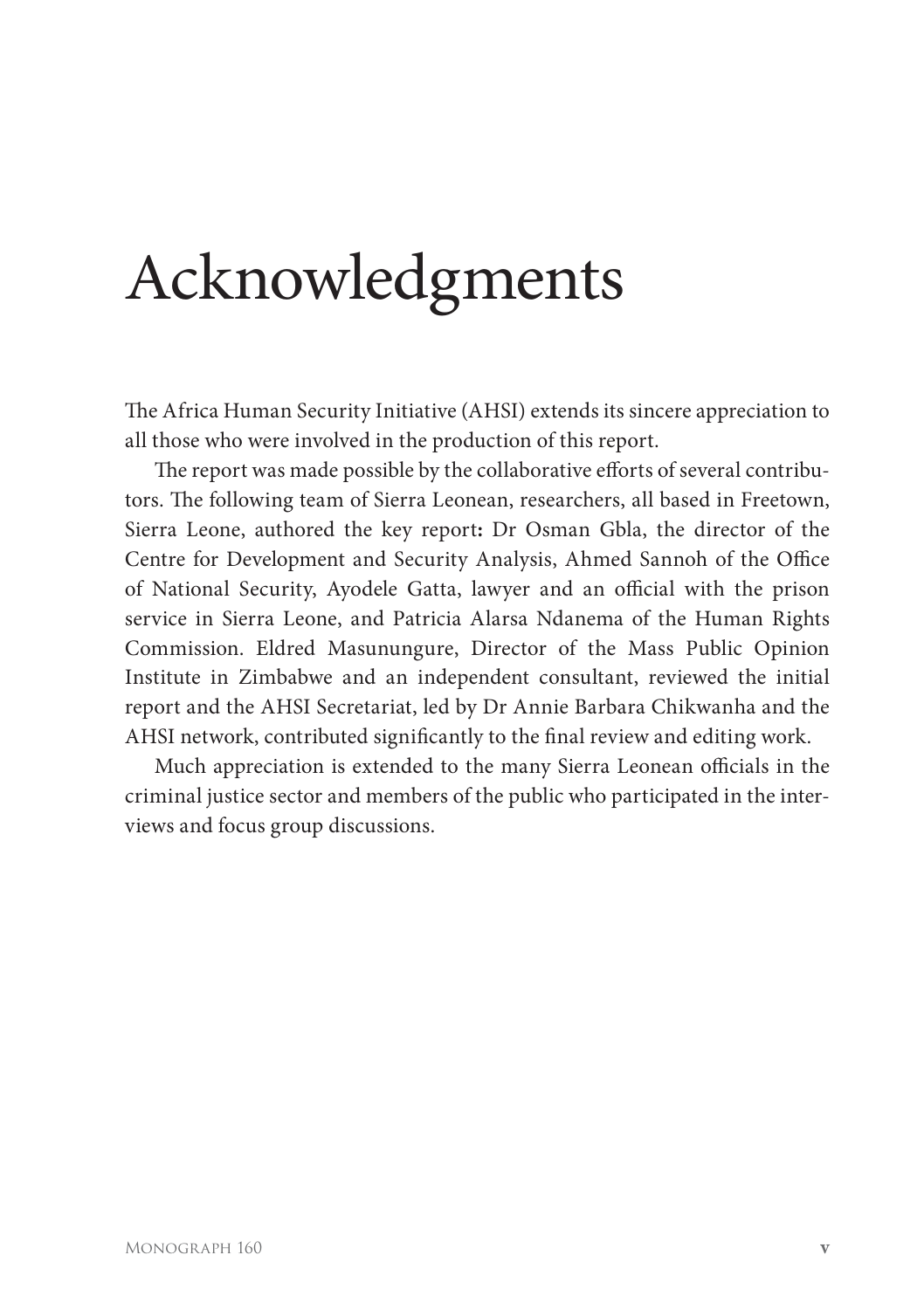## Foreword

It is now slightly over six years since seven African Non-governmental research organisations; the African Security Dialogue and Research; Africa Peace Forum; Human Rights Trust of Southern Africa; Institute for Human Rights and Development in Africa; South African Institute for International Affairs; West Africa Network for Peace building, and Institute for Security Studies met in Pretoria, at the invitation of the Institute for Security Studies, and agreed to establish a network to review and monitor African leaders' performance in respect of broad human security issues, taken at the levels of OAU and AU summits. This marked the birth of the African Human Security Initiative a year later. The University for Peace Africa Programme - UPEACE, has since joined the original seven organisations.

Because of the success of the studies and particularly, the cooperation and assistance from the countries monitored, namely, Algeria, Ethiopia, Ghana, Kenya, Nigeria, Senegal, South Africa and Uganda, the African NGO research organisations decided to embark on a second phase of the African Human Security Initiative Project and to use the opportunity created by the African Peer Review concept to compliment the formal NEPAD/APRM process by focussing on Criminal Justice System in five selected countries; Benin, Mali, Sierra Leone, Tanzania and Zambia.

Criminal justice systems in Africa tend to work slowly and are encumbered with bureaucratic procedures that hinder the effective delivery of justice. Crime and the defective justice systems have deterred development and prohibited Africans from realising their full developmental potential. The links between crime, the criminal justice systems, democracy and development have remained largely unexplored in the region and it is because of this that AHSI decided to draw attention to the need for reforms in the criminal justice system that enhance human security.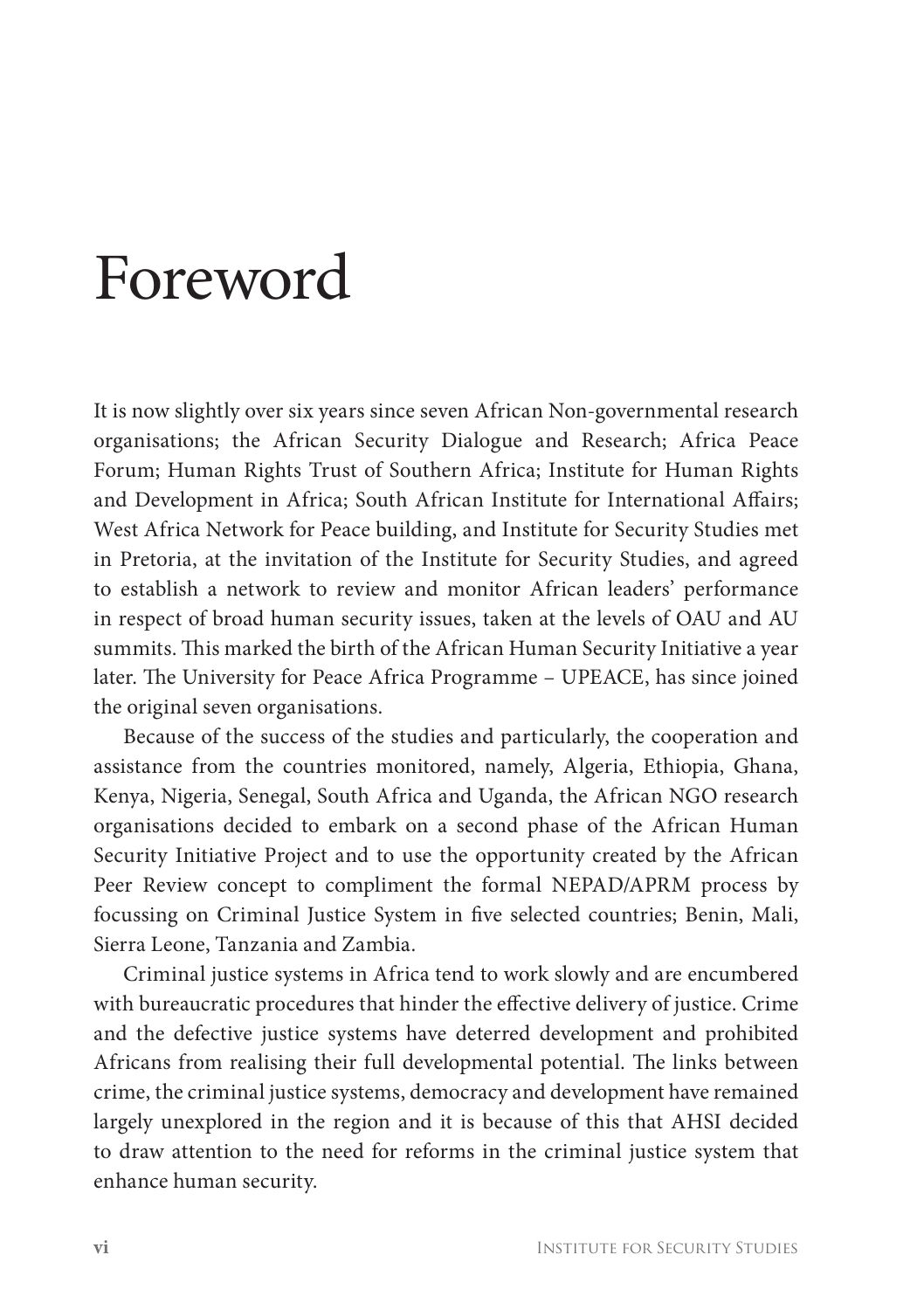The African Union and its predecessor, the Organisation of African Unity, have adopted over the years, far-reaching decisions in the form of Conventions, Treaties, Agreements, Resolutions or Declarations, the implementation of which should have had equally far-reaching and significant impact on enhancing the quality of criminal justice systems. The decisions touch on good governance and the respect for peoples' and human rights; the eradication of discrimination against women; the protection of the rights of the African child; economic growth and poverty reduction amongst others.

The African Human Security Initiative is indebted to the many researchers in the above five countries who have dedicated their valuable time in producing the country reports which, apart from complimenting the work of the African Peer Review Mechanism, also provides governments with empirical evidence on the status of criminal justice and its impact on political processes in their countries.

In order to maintain the momentum arising from these studies and also remain focused on the need to remind African leaders to comply with their commitments taken at summit levels, African Human Security Initiative will encourage dialogue and public awareness of the broader implications of the studies, particularly of crime and criminal justice on democracy.

 $\emptyset$ Arak

*Ambassador Ochieng Adala Deputy Director-Africa Peace Forum AHSI Partner*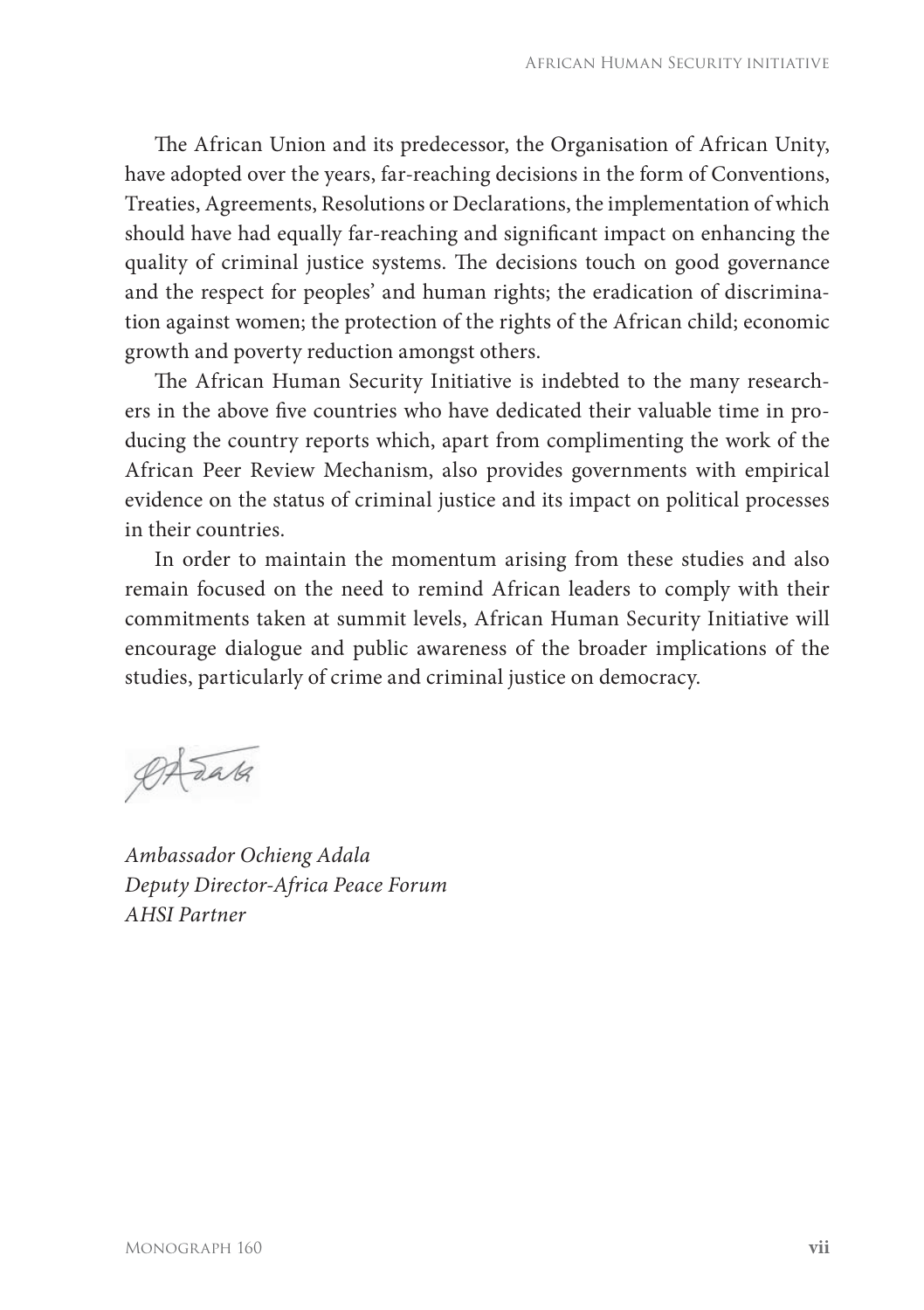# List of tables

| Table 1  | Operational strength of the Sierra Leone Police by job category 14 |
|----------|--------------------------------------------------------------------|
| Table 2  | Breakdown of Sierra Leone Police support staff  14                 |
| Table 3  | Sierra Leone Police personnel distribution by region 16            |
| Table 4  | Divisional structure and personnel strength 16                     |
| Table 5  | Departmental structure of the Sierra Leone Police and              |
|          |                                                                    |
| Table 6  | Sierra Leone Police officers on assignment and study leave  19     |
| Table 7  |                                                                    |
| Table 8  | Budgetary allocations to the Sierra Leone Police, 2005-2008 27     |
| Table 9  | Statistics on law officers in Sierra Leone 36                      |
| Table 10 | The most overcrowded prisons in Sierra Leone 42                    |
| Table 11 | Senior Prisons Service staff complement by position 50             |
|          | Table 12 Deployment of prison staff by region and gender 51        |
|          |                                                                    |
|          |                                                                    |
|          |                                                                    |
|          | Table 16 Caseload management of the Supreme Court in 2007 68       |
|          |                                                                    |
|          | Table 18 Regional instruments signed by Sierra Leone  115          |
|          | Table 19 International instruments signed by Sierra Leone  116     |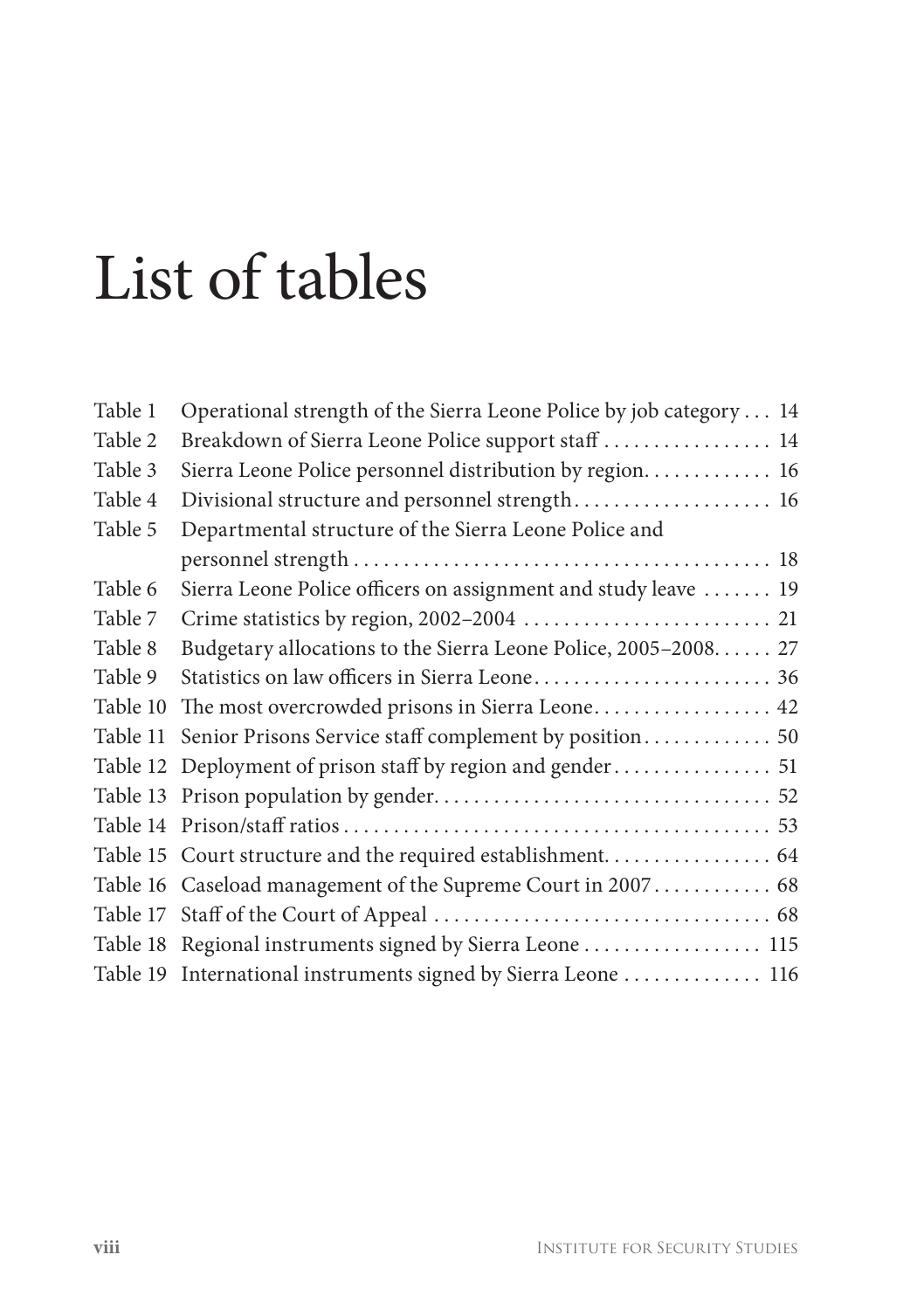# List of acronyms

| <b>ACC</b>    | Anti-corruption Commission                                       |
|---------------|------------------------------------------------------------------|
| <b>ACHPR</b>  | African Charter on Human and Peoples Rights                      |
| AFRC          | Armed Forces Revolutionary Council                               |
| <b>ACRWC</b>  | African Charter on the Rights and Welfare of the Child           |
| AIG           | Assistant Inspector-General, SLP                                 |
| APC           | All Peoples Congress Party of Sierra Leone                       |
| APRM          | African Peer Review Mechanism                                    |
| AU            | African Union                                                    |
| <b>BPRM</b>   | Bo Peace Reconciliation Movement                                 |
| <b>CCSSP</b>  | Commonwealth Community Safety and Security Project               |
| <b>CDIID</b>  | Complaint, Discipline, Internal Investigation Department         |
| <b>CEDAW</b>  | Convention on the Elimination of Discrimination against Women    |
| <b>CEDSA</b>  | Centre for Development and Security Analysis                     |
| <b>CEPIL</b>  | Centre for Public Interest Lawyers                               |
| <b>CMS</b>    | Community Mediation Scheme                                       |
| <b>CRC</b>    | Convention on the Right of the Child                             |
| <b>CSD</b>    | Corporate Services Department, SLP                               |
| <b>DCI</b>    | Defence for Children International                               |
| DFID          | Department for International Development                         |
| <b>DGTTF</b>  | Democratic Governance Thematic Trust                             |
| <b>DPP</b>    | Director of Public Prosecutions                                  |
| <b>ECOWAS</b> | Economic Community for West African States                       |
| <b>FSU</b>    | Family Support Unit, SLP                                         |
| GoSL          | Government of Sierra Leone                                       |
| <b>HRCSL</b>  | Human Rights Commission of Sierra Leone                          |
| <b>ICCPR</b>  | International Convention on Civil and Political Rights           |
| <b>ICESCR</b> | International Convention on Economic, Social and Cultural Rights |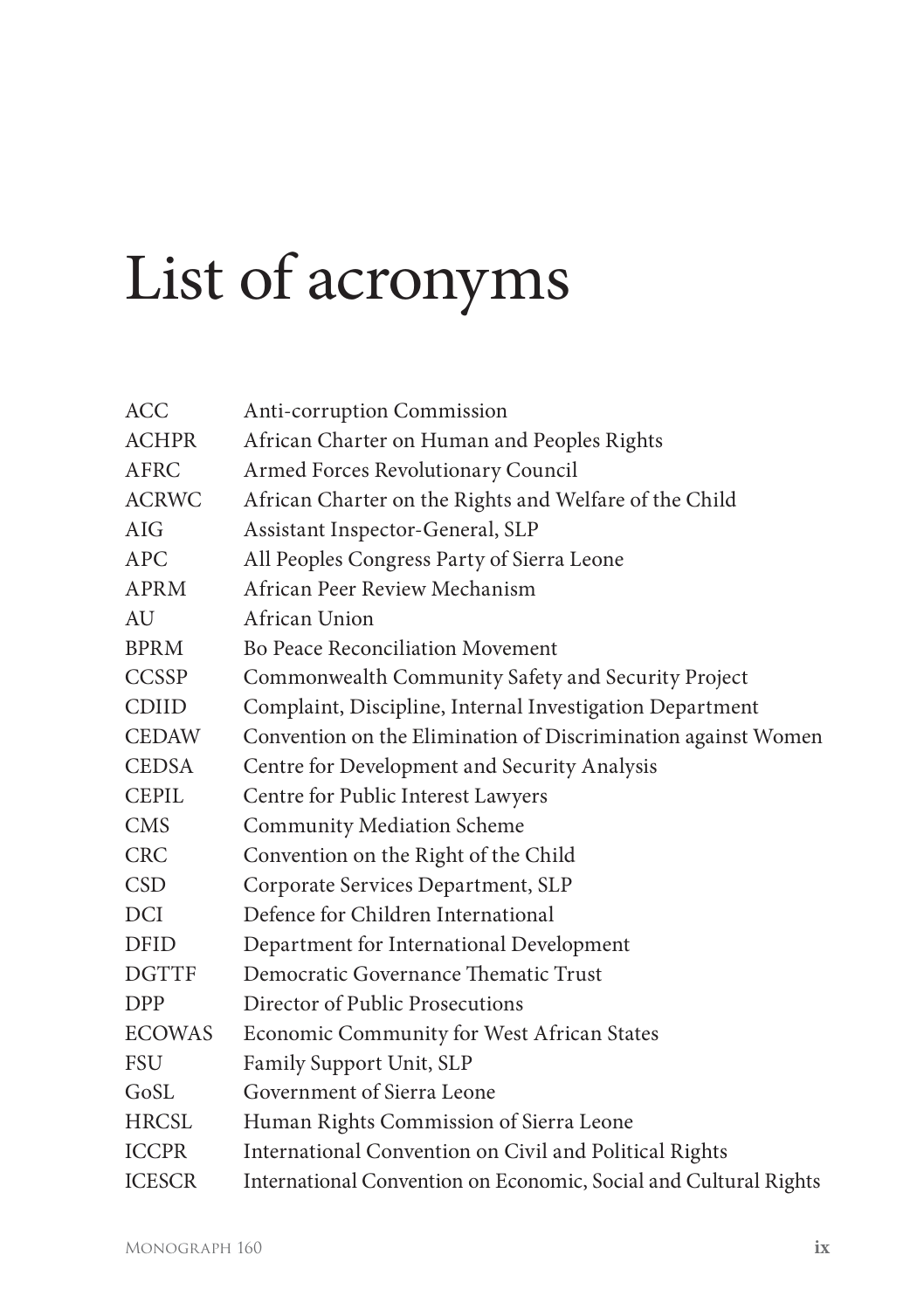| ICRC          | International Committee of the Red Cross                     |
|---------------|--------------------------------------------------------------|
| <b>ILO</b>    | International Labour Organisation                            |
| ISS           | <b>Institute for Security Studies</b>                        |
| <b>JSDP</b>   | Justice Sector Development Programme                         |
| KAIPTC        | Kofi Anan International Peacekeeping Centre                  |
| <b>LCS</b>    | Local Court Supervisor                                       |
| Le            | Leones (currency of Sierra Leone)                            |
| LAWCLA        | Lawyers Centre for Legal Assistance                          |
| <b>MCSL</b>   | Methodist Church Sierra Leone                                |
| MPRU          | Media and Public Relations Unit, SLP                         |
| MSWGCA        | Ministry of Social Welfare, Gender and Children's Affairs    |
| NaCSA         | National Commission for Social Action                        |
| <b>NaCWAC</b> | National Commission for War Affected Children                |
| <b>NASSIT</b> | National Social Security and Insurance Trust Act             |
| <b>NEPAD</b>  | New Partnership for African Development                      |
| <b>NFHR</b>   | National Forum for Legal Rights                              |
| NGO           | Non-governmental organisation                                |
| <b>NMJD</b>   | Network Movement for Justice and Legal Assistance            |
| NRA           | National Revenue Authority                                   |
| NPRC          | National Provisional Ruling Council                          |
| <b>ONS</b>    | Office of National Security                                  |
| <b>OSD</b>    | Operational Support Division, SLP                            |
| OSJI          | Open Society Justice Initiative                              |
| PCC           | Public Complaints Commissioner                               |
| <b>PDO</b>    | Public Defenders Officer                                     |
| PICOT         | Partners in Conflict Transformation                          |
| PRSP          | Poverty Reduction Strategy Paper                             |
| <b>PTS</b>    | Police Training School, SLP                                  |
| REC           | Constitutional Review Commission of Sierra leone             |
| RSLAF         | Republic of Sierra Leone Armed Force                         |
| <b>RUF</b>    | Revolutionary United Front                                   |
| SLLRC         | Sierra Leone Law Reform Commission                           |
| SLP           | Sierra Leone Police                                          |
| <b>SLPF</b>   | Sierra Leone Police Force                                    |
| SLPP          | Sierra Leone Peoples Party                                   |
| SLSSR-IP      | Sierra Leone Security Sector Reform Implementation Programme |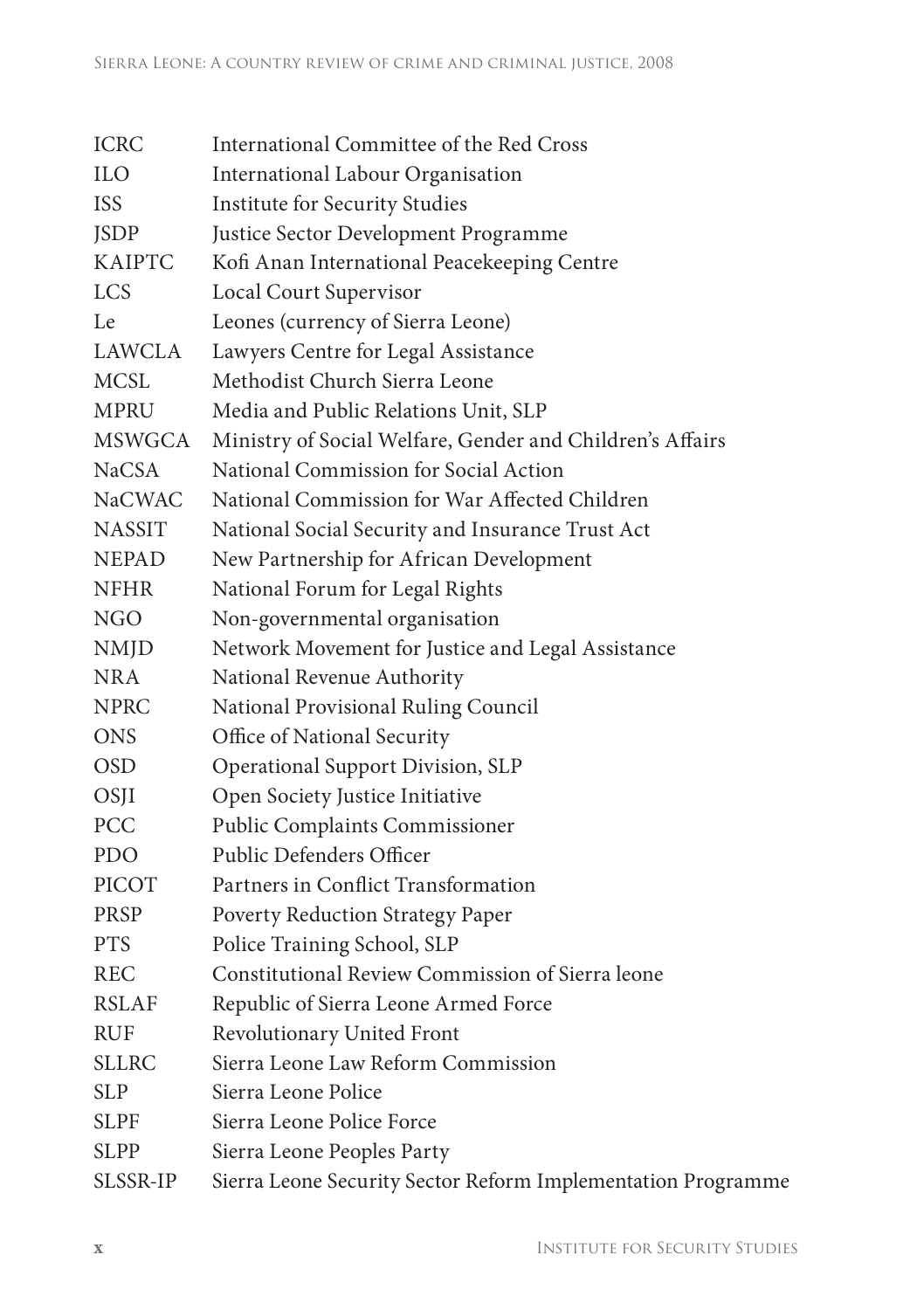| Sierra Leone Law Reform Commission               |
|--------------------------------------------------|
| Sierra Leone Truth and Reconciliation Commission |
| Universal Declaration of Human Rights            |
| United Kingdom                                   |
| <b>United Nations</b>                            |
| United Nations Children's Fund                   |
| United Nations Standard Minimum Rule             |
| United Nations Development Programme             |
| UN Integrated Office in Sierra Leone             |
| United States of America                         |
| United States Aid                                |
| West African Frontier Force                      |
| West African School Certificate Examination      |
|                                                  |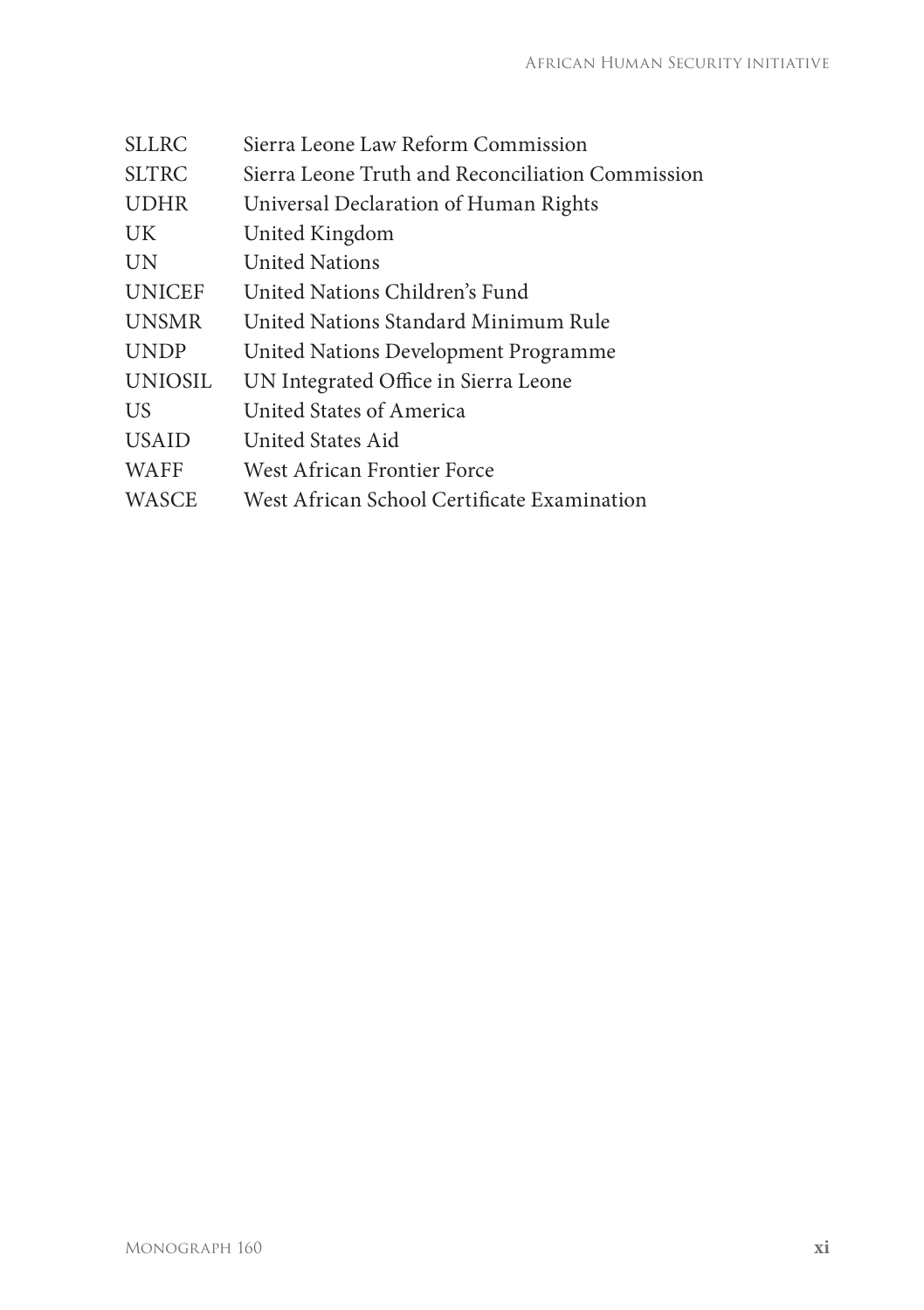## Executive summary

Sierra Leone provides an interesting case study on the assessment of crime<sup>1</sup> and the criminal justice system. As a country in transition from one-party authoritarianism and 11 years of a fratricidal war, there are serious implications for crime and the functioning of the criminal justice system. State repression, ineffective security and a justice system that has gone through eras of military and single-party dictatorships raise grave concerns about the capacity of the state to ensure the security of citizens and to guarantee the administration of fair and impartial justice. The collapse of the Sierra Leone crime and justice system was emblematic of the failure of the state in its entirety.

The situation worsened with the outbreak of the civil war in 1991 as incidences of human rights violations escalated. There was a systematic assault on security and justice-sector personnel, as well as the destruction of the already limited and under-resourced judicial infrastructure such as courts, police barracks and prisons. Revolutionary United Front fighters and the Armed Forces Revolutionary Council regime (1997–1998) affected the operation of the criminal justice system in the country. In addition to the flagrant abuse and violation of the rights of many Sierra Leoneans, the decade-long war (1991–2002) adversely affected the operations of criminal justice institutions, including the police, prisons and the judiciary. The fighting forces occupied some areas of the country for a very long time, thereby preventing the smooth working of justice sector institutions, while destroying their infrastructure and killing their personnel.

As a post-conflict peace-building intervention, the Sierra Leone government, in close cooperation with international partners, has over the years introduced programmes aimed at improving the criminal justice system in the country. For instance, the British-led security sector reform programme that started in earnest in 1998 has placed a premium on building the capacity of security sector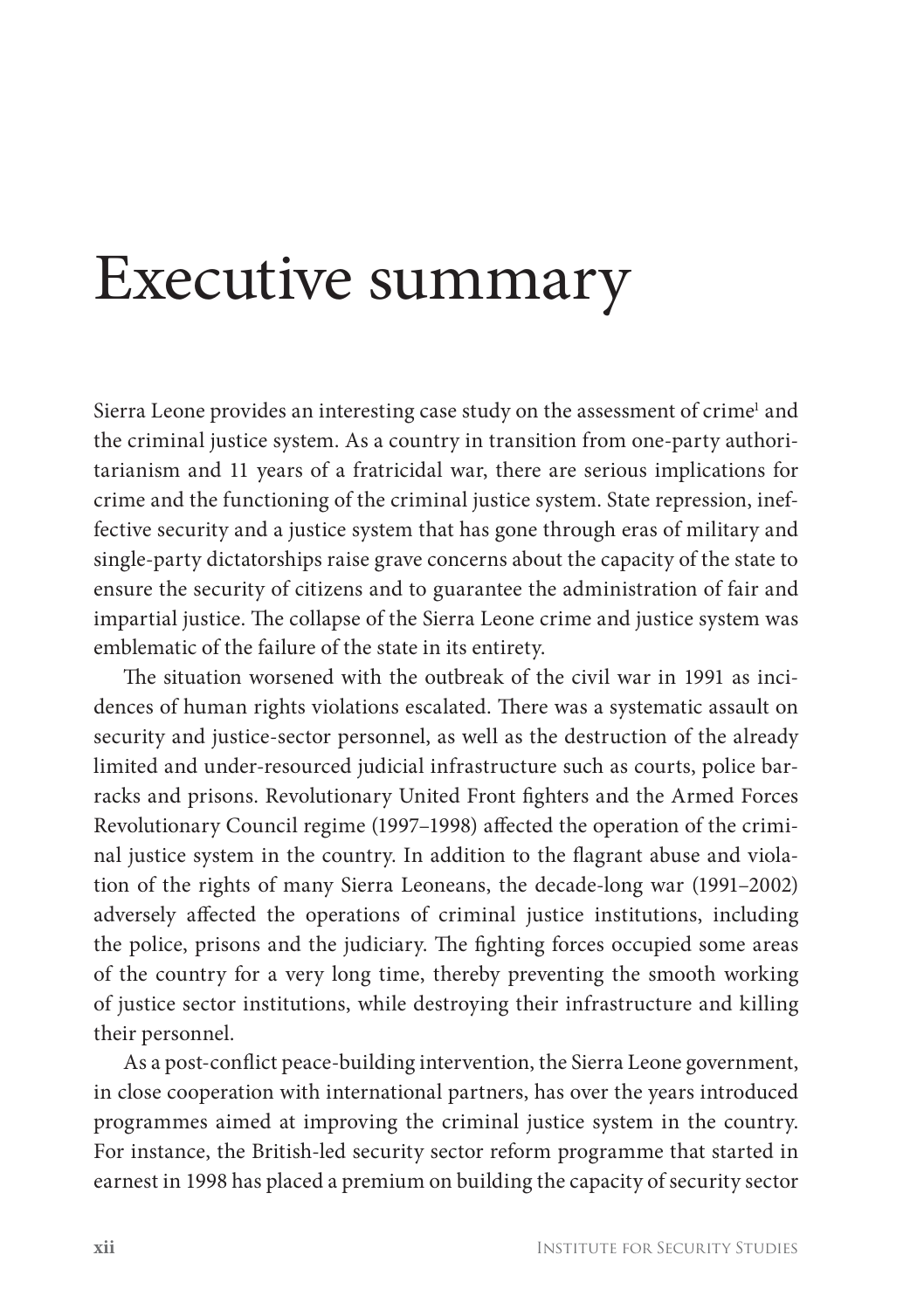institutions, including the armed forces, the police, the newly formed Office of National Security and the justice sector through the Justice Sector Development Programme. It has become clear, however, that this programme has placed greater focus on developing the police and the armed forces than prisons, to which little attention has been paid. Furthermore, despite all efforts under the capacity-building programmes, much more needs to be done to make the system function effectively and efficiently. Success in this area is urgent: Sierra Leone recognises that an accessible and effective means of addressing conflicts, disputes and crimes is a key element to ensuring the maintenance of peace in the country.

As a participating country in the African Peer Review Mechanism (APRM) under the New Partnership for African Development (NEPAD) – which Sierra Leone acceded to in 2004 – the country is an appropriate candidate for a review of its criminal justice system. Although the justice system is not included in the APRM review process, it has important implications for democracy and good governance. This review is intended to complement the formal APRM process by focussing on a sector currently outside its focus.

Assessment of the criminal justice system in Sierra Leone focused on policing and prosecution, prisons, the judiciary, access to justice, juvenile justice, customary justice and the various international and regional treaties relating to crime and the criminal justice system signed and ratified and taken on board by Sierra Leone. Primary and secondary sources were employed extensively to carry out the assessment. The primary sources comprised in-depth discussions, interviews and focus-group discussions with selected respondents. The secondary sources comprised information from desk research and literature reviews.

The findings and recommendations in respect of each of the criminal justice areas are as follows:

### **POLICING**

Although the Sierra Leone Police (SLP) is a core player in the crime and criminal justice sector, the assessment noted the following:

■ Budgetary allocations to the SLP are inadequate, which hampers the police in effectively discharging its functions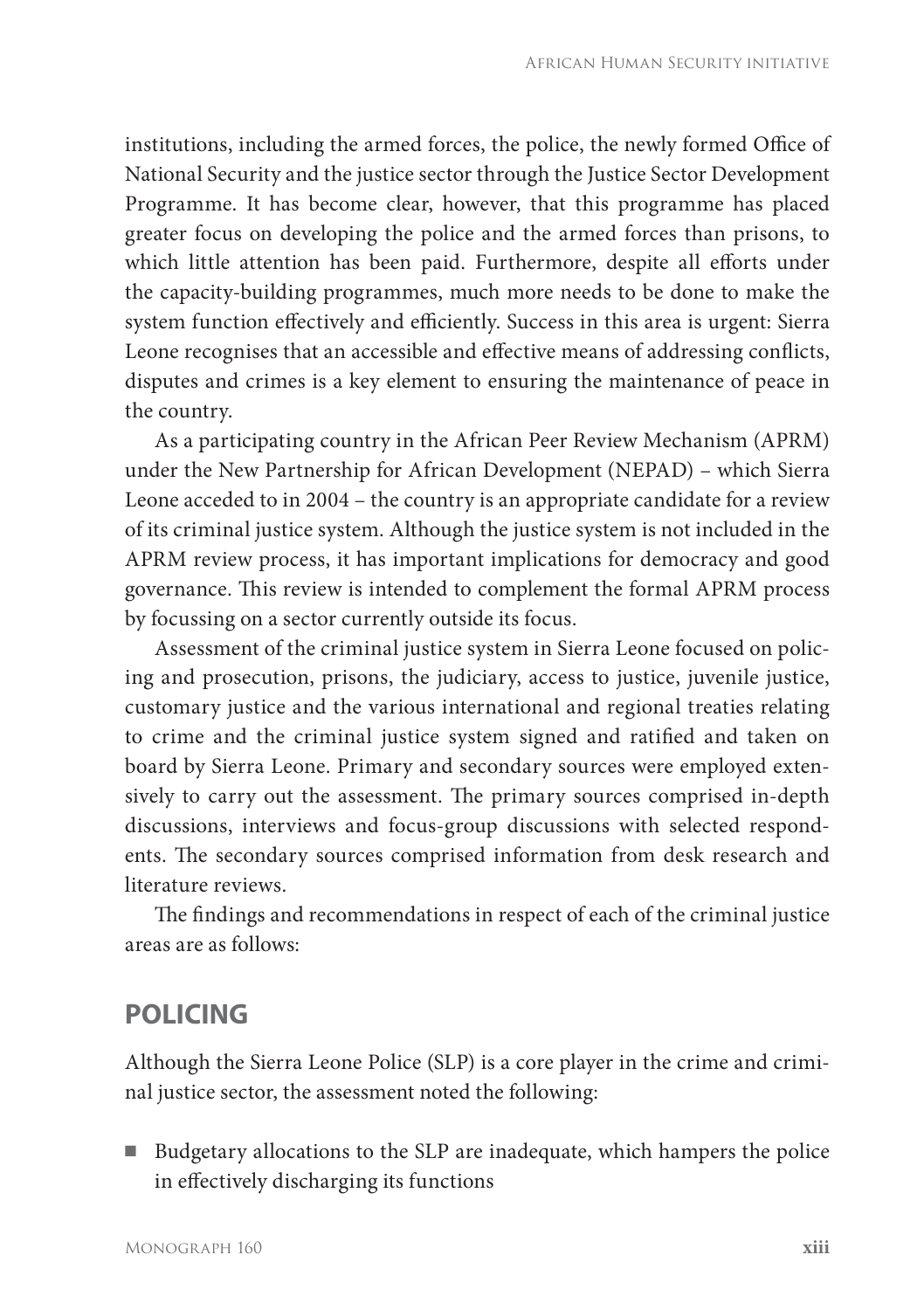- Remuneration and conditions of service are poor, which leads to low morale among police officers
- Infrastructural requirements and logistical and other needs are inadequately provided for
- $\blacksquare$  The public perception of the police is negative
- There is a shortage of State Counsels owing to a lack of incentives and attractive conditions of service
- $\blacksquare$  There are incessant adjournments and delays in the justice delivery system
- $\blacksquare$  The police is politicised
- $\blacksquare$  The prosecution laws are outdated

The following recommendations are therefore made:

- The Criminal Procedures Act of 1965 should be reviewed and modernised
- A vibrant legal aid scheme should be established to assist indigent suspects with their defence
- Remuneration and conditions of service of members of the Sierra Leone Police should be improved
- $\blacksquare$  The autonomy of the police should be strengthened and efforts should be made to avoid the politicisation of the force. This will entail a review of the composition of the Police Council to make it truly independent.
- Budgetary allocations to the police should be increased significantly
- Cases of corruption in the police should be dealt with urgently and every attempt should be made to reduce corruption in the force
- Efforts should be made to improve the image of the police in the public eye by enhancing policy and community relations
- Refresher training courses for police forces should be mounted, covering areas such as police ethics, human rights, law and police-civil relations

## **THE PROSECUTION**

The key findings of the assessment are as follows:

- $\blacksquare$  The prosecution services are poorly funded and this has led to poor morale
- There are too few state counsel and the incentives are too poor to attract new entrants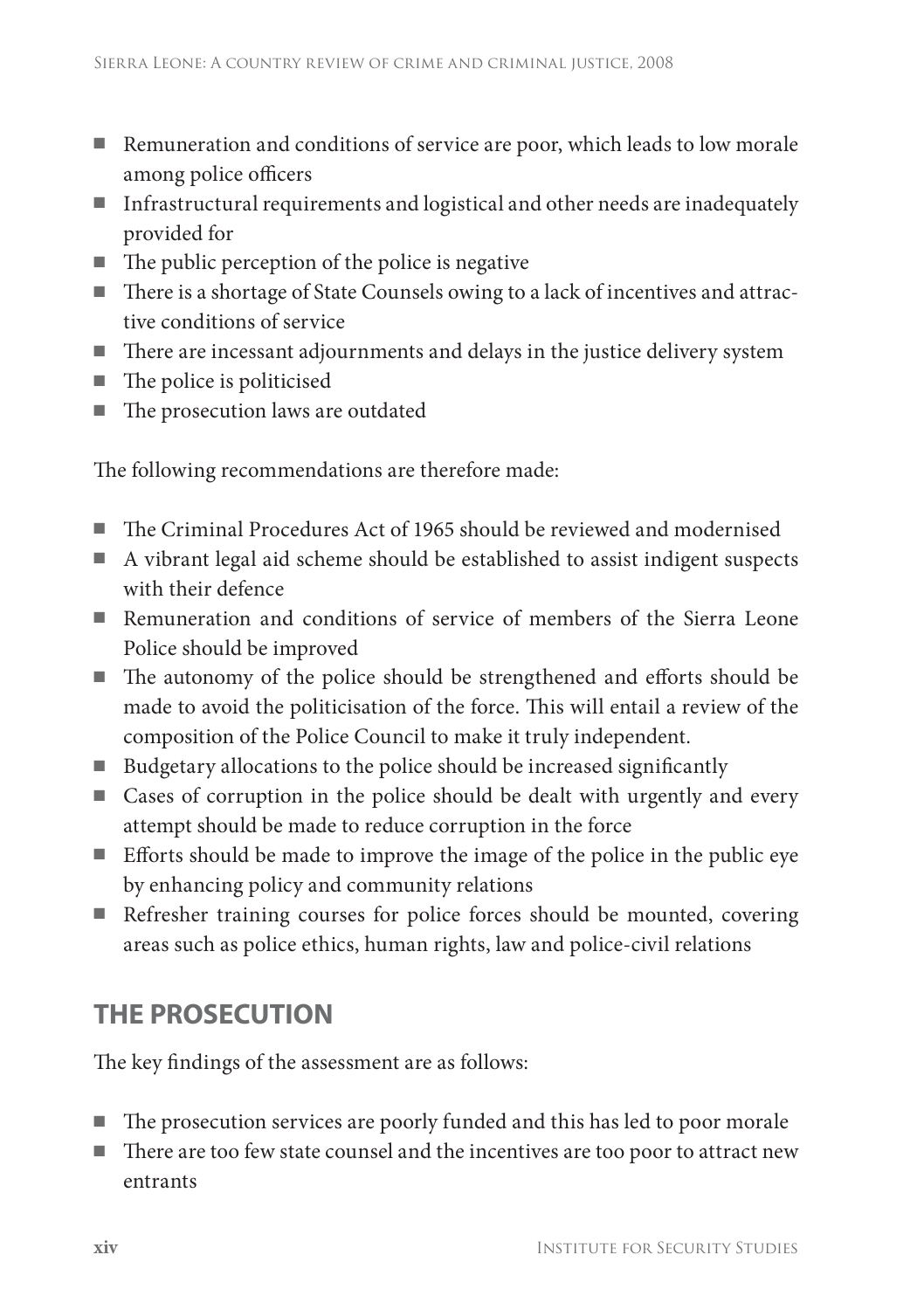- Legal training is poor and the general education level of police prosecutors is low
- Logistical support is inadequate
- Criminal prosecutions suffer from backlogs, delays and persistent adjournments
- Witness protection mechanisms are poor
- The fusion of the offices of the Attorney-General and the Minister of Justice has resulted in political meddling
- $\blacksquare$  There is corruption amongst prosecuting staff
- $\blacksquare$  The legislation is outdated

The following recommendations are therefore made:

- Budgetary allocations should be increased
- $\blacksquare$  The autonomy of prosecution should be enhanced by uncoupling the offices of the Attorney-General and the Minister of Justice
- Police prosecutors should be given adequate basic legal training
- There should be a regular review of the remuneration and conditions of service of judicial officers
- $\blacksquare$  Effective witness protection mechanisms should be put into place
- $\blacksquare$  The outdated Criminal Procedures Act of 1965 should be reviewed
- Prosecutors should be given incentives to prosecute cases effectively and speedily
- Corruption among prosecutors should be investigated and stemmed.

### **PRISONS**

The key findings are as follows:

- Over-crowding in prisons and poor living conditions continue to be a problem
- Long and convoluted court proceedings delay prisoners' access to justice
- $\blacksquare$  The conditions of service for prison wardens are poor
- Inadequate resources contribute to delays in prosecuting the accused
- $\blacksquare$  The accused suffer long adjournments and stiff bail conditions
- $\blacksquare$  The accused lack access to legal representation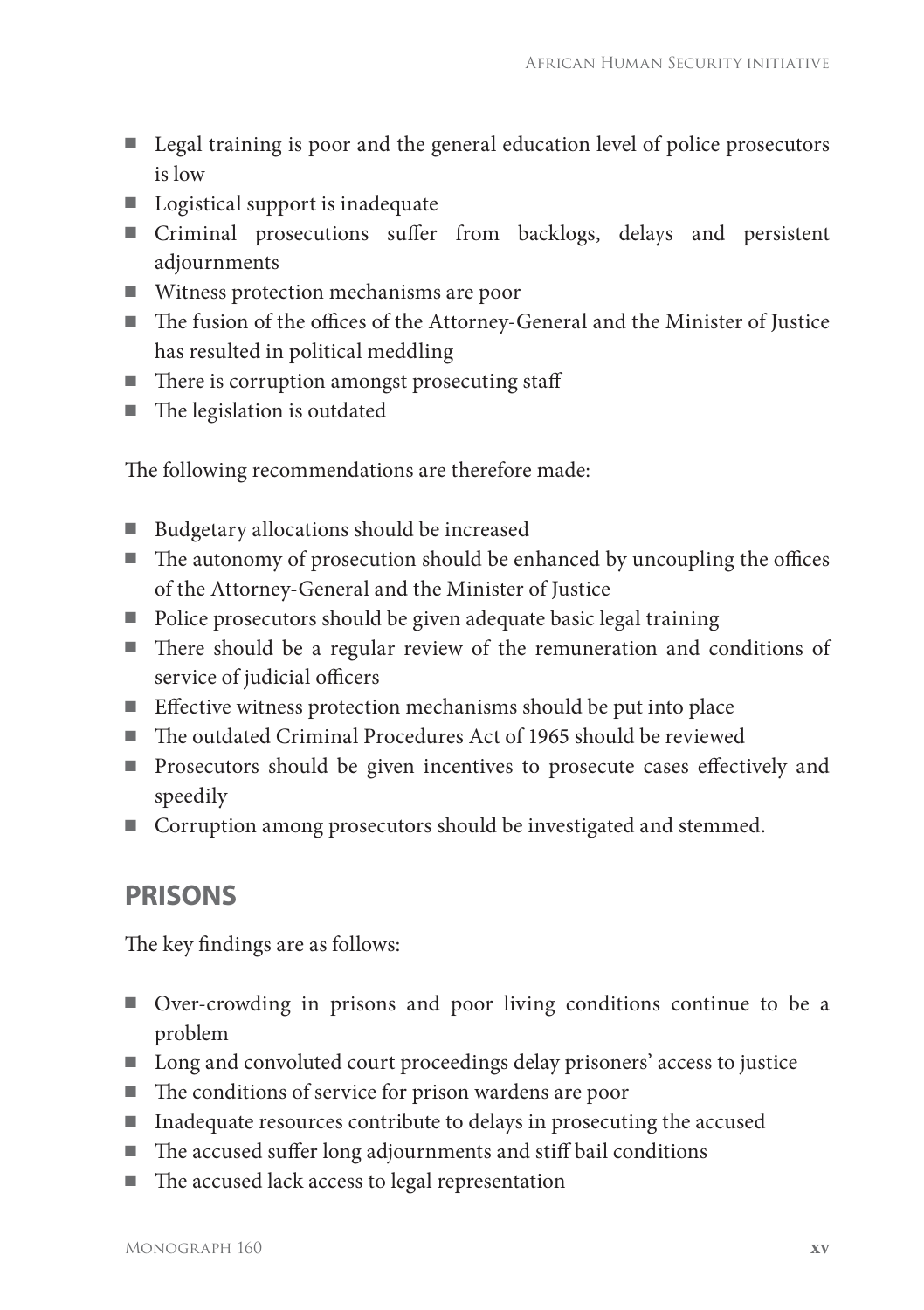There is some compliance with international protocols and conventions on the rights of prisoners

The following recommendations are therefore made:

- Training and capacity building programmes with focus on the Prisons Ordinance and Prison Rules should be undertaken
- Adequate resources should be provided for running the Prisons Service
- Conditions at prisons and of prisoners should be improved
- $\blacksquare$  The terms and conditions of service for prison officers should be improved
- $\blacksquare$  The bail system should be reviewed
- More remand homes and approved schools should be established and their conditions should be improved
- Remand homes should in particular be established in Makeni and Kenema so that the practice of housing juveniles together with adults in jails can come to an end
- The Prisons Ordinance and Prison Rules should be brought into line with minimum international standards, e.g. by abolishing corporal punishment and solitary confinement
- Female prisoners should be separated from male prisoners as far as sleeping areas, toilets and recreational facilities are concerned
- The special needs of female prisoners relating to feminine hygiene and maternal health should be taken into account when they are allocated to prisons
- Trial prisoners should be kept away from convicted prisoners

### **THE JUDICIARY**

The key findings are as follows:

- $\blacksquare$  The existence of a dual legal and court system, namely one for the provinces and the other for Freetown, create disunity and injustice
- The Public Order Act of 1965 and emergency laws were used to transgress on peoples' rights, which led to the killing and unjust jailing of many citizens
- There are cases of injustice, inaccessibility to the law and delays in the dispensation of justice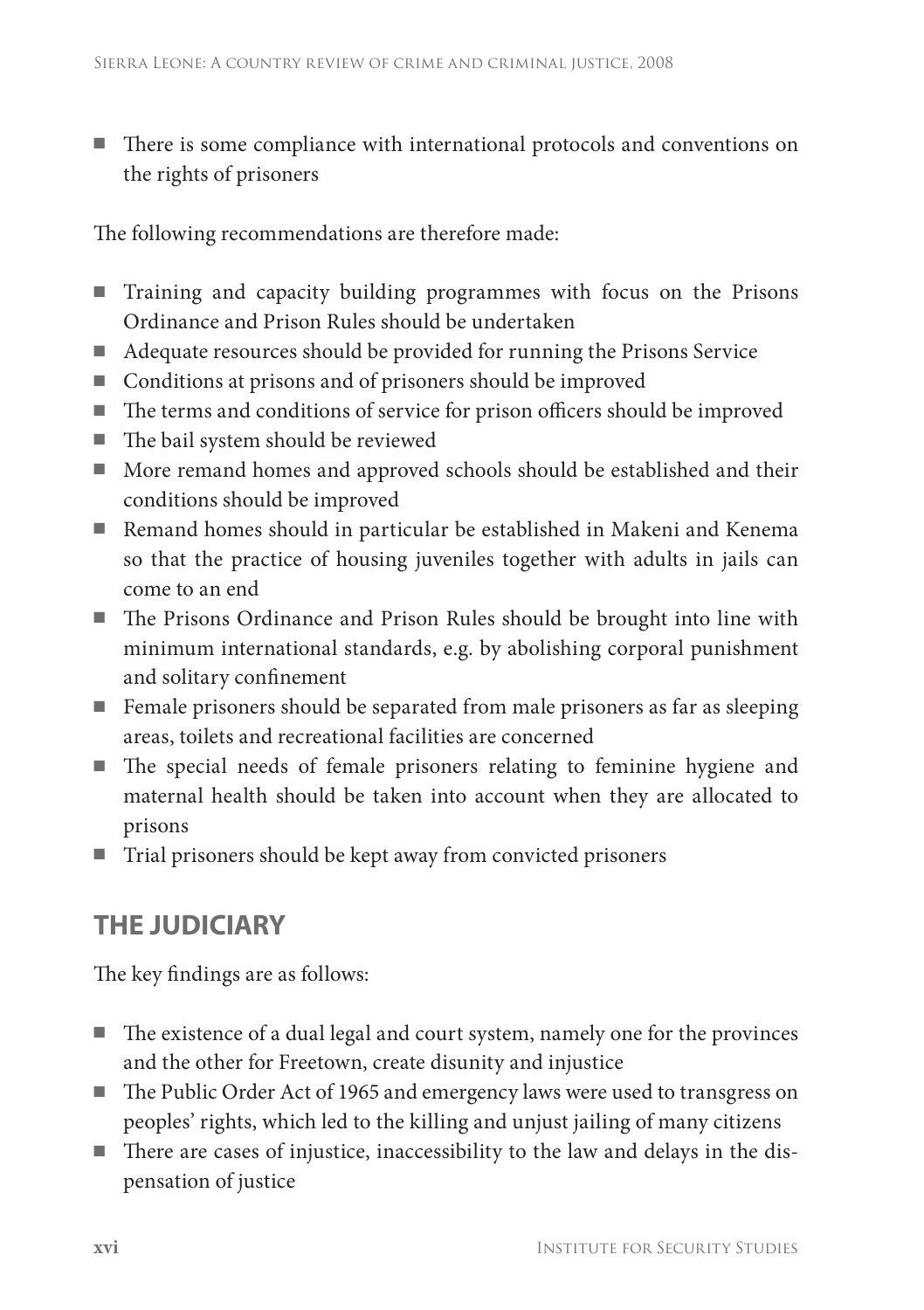- $\blacksquare$  The cost of hiring a lawyer is far beyond the means of the vast majority of citizens
- Cases of corruption are found in the judiciary.

The following recommendations are therefore made:

- $\blacksquare$  The dual legal system should be reviewed
- Outdated legislation should be reviewed
- $\blacksquare$  The judiciary should be strengthened by recruiting more judges and magistrates
- Capacity-building programmes should be instituted for members of the judiciary and their support staff
- $\blacksquare$  The judicial bench should pay periodic visits to prisons to assess conditions there
- $\blacksquare$  The conditions of service of members of the judiciary and their support staff should be improved

### **ACCESS TO JUSTICE AND JUVENILE JUSTICE**

The key findings are as follows:

- The weak court delivery system hampers access to justice
- $\blacksquare$  The imposition of heavy court fines coupled with the population's general lack of resources remains a major constraint to accessing justice
- Key personnel, e.g. law enforcement and probation officers, are not adequately aware of laws governing juvenile delinquents
- $\blacksquare$  There are no specific courts to deal with juvenile cases
- $\blacksquare$  The juvenile units of the police and the probation units are understaffed
- Offenders are detained for more than the stipulated periods provided for by national and international law
- Some practices under the guise of tradition and customary law violate women's rights
- $\blacksquare$  The children's detention centres are inadequate
- Children have limited access to basic facilities in the few detention centres that do exist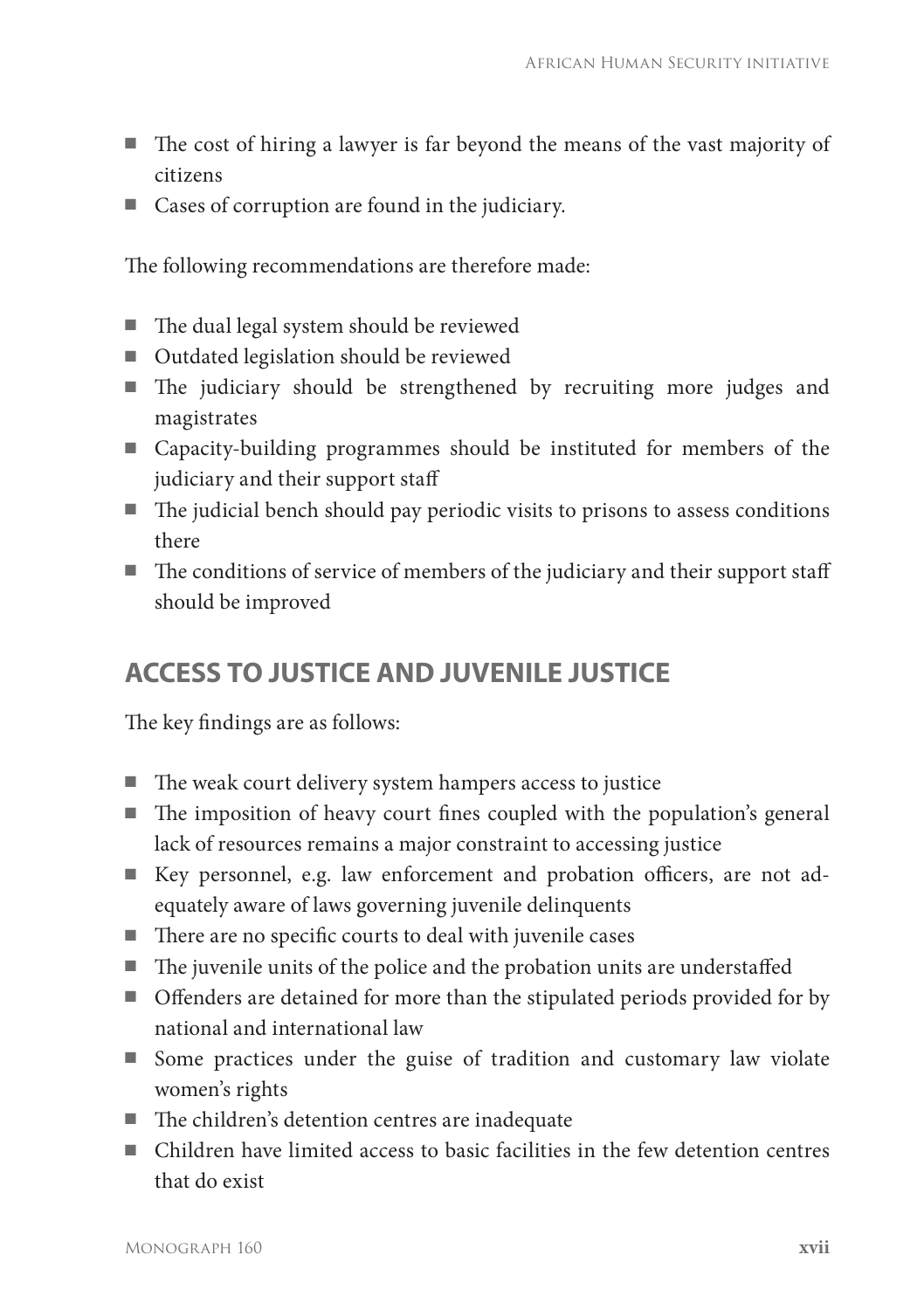The Ministry of Social Welfare, Gender and Children's Affairs (MSWGCA) is underfunded.

The following recommendations are therefore made:

- Budgetary allocations to the MSWGCA should be increased
- All personnel dealing with juveniles should be trained in the laws governing juveniles
- More approved schools and remand homes should be built, especially in the provinces, and they should provide basic social services and handling facilities for juveniles
- More court officials should be assigned to juvenile cases to ensure speedy trials
- Separate courts for juveniles should be provided
- Legal aid services should be provided for the poor and children in conflict with the law

### **CUSTOMARY JUSTICE**

The key findings are as follows:

- $\blacksquare$  There is overall satisfaction with the dispensation of customary justice
- Up to 70 per cent of the people of Sierra Leone do not have access to the formal justice system
- The local courts, which fill the void, are understaffed as there are too few customary law officers and local court supervisors
- State subsidies for local courts are lacking
- Staff incentives are lacking
- $\blacksquare$  There is political interference in the administration of customary justice
- There are logistical barriers in accessing local courts

The following recommendations are therefore made:

■ Legislation governing customary justice should be reviewed, e.g. the jurisdiction of the Local Courts Act should be expanded The capacity of local courts and their personnel should be enhanced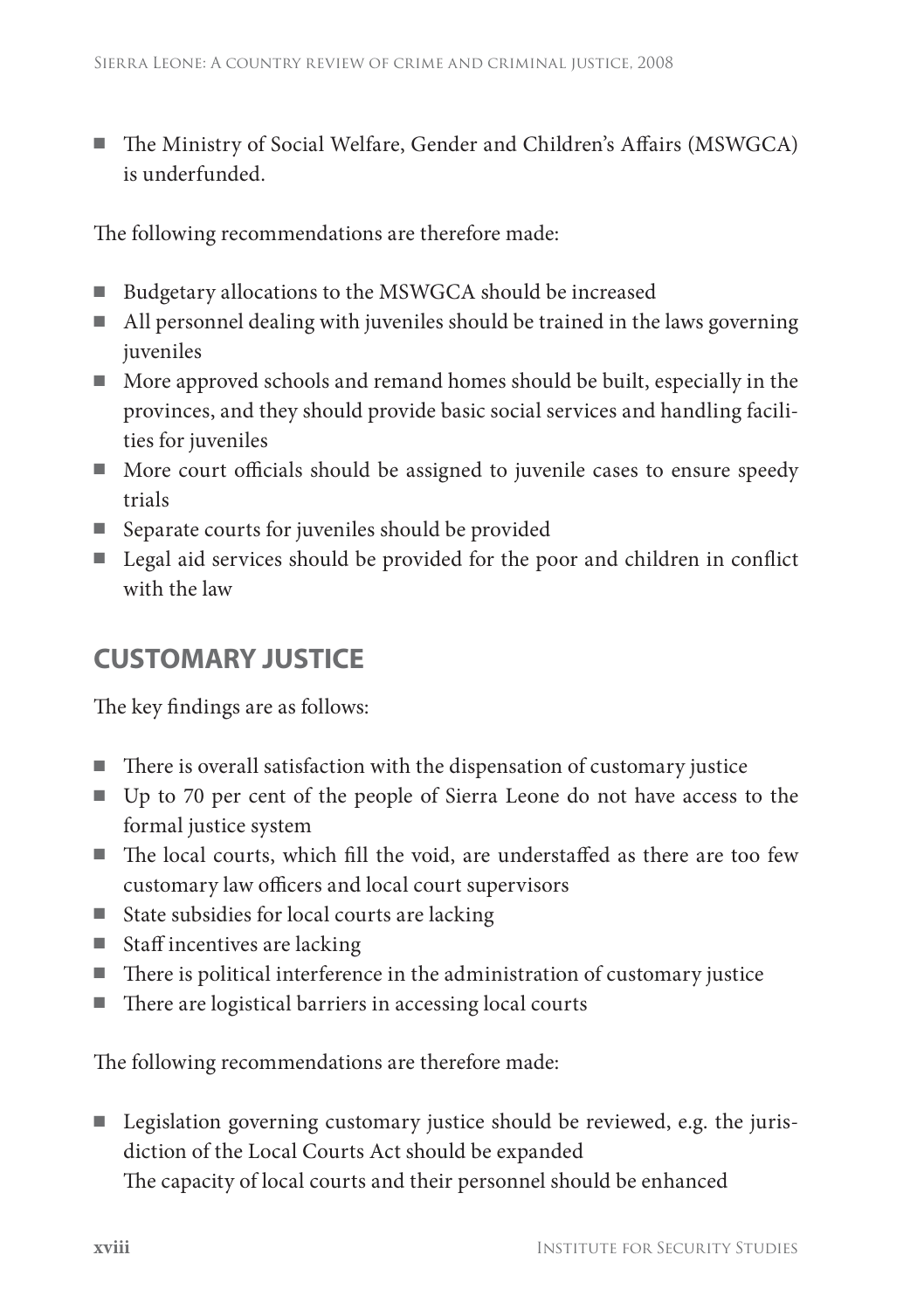- $\blacksquare$  The supervision of local courts should be strengthened
- Local court staff should receive regular pay and incentives

### **ADHERENCE TO REGIONAL AND INTERNATIONAL INSTRUMENTS**

The key findings are as follows:

- Sierra Leone has signed and ratified a substantial number of regional and international conventions and protocols
- The country has demonstrated a commendable level of commitment to international obligations
- In many cases there is an unacceptably long delay between the signing and ratification of an instrument and its implementation

The following recommendations are therefore made:

- Sierra Leone should strengthen its compliance with relevant regional and international instruments
- $\blacksquare$  The country should shorten the period between the signing and ratification of an instrument and its implementation
- Instruments that have been ratified should become part of the corpus of the country's laws.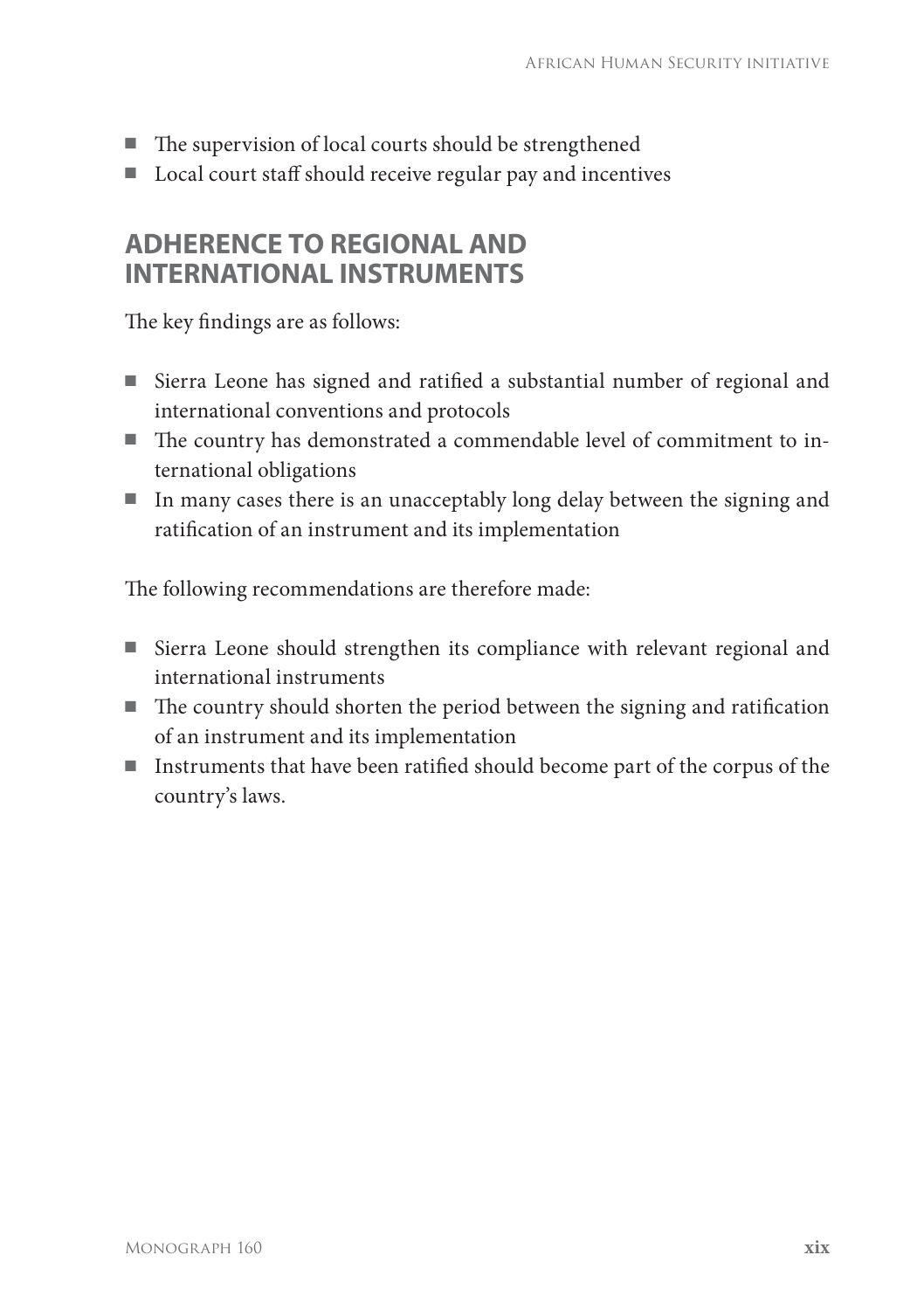

**Map 1** Map of Sierra Leone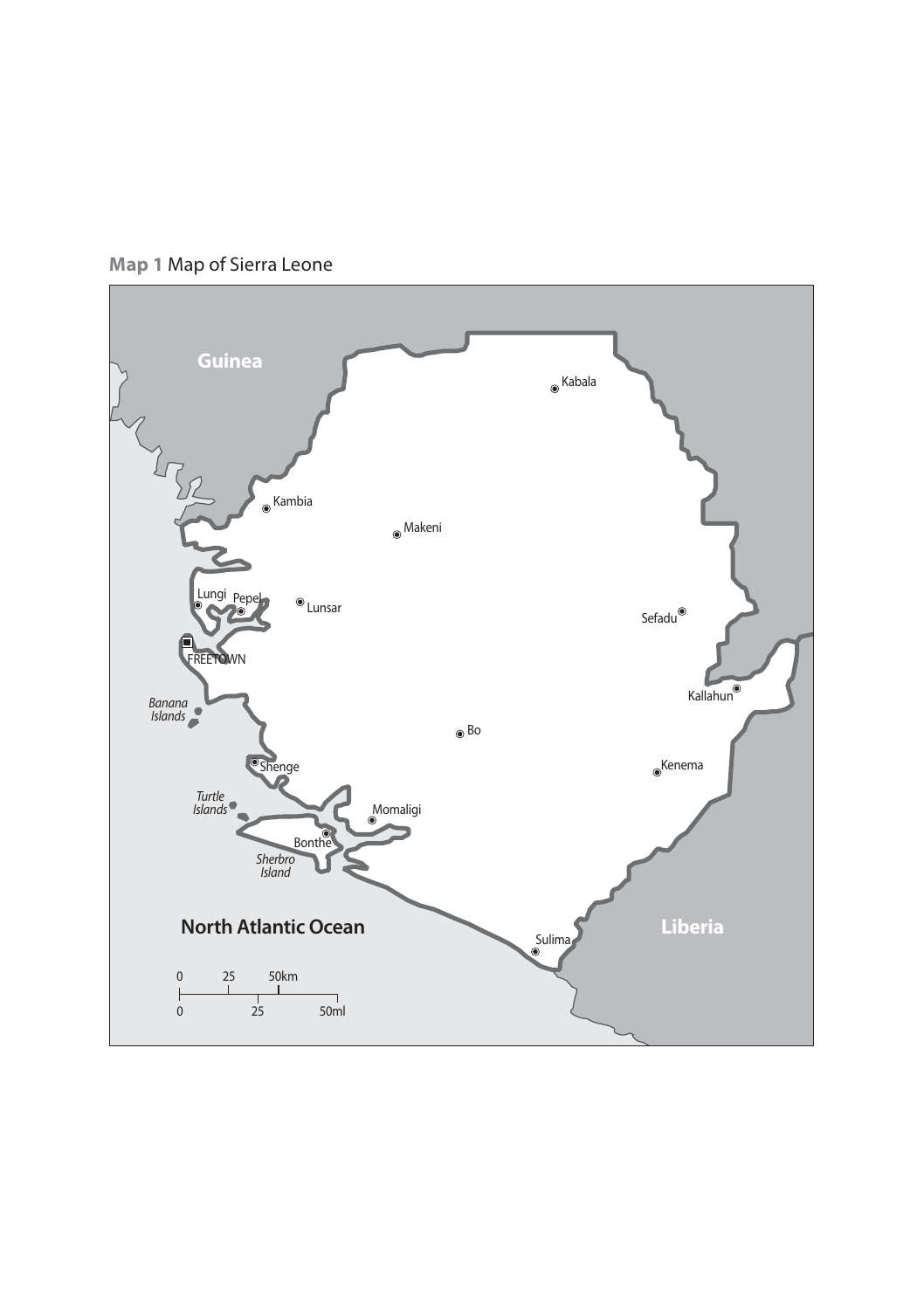# **1** Introduction

### **OVERVIEW**

Sierra Leone is a fitting African case study for discussing crime and criminal justice as part of continental efforts to ensure peace, security and democratic governance. The country is in a double transition: from authoritarian military and single-party political regimes to democracy, and from war to peace. The country's authoritarian background has had a serious effect on both the incidence of crime and the operation of its criminal justice system. State repression and an ineffective security and justice system during eras of military and singleparty dictatorships have raised serious concerns about the capacity of the state to guarantee the security of citizens and to deliver fair and impartial justice. Sierra Leone is also faced with the problem of access to justice, especially for vulnerable groups such as children, women and the indigent. Most of the poor cannot afford the cost of lawyers, while the local court system has its own problems, including an absence of standardised court fees and fines.

The situation worsened with the outbreak of the civil war in 1991. Not only was there an increase in the incidence of human rights violations, but there were calculated attempts to target security and justice-sector personnel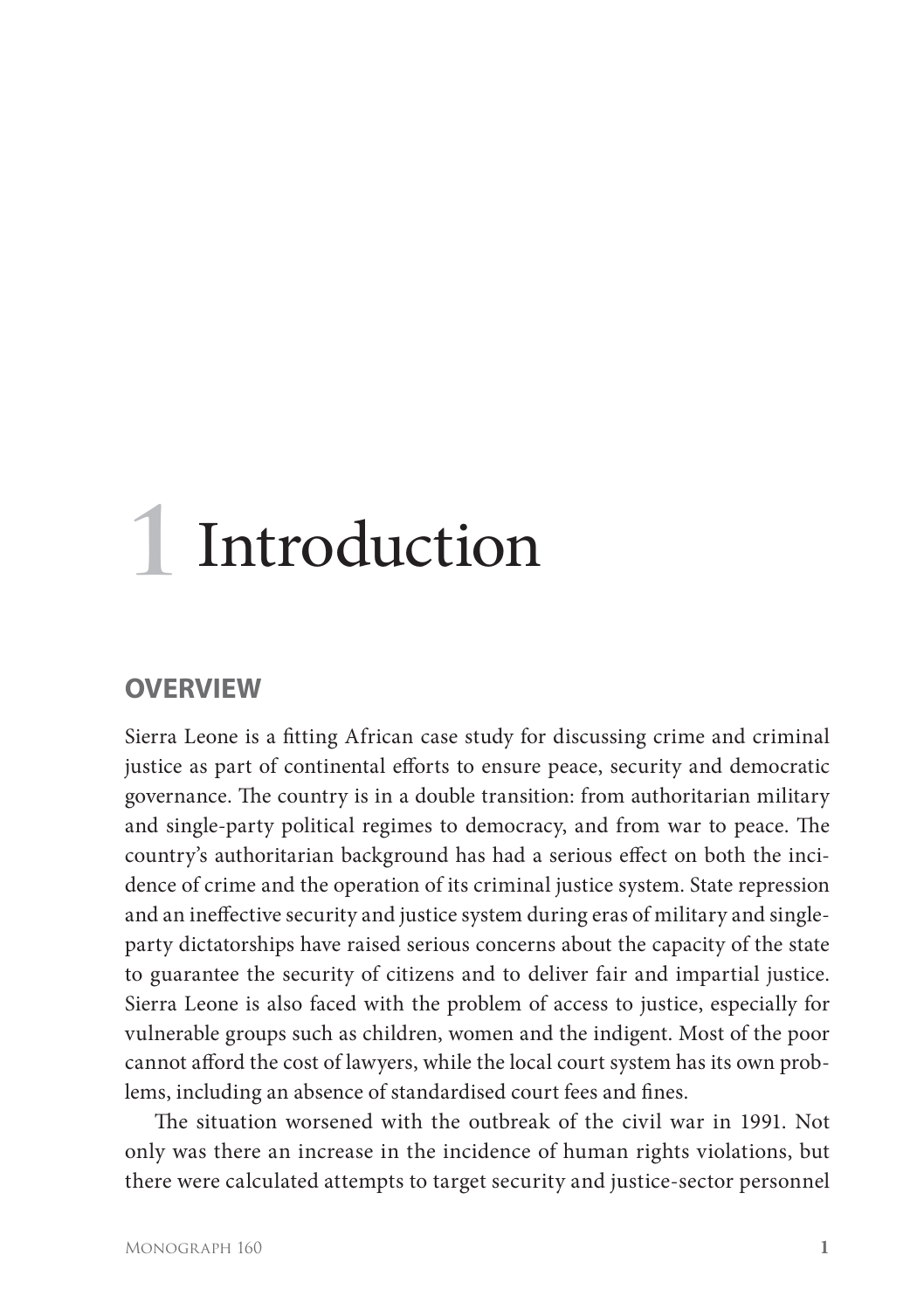and to destroy the limited and under-resourced judicial infrastructure, including courts, police barracks and prisons. The Revolutionary United Front (RUF) and its military partners, the Armed Forces Revolutionary Council (AFRC), which ruled from 1997 to 1998, had a devastating effect on the operation of the criminal justice system in the country. Apart from the flagrant abuse and violation of the rights of many Sierra Leoneans, the decade-long war (1991–2002) adversely affected the operations of criminal justice institutions such as the police, prisons and the judiciary. The fighting forces occupied some areas of the country for a very long time, which hampered the smooth working of justice sector institutions, destroyed their infrastructure and killed off their personnel. By September 2000, for example, there were only 15 presiding magistrates in the country (earning annual salaries of just US\$900) and 18 judges serving outside Freetown (Commonwealth Human Rights Initiative 2002).

As a post-conflict peace-building intervention, the government of Sierra Leone, in close cooperation with international partners, has introduced programmes aimed at improving the criminal justice system in the country. For instance, a British-led security sector reform programme that started in earnest in 1998 has placed a premium on building the capacity of security sector institutions, including the armed forces, the police, the newly formed Office of National Security (ONS) and the justice sector through the Justice Sector Development Programme (JSDP). It has become clear, however, that the programme has placed greater focus on developing the police and the armed forces than prisons, to which little attention has been paid. Furthermore, despite all efforts under the capacity-building programmes, much more still needs to be done to make the system function effectively and efficiently. Success in this area is urgent: Sierra Leone recognises that an accessible and effective means of addressing conflicts, disputes and crimes is a key element to ensuring the maintenance of peace in the country.

As a participating country in the African Peer Review Mechanism (APRM) under the New Partnership for African Development (NEPAD) – to which Sierra Leone acceded in 2004 – the country is an appropriate candidate for a review of its criminal justice system. Although the justice system is not included in the APRM review process, it holds important implications for democracy and good governance. This review is intended to complement the formal APRM process by focussing on a sector currently outside its focus.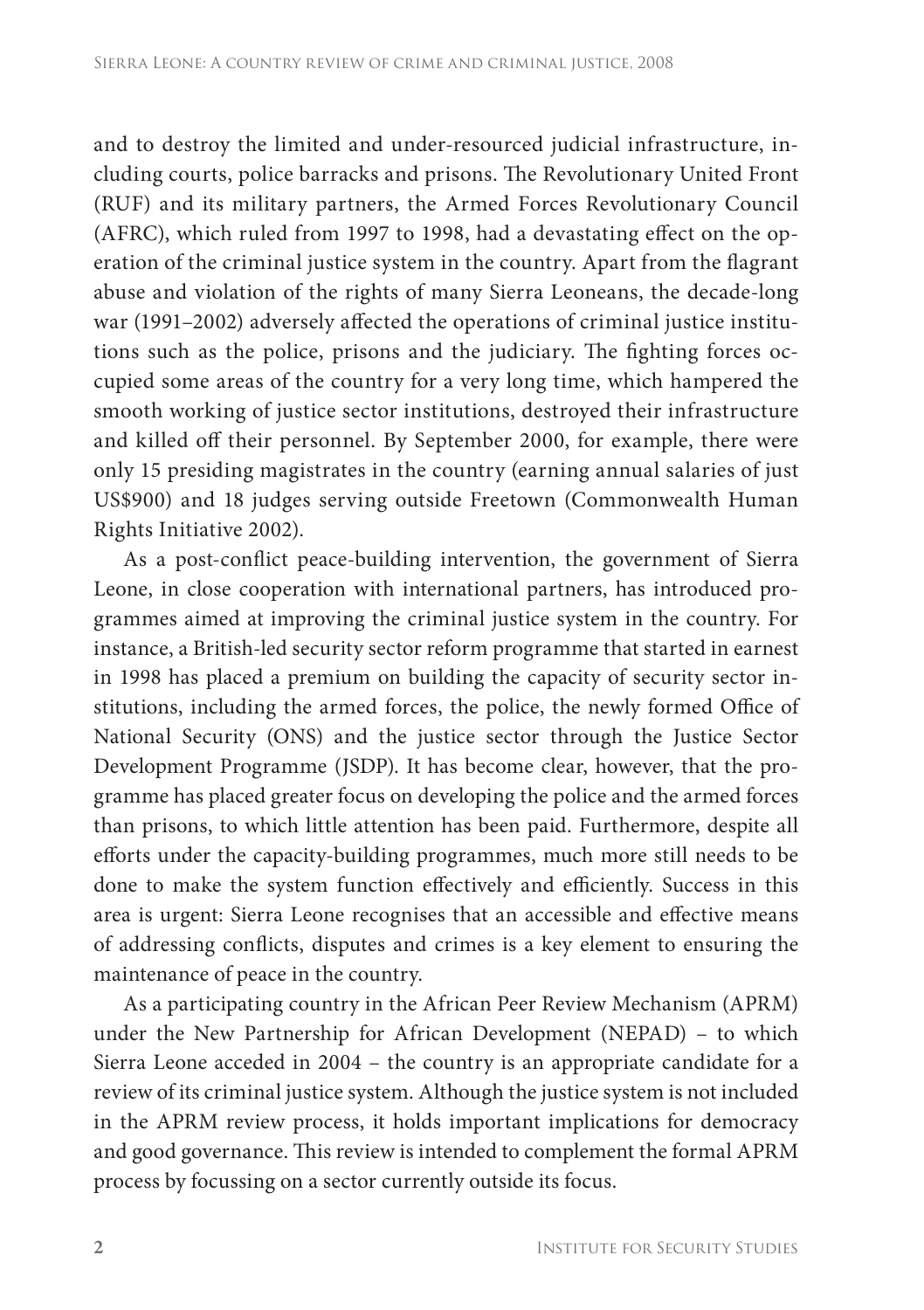## **AIMS AND OBJECTIVES OF THE REVIEW**

The overall objective of this study was to generate data and information that can be used to review the scale of crime and the criminal justice system in Sierra Leone, one of the African countries undergoing the African Peer Review Mechanism (APRM) process. The ultimate goal is to enhance the implementation of New Partnership for African Development (NEPAD) programmes in Sierra Leone in particular and in Africa in general.

The specific objectives of the review were as follows:

- To assess the extent and magnitude of crime in Sierra Leone, as well as the efficiency and effectiveness of the criminal justice system, which includes the judiciary, the police and prisons service
- To identify the problems and constraints of Sierra Leone's criminal justice system
- To review the policies, strategies and programmes that are in place to ensure access to justice in Sierra Leone
- To examine the process of and the procedures for dispensing justice for juveniles
- To identify areas requiring strengthening and to develop appropriate recommendations
- To assess the customary justice system in Sierra Leone
- To gauge the perceptions of Sierra Leoneans and other stakeholders on the and effectiveness of the country's criminal justice system

## **METHODOLOGY**

To conduct this review, primary and secondary sources were employed extensively to gather information and data. The primary sources comprised interviews and in-depth and focus group discussions with selected individuals working on crime and with criminal justice-related issues in Sierra Leone. For the section on the judiciary, selected High Court judges, magistrates and lawyers were interviewed and involved in discussions, as were selected members of the Sierra Leone Police (SLP), in particular those working in the field of prosecution. Selected members of civil society concerned with the criminal justice system were interviewed and engaged in discussions as well. Foremost among these were members of the Lawyers Centre for Legal Assistance (LAWCLA), Timap<sup>2</sup>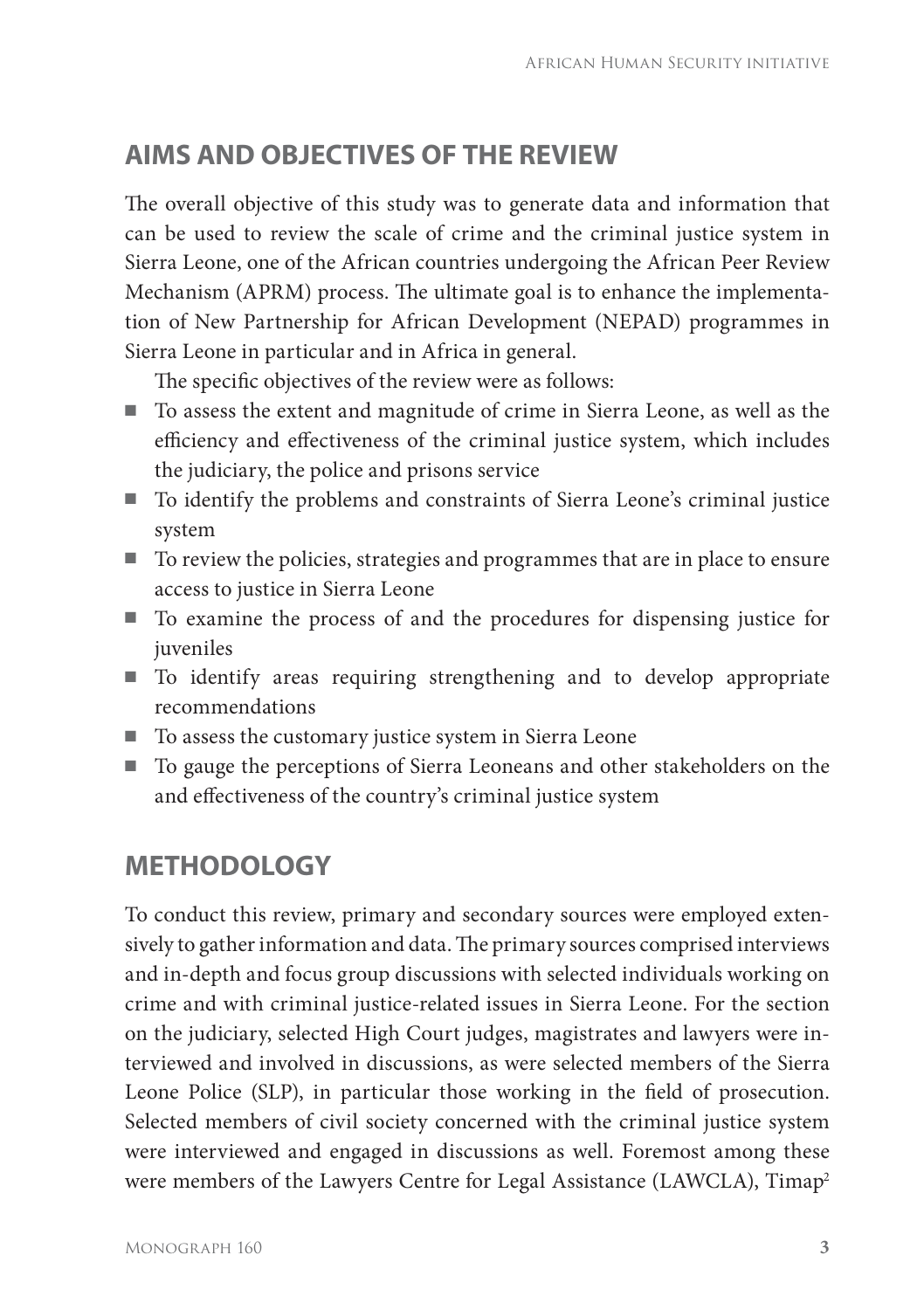for Justice and the Network Movement for Justice and Development (NMJD). Individuals working in the JSDP and in the Justice Sector Coordination Office were also targeted for discussions and unstructured interviews. Discussions focused essentially on issues concerning the structure and organisational capacity of Sierra Leone's judiciary, justice delivery processes and procedures, and the constitutional provisions regulating the work of the judiciary.

For the review of the Prisons Service, the primary sources included unstructured interviews with selected members of the following institutions: Prisons Service headquarters in Freetown and the department's southern, eastern and northern provincial headquarters, the safety and security component of the JSDP, the human rights section of the UN Integrated Office in Sierra Leone (UNIOSIL) - now the UN Peace Building Office, the Human Rights Commission of Sierra Leone (HRCSL), the SLP, the Ministry of Internal Affairs, Local Government and Rural Development, the Judiciary and Law Officers' Department, and a cross-section of the Sierra Leonean public. Questions included issues concerning the provision of state security, prison conditions, the treatment of prisoners, and the efficiency and effectiveness of prisons as a correctional facility.

Primary and secondary sources were also used extensively for the review of policing and prosecution. Primary sources included structured and unstructured interviews with selected individuals in the police service, the judiciary and members of civil society on the nature, structure and efficiency of policing and prosecution in the country. Secondary sources included a review of relevant literature, such as the Sierra Leone Constitution Act No. 6 of 1991 (the Constitution) and the Criminal Procedures Act of 1965, as well as relevant textbooks and journal articles on policing and prosecution in Sierra Leone.

For the customary justice section of the review, the primary information sources comprised interviews and discussions with Customary Law Officers, Local Court Supervisors and civil society activists. Questions focused essentially on the structure, nature, composition and efficiency of customary law in Sierra Leone. Secondary sources consisted predominantly of reviews of relevant acts and legislation, such as the Local Courts Act of 1963 and the Chiefdom Police Act (Cap 284, Laws of Sierra Leone), as well as relevant textbooks and journal articles.

Primary sources for the juvenile justice and access to justice section review constituted interviews and discussions with individuals handling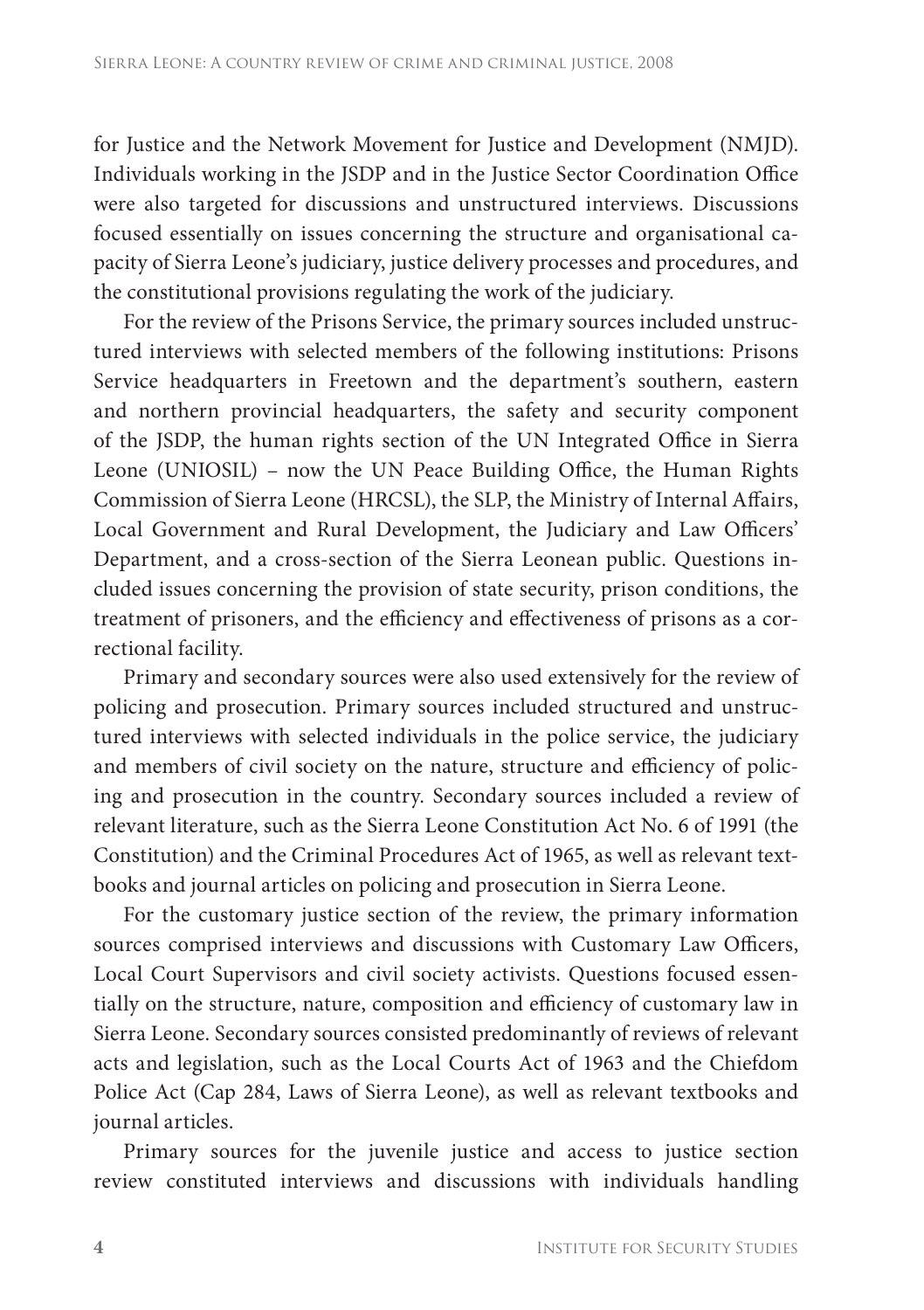issues of juvenile justice and access to justice. These included the director of the LAWCLA, selected officials of the Ministry of Social Welfare, Gender and Children's Affairs (MSWGA), selected members of the SLP and civil society. Secondary sources constituted a review of relevant literature, including textbooks, journal articles and legislation.

### **THE SIERRA LEONE LEGAL SYSTEM**

A peculiar feature of the Sierra Leone legal system is the concurrent existence of a plurality of laws: the English legal system on the one hand and the indigenous customary legal system on the other. The imperatives of effective administration over her colonies saw the British importing their legal system into Sierra Leone, while retaining the existing customary laws of the indigenous peoples in the protectorates (provinces). The retention of customary law in the protectorates was based, firstly, on economic expediency in that administrators were not prepared to expend resources on changing the legal system and, secondly, for administrative convenience in view of the unrecorded influence of tribal authorities in the administration of the provinces.

The English legal system in Sierra Leone was predicated on the need for a general law (*lex loci*) for the country as there was no dominant pre-existing legal system in Sierra Leone prior to British colonisation. The British introduced into the corpus of the Sierra Leone legal system some variants of English law as the fundamental and general law of the people.

Subsumed under English law<sup>3</sup> are different types of enactments, namely:

- Common law
- $\blacksquare$  The doctrines of equity
- The statutes of general application in force in England
- Imperial legislation, e.g. acts of the British Parliament, orders-in-council and ordinances etc
- Enactments of the local legislature

The foregoing represents the host of laws incorporated in the English law framework of Sierra Leone's legal system. Common law, the unwritten law of England, is essentially based on customs and court decisions emanating from the decisions of the justices of the common law courts: King's Bench and Queen's Bench.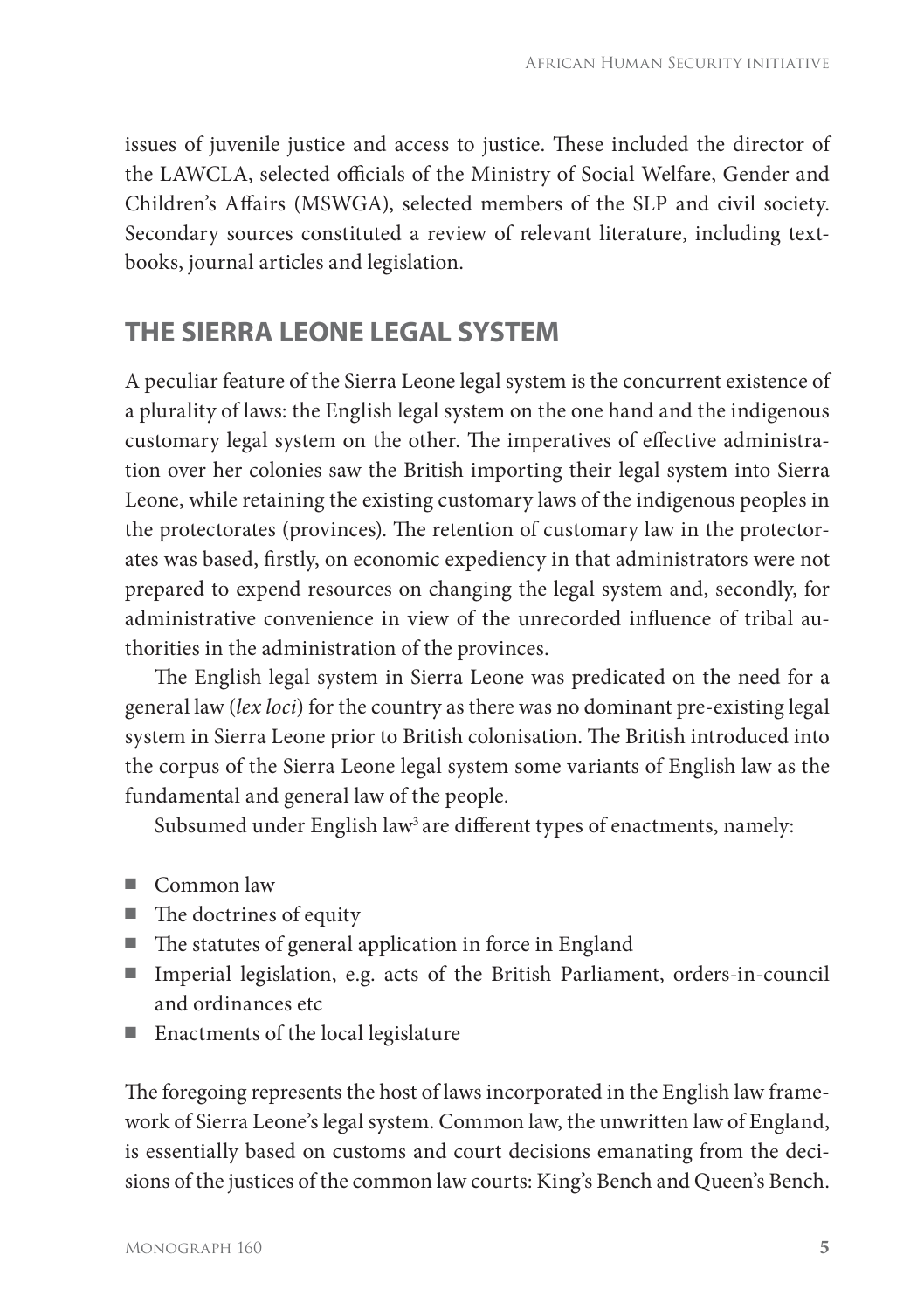The doctrines of equity emanate from the Court of Chancery. Common law is the legal precursor of equity, which follows that law and evolved to temper its rigidity. The statutes of general application were statutes whose application was not restricted. The reception date for such statutes varied from colony to colony, but they became generally applicable in Sierra Leone on 1 January 1880.

Imperial legislation represents the body of laws enacted by the British Parliament, e.g. Acts of Parliament, orders-in-council, ordinances etc. Legislation of this nature was in force in Britain prior to its colonial adventures in West Africa. However, because of the exigencies of administration, some of these laws were imported into the colonies for purposes of administration<sup>4.</sup> Enactments of the local legislature are, in contrast to imperial legislation, domestic laws enacted by the local legislature of Sierra Leone during the postindependence period.

With regard to the retention of the customary law of the indigenous peoples of Sierra Leone, the colonialists were expected to employ a 'repugnancy test' to establish whether customs were repugnant to British notions of natural justice, equity and good conscience. Customary law applies exclusively to the indigenous peoples of the provinces (known in local parlance by the sobriquet 'up-line people').

The dualism of laws in Sierra Leone's legal system is recognised in Section 76 of the Courts Act of 1965. What can be gleaned from the legislative intent of the drafters of section 76 and the Constitution is that customary law applies to the provinces. However, this should not be construed to mean that Englishstyle laws do not apply to the provinces. An interpretation of the provisions of section 76(1) yields to the fact that it sanctions dualism in Sierra Leone's legal system. However, in the observance of the dual legal system, where a rule of customary law is incompatible with any English statute, the former would be declared null and void while the latter prevails.

### **HUMAN RIGHTS AND THE CRIMINAL JUSTICE SYSTEM**

Fundamental human rights are enshrined in the Constitution of Sierra Leone. In chapter III, under the heading: 'The Recognition and Protection of Fundamental Human Rights and Freedom of the Individual', the constitution provides for a legion of rights<sup>5</sup>. Amongst the rights protected are the right to life, protection from arbitrary arrest or detention, freedom of movement, freedom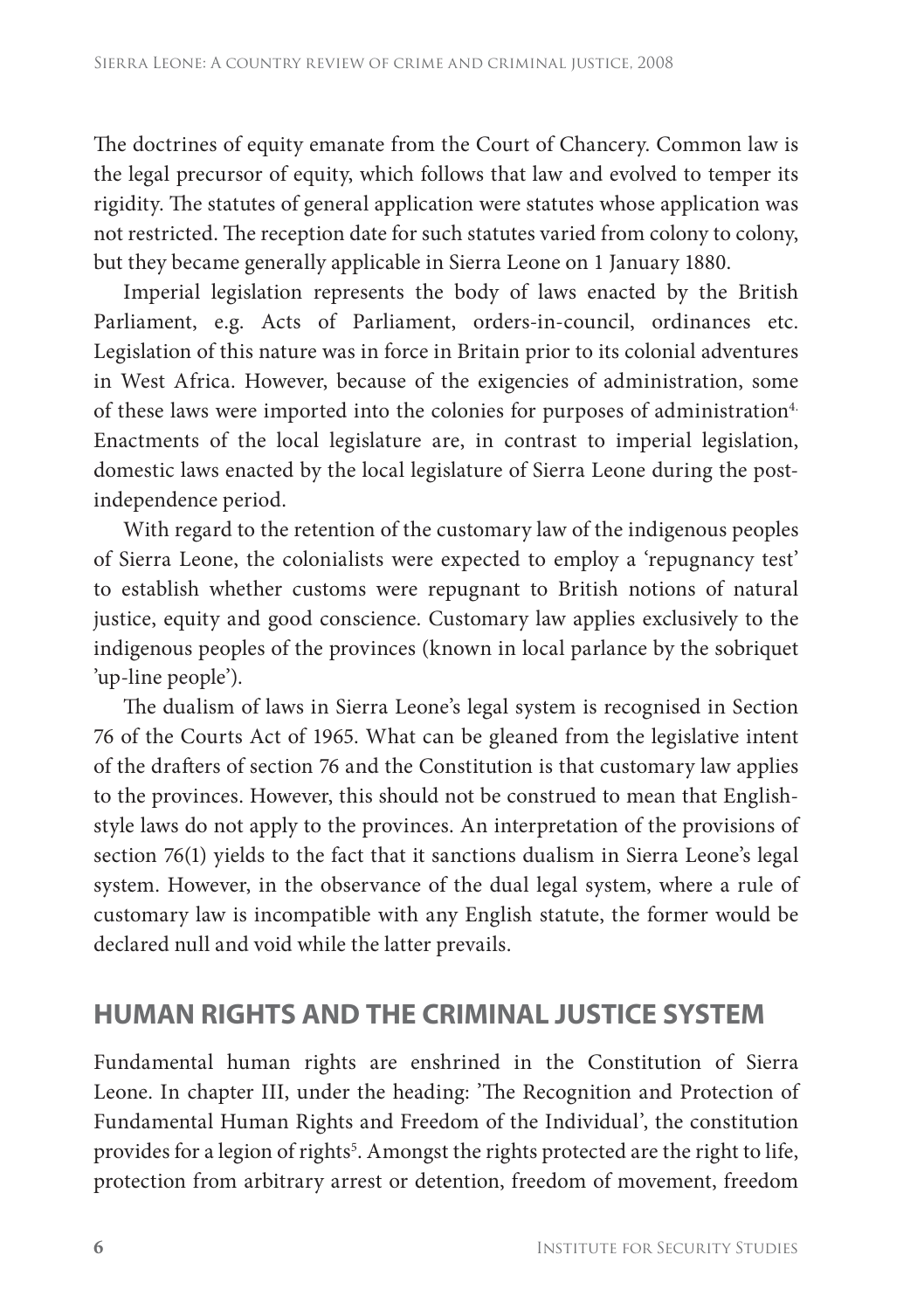from slavery and forced labour, protection from inhuman treatment, protection from deprivation of property, privacy of the home, the right to assembly and association, and protection from discrimination. While it is conceded that these rights are indisputably sacrosanct, they are nevertheless qualified in that they can be abridged where their exercise by beneficiaries infringes on the rights of others. They can also be attenuated on grounds of public policy, security or to give effect to the enforcement of the decision of a court of competent jurisdiction. Where a public emergency is declared by the country's President as per the provisions of section 29 of the Constitution, the fundamental human rights enunciated under Chapter III may also be abridged.

The government has put in place certain institutional mechanisms to monitor the observance and enforcement of these fundamental human rights. One of such institution is the Human Rights Commission of Sierra Leone (HRCSL), established in 2004, which seeks to promote and protect human rights in the country. To achieve its objectives, the HRCSL through interventions consequent upon research findings seeks to detail the nature and observance of human rights by the government. The HRCSL also conducts an annual national base-line survey at both the individual and institutional levels on the attitude to and knowledge and observance of the practices of human rights in Sierra Leone. The results of the surveys are documented and used for a range of purposes: public education, advocacy, legislative reform, policy formulation and to improve the government's human rights record.

Efforts to promote human rights have also led to the establishment of the Office of the Ombudsman<sup>6.</sup> Otherwise known as the Public Complaints Commissioner (PCC), the mandate of the ombudsman extends to instances where a person complains about the infringement of his/her fundamental human rights as a result of some administrative action by officials of government. The functions of the ombudsman include the investigation of any action taken or omitted to be taken by or on behalf of the following:

- Any department or ministry of government
- Any statutory corporation or institution of higher learning or education set up entirely or partly out of public funds
- Any member of the public service for action taken or omitted to be taken in the exercise of the administrative functions of that department, ministry, statutory corporation, institution or person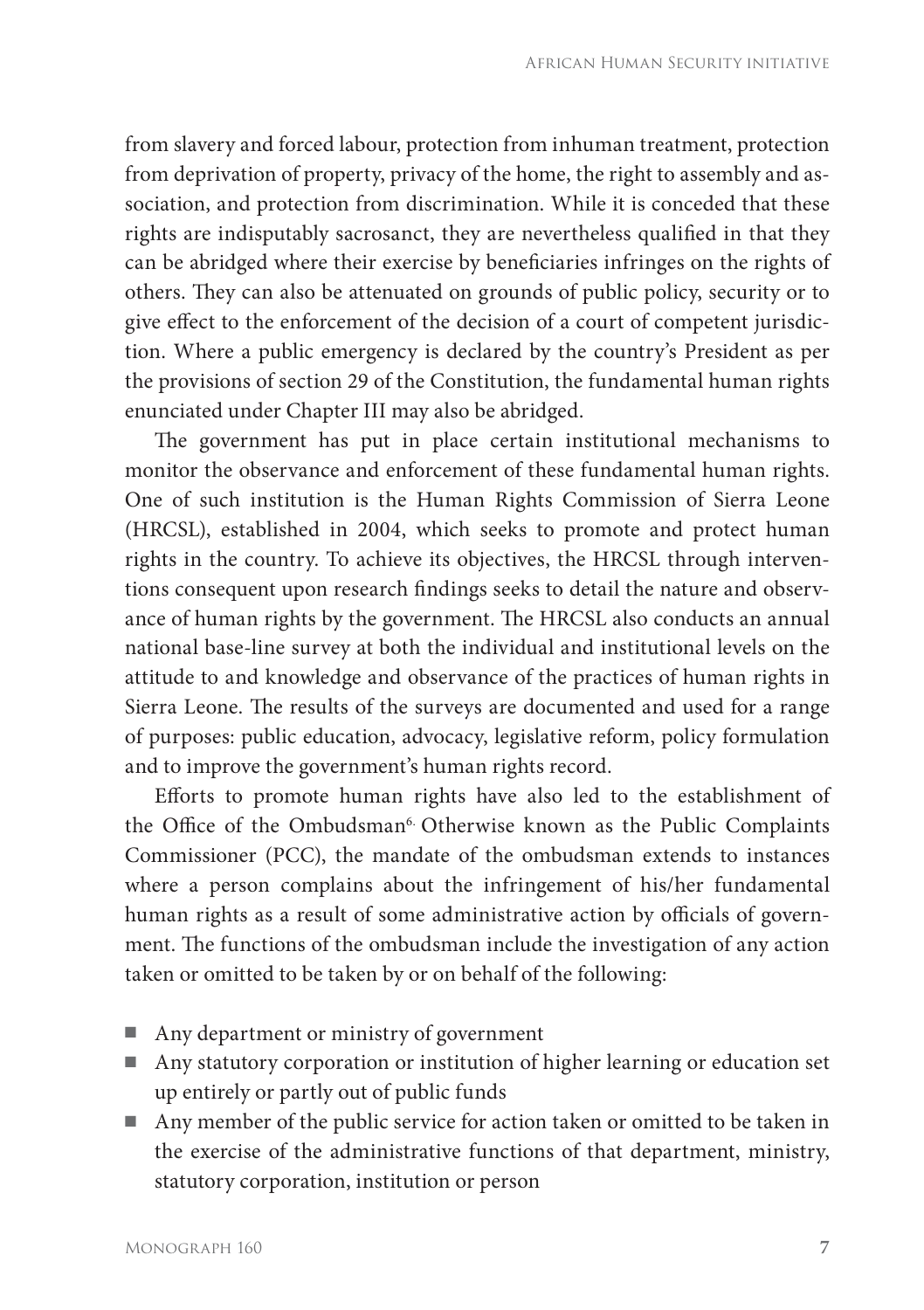While the powers of investigation by the ombudsman in the observance and enforcement of human rights is commendable, he does not have the power to prosecute persons indicted for gross violation of human rights.

Drawing a nexus between the human rights regime and the criminal justice system often exposes breaches of the fundamental human rights of suspects, especially during the trial process. Persons accused of a crime are today often still being detained for indeterminably long periods of time, which is contrary to the provision that any person who is arrested and detained on a reasonable suspicion of having committed a crime shall not be detained for any period longer than 24 hours. The judicial system is slow as a result of inexplicable adjournments, which prolongs the period for which such criminal trials are supposed to run.

Another affront to the criminal justice system is the human rights record of prisons and other penitential houses in Sierra Leone. Most prisons are colonial relics and do not conform to the modern-day concept of reform institutions. They are decrepit and the facilities are inadequate and outmoded. There is a problem of overcrowding and consequently a prevalence of such communicable diseases as tuberculosis, malaria, cholera etc. Medicare facilities are barely existent. The myriad of problems affecting penitential houses raise the question of whether inmates have rights at all, especially when viewed from the legal prism of presumption of innocence.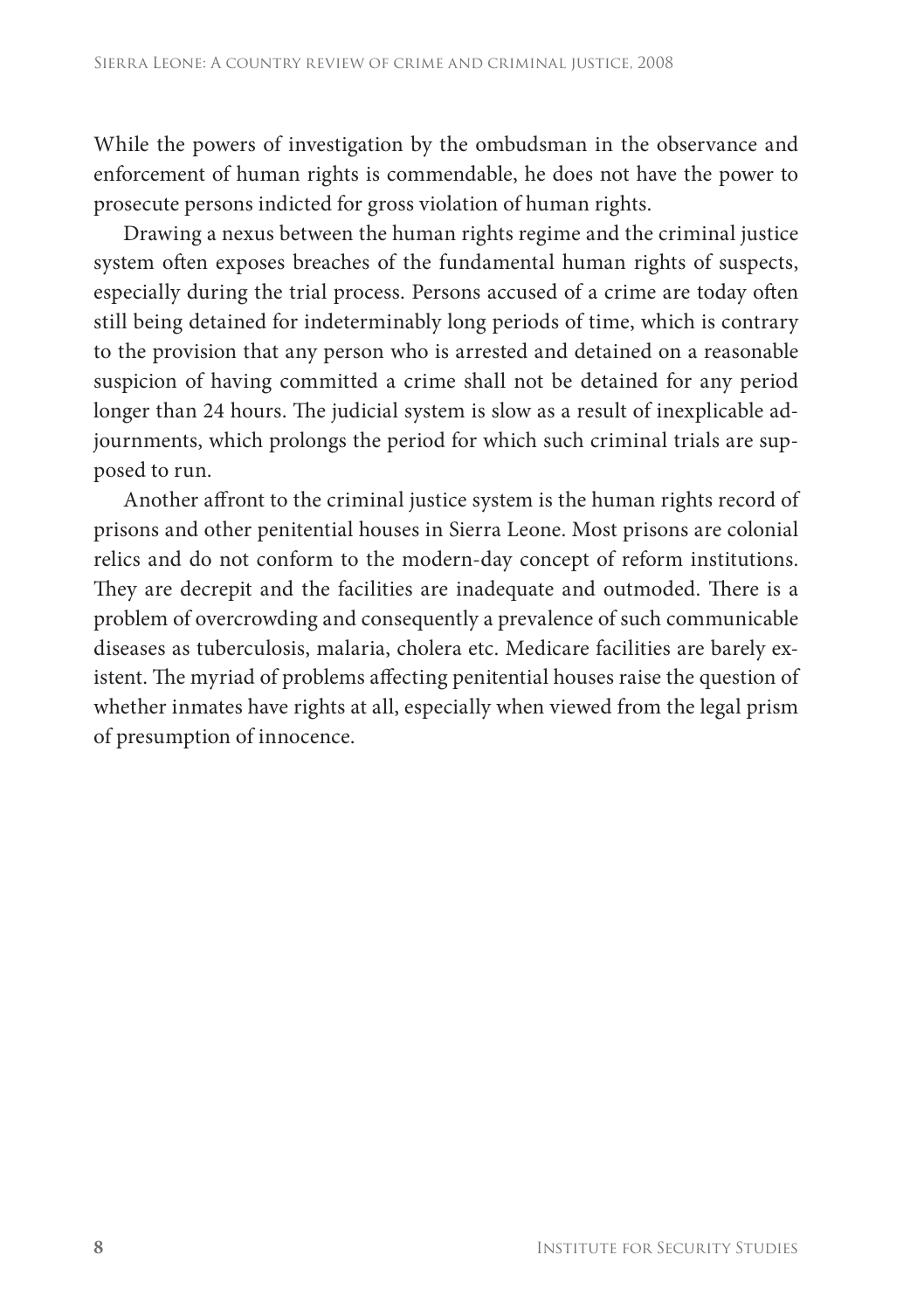# **2** Policing

### **INTRODUCTION**

Policing and prosecution are twin concepts in the human security profile and the criminal justice delivery system the world over. The policing mechanism is germane to a peaceful society founded on the concepts of equity and justice. The arrest of criminals/felons and their subsequent prosecution by the state provide the deterrent factor.

In Sierra Leone, the Sierra Leone Police and the Office of the Director of Public Prosecutions are both at the heart of the government's attempt at creating an egalitarian society. Cognisant of this, this section of the work examines the institutional capacity and the challenges militating against effective policing and prosecution in Sierra Leone. Identification of the structural/institutional weaknesses of both bodies is used to proffer recommendations for making both institutions more effective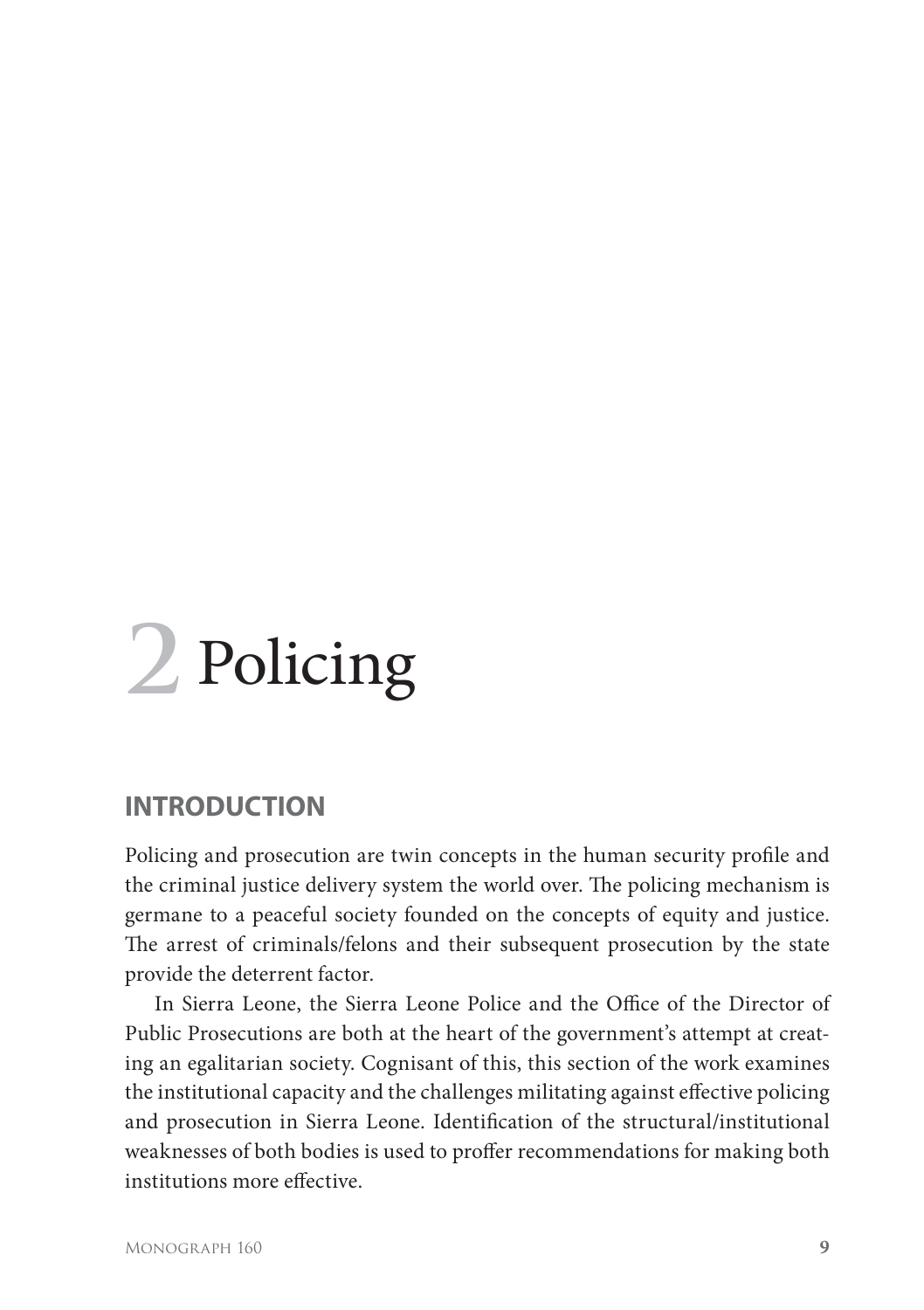### **THE SIERRA LEONE POLICE: A BACKGROUND**

The evolution of policing in Sierra Leone predates the birth of Sir Robert Peel's Metropolitan Police in London in 1829. The Sierra Leone Police (SLP), as it is known today, had its beginnings in 1808 when Freetown became a Crown Colony. The objective was essentially to consolidate British territorial gains and to uphold her territorial hegemony. The period from 1863 to the late 1900s is referred to in the SLP's history as the 'political era of policing', a phrase used to reflect the inextricable link that existed between the police force and local politics.

During the colonial era, the objectives of the police were not in accord with contemporary global trends in policing, which are to combat criminal offences such as murder, rape, theft etc. Rather, the police was designed to stifle dissident voices among the local populace, to harass political deviants and to contain the militancy of minorities. In its approach to this task, which manifested itself in excessively harsh responses conditioned by the military orientation of the force at that time, the police was not a civil force.

Prior to the founding of the Province of Freetown (now Freetown) in 1787, social cohesion amongst the indigenous people of what is now known as Sierra Leone was the responsibility of the king's court orderlies, who enforced the court's punishment. This activity represented the earliest form of policing in the settlement.

A new dimension was added to the history of policing in Sierra Leone after the founding of the Province of Freetown for the resettlement of freed slaves from all over the world. Policing during this period was largely primitive: adult males were organised into groups of about 10 families for a rotational watch. The groups were vested with the collective responsibility of apprehending persons accused of having committed crimes. Their duty was also to ensure order in the province and to report suspicious movement. This form of policing was both community-based and community-oriented and played a pivotal role in the development of policing in Sierra Leone.

A corollary of the declaration of the settlement as a British Crown Colony in 1808 was direct British involvement and the consequent adoption of English customs, practices and law. Settlers assumed the status of British subjects in 1811. In 1863, the West African Frontier Force (WAFF) took over the function of maintaining order in the colony, a role it performed until 1906. Consequent on this, there arose a need to deploy British nationals to head up the emergent police force. Thus, by October 1894, a Captain VF Laphan from the British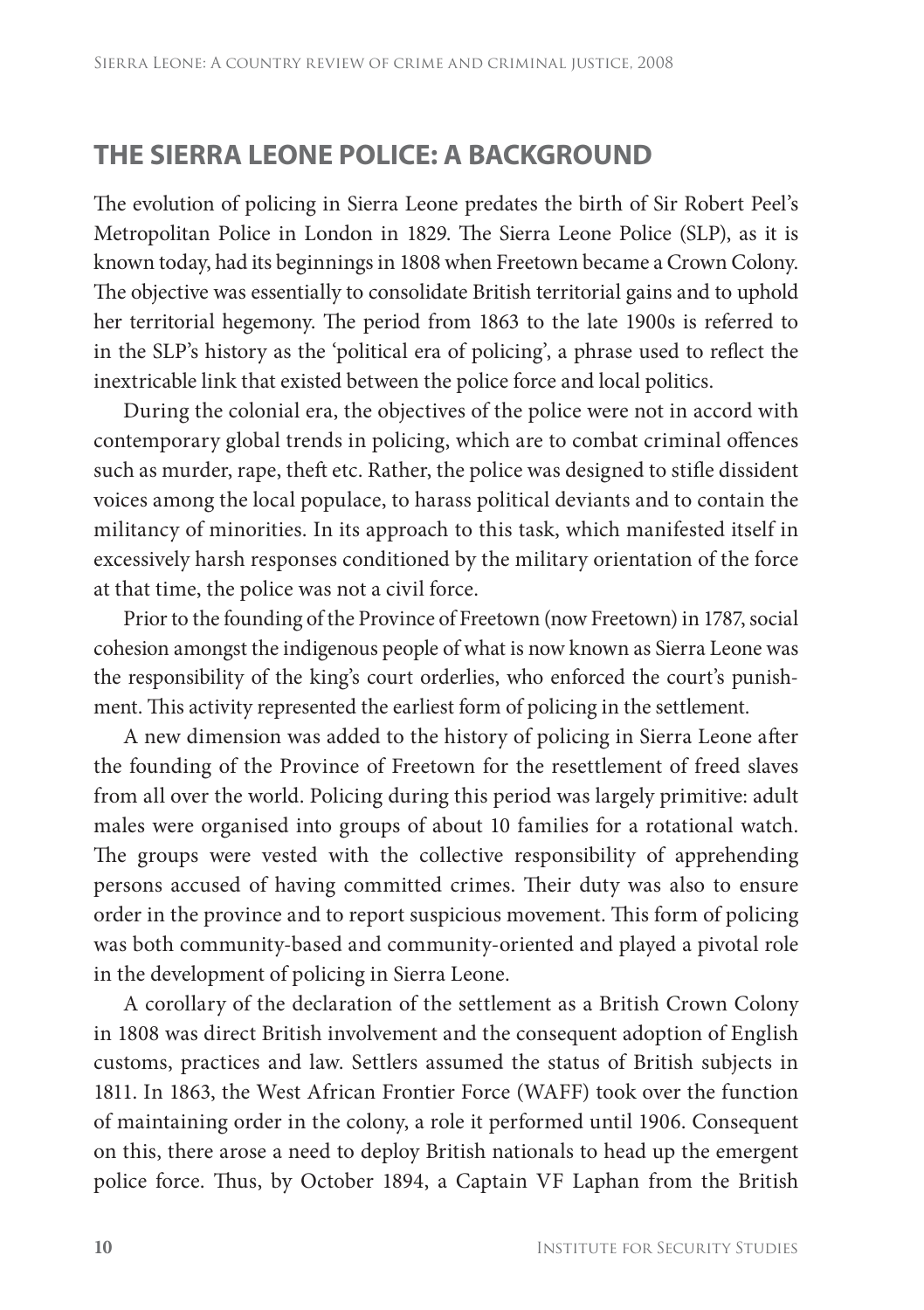Army was head of the police. In 1906, British citizen George Brook became the first police commissioner and in 1948 the Police Training School (PTS) at Hastings was established to train Sierra Leoneans. The first Sierra Leonean to head up the police was LW Leigh (1963 – 1969). It was during his tenure that parliament passed the Police Act of 1964 that established the Sierra Leone Police Force (SLPF), the forerunner of the SLP.<sup>7</sup>

It should be noted that the divisional system of today's SLP owes its existence to the leadership of Hon. PK Johnson, the first Inspector-General of Police appointed in 1906. Under the divisional arrangement, each division is commanded by a Chief Police Officer. A division is further subdivided into police districts under the command of an Officer Commanding District. Hon. Johnson was succeeded by Hon. James Bambay Kamara in 1987. His period of service remains as one of the lowest points of in the history of the SLP as corruption within the police reached an all-time high. His tenure was also characterised by gross human rights violations by the rank and file of the force.

The war instigated by the RUF and elements of AFRC left the SLP prostate. There was great devastation of police infrastructure and logistical equipment, and police personnel suffered heavy casualties. The SLP was left in a state of operational deficit. By 1999 it had become apparent that the SLP would need to undergo immediate reform to earn both national confidence and international credibility. Unprofessional conduct among the ill-motivated rank and file was overwhelming. Morale among police personnel was at its lowest ebb. Cognisant of this state of affairs, the then President, Ahmad Tejan Kabba, appointed an expatriate, retired UK-trained police officer Keith Bridle, as the Inspector-General of Police in November 1999.

Prior to his appointment, Bridle had headed up the Commonwealth Development Task Force, which was transformed into the Commonwealth Community Safety and Security Project (CCSSP) in 2000. The objective of the CCSSP was to support the operational activities of the SLP with capacity building in order to ensure prompt and effective responses to crime and acts of public disorder.

### **CONSTITUTIONAL AND INSTITUTIONAL FRAMEWORK OF THE SIERRA LEONE POLICE**

The SLP was re-established under the provisions of section 155(1) of the Constitution of 1991 and is headed by an Inspector-General of Police. The force is a creation of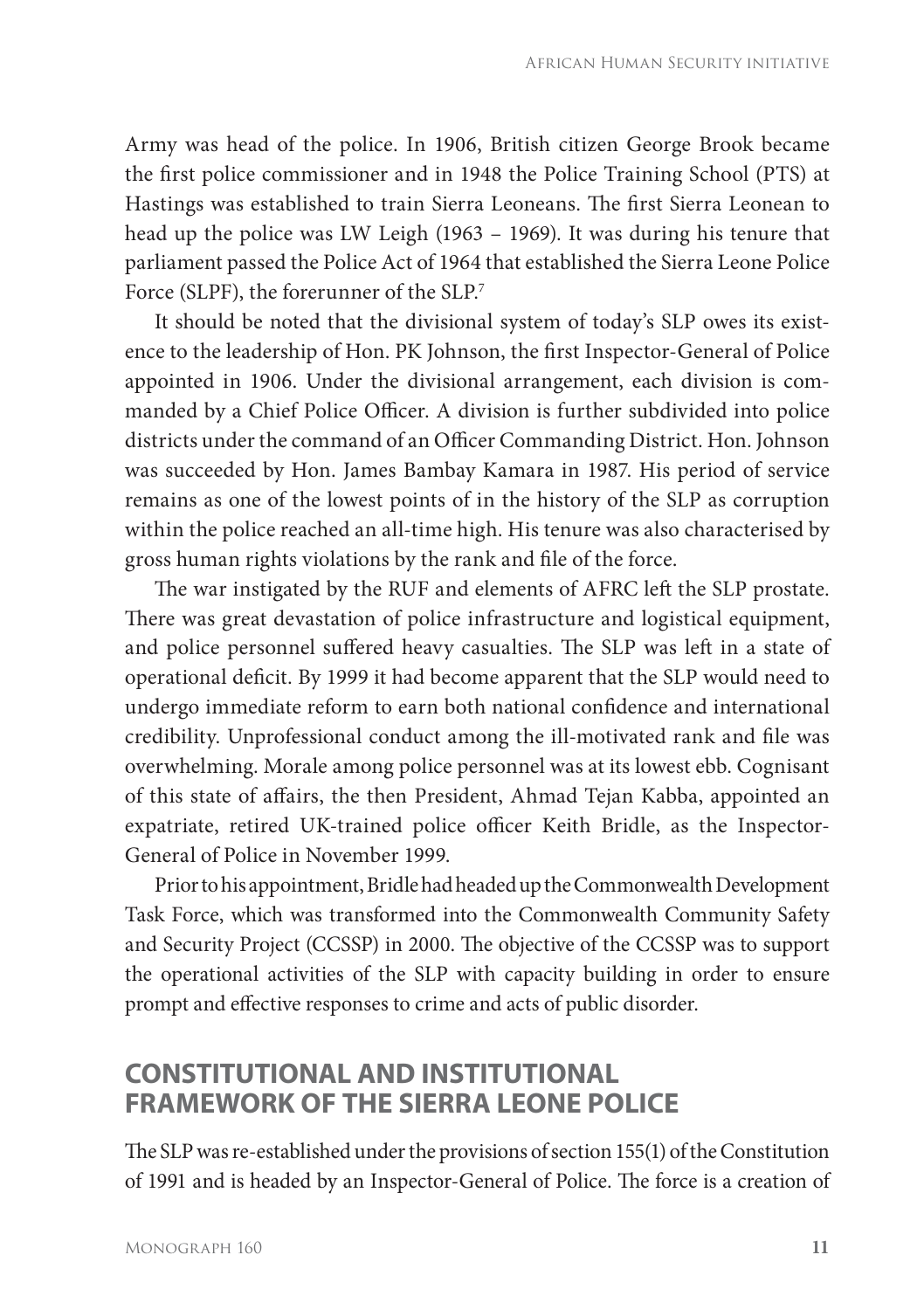an Act of Parliament. In law, in particular section 155(3) of the Constitution, the SLP is strictly apolitical and insulated from partisan politics in that members of the force are prohibited from holding elective posts while in service.

An important structure is the Police Council, which was created under section  $16(1)$  of the Constitution. The following persons serve on the Council:

- $\blacksquare$  The Vice President of Sierra Leone, who acts as chairman
- $\blacksquare$  The Minister of Internal Affairs
- The Inspector-General of Police
- The Deputy Inspector-General of Police
- $\blacksquare$  The Chairman of the Public Service Commission
- A Member of the Sierra Leone Bar Association, who must be a legal practitioner of not less than 10 years' standing. He is nominated by the Bar Association and is appointed by Sierra Leone's President
- Two members appointed by the President, subject to the approval of Parliament

The Permanent Secretary of the Ministry of Internal Affairs responsible for police matters is Secretary to the Police Council. According to section 156(3), the Inspector-General is appointed by the President acting on the advice of the Police Council, subject to the approval of Parliament.

### **The functions of the Police Council**

The Police Council is responsible for advising the President of Sierra Leone on all major matters of policing relating to internal security, including the role of the SLP, police budgeting and finance, administration and any other matter as required by the President (Section 157(1)).

The Police Council may, with the prior approval of the President, make regulations for the performance of its functions under the Constitution or any other law, and for the effective and efficient administration of the SLP. Regulations made by the Police Council pursuant to section 158(2) of the Constitution shall be in respect of the following:

- Control and administration of the SLP
- $\blacksquare$  The ranks of officers and men of each unit of the SLP, the members in each such rank and the use of uniforms by such members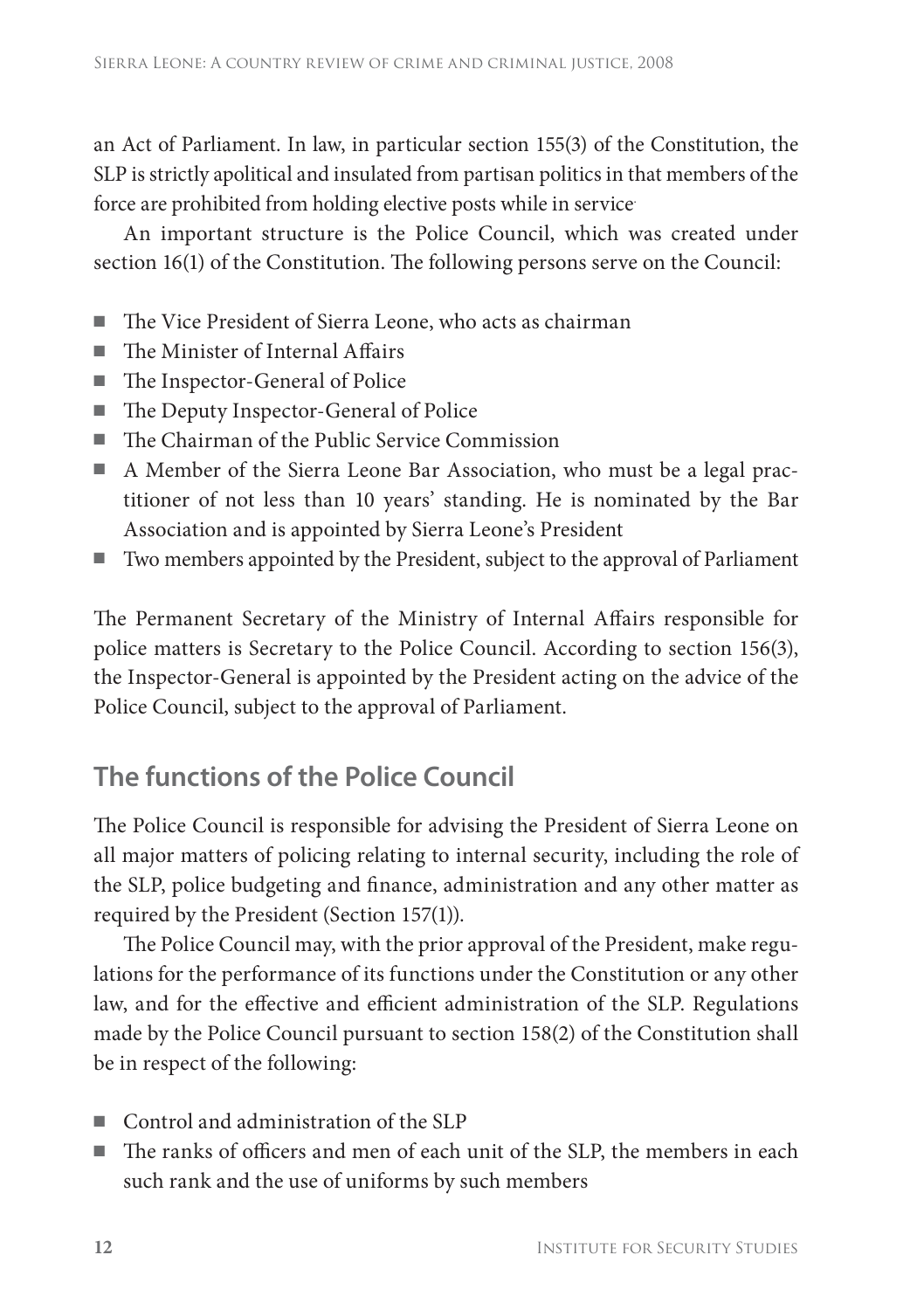- $\blacksquare$  The conditions of service, including those relating to enrolment and pay, pensions, gratuities and other allowances to the officers and men of each unit, and deductions there from
- The authority and powers of command of officers and men of the SLP
- The delegation to other persons of powers of commanding officers to discipline accused persons, and the conditions subject to which such delegation may be made (section 158(3))

### **Powers of police officers under the Police Act**

The powers of police officers in Sierra Leone are spelt out in Part iv of the Police Act. Police officers are invested with the power to conduct in person all prosecutions before any court of summary jurisdiction. This power is exercisable whether the power is laid in his name or not, and whether or not the offence was committed in his presence or that of any other police officer (section 24).

The powers of the police also extend to the power to arrest, even without a warrant. However, there is a stark contradiction in that in a court of law the apprehension of any person must be based on a legally issued warrant specifying the charge. In terms of section 25, where a person is arrested by a police officer without a warrant, such a person shall be entitled to demand that a warrant be shown and read to him as soon as practicable after his arrest.

Police officers in Sierra Leone are responsible for servicing any criminal summons lawfully issued by a court. Service must be effected during the hours of daylight, with the proviso that where a police officer has reasonable cause to believe that a person is evading service, then such summons may be served at any time (section 26). The police are authorised to take fingerprints of suspects.

The Police Act (sections 28 and 30) states that in cases of riot, police officers have the powers to close licensed premises and to stop processions for which permits have not been issued. Where a requisite permit has been obtained, a police officer has the power to regulate processions using the provisions of section 31. The police also have the power to control vehicular traffic.

A person who conducts himself in such manner in a public place, street or highway as to cause obstruction or annoyance to the public may be moved or arrested and taken before a magistrate. On summary conviction such a person shall be liable to a fine not exceeding five pounds sterling.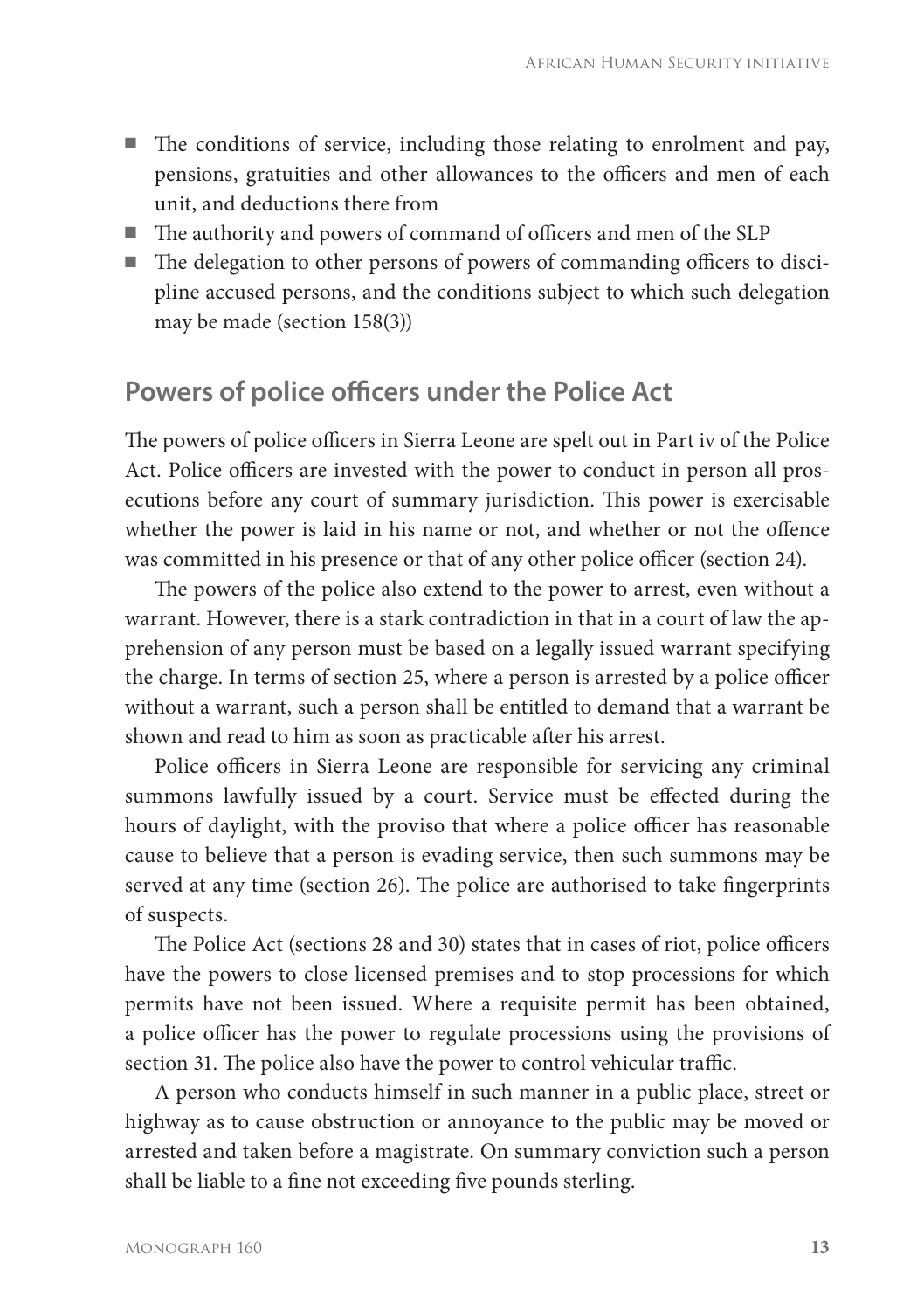| Rank                                  | Male | Female         |
|---------------------------------------|------|----------------|
| Inspector-General of Police           | 1    |                |
| Deputy Inspector-General of Police    | 1    |                |
| Assistant Inspector-General of Police | 10   | $\overline{2}$ |
| Chief Superintendent                  | 25   |                |
| Superintendent                        | 58   | $\overline{4}$ |
| Assistant Superintendent              | 143  | 14             |
| Inspector                             | 513  | 60             |
| Sergeant                              | 2110 | 241            |
| Constable (including new recruits)    | 4828 | 1 1 2 2        |
| Auxiliary                             | 11   |                |
| Total operational strength            | 7700 | 1443           |
| Support Staff                         | 314  | 105            |
| <b>Grand total</b>                    | 8014 | 1548           |

**Table 1** Operational strength of the Sierra Leone Police by job category

Source Data Office, SLP Headquarters, Freetown, 2 June 2008

#### **Table 2:** Breakdown of Sierra Leone Police support staff

| Support staff (labourer/mechanic) | 294 | 419  |
|-----------------------------------|-----|------|
| Support staff (secretary/nurse)   | 125 |      |
| Auxiliary                         |     | 11   |
| Operational Support Department    |     | 3043 |
| General duty                      |     | 6089 |

Source Data Office, SLP Headquarters, Freetown, 2 June 2008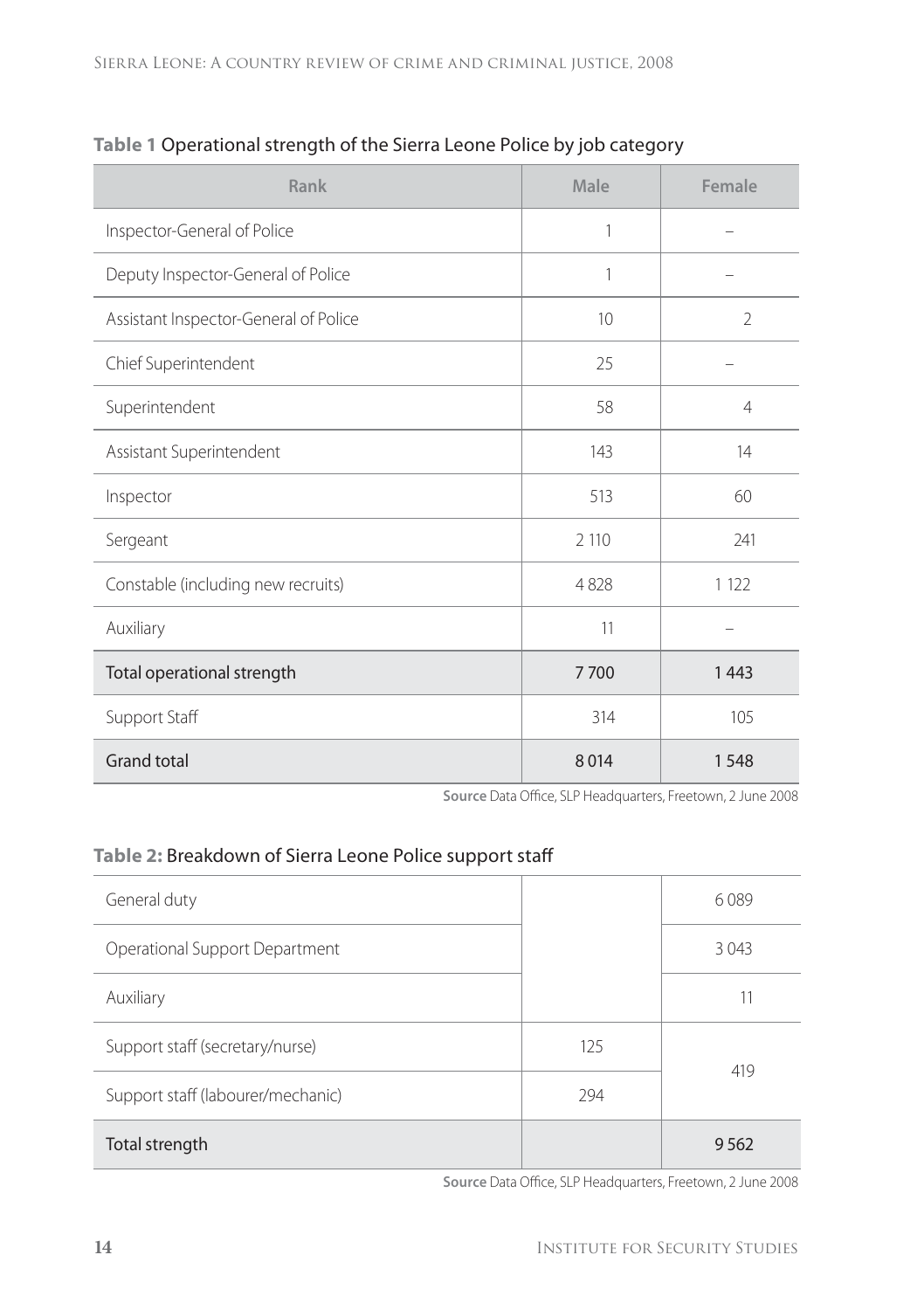#### **Offences by and against police officers under the Police Act**

In terms of section  $36(1)$  of the Police Act, a police officer who starts or is an accessory to the offence of mutiny shall be liable on conviction to imprisonment for a period not exceeding five years. Where a police officer joins in or causes any disturbance, or is at an assemblage susceptible to riot and does not suppress such assemblage, or has knowledge of any mutiny or deserters, the officer shall be liable on summary conviction to imprisonment for a period not exceeding two years (section 36(2)).

Other salient provisions cover assault of a police officer. The person who committed the assault shall, on summary conviction, be liable to a fine not exceeding 100 pounds or to imprisonment for a period not exceeding one year. A person who obtains enlistment into the force by fraudulent means shall be liable on conviction to imprisonment for a period not exceeding six months, or to a fine not exceeding 50 pounds (section 42).

In order to insulate the police officers of the SLP from partisan politics, they are barred from having connections with any political society, organisation or movement, or with any trade union or any union (civil service or otherwise) either within or without Sierra Leone (section  $52(1)$ ), unless they have the approval of the Minister. However, no express approval is necessary for membership of a police federation. Breach of the provisions of this section warrants dismissal.

The Police Act covers a range of other offences. These provisions are geared towards maintaining discipline among officers and men of the force and to protect them from being assaulted by members of the public in the lawful execution of their statutory responsibilities.

### **Institutional capacity of the Sierra Leone Police**

The institutional capacity of the SLP is examined in respect of the organisational structure, its personnel and the divisional components of the force.<sup>8</sup> The operational strength of the SLP by job category on 2 June 2008 is given in Table 1.

On the same date, the support staff of the SLP numbered 9 562 persons. A summary breakdown of this figure is shown in Table 2.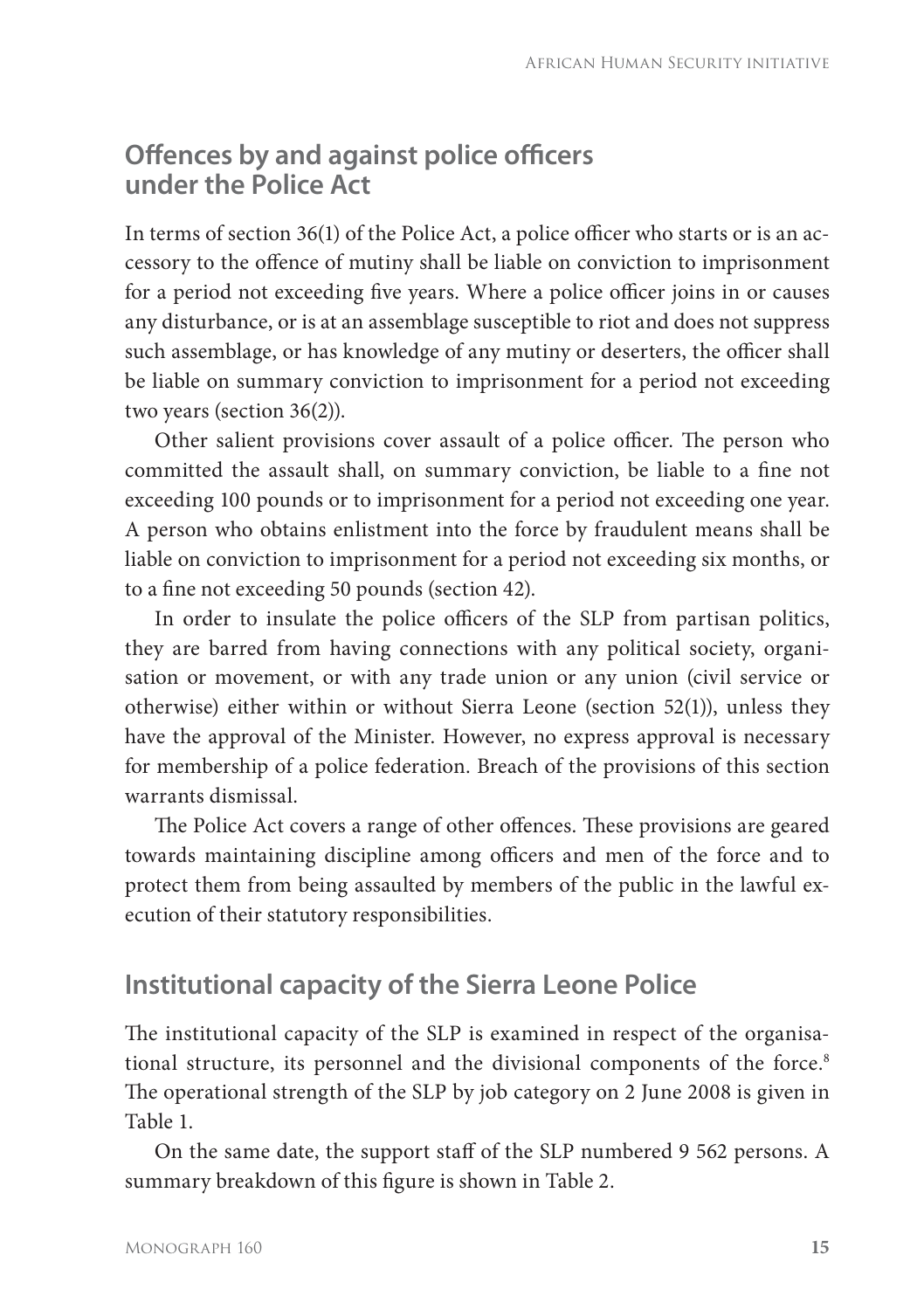| Region |                      | Male    | Female         | Total   | $%$ of<br>total |
|--------|----------------------|---------|----------------|---------|-----------------|
| West   | Operational strength | 4 3 4 7 | 1018           | 5716    | 60              |
|        | Support staff        | 252     | 99             |         |                 |
| North  | Operational strength | 1 1 9 9 | 152            |         | 15              |
|        | Support staff        | 21      | 1              | 1 3 7 3 |                 |
| South  | Operational strength | 926     | 122            |         | 14              |
|        | Support staff        | 22      | 3              | 1073    |                 |
| Fast   | Operational strength | 1 2 2 8 | 151            |         | 11              |
|        | Support staff        | 19      | $\mathfrak{D}$ | 1400    |                 |
| Total  |                      | 8014    | 1 5 4 8        | 9562    | 100             |

#### **Table 3** Sierra Leone Police personnel distribution by region

Source Data Office, SLP Headquarters, Freetown, 2 June 2008

#### **Table 4** Divisional structure and personnel strength

| <b>Name of Division</b> | Total | <b>Name of Division</b> | Total |
|-------------------------|-------|-------------------------|-------|
| Airport                 | 92    | Magburaka               | 175   |
| Bo                      | 469   | Makeni                  | 362   |
| Bonthe                  | 63    | Mano River              | 144   |
| Central                 | 510   | Masiaka                 | 89    |
| Daru                    | 183   | Mango Bendugu           | 78    |
| Eastern P/S             | 137   | Motema                  | 193   |
| Goderich                | 124   | Moyamba                 | 165   |
| Kabala                  | 132   | Port-Loko               | 186   |
| Kailahun                | 190   | Pujehun                 | 139   |
| Kamakwie                | 104   | Ross Road               | 307   |
| Kambia                  | 252   | Rutile                  | 96    |
| Kenema                  | 482   | Tankoro                 | 213   |
| Kissy                   | 456   | Tongo                   | 141   |
| Lungi                   | 155   | Waterloo                | 210   |

Source Data Office, SLP Headquarters, Freetown, 2 June 2008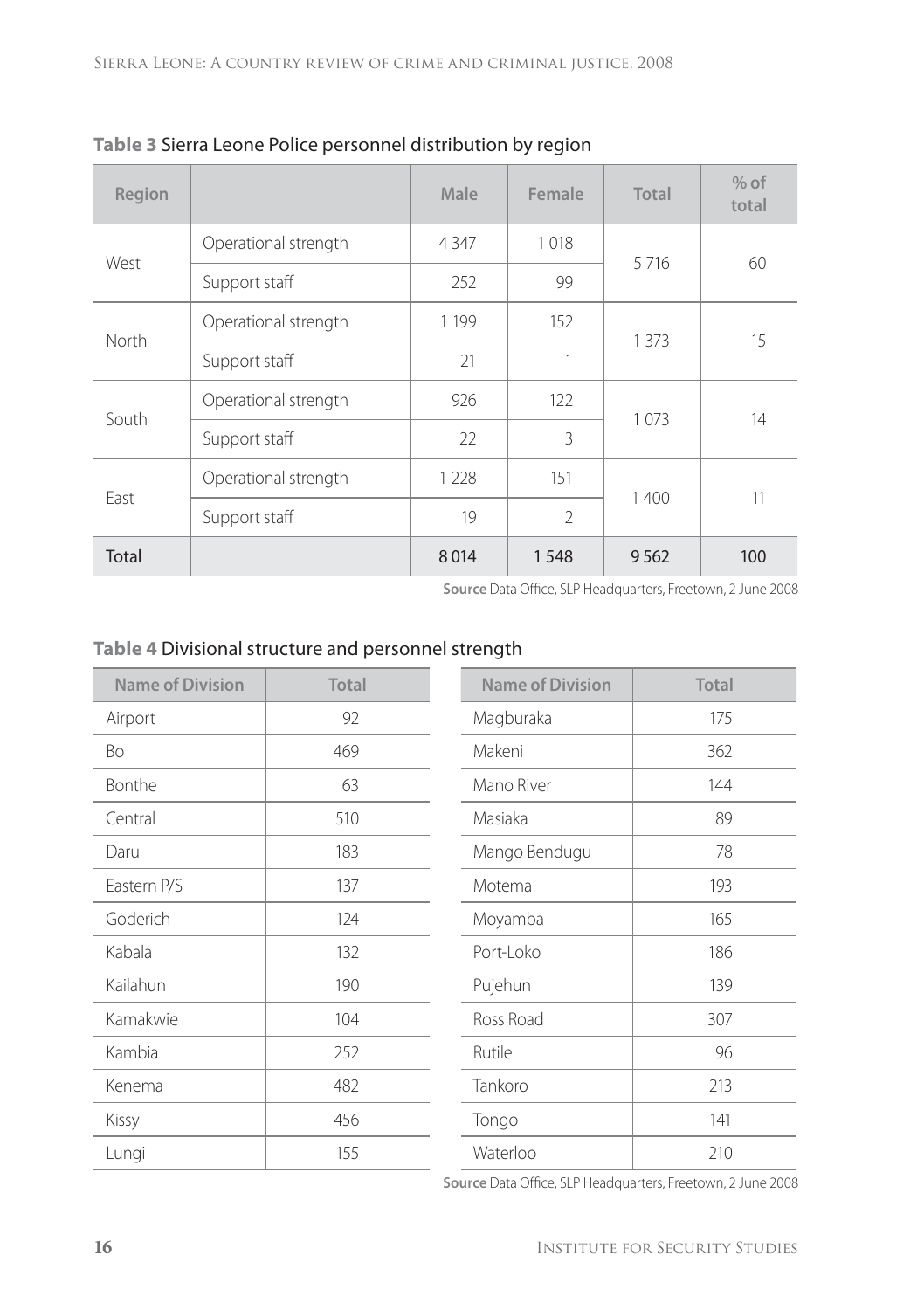Sierra Leone is divided into four police regions: North, East, West and South. The personnel distribution by region is given in Table 3.

Under the divisional arrangement, the SLP is structured into 28 divisions. Each division is headed by a Chief Police Officer and a designated Divisional Police Officer. Table 4 shows the divisional structure and the personnel strength.

The SLP in addition has departments that provide services to complement effective policing. These departments are often staffed by personnel that have the requisite training and expertise required by such departments. Table 5 provides details.

Policemen are also seconded by the SLP on *ad hoc* assignments. After completion of such assignments, the officers and men report to police headquarters for reposting to divisions or departments. Table 6 provides details of such assignments.

#### **SIERRA LEONE POLICE COMMAND STRUCTURE**

The command structure of the SLP is vertical with the Inspector-General of Police at the helm. He is assisted by the Deputy Inspector–General, who oversees both the organisational and operational support services of the force. Five Assistant Inspectors-General (AIG) are in charge of the following organisational support services: Personnel Services, Operations, Corporate Services, Personal Training and Welfare, and Support Services.

The operational support arm of the force is also under the supervision and control of five AIGs. Four of these have control over different divisions of the SLP and the fifth supervises the Operation Support Division (OSD), which controls the Police Support Group, the Close Protection Group, the Mobile Armed Response Group, the Static Protection Group, the Armed Intervention Group, the Transitional Government and the Escort Subgroup.

Some departments and specialised units, as described below, have been selected to participate in this research in order to highlight their relevance to contemporary policing in the country.

#### **Corporate Services Department**

Keith Bridle, past Inspector-General of Police of the SLP, embarked on a series of restructuring processes during his tenure, which gave impetus to the birth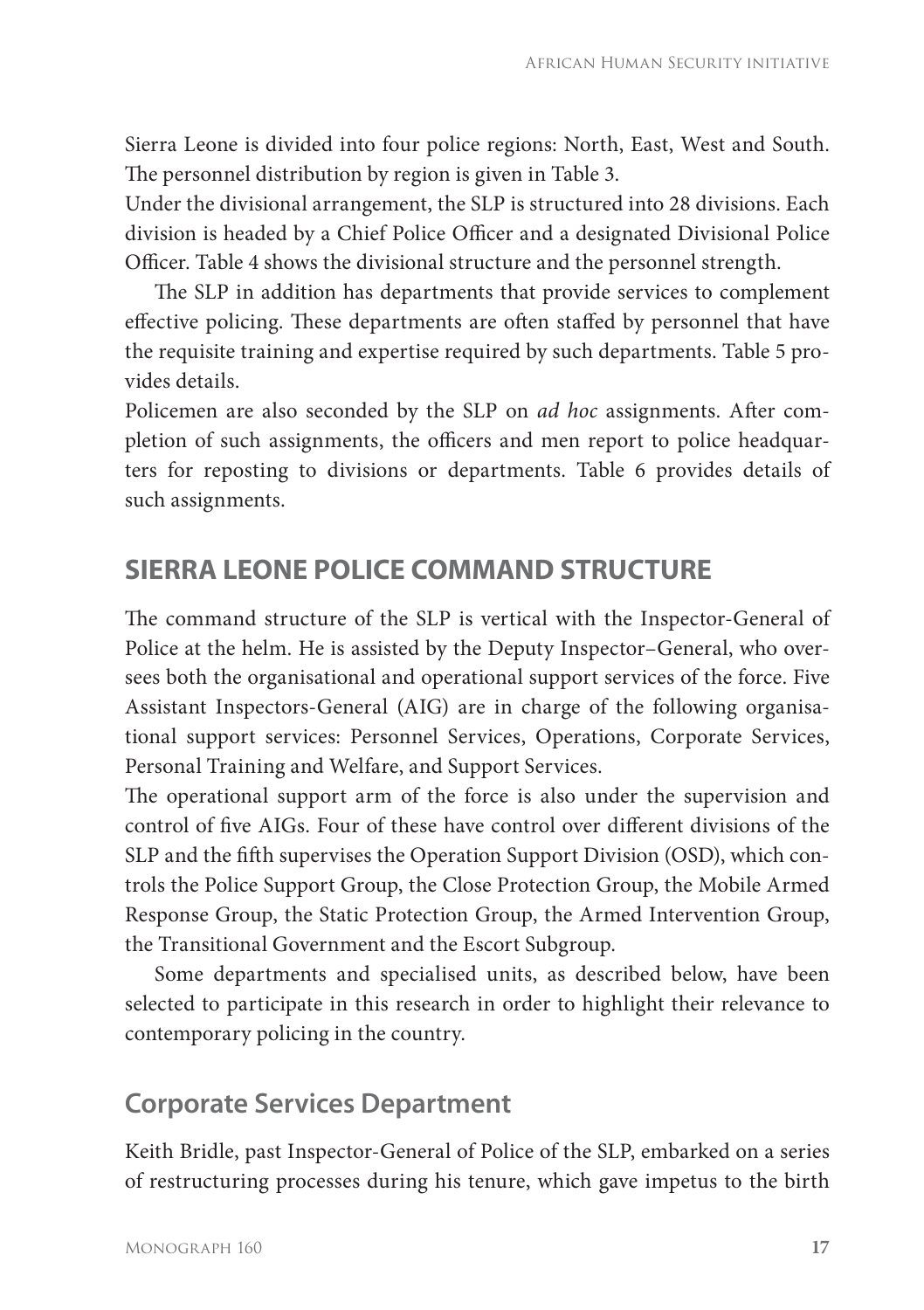| <b>Name of Department</b>                                 | Total |
|-----------------------------------------------------------|-------|
| Anti-corruption                                           | 2     |
| Anti-drugs                                                | 9     |
| Complaints, Discipline, Internal investigation Department | 40    |
| Criminal Investigation Service                            | 177   |
| Criminal Intelligence Service                             | 43    |
| Communications                                            | 89    |
| Cooperate Services Department                             | 19    |
| Estate Department                                         | 72    |
| Internal Audit                                            | 13    |
| Interpol                                                  | 12    |
| Marine Police Department                                  | 18    |
| Media and Public Relations Unit                           | 11    |
| Operations Planning and Personnel Department              | 66    |
| Operational Support Department                            | 1745  |
| Hospital and Health Services                              | 82    |
| Police Headquarters                                       | 203   |
| Police Band                                               | 59    |
| Police Training School                                    | 78    |
| Justice Support and Legal Service (Prosecution)           | 85    |
| Special Branch Headquarters                               | 78    |
| Stores Department                                         | 41    |
| Traffic Department                                        | 44    |
| Transport Department                                      | 164   |
| Regional police West                                      | 173   |

**Table 5** Departmental structure of the Sierra Leone Police and personnel strength

Source Data Office, SLP Headquarters, Freetown, 2 June 2008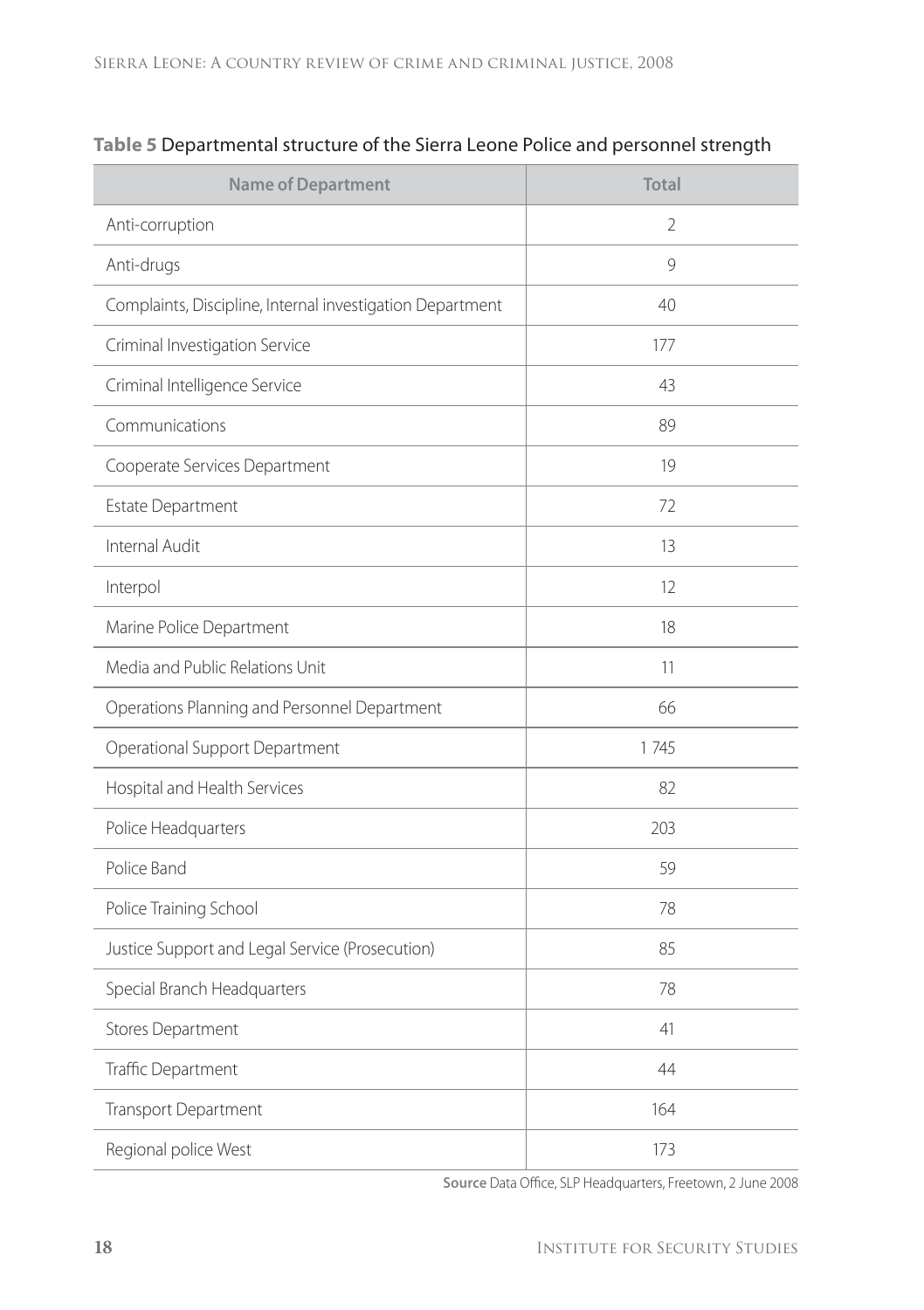| Name of assignment             | No. of personnel |
|--------------------------------|------------------|
| Vice President's Lodge         | 28               |
| <b>UN Mission</b>              | 20               |
| Special Court for Sierra Leone | 10               |
| President's Lodge              | 9                |
| On study leave                 | 5                |
| Retired Vice President's Lodge |                  |

Table 6 Sierra Leone Police officers on assignment and study leave

Source Data Office, SLP Headquarters, Freetown, 2 June 2008

of the Corporate Services Department (CSD). Its function was to monitor and ensure compliance and continuity after the departure of expatriate British officers. The CSD has four units, namely Inspectorate, Research and Planning, Internal Audit and Change Management. The activities of these units are coordinated by a secretariat Programme Support Office. The director of the CSD serves as the custodian of all reliable information in respect of the functioning of the organisation. He relays such information to the Executive Management Change Board from time to time.

# **Justice Support and Legal Services Unit**

Established in 2004, the Justice Support and Legal Services Unit is primarily responsible for guiding the police on all matters dealing with the provision of legal frameworks in the law enforcement sector. The unit provides an ideal means of access to justice, especially for less privileged citizens. The unit complements the efforts of the judiciary.

### **Maritime Unit**

The Maritime Unit of the SLP was established to police the territorial waters of Sierra Leone together with the Republic of Sierra Leone Armed Forces (RSLAF), and responds to security problems associated with sea traffic and fishing. The unit has displayed its efficiency by successfully conducting rescue missions involving passenger boats on the verge of sinking. It has also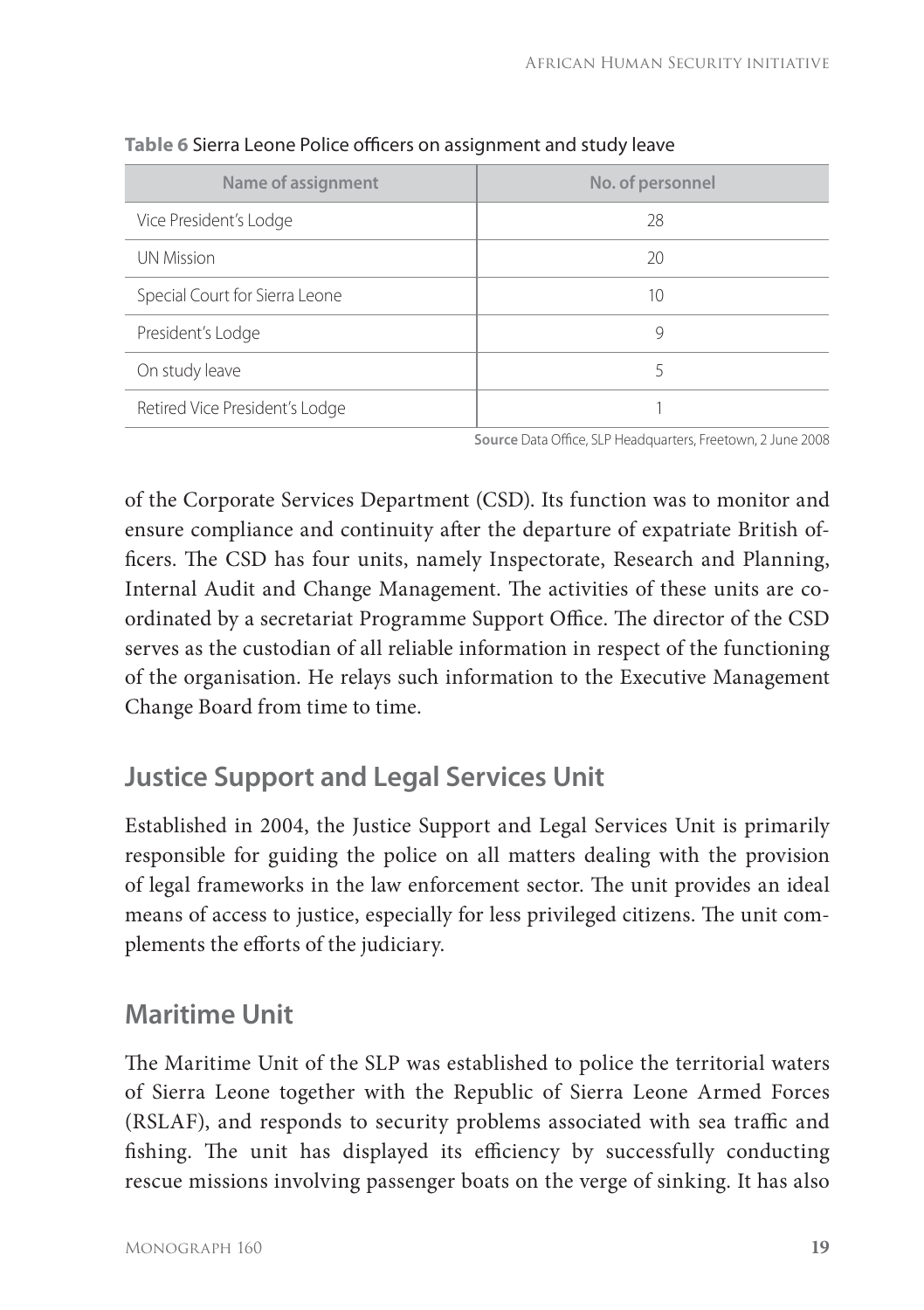arrested several smugglers and handed them over to the National Revenue Authority (NRA).

### **Complaint, Discipline, Internal Investigation Department**

The Complaint, Discipline, Internal Investigation Department (CDIID), which is headed by a director, was established pursuant to an Act of Parliament that produced the Police Disciplinary Regulation Code of 2001. The CDIID is charged with the responsibility of eradicating all unprofessional and corrupt conduct within the SLP. It receives complaints relating to police misconduct, unprofessional action and excesses. Following proper investigations it takes disciplinary action against officers and men who have violated the rules and regulations of the SLP.

# **Operational Support Division**

As an integral part of the SLP, the OSD is an improvement on the anti-riot unit that preceded it. It is subdivided into the following groups:

- The Police Support Group is normally unarmed and is responsible for public order, cordons and searches, raids etc.
- The Static Protection Group consists of a team of six officers armed with rifles, who are permanently deployed to provide armed protection of key points and offices and the residences of key personnel.
- The Armed Intervention Group provides highly trained and specially armed and equipped teams that are skilled in armed intervention to resolve armed sieges and hostage-taking situations involving armed criminals, renegade rebels etc.
- The Close Protection Group consists of teams of six specially selected and highly trained male and female officers who are permanently deployed to provide bodyguards for key personnel.
- The Escort Subgroup provides armed escorts for the movement of key personnel and conveys high-risk prisoners, arms and explosives.
- $\blacksquare$  The Community Relations Unit is an outreach unit linking the police with the community by ensuring that the community, through the concept of local needs policing, becomes an integral part of the policing strategy of its areas.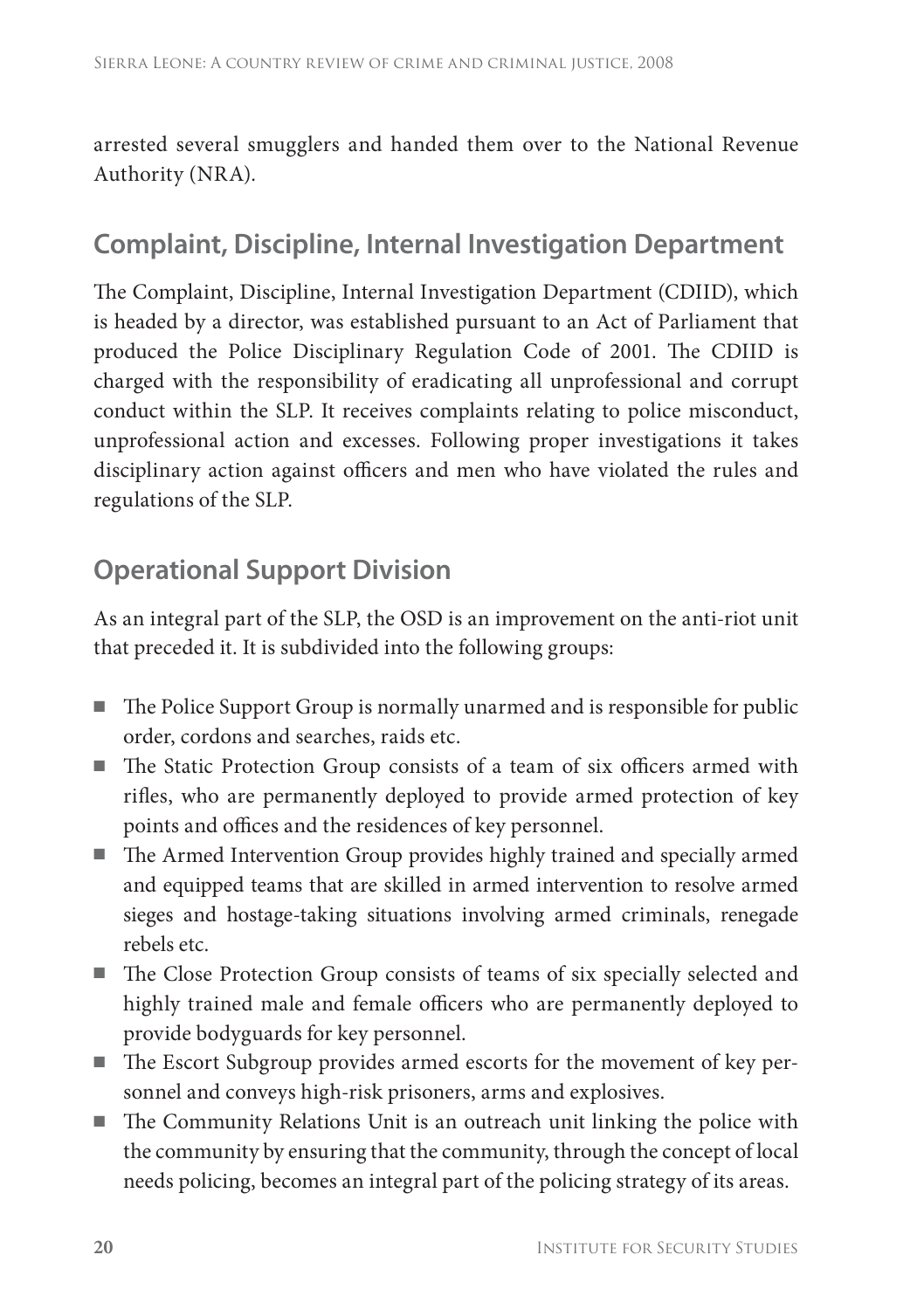# **Media and Public Relations Unit**

Since the establishment of the Media and Public Relations Unit (MPRU) in 1999 much has been done to promote the image of the police. The MPRU aims to boost public confidence and trust in the police by projecting a better image. It encourages positive reporting on police activities by the media. The unit has succeeded in erasing the public's negative perception of the police.

### **THE EFFECTIVENESS OF THE SIERRA LEONE POLICE IN COMBATING CRIME**

Crime prevention has the aim of reducing criminal activities by targeting the offender, the victim or the opportunity for crime presented by a situation. By the removal of a potential offender from a situation, the police are able to prevent a crime from being committed. Statistics show an increase in the incidence of crimes in Sierra Leone between 2002 and 2004 (Table 7). However, these statistics could also indicate growing police effectiveness and increased confidence in the police. As people begin to place greater trust in the police, they are more likely to report incidents that were hitherto unreported. The majority of the crimes currently reported occur in West Region. This is attributable to post-war effects, an explosion in rural-urban migration, the growth of urban slums and the effects of globalisation.

Assault and the related crime of wounding with intent account for about 50 per cent of the crimes recorded, fraud and larceny for about 30 per cent, and robbery and burglary for about three per cent each.

While respondents to the survey are of the consensus that the police has been fairly effective in combating crime, it must be emphasised that there is

| Year | West   | <b>North</b> | South | East    | Total    |
|------|--------|--------------|-------|---------|----------|
| 2004 | 34 189 | 9 2 2 5      | 4348  | 7544    | 55 30 6  |
| 2003 | 31 009 | 9 5 0 3      | 4019  | 7 2 4 2 | 51 7 7 3 |
| 2002 | 32 305 | 8913         | 2470  | 3814    | 47 502   |

| Table 7 Crime statistics by region, 2002–2004 |  |  |
|-----------------------------------------------|--|--|
|-----------------------------------------------|--|--|

Source Data Office, SLP Headquarters, Freetown, 2 June 2008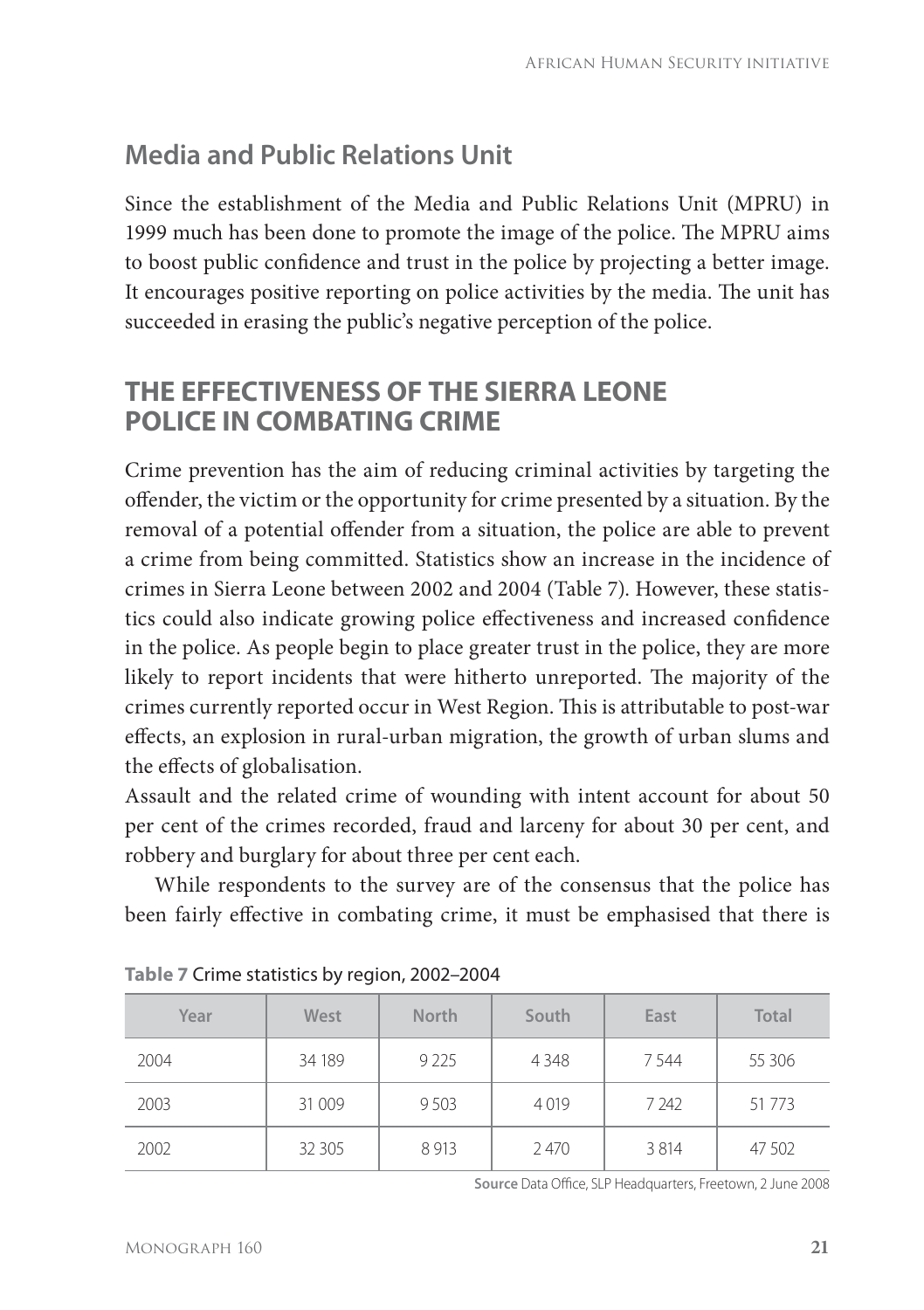need to train the police to respond to emergent crimes such as terrorism, cyber crimes, human trafficking, drug peddling, the smuggling of minerals etc. There is also a public perception that the number of police stations in the country (27 divisions) is not adequate for tackling crime effectively.

The SLP has been making efforts to combat crime through the use of routine beat patrols. Respondents are of the opinion that the police, despite the paucity of funds and the problem of logistics, have been doing their best at combating crime. Respondents also suggest that the successful conduct of two national elections in the country is a pointer to the effectiveness of the police in combating crime.

Crime prevention is one area of operational policing where the SLP lacks a strategic approach. Occasional patrols, raids, searches and static sentries represent the main crime prevention initiatives. But these actions have not proved very effective, possibly because they are reportedly not adequately supervised and co-ordinated.

One measure of the effectiveness of police work is the efficiency with which it responds to distress calls from the public. Ninety-five per cent of respondents are of the opinion that the force has been fairly responsive to distress calls. A swift police response may be required in a variety of circumstances, e.g. the rescue of an offender from mob action. Failure by the police to act swiftly has often led to breaches of the law. Contemporary policing requires fast police responses, but an effective response is only achievable where proper logistics, such as communications equipment and operational vehicles, are available.

#### **POLICE/COMMUNITY PARTNERSHIPS IN COMBATING CRIME**

The effective combat response to crimes requires a well-organised police/community partnership since most suspects or alleged criminals live within and are known to members of communities. The world over, police forces maintain informant systems. However, if members of the public are to complement the efforts of the police, their identities must remain secret. It is claimed that in Sierra Leone the identities of informants have often been made available to suspects by the police. This situation has discouraged persons who may have vital information from passing it on for fear of reprisals by the alleged criminals.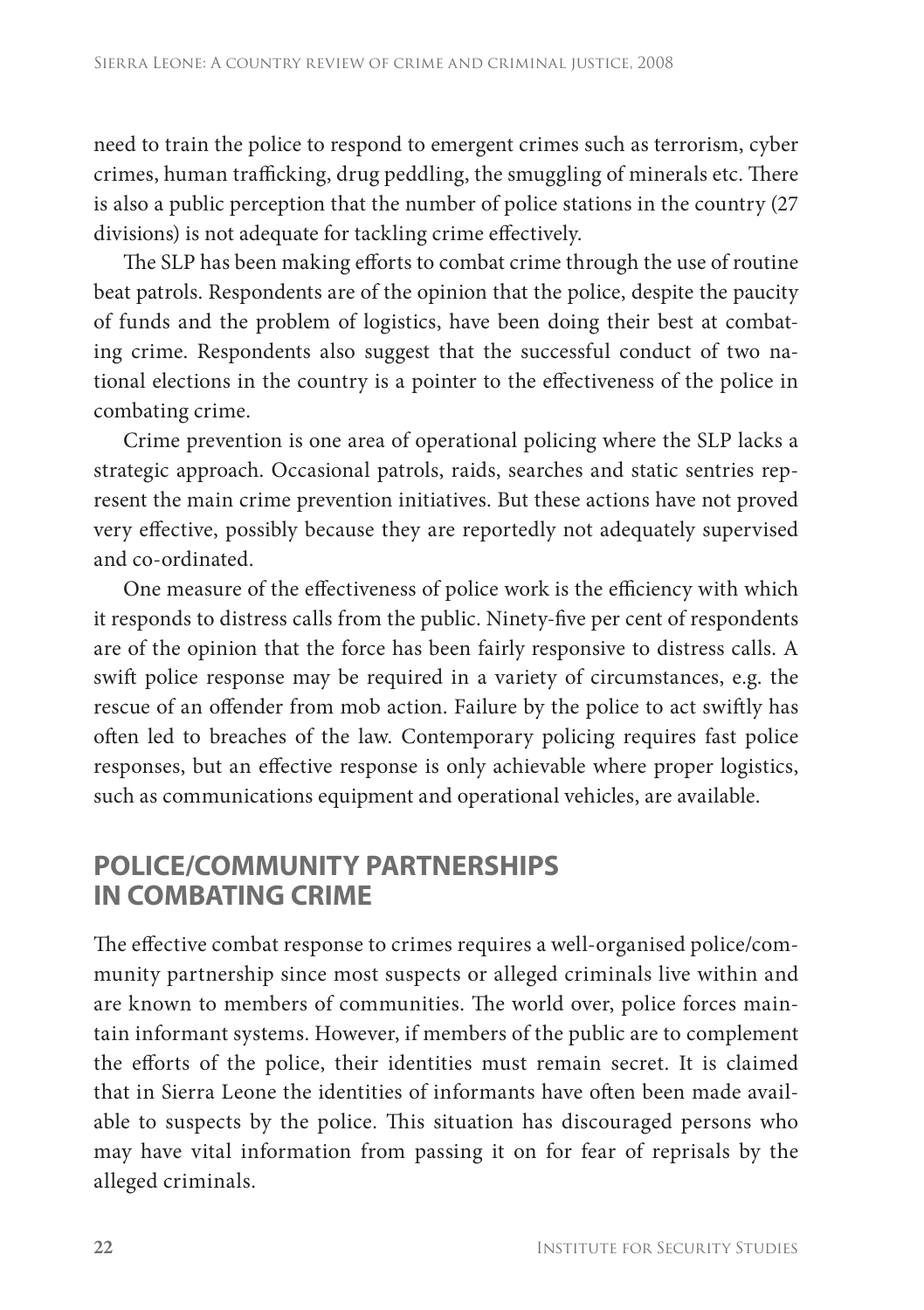In building an effective police/community partnership, structures must be in place for quality networking between the police and the public. One of the most acceptable definitions on community policing is the one by Robert Trojanowicz et al. in their seminal work entitled *Community policing: a contemporary perspective* (1998).

A new philosophy of policing based concept that police officers and citizens working together in creative ways can help solve contemporary community problems relating to crime, fear of crime, social and physical disorder, and neighbourhood decay.

To achieve the objectives of community policing, the police local command units in Sierra Leone have formed partnership boards with their local communities in what is referred to as 'co-active policing' This style of policing is based on local-needs policing whereby the police and private citizens form partnerships to solve community problems. For greater effectiveness in this regard, the SLP needs to revisit its law enforcement practices and introduce community policing strategies, and for the sake of continuity, regular consultations must be held with community leaders and other organisations.

The success or otherwise of community policing depends on the implementation of a proactive and problem solving policing approach. There needs to be a paradigm shift in the SLP away from its monopoly on its policing function to greater inter-agency cooperation and the development of networks with other agencies for the dissemination of information. This would result in policing moving away from being the sole preserve of the SLP to becoming a networking arrangement between the police, the public and private and nongovernmental agencies.

#### **INCIDENCE OF CORRUPTION IN THE SIERRA LEONE POLICE**

One of the blights of policing in the developing world is the incidence of corruption. The credibility of police officers in Sierra Leone is tainted by corruption, which is prevalent in both the officer corps and the rank and file. The majority of the respondents are of the view that corruption permeates the force at all levels.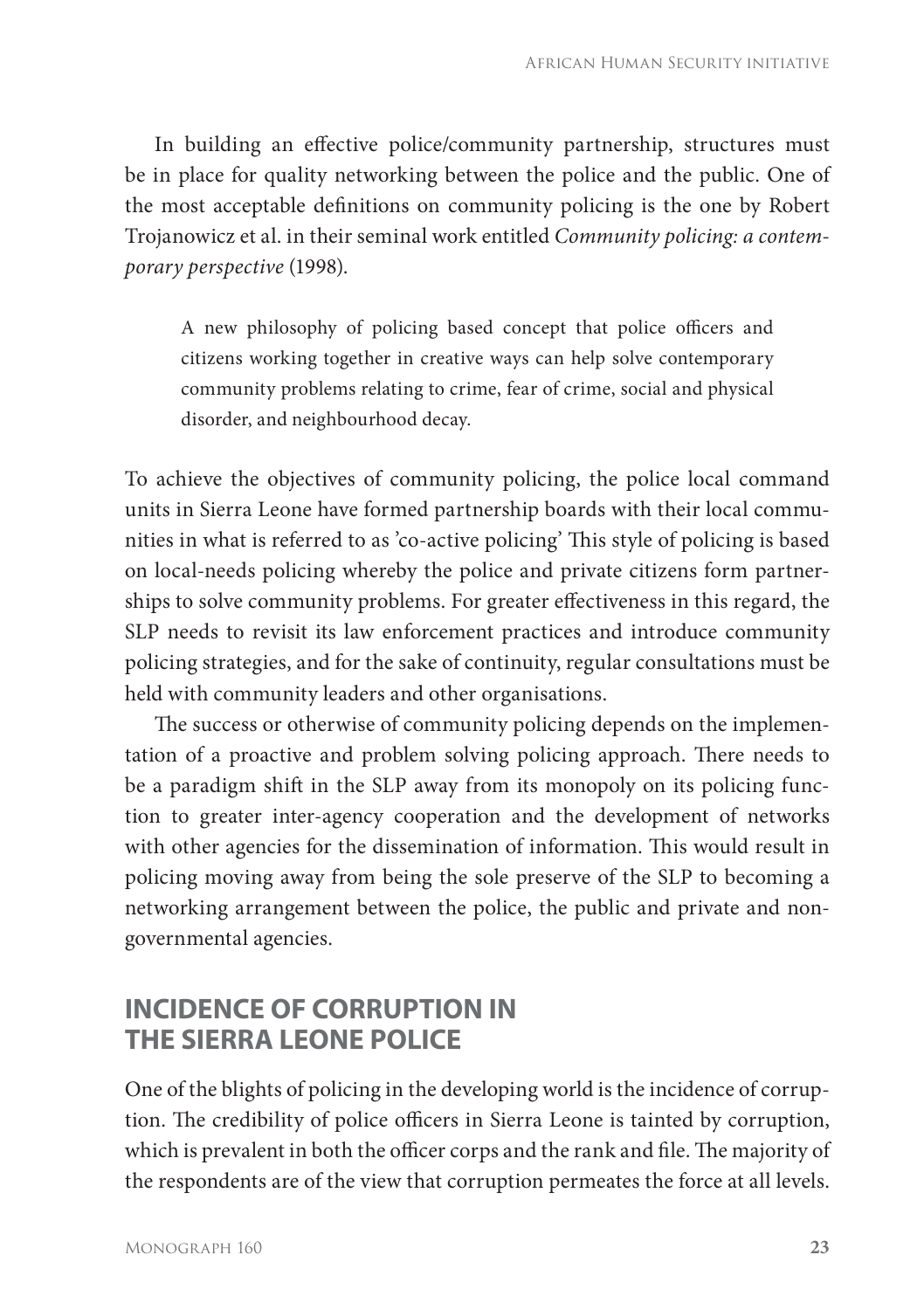They identified low remuneration, inadequate incentives and poor conditions of services as the major causes of corruption.

Faced by a spiralling cost of living, members of the force are finding it increasingly difficult to meet their social and economic responsibilities. To augment their 'stipendiary pay packet', many policemen thus resort to illegal methods. The most common manifestation of corruption is in the form of bribes and other forms of gratification from members of the public who have infringed the provisions of certain statutes, e.g. traffic regulations. Policemen detailed to traffic control extort money from public transport drivers for alleged offences.

A critical appraisal indicates that these problems arise because of inadequate funding of the SLP by government. There has been a progressive reduction in the budgetary allocation to the force in percentage terms, even though it has increasing responsibilities.

#### **PUBLIC PERCEPTION OF THE SIERRA LEONE POLICE**

The survey revealed that the public perception of the police is still very negative. The SLP is perceived to be corrupt and ineffective, and consequently public confidence in the police is lacking. Some respondents believe that efforts should be directed at improving the welfare of the force so as to meet the standards that obtain in other West African counties such as Ghana and Nigeria.

Cognisant of its negative image, the SLP has evolved a change management process designed to focus on four main areas: corporate governance, strategic leadership, strategic management and strategic implementation. Emphasis is being placed on developing the leadership skills of core individuals, including senior officers in charge of change management in the SLP.

#### **DECENTRALISATION OF THE SIERRA LEONE POLICE**

The survey indicates a consensus of opinion that the SLP needs to be decentralised. Though there has been some decentralisation in the past, respondents are of the opinion that the process should be continued. Previous efforts resulted from the need to reduce the excessive workload on top management and to reduce excessive bureaucracy in the policy-making process. Decentralisation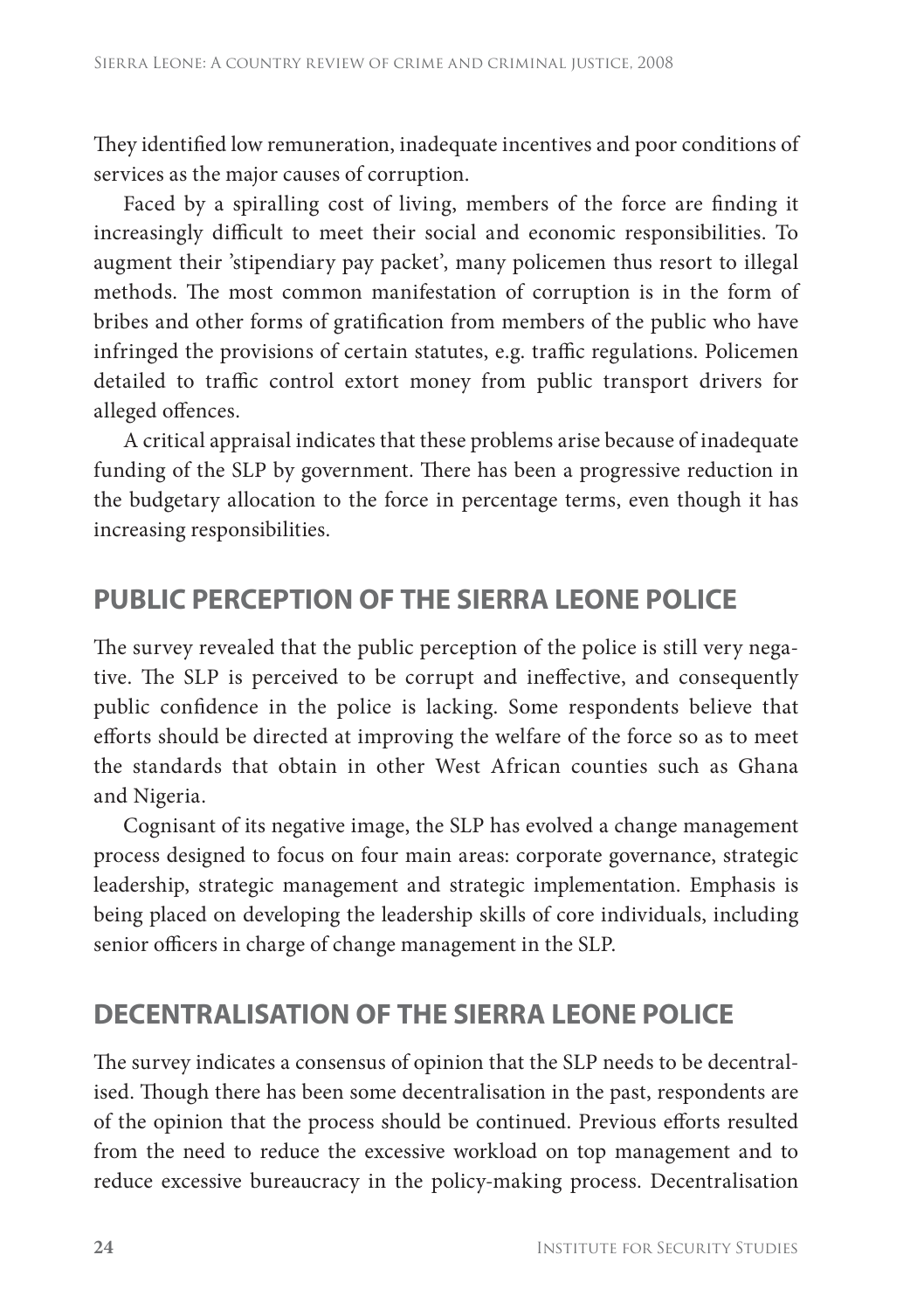permits local managers or divisional commanders to take effective charge of their areas of jurisdiction, and provides lower-level management and commanders the opportunity to gain the requisite experience in decision-making and gain recognition.

Some of the offices that have been decentralised are the Inspectorate Unit, the Corporate Services Department, the Community Relations Department, the Family Support Unit and the Complaint, Discipline Internal Investigations Department. There are plans for further decentralisation within the SLP.

#### **POLITICISATION OF THE SIERRA LEONE POLICE**

The survey has shown that the SLP is caught up in a web of political intrigue. Respondents are of the opinion that the force is highly politicised. The effect of this is that crimes committed by persons with political connections are not investigated properly and such persons are consequently not charged with the crime. Some policemen have suffered persecution because of their political beliefs in the form of delayed promotion and premature retirement. Political interference has also manifested itself in the areas of recruitment, promotion, dismissal etc. Party faithfuls have often been recruited into the force despite not meeting the set criteria for recruitment.

The politicisation of the force is an affront to the provisions of section  $52(1)$ of the Police Act, which provides as follows:

Police officers shall not, except with the expressed approval of the Minister, be members of, or have any connection whatsoever with, any political society, organisation, or movement, or with any trade union, or any union (civil service or otherwise), either within or without Sierra Leone.

A literal interpretation of this provision is that membership of any political party by members of the SLP has to be sanctioned by the Minster who oversees police matters. There is no record of such express approvals having been given. Contravention of the provisions may entail immediate dismissal. However, with the composition of the Police Council being along partisan lines, it becomes difficult to see how the SLP can be insulated from politics. Funding for the police is drawn from the coffers of the government of the day, thus interring all hopes of a depoliticised force.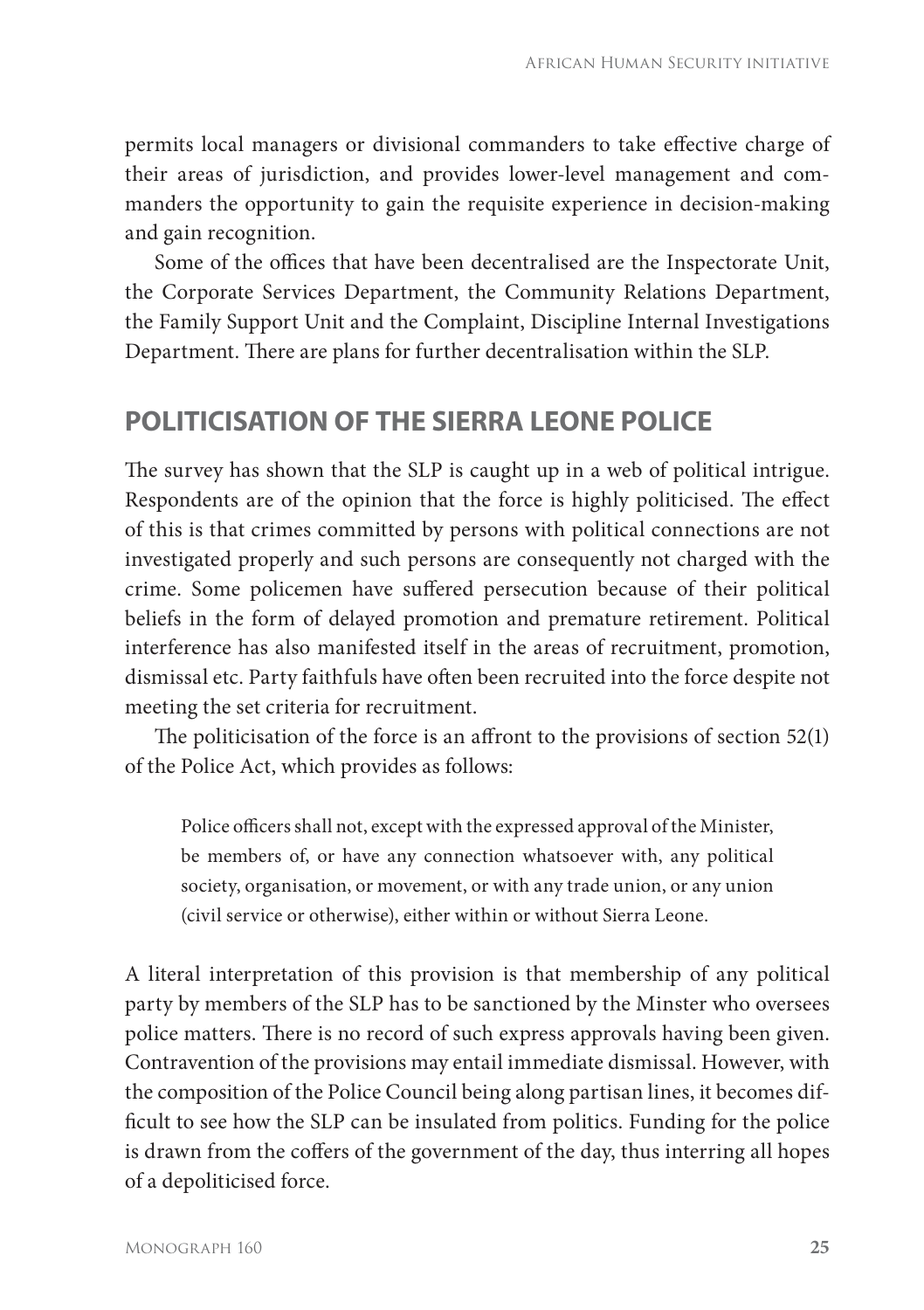# **DISCIPLINARY MEASURES IN THE SIERRA LEONE POLICE**

Most respondents believe that disciplinary measures in the force are fairly adequate to address indiscipline in the force. The legal instruments available for regulating discipline include the Police (Discipline) Regulations 2001 and the Police Act, both of which contain elaborate provisions for maintaining discipline in the SLP. Respondents probably based their perceptions on the adequacy of disciplinary measures and a subjective understanding of the process, rather than on having actual knowledge of the relevant legislation.

The disciplinary process suffers from the problem of politicisation of the force. Officers with connections are often spared when they infringe on some of the regulations. The most delicate internal control problem that is likely to plague the institution in the future is that of indiscipline. According to media reports, the SLP is still beset with cases of drunkenness, insubordination, dishonesty, extortion, favouritism, absenteeism, lateness and neglect of duty.

The rationale of discipline is to allow an employee to perform his work with judgment and self-control. Discipline is achievable in two ways: by education, training and instruction (positive discipline), and by admonition and punishment (negative discipline). The most important link in the chain of discipline is the first-line supervisor, the sergeant, since he works closely with his men, inculcates good habits and attitudes by example and instruction, and continually evaluates the performance of his staff. However, effective performance by a sergeant is often constrained by such inhibiting factors as a low-level of education and a lack of supervisory acumen.

#### **THE POLICE ACT AND THE NEEDS OF MODERN-DAY POLICING**

One immediately noticeable flaw in the legal system of Sierra Leone is the maze of archaic laws inherited from the colonial regime, which are yet to be amended to bring them into line with the contemporary needs of a modern state.

The Police Act is one such law. Enacted three years after Sierra Leone attained its independence, more than four decades have passed without the act being amended or repealed to pave way for a new legislation. Respondents were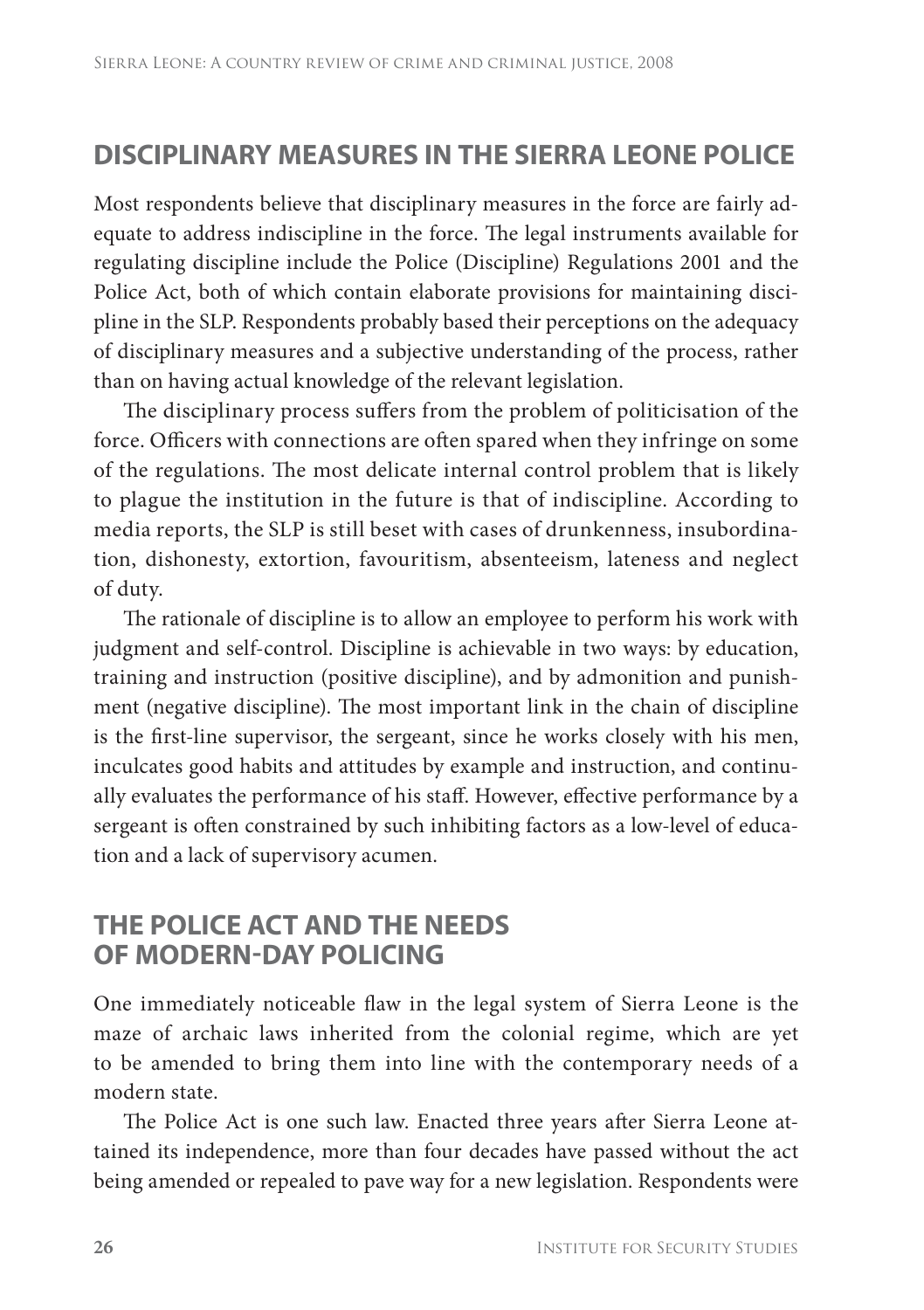of the consensus that the Police Act should be amended. While not denigrating its value when it was enacted, its provisions are now anachronistic and do not accord with the contemporary needs of modern-day policing. The law has clearly become ineffective in the face of new challenges.

#### **UNDERFUNDING OF THE SIERRA LEONE POLICE**

A modern police force, which the SLP aspires to be, is one that is adequately funded to meet both its recurrent and capital expenditures. Without an adequate budgetary allocation to cater for overhead costs, logistics and other supplies, realisation of the objectives of effective policing is a mirage.

Budgetary constraints have continued to mitigate against effective policing in Sierra Leone. With an expanding force, but a vehicular fleet grounded by dwindling resources, the SLP will continue to be hampered in the effective performance of its tasks. Resource management and the financial sustainability and viability of the SLP are major areas of concern. Increased budgets are often eroded by inflationary trends. The budget allocations for the years 2002 to 2004 only partially reflect the main aspect of the security sector reform agenda of *more police, less soldiers*. Furthermore, non-wage recurrent spending may be inadequate in view of the substantial infrastructural needs of the SLP. The budgetary allocations are captured in Table 8.

While the level of funding has grown by Le 4,11 billion since 1999, the SLP is still significantly underfunded. For the year 2005, the SLP submitted a budget

|                        | 2005    | 2006    | 2007    | 2008    |
|------------------------|---------|---------|---------|---------|
| Salaries and wages     | 16 966  | 17814   | 18705   | 20.578  |
| Standard recurrent     | 13 901  | 15170   | 15 9 24 | 17516   |
| Non-standard recurrent | 2 1 5 9 | 2465    | 2 5 9 1 | 2850    |
| Capital                | 1933    | 2 1 0 9 | 2 2 1 7 | 2438    |
| Development            | 1 200   | 1 0 0 0 | 1 0 0 0 | 1 0 0 0 |
| Total                  | 36 260  | 38 560  | 40 438  | 44 3 82 |

**Table 8** Budgetary allocations to the Sierra Leone Police,

2005 – 2008 (billions of leones)

Source Data Office, SLP Headquarters, Freetown, 2 June 2008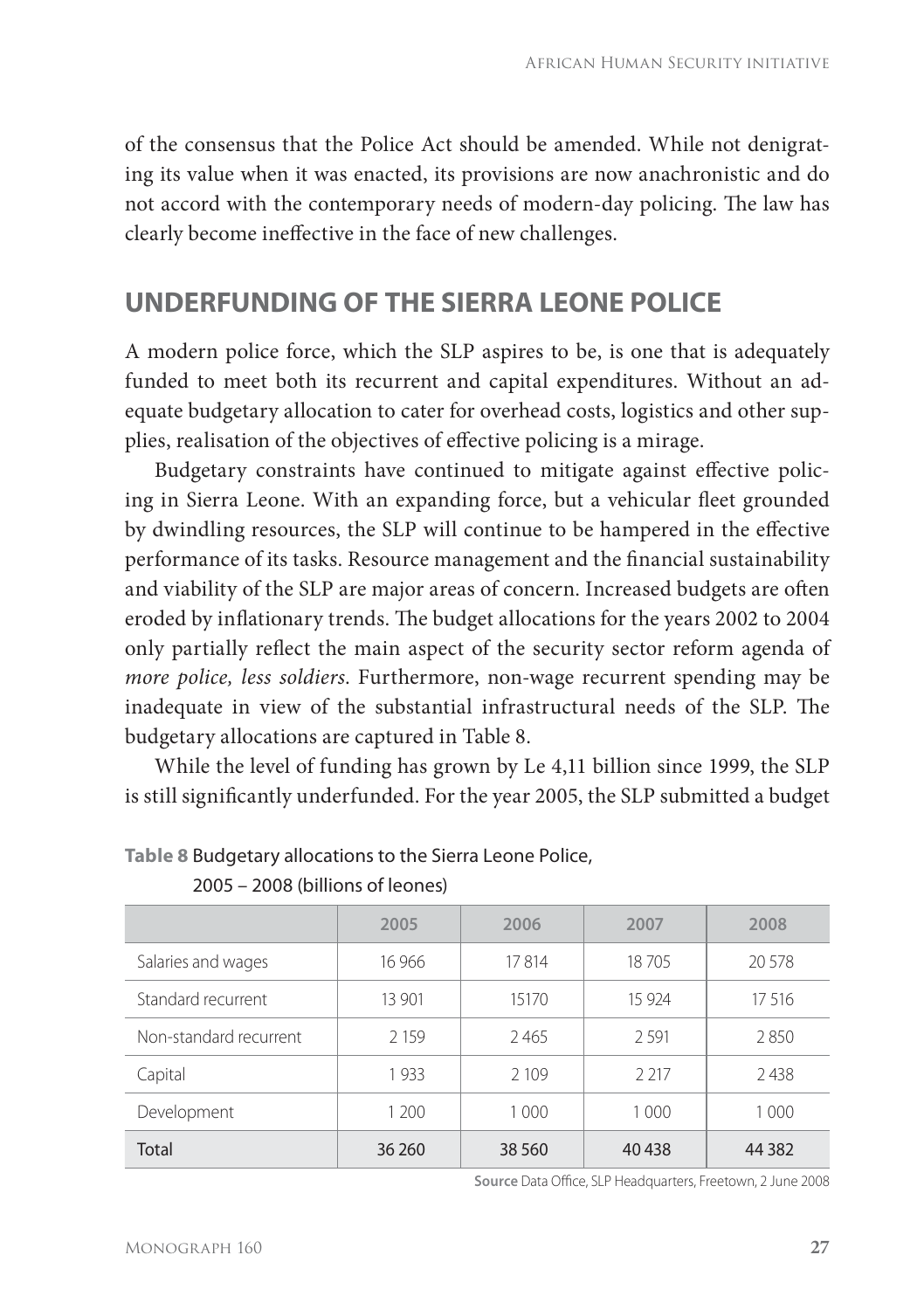proposal for Le 64 billion, which included co-development and capital expenditure proposals. The allocation received was Le 35 billion. There was virtually no money for development or capital expenditure.

#### **THE USE OF BAIL, ARREST WITHOUT WARRANT AND CORRUPTION**

The right to bail by a person accused of a crime is a constitutional right, since a person is presumed innocent until proven guilty. The non-indictable offences that police officers are empowered to prosecute are ordinarily bailable offences by virtue of section 79(3) of the Criminal Procedures Act, which determines that when a person is charged before the court with any offence other than murder, treason or a felony the courts shall admit him to bail, unless it sees good reasons to the contrary.

Section 80 of the Criminal Procedures Act empowers the police to admit suspects to bail. A police officer can provide bail by recognisance as a condition precedent for the appearance of an accused before the Magistrates' Court. The term 'recognisance' excludes the use of money by suspects to secure bail at police stations. In police circles this is known as 'Bail is free'. How free the bail actually is, is another matter, as most suspects report that they have had to pay to secure bail at a police station before they are charged before a court of competent jurisdiction. Respondents were unanimous that bail conditions are excessive and that they encouraged police corruption.

With respect to the power of arrest without warrant, section 25 of the Police Act empowers officers to arrest suspects without having a warrant. Section 13 of the Criminal Procedures Act defines the circumstances under which such an arrest may be affected. However, a warrant shall, on demand of the person apprehended, be shown and read to suspect as soon as practicable after the arrest. While section 25 does not sanction the arrest of suspects without a warrant of arrest validly issued by a court, the purport of the section is that arrest can be effected where the officer inadvertently does not have the warrant in his possession. Respondents were of the opinion that the power of arrest without a warrant was 'very likely' to be abused by police officers. This can be construed to mean that even though a warrant has not been issued, an officer purports to effect the arrest on the pretext of one having been issued.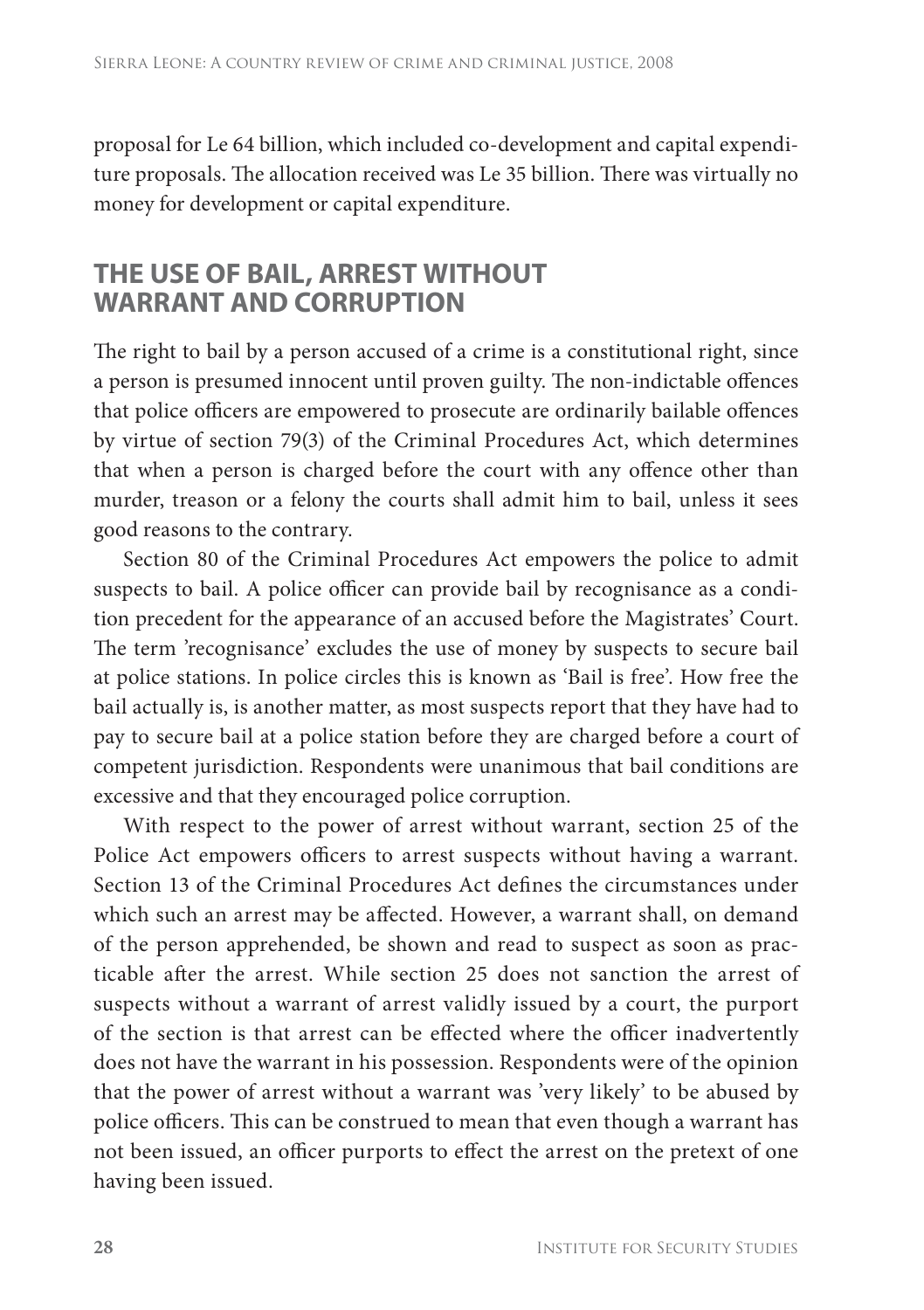#### **CONSTRAINTS MILITATING AGAINST EFFECTIVE POLICING IN SIERRA LEONE**

The survey revealed that several constraints militate against effective policing in Sierra Leone, as follows:

- $\blacksquare$  The incidence of corruption in the police force
- Inadequate budgetary allocation and underfunding of the force
- $\blacksquare$  The existence of an anachronistic legal framework for policing
- Politicisation in the force
- Poor educational enlistment requirements
- Inadequate logistics and equipment, e.g. offices, operational vehicles and stationery
- A poor public perception of the SLP
- Low morale as a result of poor remuneration
- Insufficient personnel

## **RECOMMENDATIONS**

Cognisant of the general constraints that militate against effective policing in Sierra Leone and the imperatives of modern-day policing, the following recommendations are made in an effort to try and help solve some of the many problems that confront the SLP.

- $\blacksquare$  The present entry qualifications for recruitment into the force should be reviewed. A West African School Certificate Examination (WASCE), which is the current minimum entry qualification, is not adequate and should be reviewed. Five WASCE credit passes should be the minimum requirement for enlistment.
- Recruitment procedure should be shorn of primordial considerations such as ethnicity, politics etc.
- The SLP should be made independent of government control to counter politicisation in the force. The patronage-based recruitment of party faithful should be eschewed.
- The government should increase the SLP's budgetary allocations to enable it to address the problems of logistics, personnel etc.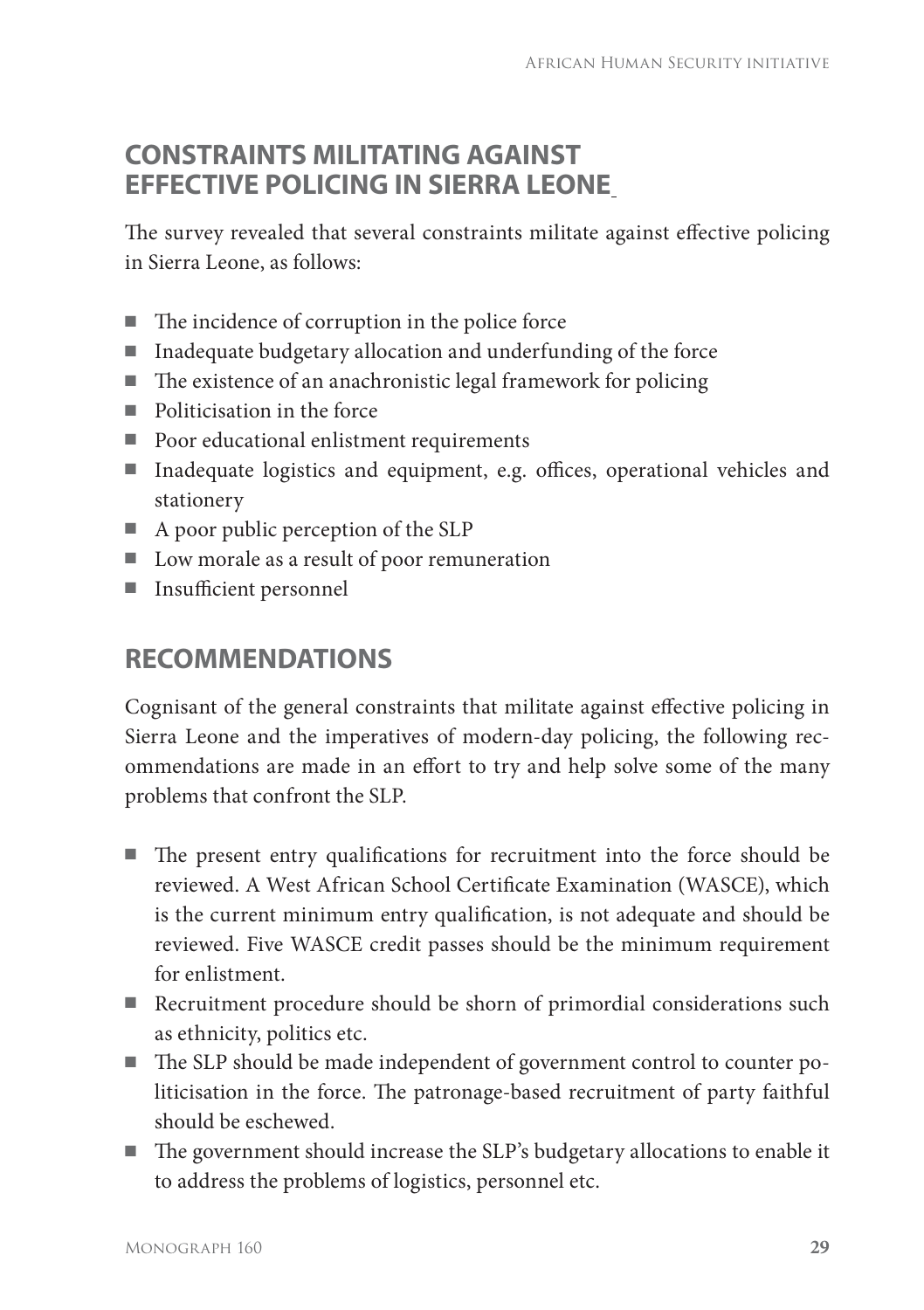- The government should construct more police stations and barracks to improve the efficiency and welfare of police officers, and to enhance efforts at stemming the rising incidence of crime.
- $\blacksquare$  There should be mandatory refresher courses for officers and men in topics such as police ethics, human rights, law, police/civil relations etc.
- $\blacksquare$  The police/community relations structure should be enhanced to combat crime more effectively.
- The composition of the Police Council should be reviewed to make it truly independent of political interference.
- $\blacksquare$  Corruption in the force should be treated with the urgency it deserves. The prosecution of all offending police personnel would be a strong deterrent.
- Remuneration and fringe benefits in the SLP should be reviewed and improved.
- $\blacksquare$  The Police Act is an obsolete piece of legislation that does not accord with the imperatives of modern-day Sierra Leone. Parliament should enact new and modern police legislation.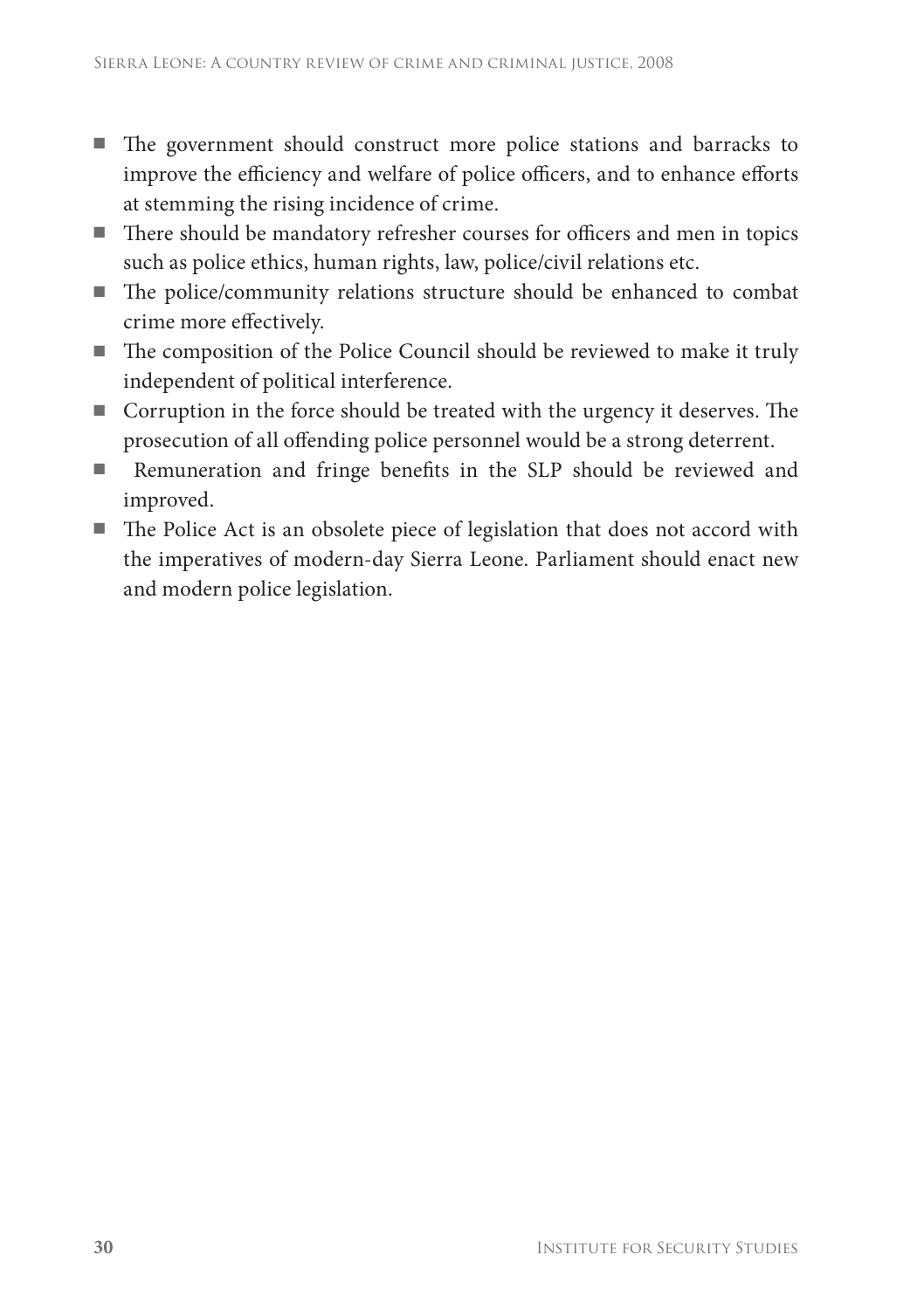# **3** Prosecution

#### **INTRODUCTION**

Globalisation has spawned many social, economic and political problems that are often manifested in the commissioning of crimes by felons and petty criminals. This class of people are often a threat to the peace, order and well being of society. Technological advances have also brought with them some hi-tech crimes not contemplated in the penal laws of Sierra Leone and not accommodated under the Criminal Procedures Act of 1965. Such crimes include cyber crime, economic crimes, trafficking in hard drugs, the smuggling of precious minerals and trafficking in people. Of course, not all these crimes are wholly attributable to technological developments, but they have become more sophisticated. To address these crimes, a country needs a vibrant judicial system, good prosecution services and an efficient judiciary. The laws of a nation should be evolving continually in response to changes in the crime spectrum.

The prosecution of felons and criminals is the responsibility of a state's prosecution services. In Sierra Leone, the foremost prosecution authority of government is the Office of the Director of Public Prosecutions to which officers of the Sierra Leone Police (SLP) are attached for prosecutorial duties. The main legal/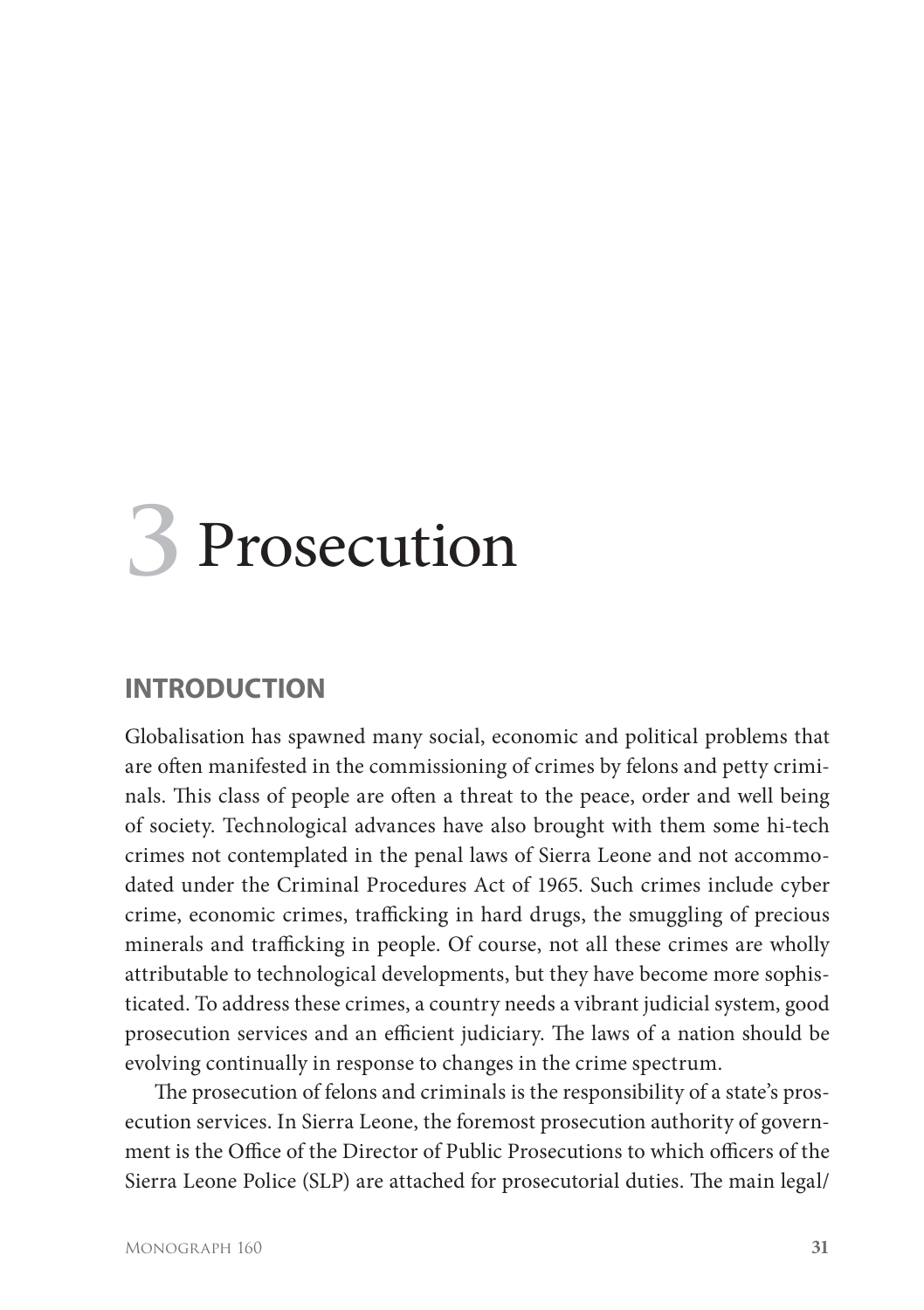procedural instrument for the prosecution of crime is the Criminal Procedures Act of 1965.

#### **CONSTITUTIONAL FRAMEWORK OF THE PROSECUTION SERVICES**

The prosecution of crime in Sierra Leone derives its validity from the provisions of the Constitution of 1991. The positions of Attorney-General, Minister of Justice and Solicitor-General and the Office of the Director of Public Prosecutionswere all created under the Constitution.

# **Office of the Attorney-General**

The Attorney-General, who also holds the position of Minister of Justice, is the principal legal adviser to government. He is appointed by the President of Sierra Leone and holds office as a justice of the Supreme Court. He is empowered to prosecute all offences committed within the territory of Sierra Leone, or to authorise some other person to do so in his stead. He has audience in all courts except local courts.

# **Office of the Solicitor-General**

The Office of the Solicitor-General is a public office established under section  $65(1)$  of the Constitution. The holder of the office is appointed by Sierra Leone's President on the advice of the Judicial and Legal Service Commission and shall be a person qualified to hold office as a justice of the Court of Appeal. The Solicitor-General is the principal assistant to the Attorney-General and has audience in all courts of Sierra Leone except local courts<sup>.</sup> The Solicitor-General shall be subject to the general or special direction of the Attorney-Generalin all matters.

# **Office of the Director of Public Prosecutions**

According to section  $66(1)$  of the Constitution, the Office of the Director of Public Prosecutionsis directly responsible for the prosecution of all infractions of the law in Sierra Leone, consequent upon the Director of Public Prosecutions (DPP) obtaining the authority to do so from the Attorney-General. The DPP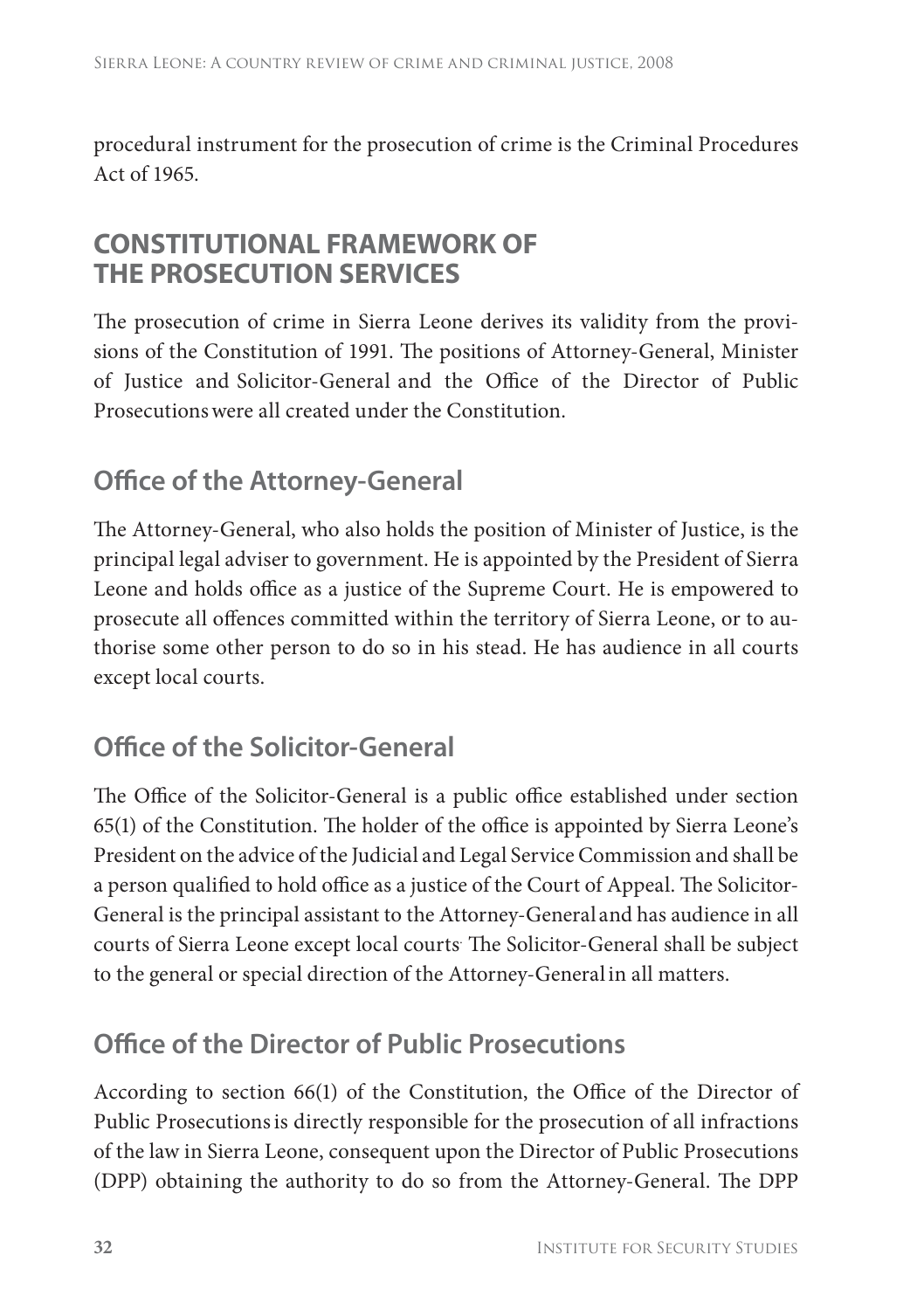is appointed by the President of Sierra Leone on the advice of the Judicial and Legal Service Commission and shall have the requisite qualifications to sit as a Justice of the Court of Appeal. His appointment is, however, subject to the approval of Parliament. The powers of the DPP are as follows:

- To institute and undertake criminal proceedings against any person before any court in respect of any offence against the laws of Sierra Leone
- To take over and continue any such criminal proceedings that may have been instituted by any other person or authority
- To discontinue at any stage before judgment is delivered any criminal proceedings instituted, or undertaken by himself or any other person or authority

The power of the DPP under section  $66(4)(c)$  of the Constitution is known in legal parlance as the power of *nolle prosequi*. This power, though a laudable constitutional provision, is susceptible to abuse, especially in politically sensitive cases. The power is often used in political matters.

The DPP is also empowered under the constitution to delegate his responsibilities to persons acting under him and in accordance with his general or special instructions. However, the exercise of this power shall be subject to the general or special direction of the Attorney-General/Minister of Justice.

#### **INSTITUTIONAL ARRANGEMENTS OF THE PROSECUTION SERVICES**

Apart from the constitutional arrangements for the prosecution of crime in Sierra Leone, there are some other institutional structures in the prosecution process. These arrangements will be examined with reference to existing legal regulations (excluding the Constitution) and the personnel/infrastructural frameworks.

### **The Attorney General's control over criminal proceedings**

Section 64 of the Constitution outlines the Attorney-General's powers for controlling criminal proceedings. These include the power to discontinue criminal proceedings at any time before the delivery of judgment. This power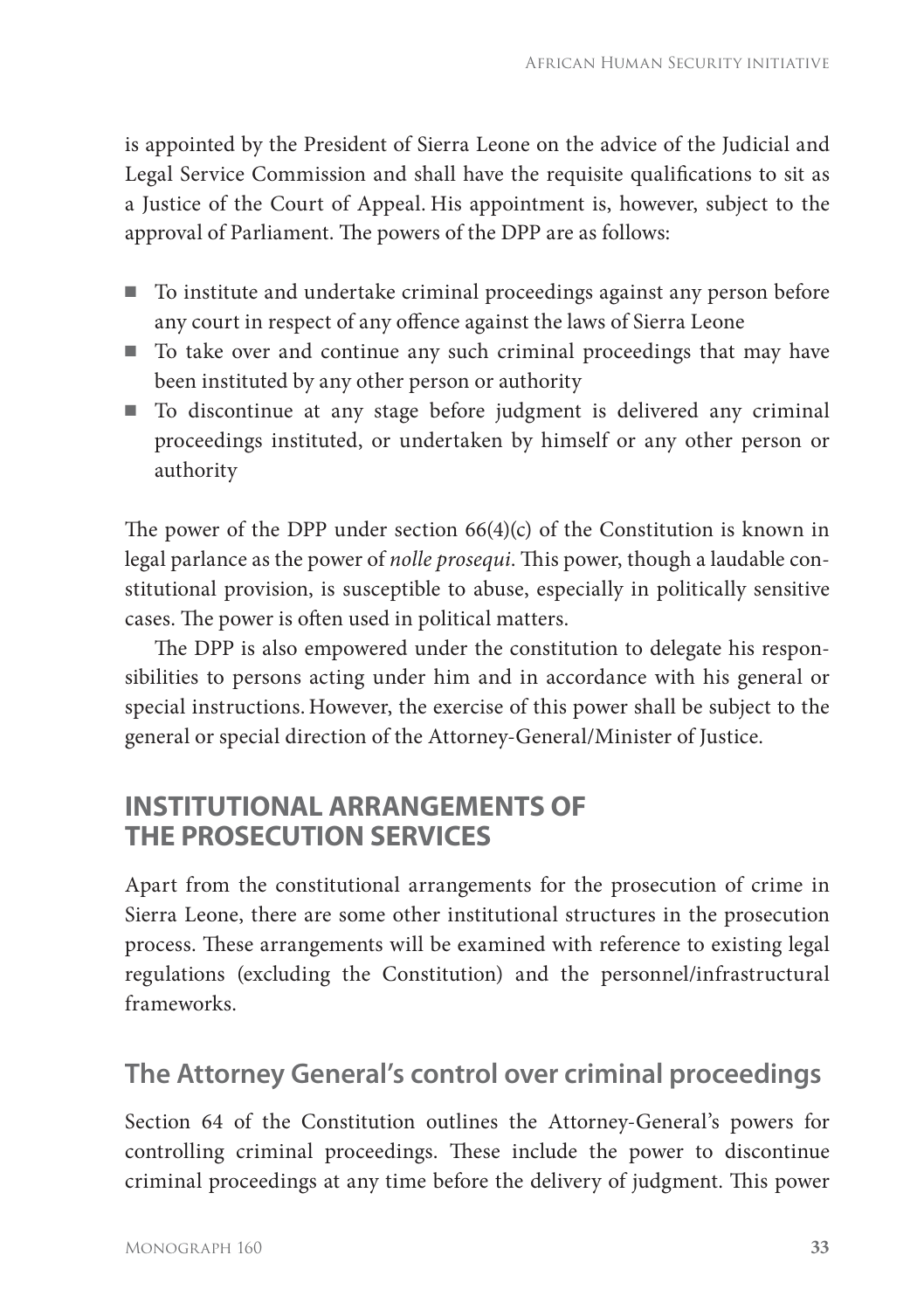is also provided for under the provisions of sections 44 and 45 of the Criminal Procedures Act. In any criminal case and at any stage thereof, before verdict or judgement, the Attorney-General may accordingly enter a *nolle prosequi* by informing the court in writing that the Crown intends that the proceedings shall not continue. Where this is the case, the accused or the defendant shall at once be discharged in respect of the charge for which the *nolle prosequi* is entered. Where the accused has been committed to prison, he shall be released and if on bail, his recognisance shall be discharged. Discharge in this case shall not operate as an acquittal and is not a bar to subsequent prosecution of the accused on the same facts. Some of the powers vested in the Attorney-General by virtue of section 44(1) of the Criminal Procedures Act can be delegated by him to law officers. The exercise of such powers by a law officer is coterminous with its exercise by the Attorney-General. However, the power to exercise *nolle prosequi* is only exercisable by the Attorney-General and is non-delegable.

#### **The prosecutorial powers of the Sierra Leone Police**

Under section 24 of the Police Act of 1964, police officers are authorised to prosecute infractions of the law before any court of summary jurisdiction, i.e. inferior courts of record such as Magistrates' Courts. The section provides that:

Any police officer may conduct in person all prosecutions before any court of summary jurisdiction whether the information or complaint be laid in his name or not and whether or not the offence was committed in his presence or that of any other police officer.

The prosecutorial power of the police is a consequence of the shortage of skilled legal manpower in Sierra Leone. However, police prosecutors can only prosecute non-indictable offences. Trials in Magistrates' Courts involve summary trial offences and police officers can thus only prosecute summarily at Magistrates' Courts. A condition precedent to the exercise of the power of prosecution is that the Attorney-General must have given a police officer the authority to prosecute.

However, as revealed by the survey, the capacity of police officers to carry out this function is inadequate. The effective prosecution of cases by police officers is often inhibited by poor education, paucity of legal knowledge in the areas of substantive and procedural law, and a lack of diligence on the part of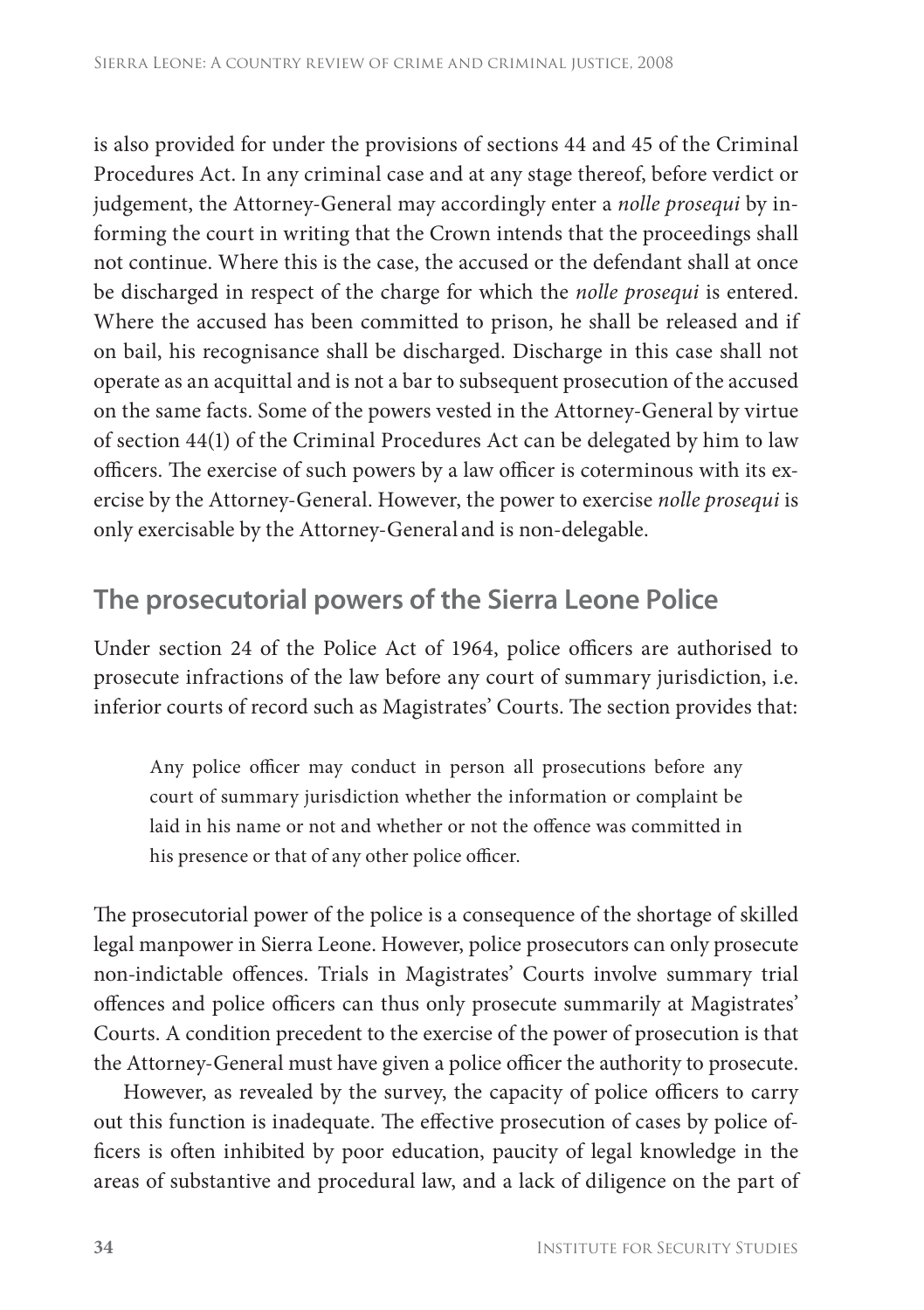prosecutors. This often leads to accused persons being discharged, to the consternation of the victims of crime.

Another serious difficulty that militates against the effective prosecution of cases by police officers is the shortage of police prosecutors. Currently Sierra Leone only has about 85 police prosecutors to service the country's 14 districts. Given that most cases of infraction of the law fall in the non-indictable offences category, and considering the rise in the prevalence of non-indictable offences, it is abundantly clear that the number of police prosecutors in Sierra Leone is inadequate to meet the needs of effective prosecution at magisterial court level.

The lack of commitment by police prosecutors has the effect of most criminal wrongs not being redressed. It should be noted that where a police prosecutor fails to appear in court after being served with a hearing notice that stipulates the time and place of the hearing, the charge is dismissed by the court. At best, if there are cogent and compelling reasons, the case is adjourned.

A of drawback of political interference in policing has been the lowering of educational requirements for enlistment and the role this has played in the poor prosecution record of police officers. The reduction in enlistment requirements was probably intended to absorb political surrogates who had contributed to the electoral victory of particular parties.

It is evident that the prosecution of cases will remain unsatisfactory unless the following actions are implemented:

- $\blacksquare$  The educational requirements for enlistment into the force are reviewed
- Proper and coordinated refresher courses are conducted for police prosecutors
- Incentives are introduced to encourage police prosecutors to be more effective.

### **PROSECUTION AND THE SHORTAGE OF STATE COUNSELS**

Effective prosecution, especially at the superior court of record, is dependent on the requisite legal manpower being available. In Sierra Leone there is a dearth of State Counsels. The Law Officers' Department has a staff compliment of only about 23 persons and they are overwhelmed by the sheer number of cases needing prosecution (Table 9).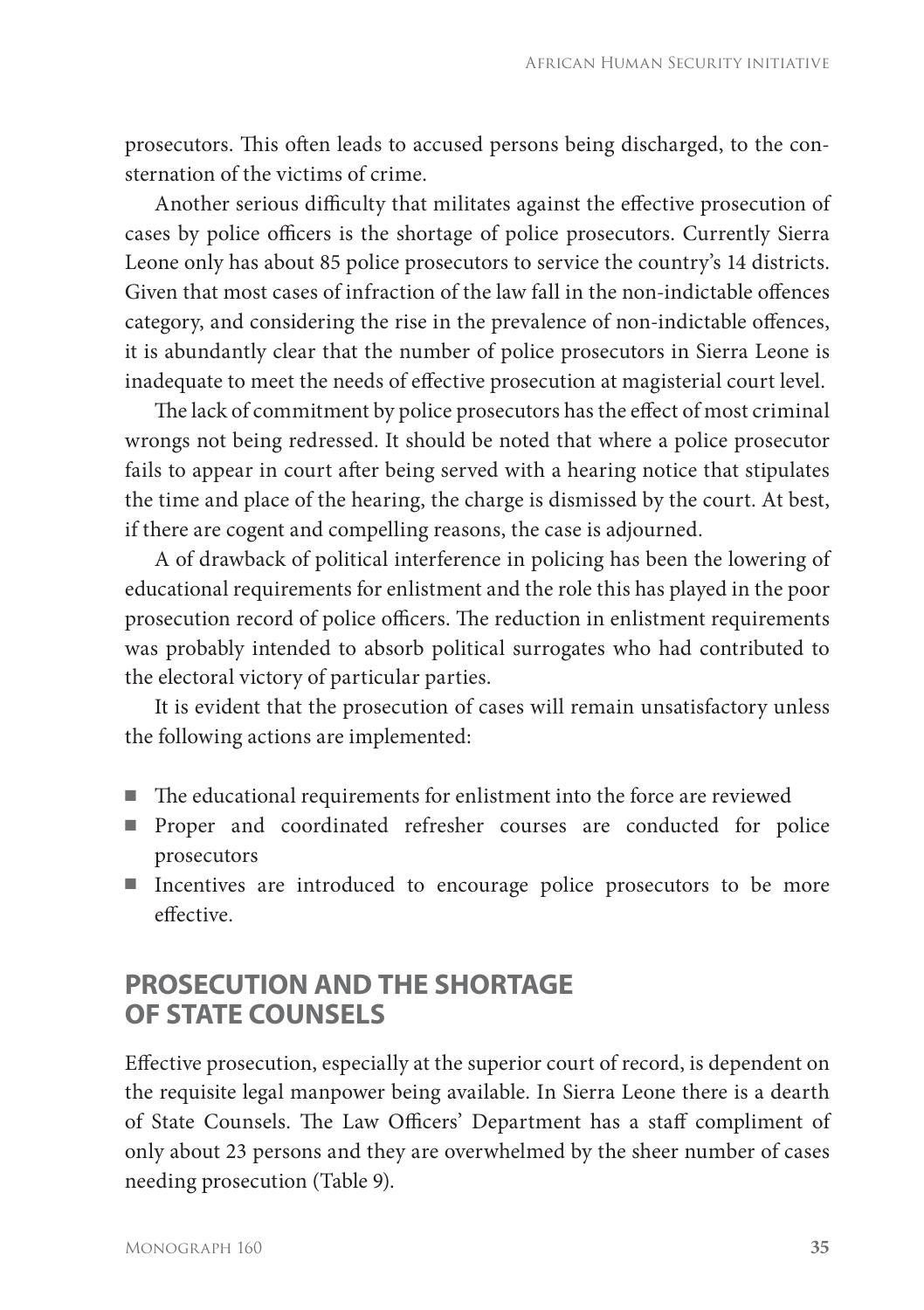| Designation                     | No. of personnel |
|---------------------------------|------------------|
| Director of Public Prosecutions |                  |
| Solicitor-General               |                  |
| Principal State Counsel         | $\overline{4}$   |
| Senior State Counsel            | $\overline{4}$   |
| State Counsel                   | 7                |
| Draftsmen                       | 3                |
| Consultants                     | 3                |
| Total                           | 23               |

#### **Table 9 Statistics on law officers in Sierra Leone**

Source Data Office, SLP Headquarters, Freetown, 2 June 2008

One of the reasons advanced for this under-capacity is that the remuneration package for law officers is such a disincentive that legal practitioners in the private sector are reluctant to take up appointments as State Counsel. Most law officers in Sierra Leone work in the Western Area, where the majority of the cases are pending. The other three regions only have one law officer each.

#### **LINKS BETWEEN THE OFFICE OF THE DIRECTOR OF PUBLIC PROSECUTIONS AND OTHER AGENCIES**

While the DPP's office is primarily responsible for criminal prosecutions, there are other law enforcement agencies whose functions are adjunctive to that of the DPP. One is the Anti-Corruption Commission (ACC), which by virtue of the recently amended Anti-Corruption Commission Act is empowered to prosecute.

### **PROBLEM AREAS IN THE PROSECUTION SERVICES**

#### **The politics of prosecution in Sierra Leone**

There is consensus of opinion among respondents that the Office of the Attorney-General, headed as it is by an Attorney-General/Minister of Justice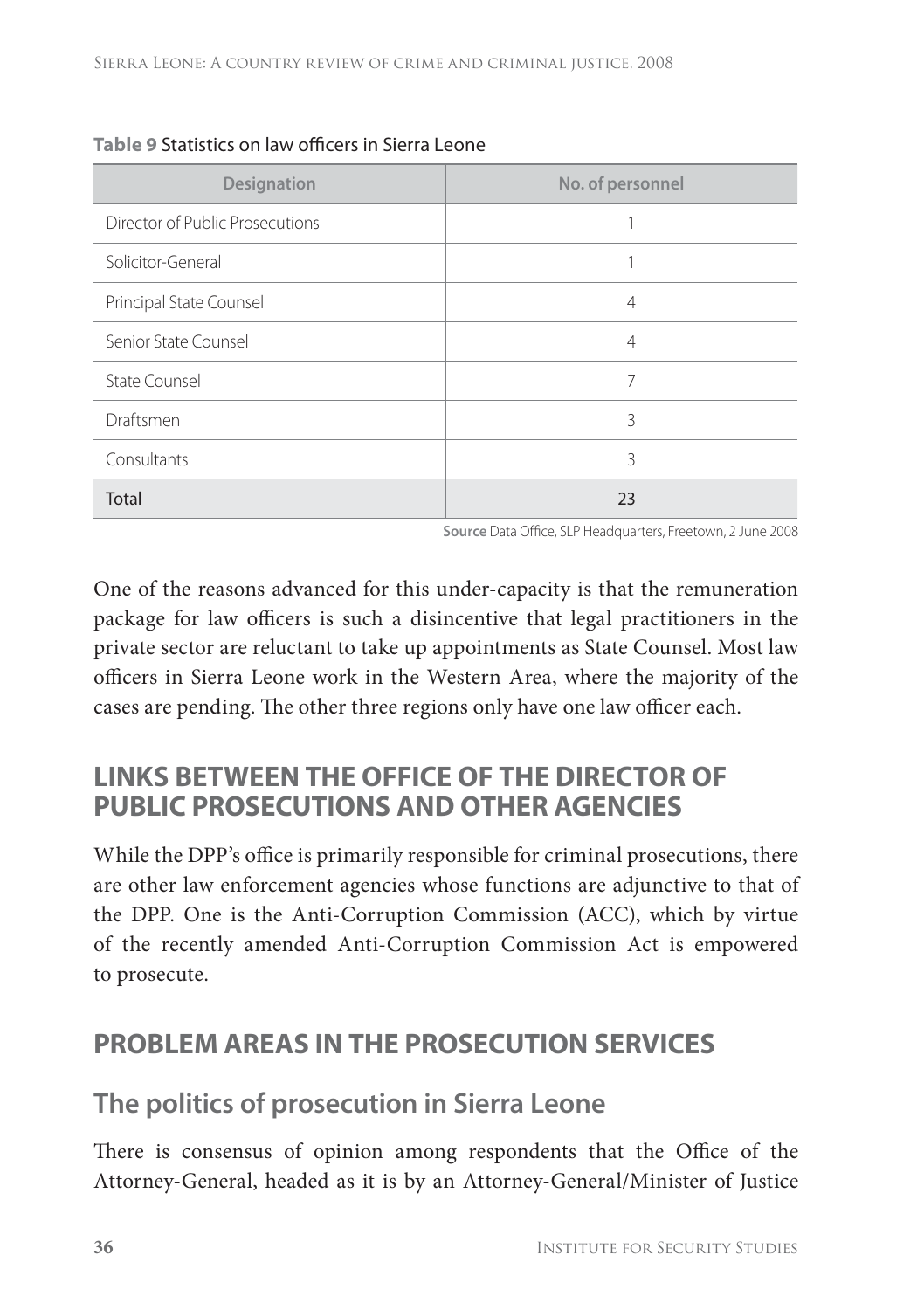who is a political appointee, cannot be insulated from politics. The influence of politics in the prosecution of cases is reflected by the fact that criminal allegations against members of the opposition are more likely to be prosecuted than such cases against members of the ruling party.

# **The need to amend the Criminal Procedures Act**

All the respondents were of the opinion that the Criminal Procedures Act is in urgent need of amendment. The obsolete nature of the legislation is demonstrated by the continued use of such terms as 'Crown' and 'Crown Counsel'. As the procedural law in regard to the prosecution of crimes, the Act's provisions need to be reviewed and amended to reflect modern-day practices in prosecution.

# **Delays in the prosecution of cases**

Respondents have identified some causes for delays in the dispensation of justice in criminal proceedings, as follows:

- Insufficient State Counsel
- Too many adjournments at the instance of either party
- A lack of diligence in prosecution by police prosecutors
- A lack of commitment by court personnel
- $\blacksquare$  The litigants' fear of reprisals from perpetrators of crime

#### **SUMMARY OF PROSECUTORIAL PROBLEMS IN SIERRA LEONE**

The following are some of the prosecutorial constraints encountered in Sierra Leone:

- Inadequate funding by government, which has resulted in low morale and a lack of commitment among judiciary staff
- A shortage of State Counsel and a lack of incentive to attract sufficient new entrants to the public sector justice delivery system
- The poor educational background of police prosecutors and poor or nonexistent legal training.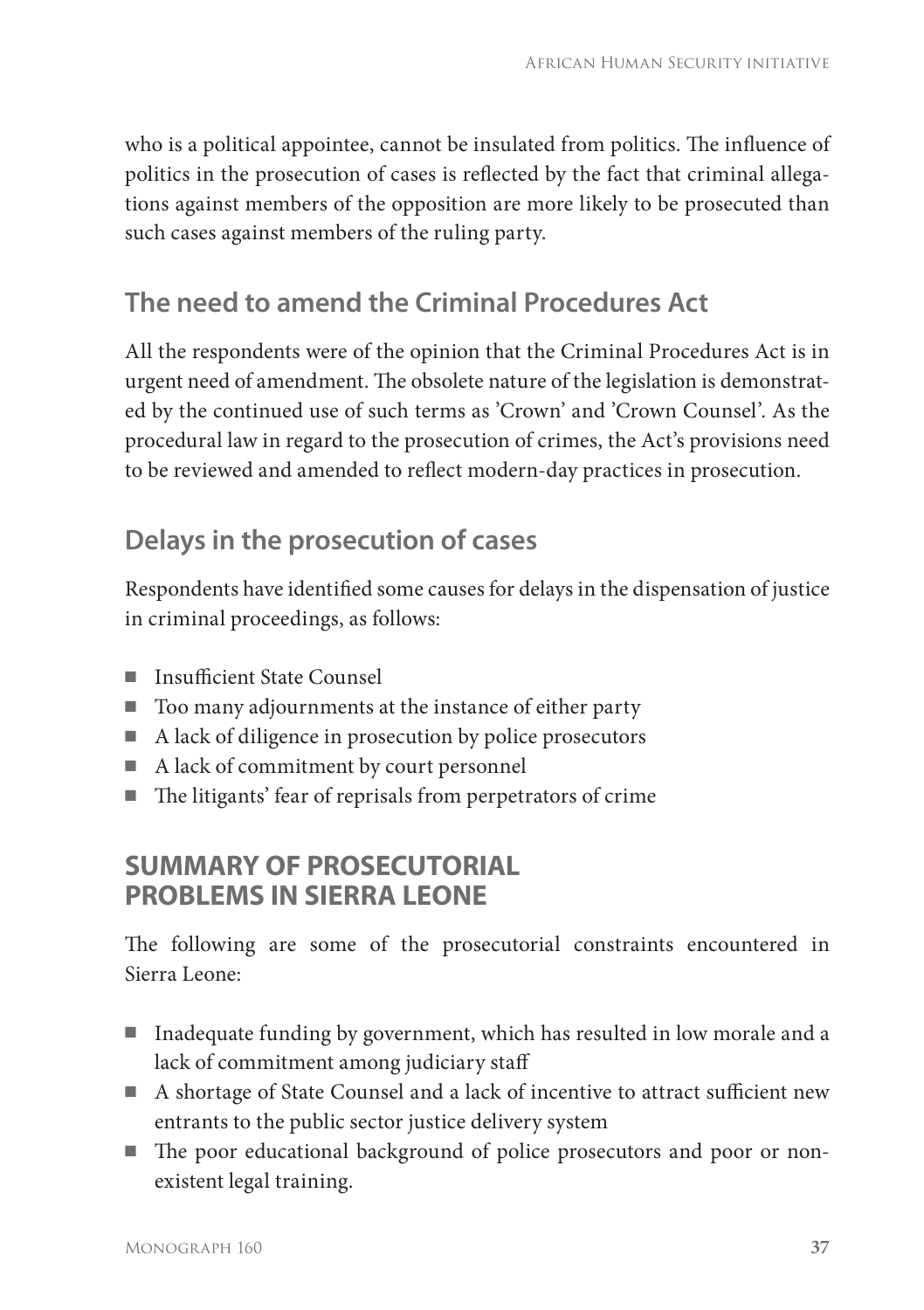- Poor logistical support, e.g. a shortage of vehicles to transport prisoners to court.
- Incessant adjournments in criminal prosecutions
- A poor witness protection mechanism, with witnesses fearing reprisals and as a result being dissuaded from giving evidence in open court
- Allegations of corruption among judiciary staff
- $\blacksquare$  The existence of an anachronistic legal regime

## **RECOMMENDATIONS**

- $\blacksquare$  A periodic but regular review of the remuneration packages of judicial officers should be undertaken. This would act as an incentive to members of the bar to take up judicial appointments in the public sector.
- Police personnel involved in prosecution should be given basic legal training to enable them to perform their judicial functions more effectively.
- $\blacksquare$  The budgetary allocations to the judiciary should be increased.
- The Attorney-General's Office should be separated from that of the Minister of Justice to stem the politicisation of the judiciary. While the Attorney-General should be a professional and apolitical appointment, the Minister of Justice could be political, although the position could also be held by a professional legal practitioner. The Constitution would have to be amended to accommodate this proposal.
- Effective mechanisms should be evolved to protect witnesses from possible reprisals by accused persons.
- The Criminal Procedures Act should be amended to accord with modernday trends in criminal prosecution.
- Incessant adjournments should be disallowed and prosecutors should be given incentives to encourage the effective prosecution of cases.
- A legal aid scheme should be established to assist indigent suspects with their defence.
- To reduce congestion at the courts, the judicial bench should conduct periodic visits to prisons to ensure that lesser infractions of the law are not brought to court. Judges should exercise their prerogative rights of mercy to decongest both the courts and prisons.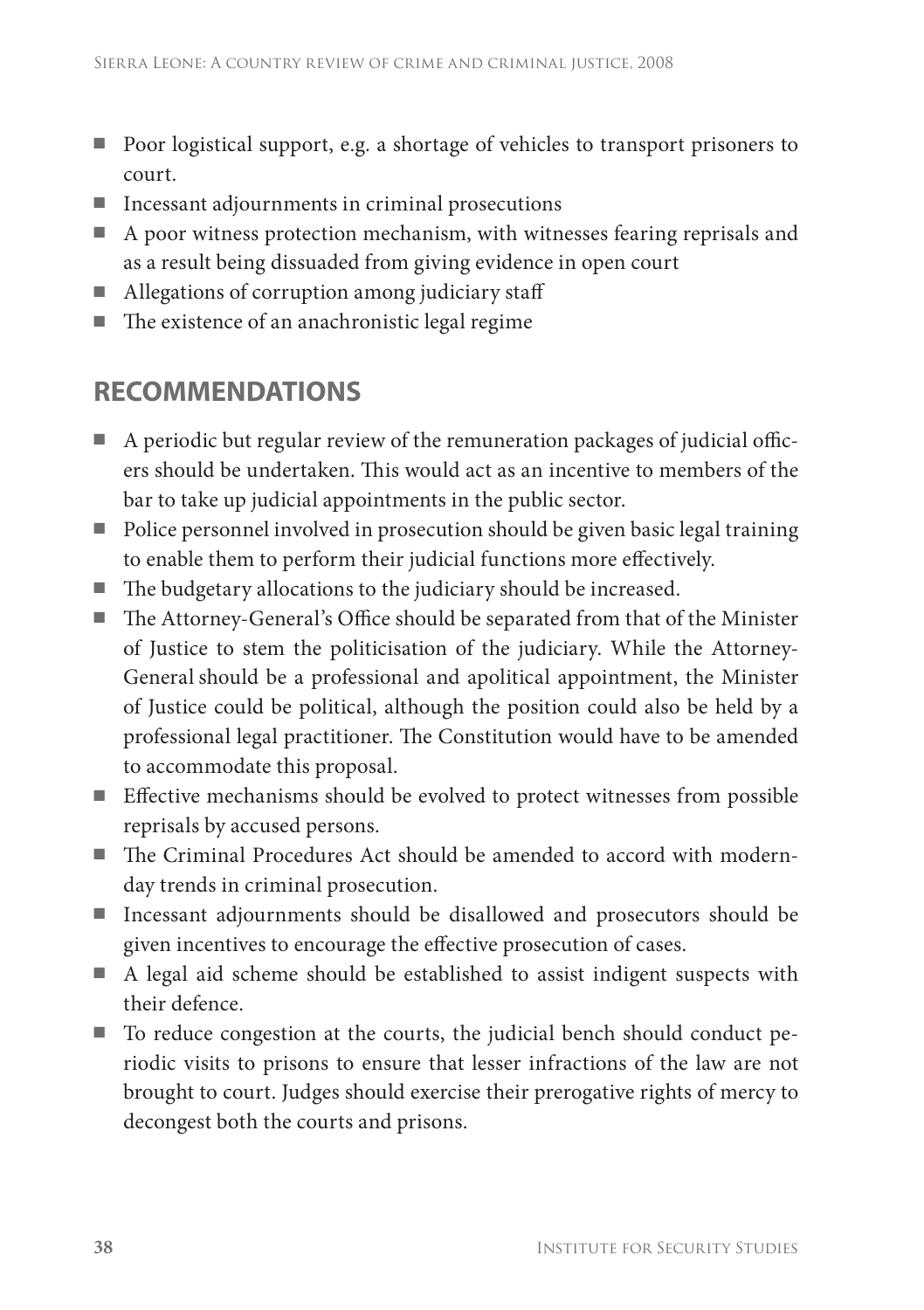# **4** Prisons

#### **INTRODUCTION**

One of the critical challenges as far as the consolidation of peace, security and reconciliation in Sierra Leone is concerned, is the extent to which the dignity of the human person, which was trampled underfoot during the war, can be restored and respected. Even in pre-war Sierra Leone, many ills were blamed on the lack of justice, especially for the poor and downtrodden. The abuse was characterised by the prison system where the rights and dignity of prisoners were either ignored or flagrantly wronged, as captured in the Report of the Sierra Leone Truth and Reconciliation Commission (SLTRC 2004), which noted the need to restore human dignity at both the individual and the national level.

An important yardstick for measuring a nation's obligation to uphold human dignity and the rights of its citizens is the manner in which that nation treats people who are put behind bars, either in jail or in other detention centres. Though the main focus of the post-war reconstruction drive was on security, increasing attention is now being given to the criminal justice system, perhaps as a result of an awareness that until Sierra Leone improves the delivery of justice to an appreciable degree, the country will continue to be unstable. Efforts are thus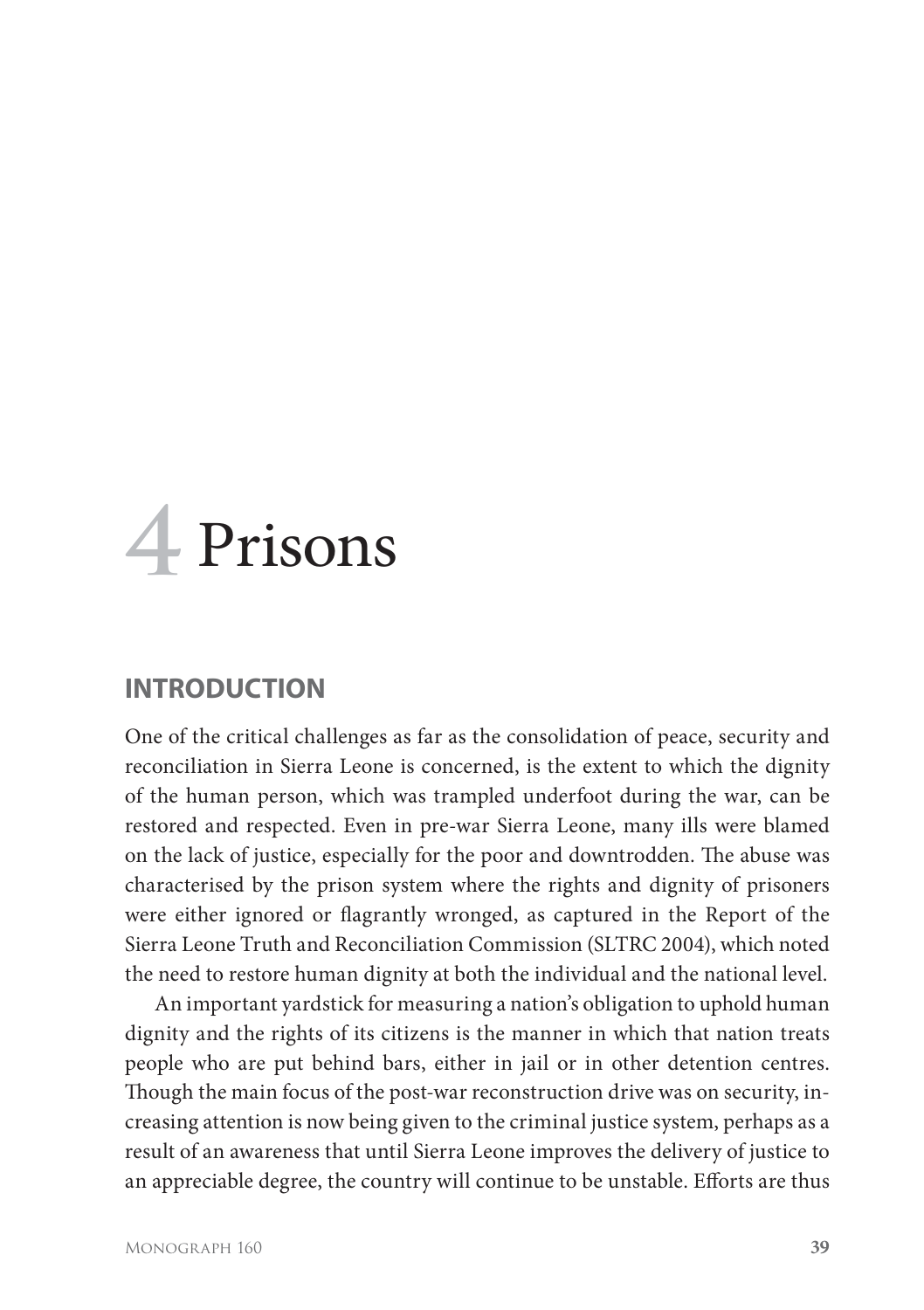being made to upgrade critical institutions, including Sierra Leone's Prisons Service. Importantly, the government, in collaboration with its development partners, has set out to improve conditions at the country's prisons. With the support of the UN and the Justice Sector Development Project (JSDP), four new prisons have been built and eight have been renovated and enlarged. Under the Sierra Leone Security Sector Reform Implementation Programme (SLSSRI), the Prisons Department was in 2006 provided with funds to procure vehicles.

Sierra Leone's Constitution provides for the protection of the fundamental rights of all citizens, including those incarcerated or imprisoned. Whilst the 1960 Prison Rules and the 1961 Prisons Ordinance do not meet the standards of some international protocols and conventions, they nonetheless require that prisoners be treated with respect and dignity. Significantly, gradual but noticeable compliance with a few of the international protocols and conventions can now be detected, especially as far as security, discipline and good order, the use of force and firearms, and the exercise of fundamental rights, such as freedom of conscience and worship, are concerned.

It became clear during the research that whereas the will exists to implement full compliance with international protocols and conventions as they relate to the rights of prisoners and people in detention, the Prisons Service completely lacks the human resources, logistics and funding to provide the flexibility needed for this.

#### **CONSTITUTIONAL AND LEGAL FRAMEWORK OF THE PRISONS SERVICE**

The country's Constitution and the Prison Rules, which derive from the authority of the Prison Ordinance Act (No. 22 of 1960), provide the legal framework for the Prisons Service. The Constitution contains a series of provisions for the protection of the rights of prisoners, including the presumption of innocence until guilt is established beyond all reasonable doubt and the right to legal counsel and representation. It also proscribes arrest and detention without recourse to the due process of the law, as well as any form of torture and cruel or inhuman and degrading treatment or punishment. It determines that any person who is charged with a criminal offence should be afforded a fair and speedy trial within a reasonable time by an independent and impartial tribunal established by law.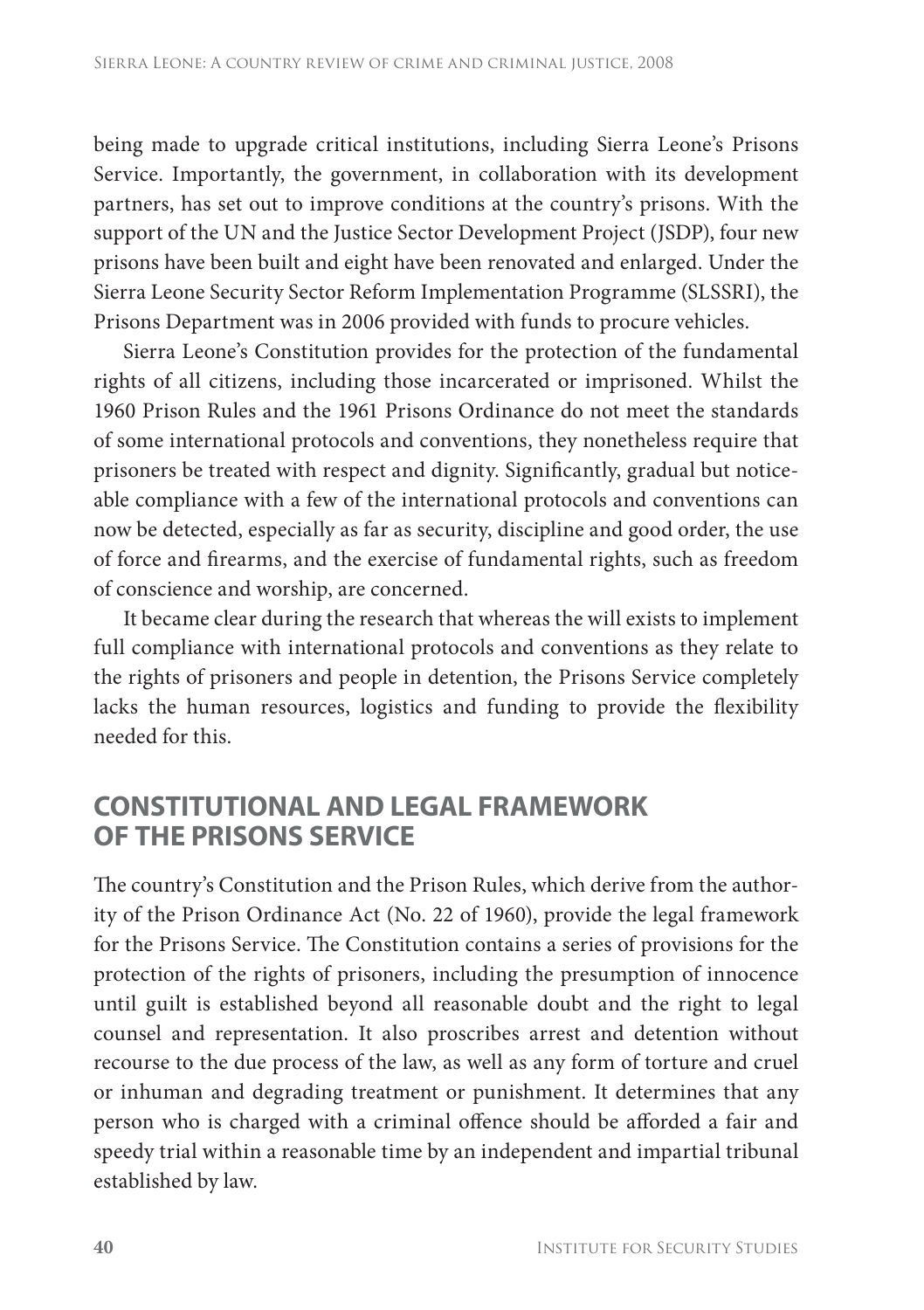The Prison Rules govern the internal administration of prisons, including prisoners' rights and the conduct of prison officers. For example, they state that prisoners should be treated with dignity and restricts the unnecessary use of force, provide for regular physical exercise and regulate the availability of sufficient bedding, clothing and their cleanliness. They also lay down that prisoners should be given a sufficient quantity of food and must be allowed to have contact with the outside world through visits and letters. Finally, the rules recognise the reformatory role of prisons and provide for education and library facilities.

The point must be made that although prisons fall under the exclusive control of government, the manner in which prisoners are treated is a matter of international concern. The reason for this is that Sierra Leone's government has acceded to or needs to be guided by international treaties, customary international law, international declarations, minimum rules and a body of principles. These standards are considered to be the benchmarks for the operation of prisons worldwide. Just two examples: the UN Charter and the International Bill of Rights are the basis for international law on the defence and promotion of the rights of prisoners.

#### **PRISON CONDITIONS AND TREATMENT OF PRISONERS**

Research on the Prisons Service focused on a number of issues, namely the condition of prisons, the treatment of prisoners and of children and women in particular, and the special needs of women as prisoners. The pertinent findings of this research follow below.

#### **Overcrowding and poor living conditions in prisons**

There are 16 prisons in the country of which 13 are functioning. It was noted that overcrowding and poor living conditions are two key problems faced by the prisons. On a national scale, at the time of this research, the prisons were 112 per cent overcrowded. The Maximum Prison at Pademba Road in Freetown and the prisons in Bo, Makeni and Kenema were more overcrowded than the others (Table 10). It is in these prisons that the living conditions were the most appalling.

At a number of prisons, especially at Makeni, it was discovered that prisoners either slept on mats spread on the floor, or on locally-made mattresses, which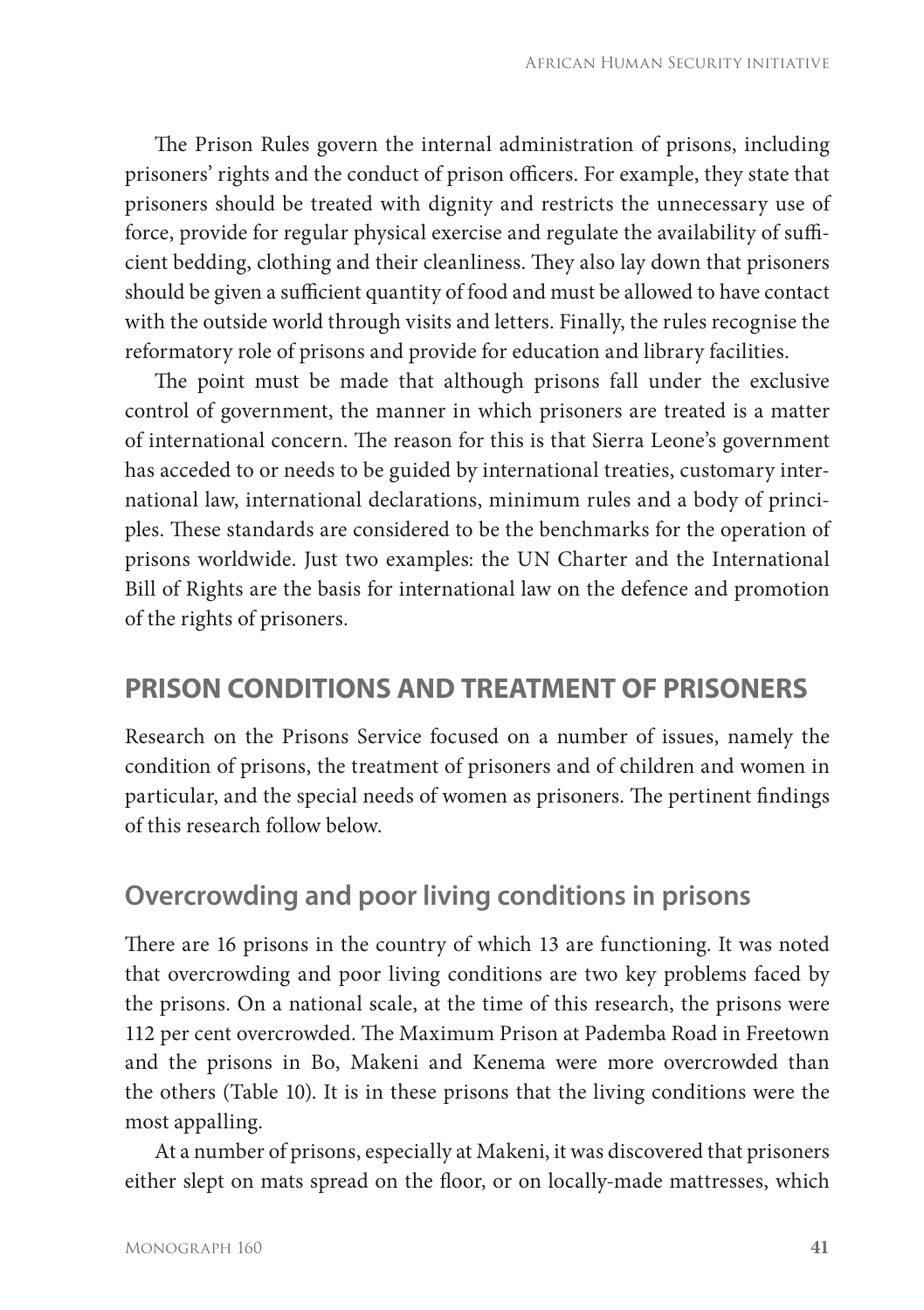| Prison           | Capacity |         |  |  |
|------------------|----------|---------|--|--|
|                  | Design   | Actual  |  |  |
| Freetown         | 324      | 1 2 4 6 |  |  |
| Makeni           | 75       | 111     |  |  |
| <b>Bo Prison</b> | 80       | 102     |  |  |
| Kenema           | 150      | 193     |  |  |

|  |  | Table 10 The most overcrowded prisons in Sierra Leone |  |  |  |  |
|--|--|-------------------------------------------------------|--|--|--|--|
|--|--|-------------------------------------------------------|--|--|--|--|

**Source** Sierra Leone Prisons Service Headquarters, Freetown, May/June 2008

generally swarmed with bed bugs. The researcher saw a good number of the inmates who were infected with scabies and other skin diseases. The windows did not have wire mesh protection against mosquitoes. Mosquito blood stains were noticed on the walls of many cells, suggesting that the prisoners' nights were marred by anguish and sleeplessness.

Compounding the overcrowding and poor living conditions in prisons, was a lack of adequate food and the unavailability of pure water in many prisons. It was acknowledged by prison authorities that in early 2008 the Guma Valley Water Company refused to supply water to the Maximum Prison at Pademba Road because of millions of leones in outstanding water bills, which led to an acute water scarcity in the prison yard. That resulted in the unlocking of a cross-section of prisoners to fetch water from outside. This occurrence was not only a blatant abuse of prisoners and their fundamental human rights, but the unlocking of prisoners was a serious breach of prison security procedures.

### **Case flow, long adjournments and stiff bails**

This research established that the prosecution and trial procedures of Sierra Leone's legal system are an important factor in inhibiting the general efficiency of the Prisons Service. It can be argued that prison reforms without a concomitant improvement in the legal system will be a waste of time and resources. About 54 per cent of detainees are remand and trial prisoners who are presumed innocent until proven guilty. However, prisoners in this category have suffered many trial delays and long adjournments. The following are just some examples: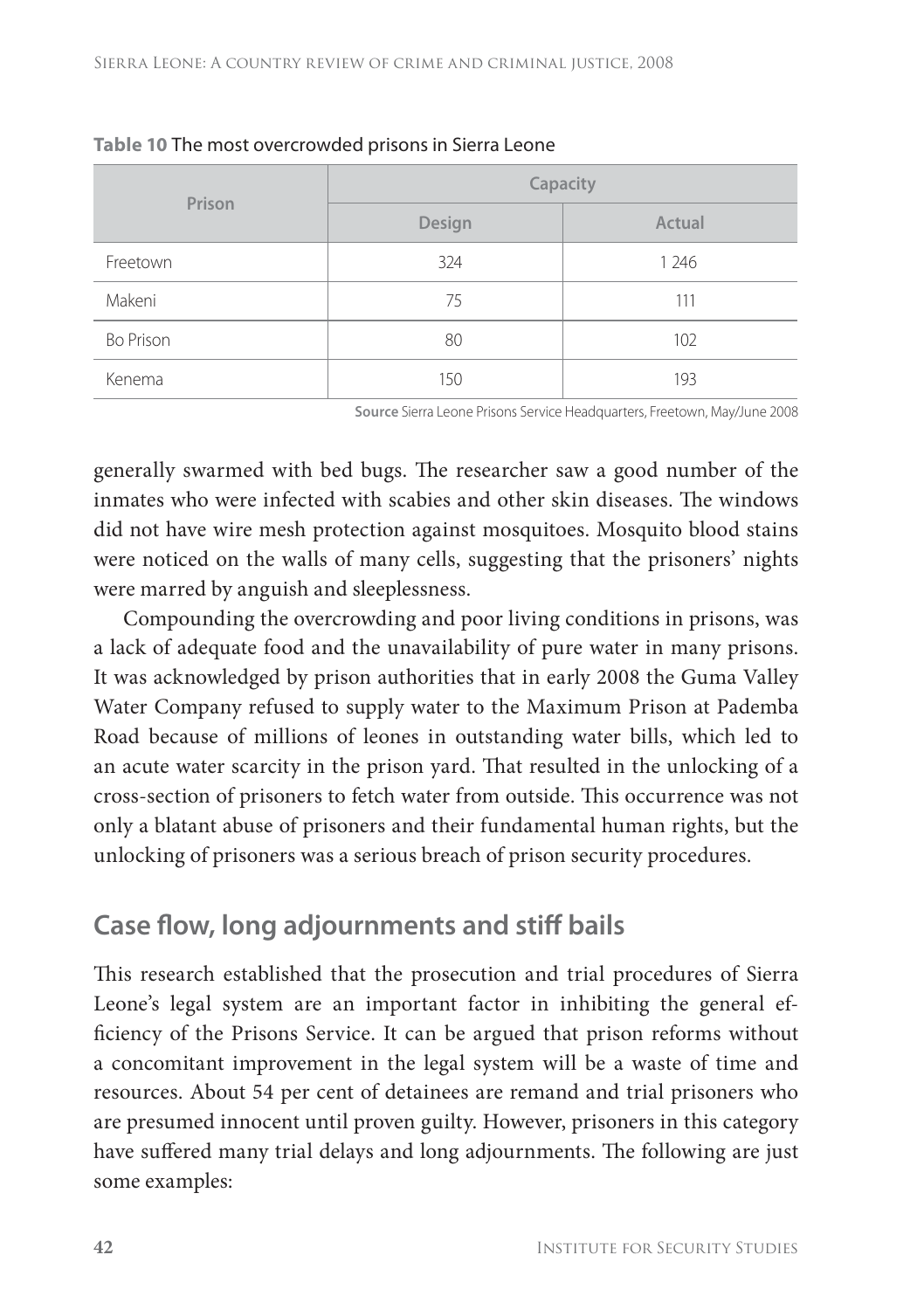- John Lahai has stood trial in the Magistrates' Court of Freetown for unlawful carnal knowledge of a minor from 13 December 2002 to date.
- Bonny Savage Alozie was charged with fraudulent conversion. He has been awaiting trial since 2003.
- Santigie Kamara, who is incarcerated in the Kenema prison on a murder charge, has been undergoing trial since 16 November 2002.
- Hassan Sesay has been in remand from 16 August 1999 to date. He is charged with murder and has had his case adjourned *sine die,* which means that his trial is adjourned until the court decides otherwise.
- Abu Massaquoi, charged with conspiracy, has been a trial prisoner at the Pademba Road Prison since 6 July 2004.

Many interviewees, both prisoners and other citizens, have alluded to the difficulties involved in meeting bail requirements. An accused is rarely released upon his own recognisances and many accused thus suffer in jails even though bail would have been authorised by the courts and bail is regarded as a right for all persons standing trial. Persons accused of capital offences, such as murder and treason, cannot be granted bail, but they constituted only about 13 per cent of the prison population. Thus, if bail were not made too stiff and set beyond affordability, the prison population would be reduced significantly.

In addition, it was noted that there were often delays in serving indictments. This has contributed not only to overcrowding in the cells, but is also tantamount to obstructing the possibility of swift trials. Some people have remained imprisoned for periods of up to two years without an indictment being issued or a court appearance. The Department of Public Prosecutions cites lack of capacity for delays in issuing indictments.

#### **Conflation of criminal and civil matters and severity of sentences**

One of the reasons for overcrowding in prisons, which itself is an infringement on the rights of prisoners, is the fact that the judiciary sometimes confuses civil matters with criminal matters. Civil matters are supposed to be handled with some degree of leniency and should attract less punishment. Alternatively, some other resolution can be arranged between the conflicting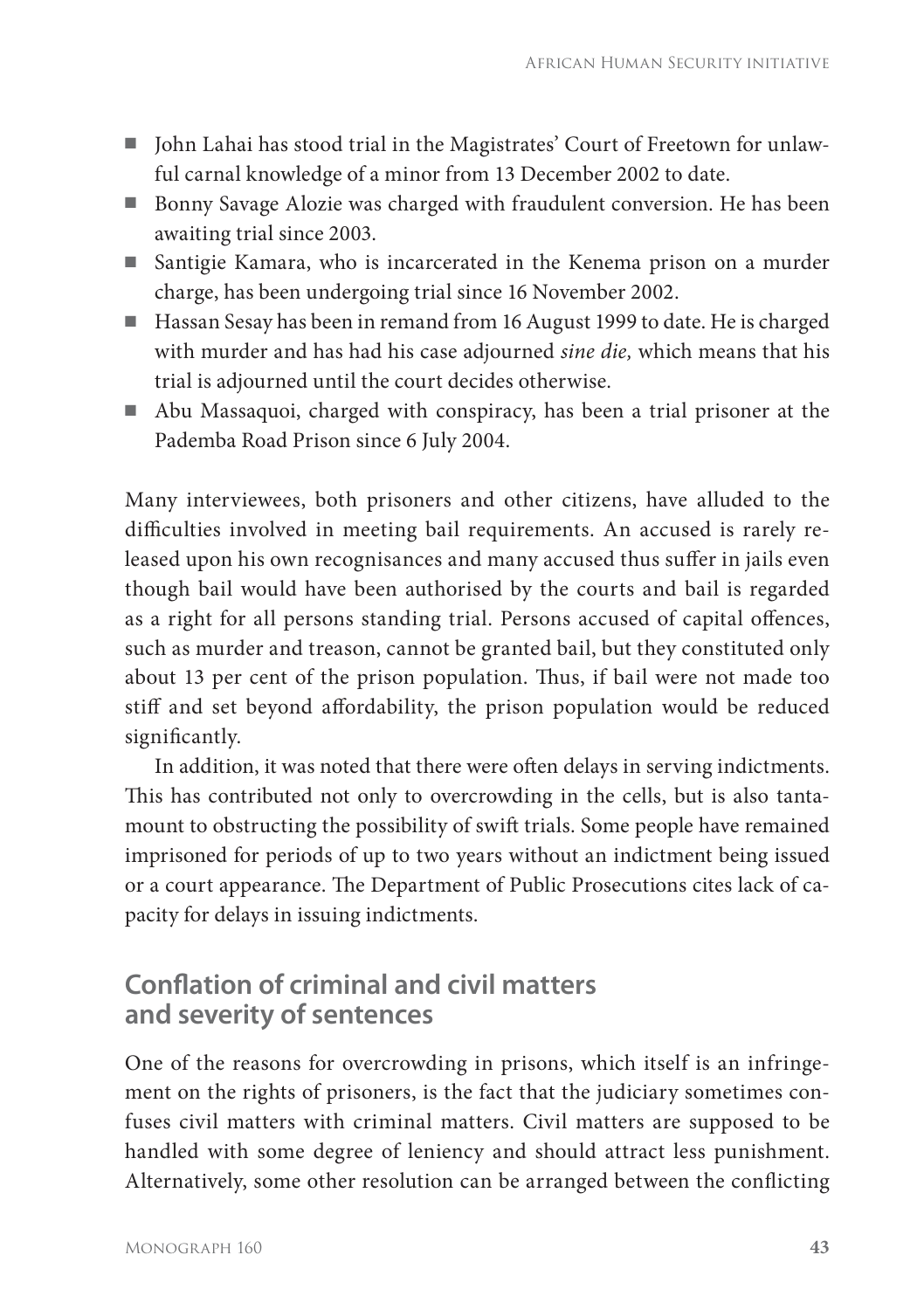parties out of court. But trivial civil matters, like debt or a misdemeanour between a husband and wife, are often adjudicated to be criminal in nature. This sometimes results in either a long remand for the accused, a prison sentence or an excessive fine. The conflating of criminal and civil matters occurs mostly in the provinces where police prosecutors prefer charges against the accused. A few of the remand and convicted prisoners in Bo and Makeni fell in this category, as follows:

- Jeneba Koroma was serving a prison term of two years for owing the sum of Le 600 000 (about US\$200).
- $\blacksquare$  Saffie Kamara was remanded for taking the sum of Le 1,5 million from her intended spouse, with whom she was staying. She was charged with larceny and at the time of the researcher's contact with her on 31 May 2008 had spent five weeks on remand with only three appearances in court.

### **ARRESTS AND PROSECUTIONS**

It is very common for the police to carry out both arrests and prosecutions. By law, the police should arrest and lawyers from the Law Officers' Department should prosecute. However, over the years, this requirement has been treated with increasing flexibility. The combination of the critical roles of arrest and prosecution by the Sierra Leone Police (SLP) has been viewed as a serious affront to criminal justice on the grounds that whilst it is the function of the police to arrest alleged criminals and obtain their preliminary statements, they may not always have the requisite legal knowledge to prosecute the same criminals in a court of law. There is a strong tendency by police prosecutors to charge accused with the wrong offences. This has certainly hindered justice and put accused persons at a disadvantage.

Part of the reason for the police arrogating to themselves the responsibility of prosecution is the lack of capacity by the Law Officers' Department. At the time of research, it was noted that there were no government-supported legalaid providers in the country. Only two non-governmental organisations (NGO) provided such assistance, namely Timap for Justice and the LAWCLA, but even they do not cover the whole country.

In an attempt to improve the quality of prosecutorial services, SLP management decided to organise training in prosecution for a number of police officers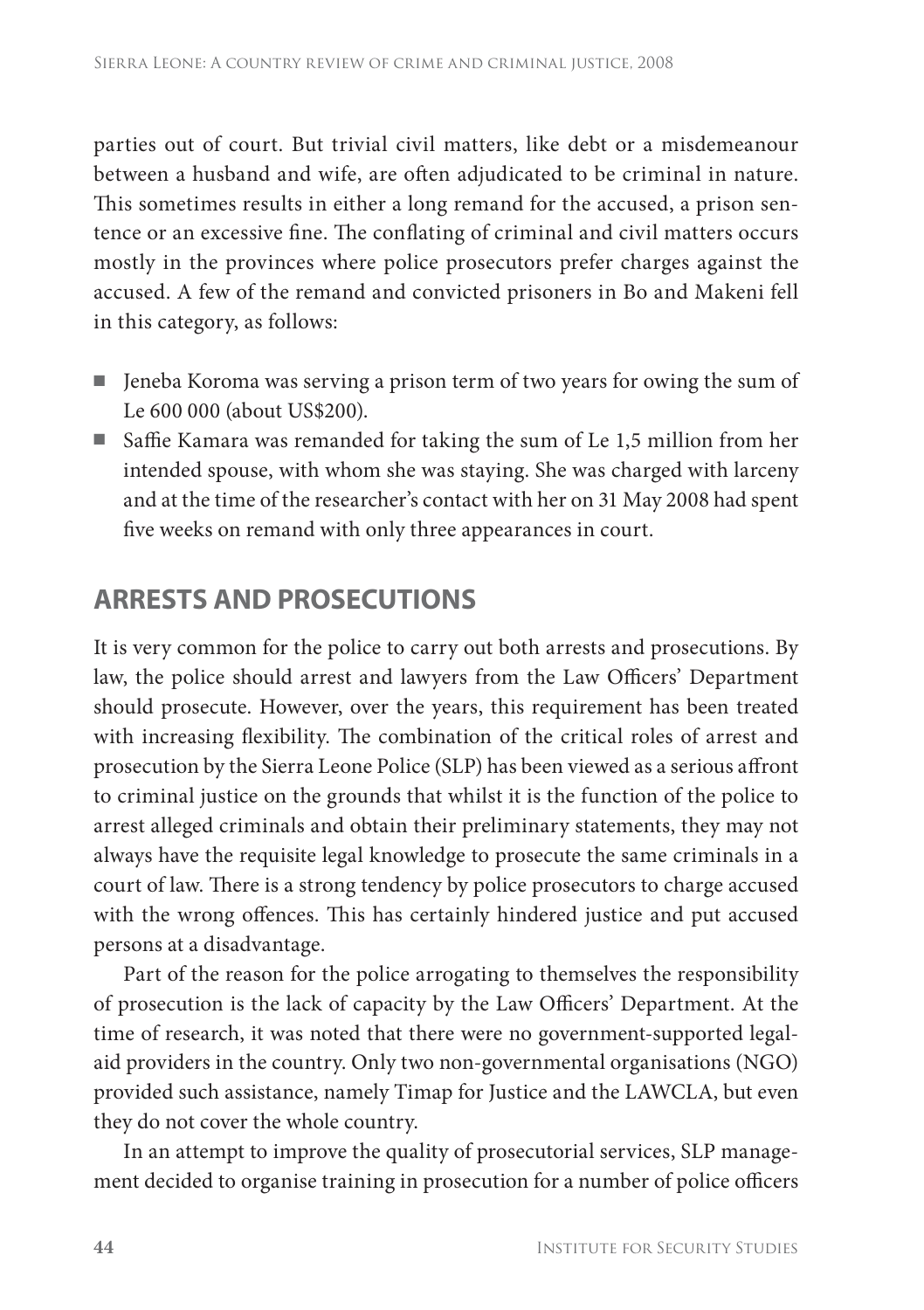in 2008. The training team comprised prominent local and international legal practitioners and scholars. In addition, consideration is being given to permitting those officers who have undergone legal education and have attained law degrees the right to prosecute.

#### **Use of discretion in prisons and the role of Justices of the Peace**

The threshold for the use of discretionary power seems to be unclear, especially at prisons in the provinces where even a junior prison officer may have discretionary powers. This is a critical issue as dealing with matters concerning prisoners should not be left to junior officers, especially in an unsupervised environment. It was also discovered that criminal justice is being hampered to a considerable degree by persons without legal education being appointed as Justices of the Peace, constitutional lawyers and magistrates, especially in the provinces. Justices of the Peace are not supposed to sentence people to prison for more than a year, but it was established that they can be very unreasonable in their rulings and tend to sentence accused to jail terms of more than a year for very trivial offences. Here are a few examples to illustrate this point:

- Ali Papa Kamara was sentenced to prison by a Justice of the Peace for seven years on 19 March 2008 for assaulting a policeman.
- Ahmed Kendeka was sentenced to five years' imprisonment at the end of February 2008 by the Mattru Magistrates' Court, which is presided over by Justices of the Peace, for a debt of Le 25 000 (an amount of less than US\$10).
- Amidu Kallon was sentenced to six years' imprisonment by the Pujehun Magistrates' Court, which is also presided over by Justices of the Peace, in February 2008 for store breaking.

# **Illness and poor medical facilities**

In almost all the prisons visited the researcher saw a number of prisoners with swollen legs owing to lack of exercise, thin and frail-looking prisoners because of inadequate food rations, and prisoners in a poor state of health as a result of inadequate medical facilities and poor hygiene and sanitation. An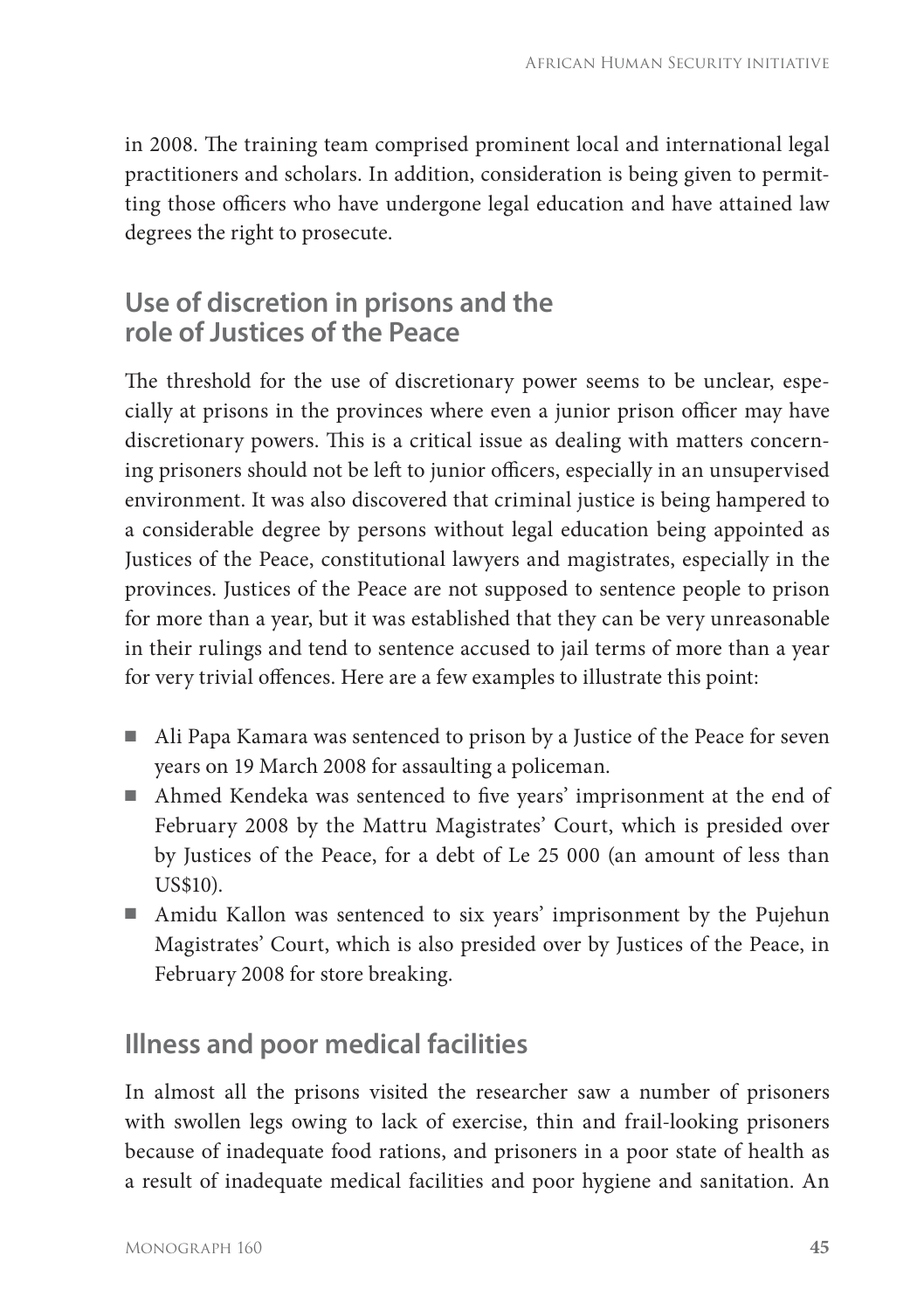interesting but sad admission came from the Makeni prison when it was noted that, without prognosis, Panadol was the common therapeutic drug handed out for every illness reported by prisoners.

In almost all prisons visited, at least one room was set aside for the reception and care of sick prisoners. Most prison health facilities are staffed by nurses who, it was claimed, visited the cells every morning to enquire after the health of prisoners, but this could not be verified. The greatest problem recorded, however, was that in many provincial prisons there were no vehicles to take prisoners whose health had deteriorated to referral hospitals.

When asked about the types of illnesses and diseases that were prevalent in the prisons visited, the response across the board was that the most common ones were malaria, fungal infection, bloody stools, pneumonia, gonorrhoea, scabies, syphilis, muscular pain, oedema, eye and ear infections and hypertension. All the prisons denied having HIV/AIDS-infected prisoners. They admitted, however, that no HIV/AIDS tests had ever been done in the prisons to ascertain the HIV status of prisoners.

The prison authorities advised that the prisons were disinfected on an arbitrary basis. It was noted that the available supplies of disinfectants were not proportionate to the sizes and population counts of the prisons. Lack of regular fumigation, inadequate water and toiletry supplies, and general unhygienic conditions make prisoners very vulnerable to infectious diseases.

### **Recreation and exercise**

In most prisons the cells are unlocked from 07:15 to 18:00 daily and the inmates are permitted to go out into the open yard for fresh air or to do exercise, but the requirement that they be given the opportunity to exercise is heavily inhibited by lack of space and recreational facilities in most prisons, especially those in the provinces. In some prisons, the cells are unlocked from 19:00 to 21:00 in addition, but inmates are only allowed into the corridors, not the yard. The only prisoners exempted from this regimen are those who fetch water and assist in the kitchens. It is our opinion that preventing prisoners from leaving the prison corridors to get fresh air in the open or to exercise is a violation of their human rights and incongruous with minimum international standards. The main recreational facilities offered by most prisons were ludo, draughts, cards and football.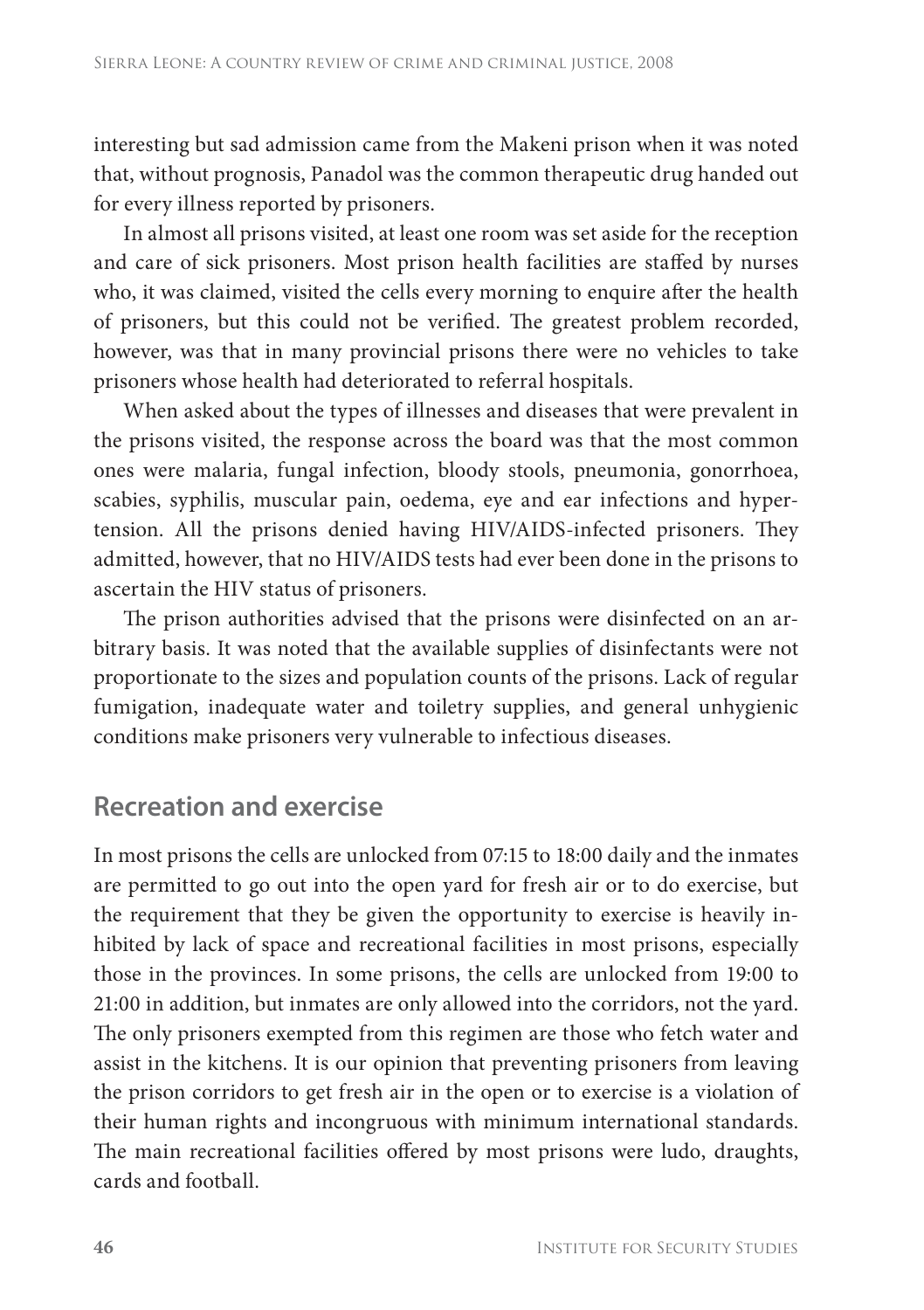### **Meals**

It was found that prisoners were not fed on time. In some prisons the inmates were only served two meals a day and it appears that some preference was given to sentenced and trial prisoners over remand prisoners. A disturbing observation was that in order to permit the serving of a more meaningful and heavy meal, an ad hoc arrangement had been made in some prisons to collapse lunch and dinner into one meal.

### **Access to legal representation**

The majority of the inmates interviewed, especially in provincial prisons, said that they had no access to legal representation. Many reported that they were charged with offences that were not appropriate for their circumstances. Especially in the provinces, where most criminal charges are handled by police prosecutors, it was claimed that the charges proffered had no legal basis. The non-availability of prosecuting lawyers implies that accused remain at the mercy of Justices of the Peace, magistrates and judges. This situation contributes to process delays and compounds the prison congestion problem. In 2007, some prisoners in Bo and Moyamba did not go to court at all for lack of prosecution services.

About 92 per cent of sentenced prisoners interviewed indicated that they had had no legal representation during their trials. During a visit to the Freetown Central Prison on 20 June 2008, a total of 425 prisoners were said to be on remand of whom about 10 per cent had no legal representation. Poverty was identified as the main reason for prisoners not being able to secure legal representation, although the adjunct to this is ignorance. In contrast, juveniles, especially those housed at the Remand Home in Freetown, are provided with legal assistance by local and international NGO's, such as LAWCLA and Defence for Children International. This is not surprising since children and juveniles belong to a vulnerable group that is targeted by many NGOs.

### **Contact with the outside world**

International standards and conventions determine that prisoners should be allowed to communicate with their families and friends by correspondence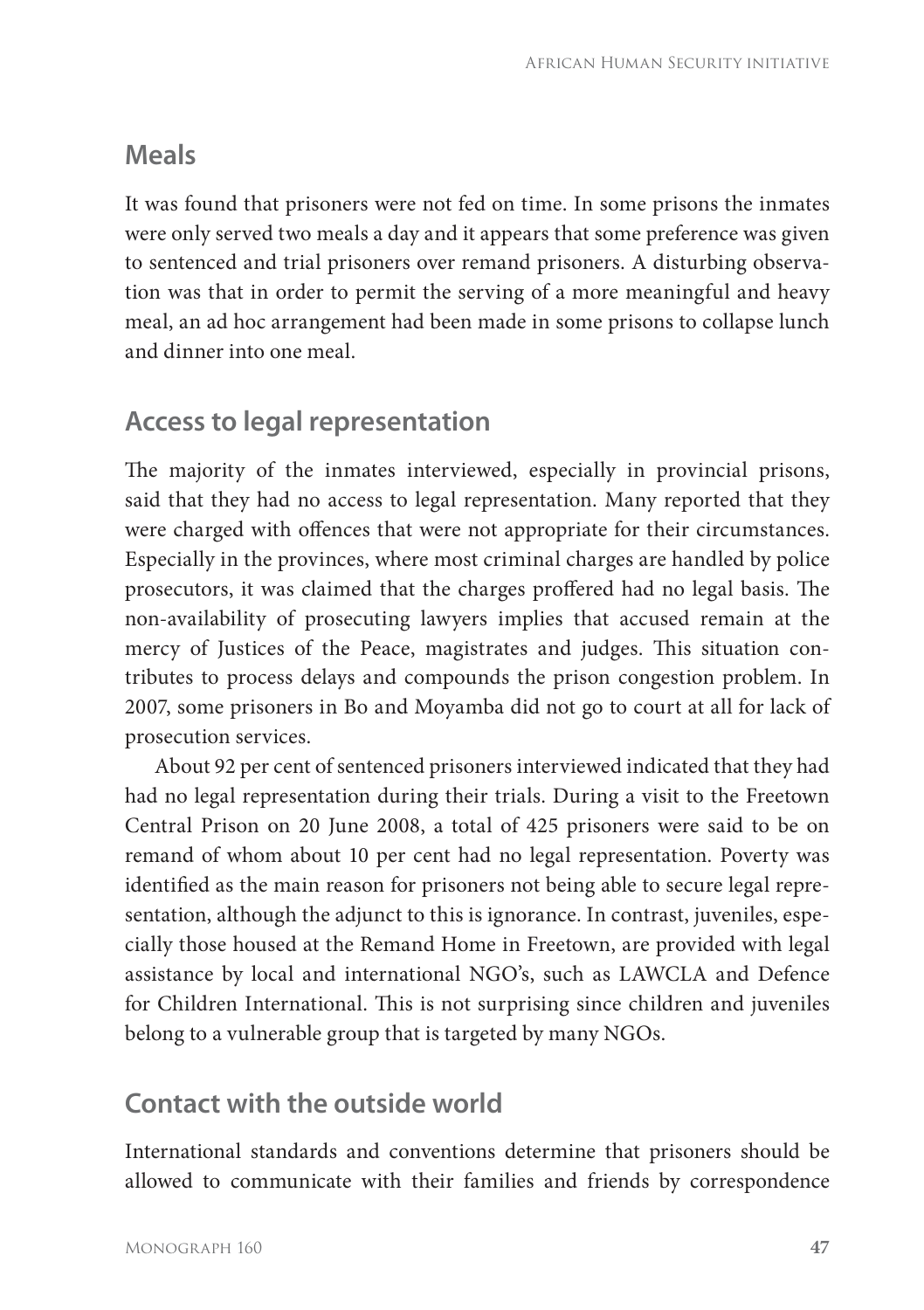and supervised visits at regular intervals. Prison authorities are bound by these standards to inform the spouse and/or immediate relative of an inmate about his/her admission into a facility, any serious illness or death that may befall the person, or his/her transfer from one institution to another. In Sierra Leone, these standards are generally not complied with. Whilst some of the welfare officers interviewed pointed to the lack of logistics that made it difficult to inform relatives, others claimed that some prisoners provided incorrect address and other details. Inmates argued, however, that welfare officers were always difficult to access.

It is also difficult for inmates to communicate with their relatives or friends by correspondence, either because of illiteracy or because of a lack of capacity in prisons. An administrative structure to distribute prisoners' letters does not exist. However, in the Kailahun prison an *ad hoc* arrangement had been made with members of the Drivers' Union to carry letters from prisoners to relatives at no cost. On a country-wide basis, the International Committee of the Red Cross (ICRC) collects and distributes letters from inmates on a quarterly basis. This has proved to be the most successful way of getting prisoner's letters to family and friends. It is hoped that this critical area will be addressed as part of the ongoing reforms being introduced by the Prisons Service.

All prisons allow regular visits, although the conditions of this facility vary from prison to prison. At a few prisons visitors are allowed to bring in food for the inmates, although cooked foods are accepted only after having been tasted by the visitor in the presence of a prison officer. Visitors all also permitted to bring clothes for remand prisoners. Whereas in many prisons the demarcated place for visits is the hallway leading to the office of the Officer in Charge, some prisons have set aside designate rooms for visits.

None of the 13 functioning prisons, except the Central Prison in Freetown, had a working telephone. But even here, prisoners were not permitted access to the telephone.

#### **Treatment of women and juveniles/children in prisons**

In line with international standards, women prisoners should not be discriminated against. They should be protected from all forms of violence or exploitation and should be held separately from their male counterparts.

The research did not find any evidence to suggest that female prisoners were discriminated against, exploited or maltreated. In all the prisons visited, there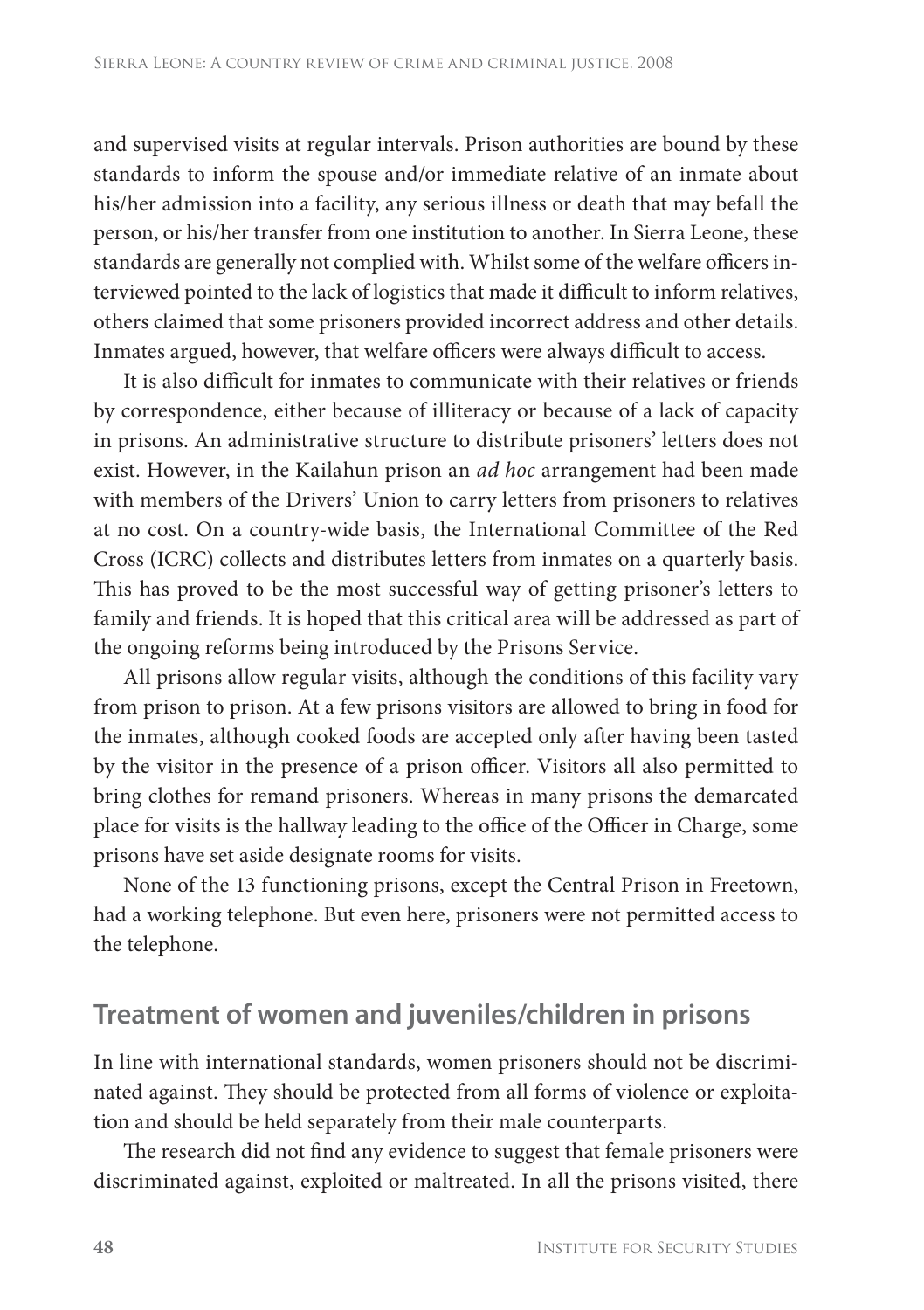were visible signs of demarcation between female and male prisoners. The two sexes were kept in separate cells, but they often tended to mix in a manner that is unacceptable. For instance, in most prisons males and female inmates shared recreational and exercise areas. In Kenema, male and female prisoners even shared bathrooms. The special needs of female prisoners, ranging from menstrual pads to toiletries, cosmetics, slippers etc. were not supplied in any prison except in the Central Prison in Freetown, where women were provided with a dress, a head-tie and an undergarment.

In a number of prisons, particularly in Freetown, Bo and Kenema, it was common to see pregnant women and suckling mothers. The explanation was that women entered prison with unnoticeable early pregnancies and that special facilities for such women did not exist. When the time was right, they would be referred to the government hospital or to non-government agencies that had the facilities to care for such women.

As for juveniles and children, there are only two Remand Homes, namely at Bo and Freetown, and one Approved School in Freetown, which for a country of about five million people, where youths and children are in the majority, is inadequate. These facilities do, however, ensure that children who have committed crimes are not treated in the same way as adults and are not put in the same prisons. In a bid to avoid overcrowding in a situation where there are few juvenile facilities, the Remand Home in Bo at times gives offending children lashes and then lets them go. Corporal punishment does, however, violate the human rights of children. Special Juvenile Courts do not exist in Sierra Leone.

There are many abandoned children in the communities, some of whom have taken to crime. MSWGCA is doing little to integrate such children into the communities, or to trace their families.

#### **PRISONS SERVICE ADMINISTRATION AND BUDGETS**

The primary task of the Prisons Service is to receive remand and convicted prisoners from the courts. Warrants sanctioned by magistrates, judges or by appropriate persons in authority request the Prisons Service to take custody of these prisoners and house them in an habitable environment. It is also the responsibility of the Prisons Service to receive trial prisoners, political detainees and security-risk prisoners. The Prisons Service must look after the welfare of prisoners and ensure that they are reformed and rehabilitated.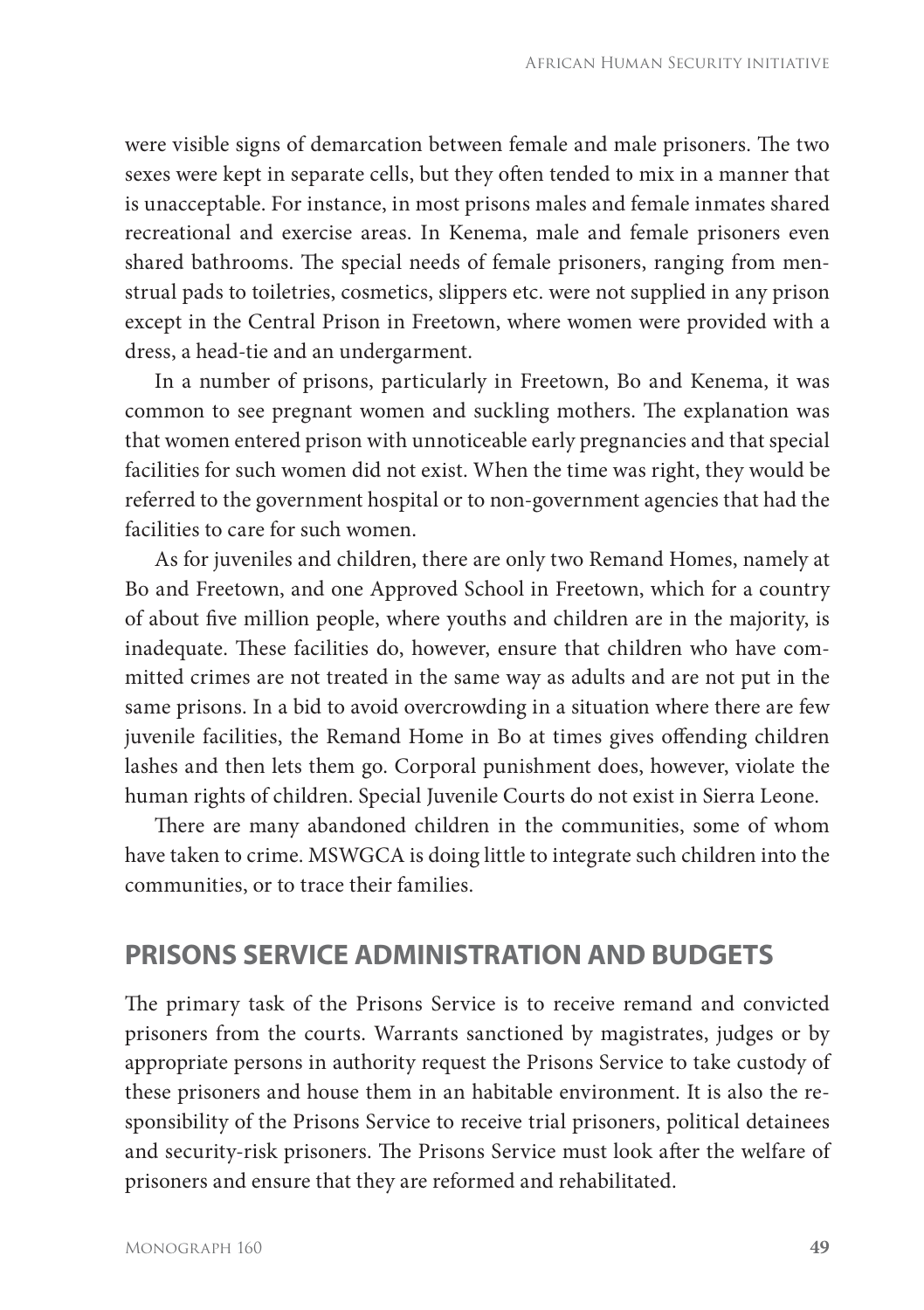The desired staff complement of the Prisons Service in March 2008 was 2 260. Tables 11 to 14 show the actual distribution of senior staff in terms of position, deployment, gender and location, as well as prison/staff ratios.

Meaningful terms and conditions of employment, including attractive salaries, are a main factor in ensuring the achievement of efficiency in organisations. Interviews with prison staff indicated that the level of salaries paid in the Prisons Service are ridiculously low and that the benefits and incentives received are no better. For example, a Grade 1 recruit earned a minimum of Le 39 150 (about US\$13) and a maximum of Le 47 250 (US\$16) per month, whilst the highest grade in the service, i.e. the position of Director of Prisons, earned a minimum of Le 281 750 (US\$92) and a maximum of Le 368 000 (US\$123). It is therefore not surprising to observe a low morale and laxness among almost all the prison officers interviewed. The grim picture this portrays strongly suggests that the professional ethos of the officers could be compromised, with a concomitant effect on their standard of care for and the degree of human rights

| Position                            | Number of staff |
|-------------------------------------|-----------------|
| Director of Prisons                 |                 |
| Deputy Director                     | 1               |
| Assistant Director of Prisons       | $\overline{4}$  |
| Chief Superintendent of Prisons     | 7               |
| Superintendent of Prisons           | 14              |
| Deputy Superintendent of Prisons    | 10              |
| Assistant Superintendent of Prisons | 23              |
| Chief Officer (Classes 1 and 2)     | 0               |
| Principle Officer                   | 63              |
| Prison Officer (Classes 1,2 and 3)  | 660             |
| Recruit Prison Officer              | 10              |
| Other (daily wage, clerk etc)       | 34              |
| Total                               | 827             |

**Table 11** Senior Prisons Service staff complement by position

**Source** Data provided by Staff Officers Kamara and Turay, May/June 2008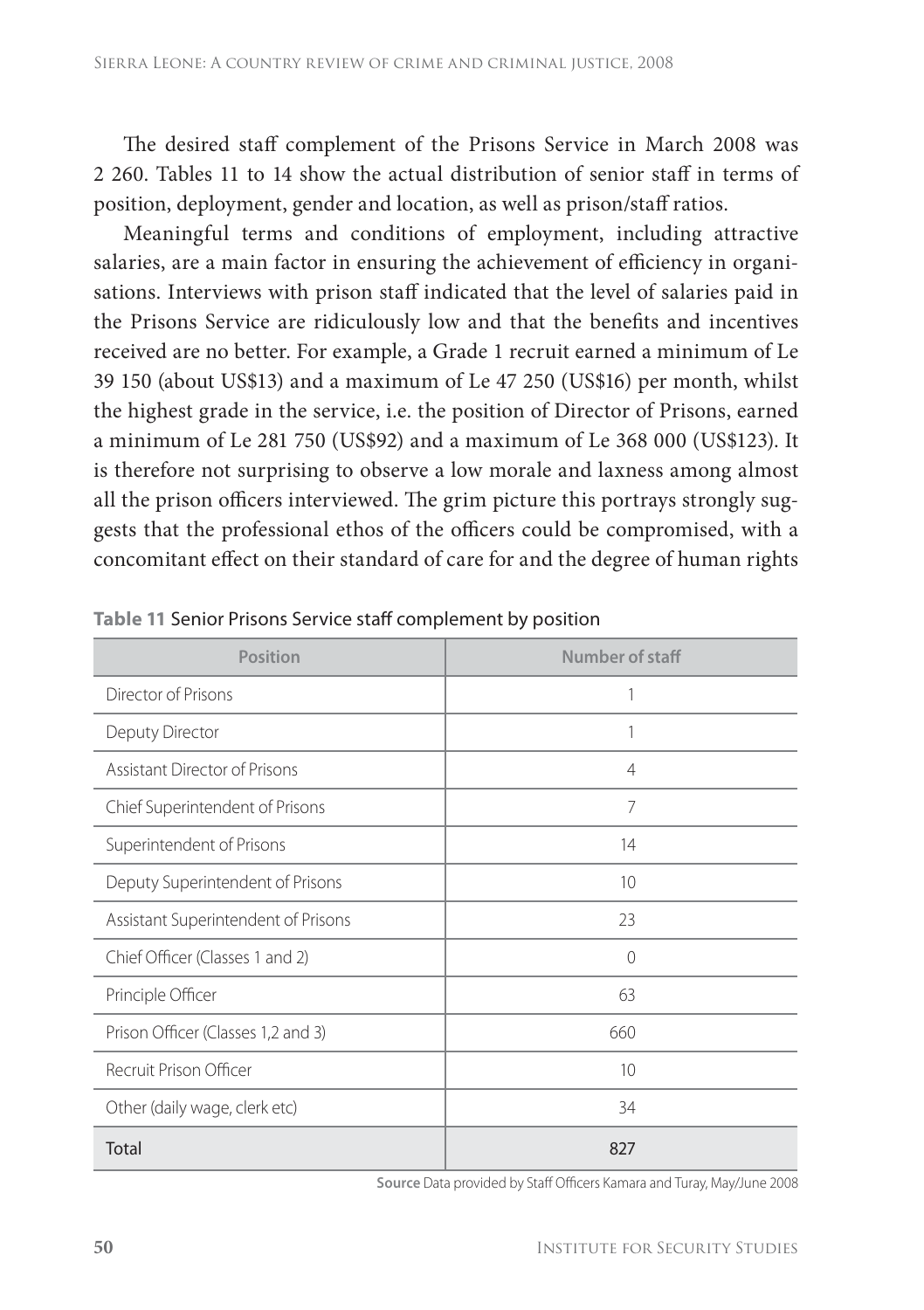| Prison                     | Male           | Female         | <b>Total staff</b> |  |  |
|----------------------------|----------------|----------------|--------------------|--|--|
| Western                    |                |                |                    |  |  |
| Prison Headquarters        | 70             | 16             | 86                 |  |  |
| Freetown Central           | 156            | $\mathbf 0$    | 156                |  |  |
| Freetown Central Technical | 82             | 10             | 92                 |  |  |
| Female Central             | $\overline{0}$ | 94             | 94                 |  |  |
| Training School Waterloo   | 70             | 28             | 98                 |  |  |
| WE Oil Palm Plantation     | 14             | $\overline{0}$ | 14                 |  |  |
| NEPC Prison Camp           | 20             | 1              | 21                 |  |  |
| Masanki (destroyed)        | 5              | $\overline{0}$ | 5                  |  |  |
| Southern                   |                |                |                    |  |  |
| Moyamba                    | 26             | 3              | 29                 |  |  |
| Bo                         | 27             | 5              | 32                 |  |  |
| Pujehun                    | 13             | $\overline{2}$ | 15                 |  |  |
| Bonthe                     | 14             | $\overline{2}$ | 16                 |  |  |
| <b>Northern</b>            |                |                |                    |  |  |
| Makeni                     | 24             | 6              | 30                 |  |  |
| Port Loko                  | 22             | 6              | 28                 |  |  |
| Magburaka (Local)          | 14             | 3              | 17                 |  |  |
| Magburaka (Central)        | 4              | 0              | $\overline{4}$     |  |  |
| Kabala                     | 9              | 3              | 12                 |  |  |
| Kambia                     | 17             | 3              | 20                 |  |  |
| Eastern                    |                |                |                    |  |  |
| Kenema                     | 34             | 6              | 40                 |  |  |
| Kailahun                   | 11             | $\overline{4}$ | 15                 |  |  |
| Sefadu                     | 20             | 3              | 23                 |  |  |
| Total                      | 652            | 195            | 8479               |  |  |

**Table 12** Deployment of prison staff by region and gender

Source Data provided by Staff Officers Kamara and Turay, May/June 2008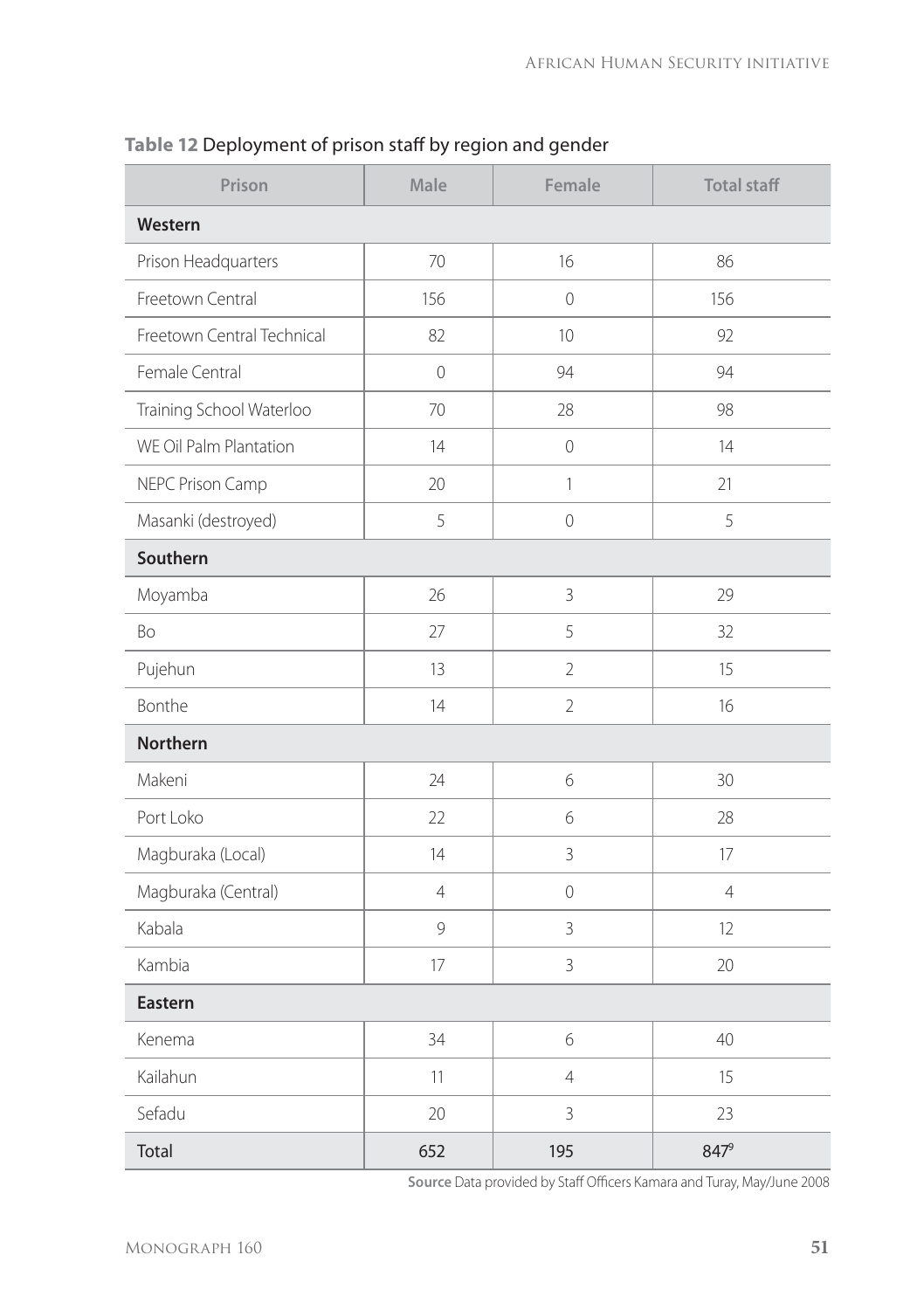| Prison            | Male | Female         | Total   |
|-------------------|------|----------------|---------|
| Freetown Central  | 1092 | 43             | 1 1 3 5 |
| Makeni            | 100  | 11             | 111     |
| Moyamba           | 52   | $\mathbf{0}$   | 52      |
| Port Loko         | 85   | $\overline{4}$ | 89      |
| Magburaka (Local) | 23   | $\overline{2}$ | 25      |
| Kenema            | 167  | 5              | 172     |
| Bo                | 71   | $\overline{4}$ | 75      |
| Kabala            | 18   | $\overline{2}$ | 20      |
| Kambia            | 56   | 1              | 57      |
| Pujehun           | 43   | 0              | 43      |
| Bonthe            | 31   | 0              | 31      |
| Kailahun          | 75   | 0              | 75      |
| Sefadu            | 117  | $\overline{2}$ | 119     |
| Total             | 1930 | 74             | 2004    |

|  |  |  | Table 13 Prison inmate population by gender |  |  |
|--|--|--|---------------------------------------------|--|--|
|--|--|--|---------------------------------------------|--|--|

**Source** Sierra Leone Prisons Service Headquarters, Freetown, May/June 2008

protection of prison inmates. Complaints about low salaries were also received at the remand homes and the approved school.

Even in terms of supplies, e.g. uniforms, the situation was awful. Officers received incomplete and irregular supplies of uniforms. Uniforms were last supplied in 2006, when officers were given two uniforms and a pair of shoes. The budgetary allocation to the prisons administration is not only inadequate for the efficient operation of prisons, but is the funds do not arrive on time and are not easily accessible. Unlike the case with the SLP, the Prisons Service does not have a departmental accounting system. As such, the budget allocation does not go directly into the coffers of the administration. This is a key obstacle to the effective administration of prisons. By 20 June 2008, when the researcher visited the Central Prison at Pademba Road, the Prisons Service had not received its budget allocation for the second quarter of 2008.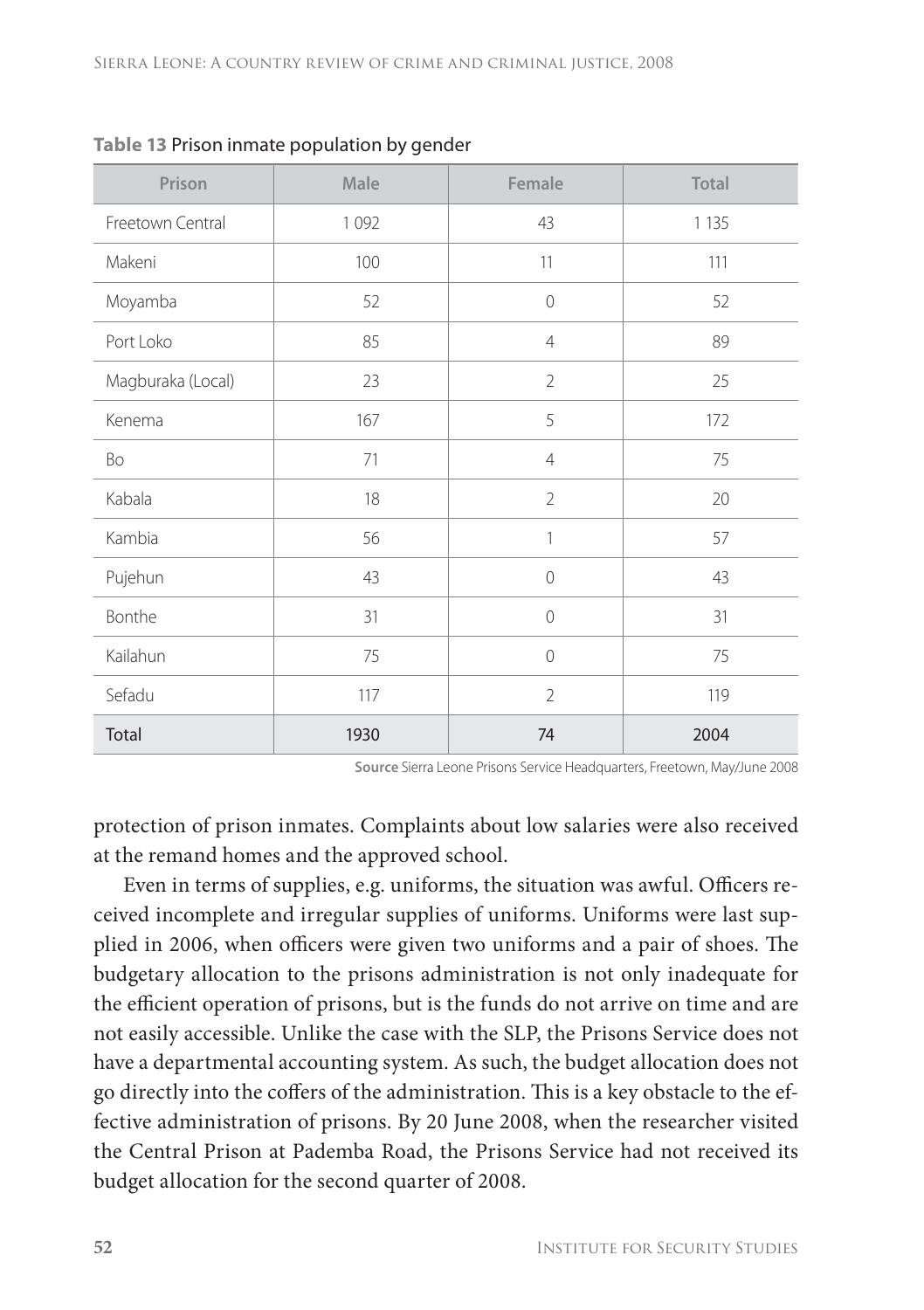| Prison              | <b>Total inmates</b> | <b>Total staff</b><br>Staff/inmate ratio |       |  |  |
|---------------------|----------------------|------------------------------------------|-------|--|--|
| Western             |                      |                                          |       |  |  |
| Freetown Central    | 1 1 3 5              | 344                                      | 3,3:1 |  |  |
| Masanki             | $\sqrt{a}$           | 5                                        | n/a   |  |  |
| Southern            |                      |                                          |       |  |  |
| Moyamba             | 52                   | 29                                       |       |  |  |
| Bo                  | 75                   | 32                                       | 2,3:1 |  |  |
| Pujehun             | 32                   | 15                                       | 2,1:1 |  |  |
| Bonthe              | 31                   | 16                                       | 1,9:1 |  |  |
| <b>Northern</b>     |                      |                                          |       |  |  |
| Makeni              | 117                  | 30                                       | 3,9:1 |  |  |
| Port Loko           | 89                   | 28                                       | 3,2:1 |  |  |
| Magburaka (Local)   | 25                   | 19                                       | 1,3:1 |  |  |
| Magburaka (Central) | $\overline{0}$       | $\overline{4}$                           | n/a   |  |  |
| Kabala              | 20                   | 12                                       | 1,7:1 |  |  |
| Kambia              | 32                   | 18                                       | 1,8:1 |  |  |
| Eastern             |                      |                                          |       |  |  |
| Kenema              | 172                  | 43<br>4:1                                |       |  |  |
| Kailahun            | 75                   | 14                                       | 5,5:1 |  |  |
| Sefadu              | 119                  | 23                                       | 5,2:1 |  |  |
| Total/average       | 1974                 | 632                                      | 3.1:1 |  |  |

#### **Table 14** Prison/staff ratios

**Source** Data provided by Prisons Commanders in Bo, Makeni, Kenema and Freetown, May/June 2008

# **COMPLIANCE WITH INTERNATIONAL PROTOCOLS AND CONVENTIONS**

There has been some degree of compliance in Sierra Leone with international protocols and conventions on the rights of prisoners. The Constitution provides a range of fundamental rights and liberties that are germane to persons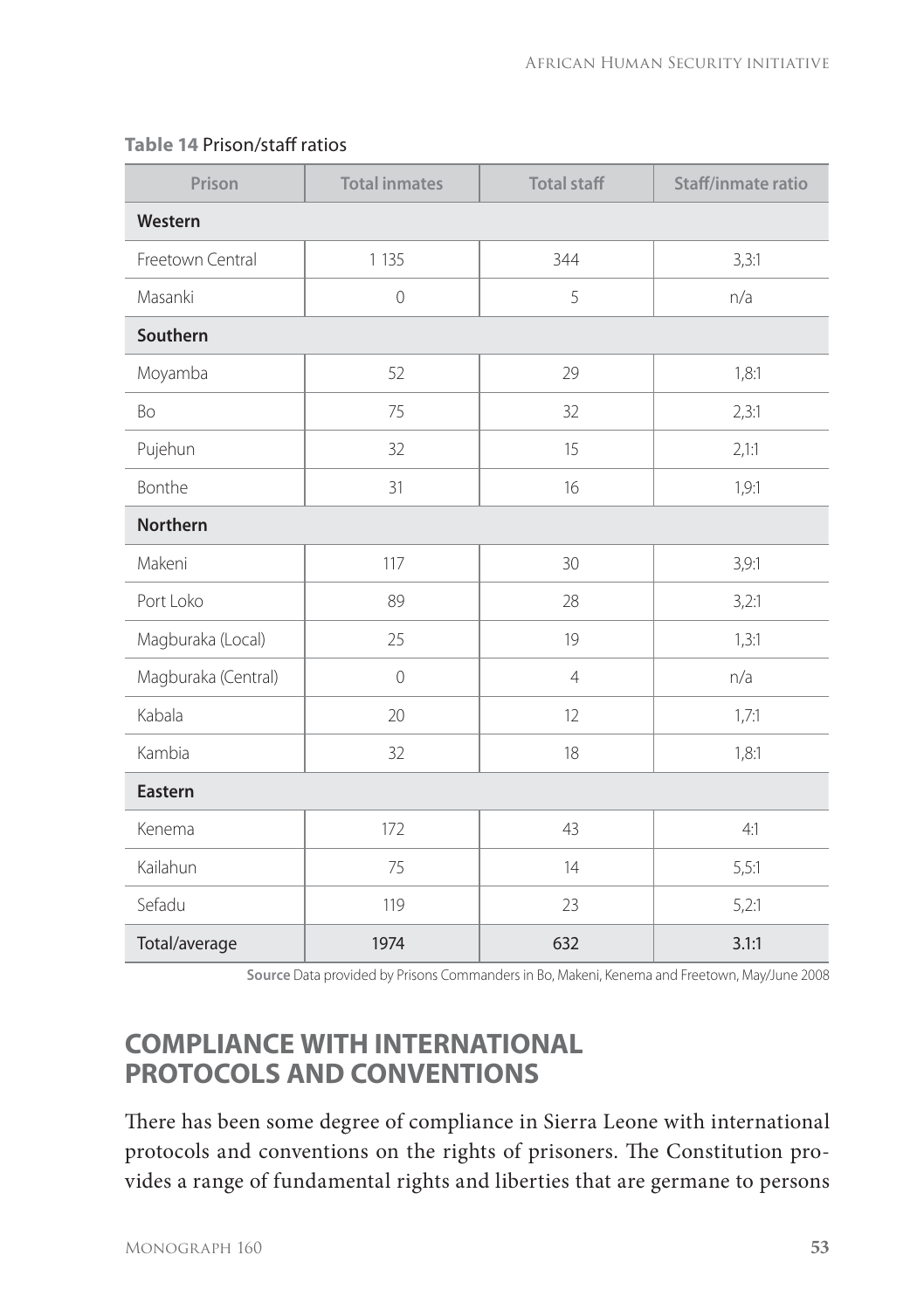held in detention and these are compatible with international human rights standards. However, the standards for the administration of prisons and the treatment of prisoners are outlined by the Prison Rules. The following determinations from the Prison Rules and the Prison Ordinance indicate to what extent regulations in Sierra Leone deviate from internationally accepted standards:

Section 35 provides for the solitary confinement of prisoners as a form of punishment for prison offences. However, as most prisons lack electricity, confinement in generally dark cells thus also means being confined to the dark. This situation is an affront to Rule 31 of the UN Standard Minimum Rule (UNSMR), which prohibits punishment by confining prisoners to dark cells. The UN Basic Principles for the treatment of Prisoners (1990) calls on all member states to abolish solitary confinement as a form of punishment.

Section 53 provides that prisoners who are in solitary confinement should not engage in regular physical exercise. This contravenes Rule 21 of the UNSMR, which states that every prisoner, with the exception of those employed in outdoor work, shall have at least one hour of suitable exercise in the open air daily, provided the weather is conducive.

In the First Schedule there is a prescription for penal diets, i.e. a reduction in the food allocated to a prisoner as a form of punishment. This is contrary to Rule 32 of UNSMR, which stipulates that food reduction should not be used as a form of punishment unless a medical officer certifies in writing, after an examination, that the prisoner is fit to sustain it. The research uncovered that in some prisons, especially in the provinces, penal diets are generally used without any medical certification.

Both the Prison Rules (section 73) and the Prisons Ordinance (section 57) provide for corporal punishment in prisons. However, Article 20 of the Constitution proscribes any form of torture, or any punishment or other that is inhumane or denigrating. The Prisons Rules were promulgated decades before the Constitution came into force in 1991. Although corporal punishment is thus provided for in Sierra Leonean law, Rule 31 of the UNSMR, which disallows corporal punishment, is contravened. One recommendation by the SLTRC was the abolition of corporal punishment.

Section 45 of the Prison Ordinance states: 'Every sentence of imprisonment, whether the sentence was one of imprisonment with hard labour or simple imprisonment, passed upon any criminal prisoner, shall work as directed by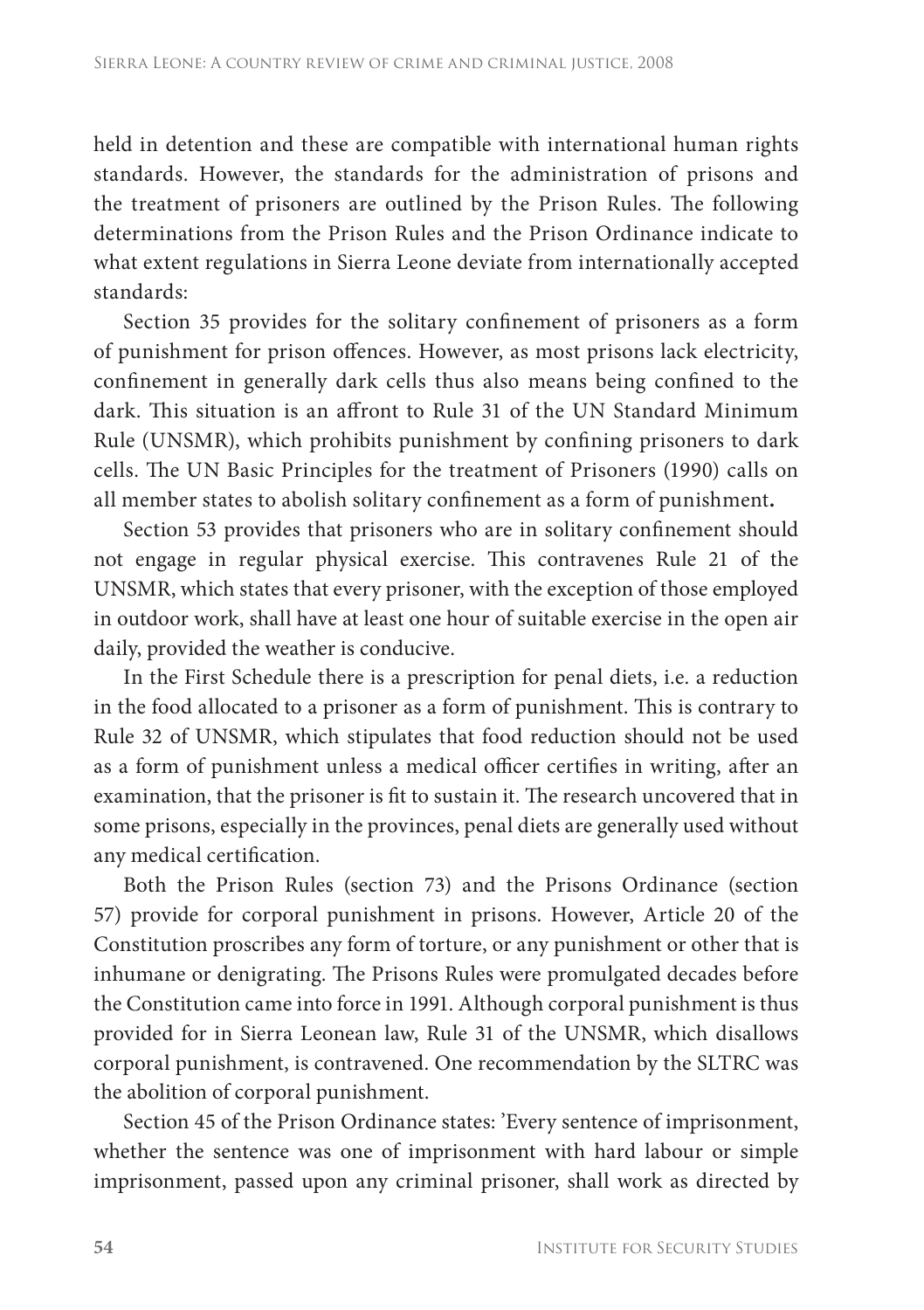the Officer in Charge'. From this it is obvious that work for prisoners is compulsory, though it is unclear whether prisoners are to be paid or compensated. The research found that prisoners were often deployed at government offices and private places without any regular reward. Rule 71 of the UNSMR stipulates that prison labour must not be an affliction. Rather, it should be capable of increasing the prisoner's ability to earn an honest living after release. Rule 76 of the UNSMR calls for some form of equitable remuneration to be paid to prisoners for their service, and that such remuneration could be used by them or be sent to relatives.

A number of provisions in the Prison Rules cover medical services. However, they do not particularly apply to the mental health of the prisoners. Rule 22 of the UNSMR specifies that medical services should include psychiatric service for the diagnosis and treatment of mental abnormality.

Although the Prison Rules were written too long ago to capture international prison standards adopted in more recent times, they do contain some provisions that are consistent with international standards, but they are not being applied at the moment. These include Rules 107 to 114, which provide for justices to visit the prisons regularly, conduct inspections of cells and receive petitions from prisoners. Rule 55 provides for the transfer of prisoners from one prison to another so that they can meet their relatives.

The following international instruments are applicable to Sierra Leone's Prisons Service, even though there are problems with ratification and application in most instances:

- Universal Declaration of Human Rights of 1948
- International Covenant on Civil and Political Rights of 1976
- International Convention on the Elimination of All Forms of Racial Discrimination of 1969
- Convention on the Rights of the Child of 1990
- Convention on the Elimination of All Forms of Discrimination against Women of 1981
- Convention against Torture and Other Cruel, Inhuman or Degrading Treatment or Punishment of 1987
- Standard Minimum Rules for the Treatment of Prisoners of 1977
- UN Standard Minimum Rules for the Administration of Juvenile Justice (the Beijing Rules) of 1985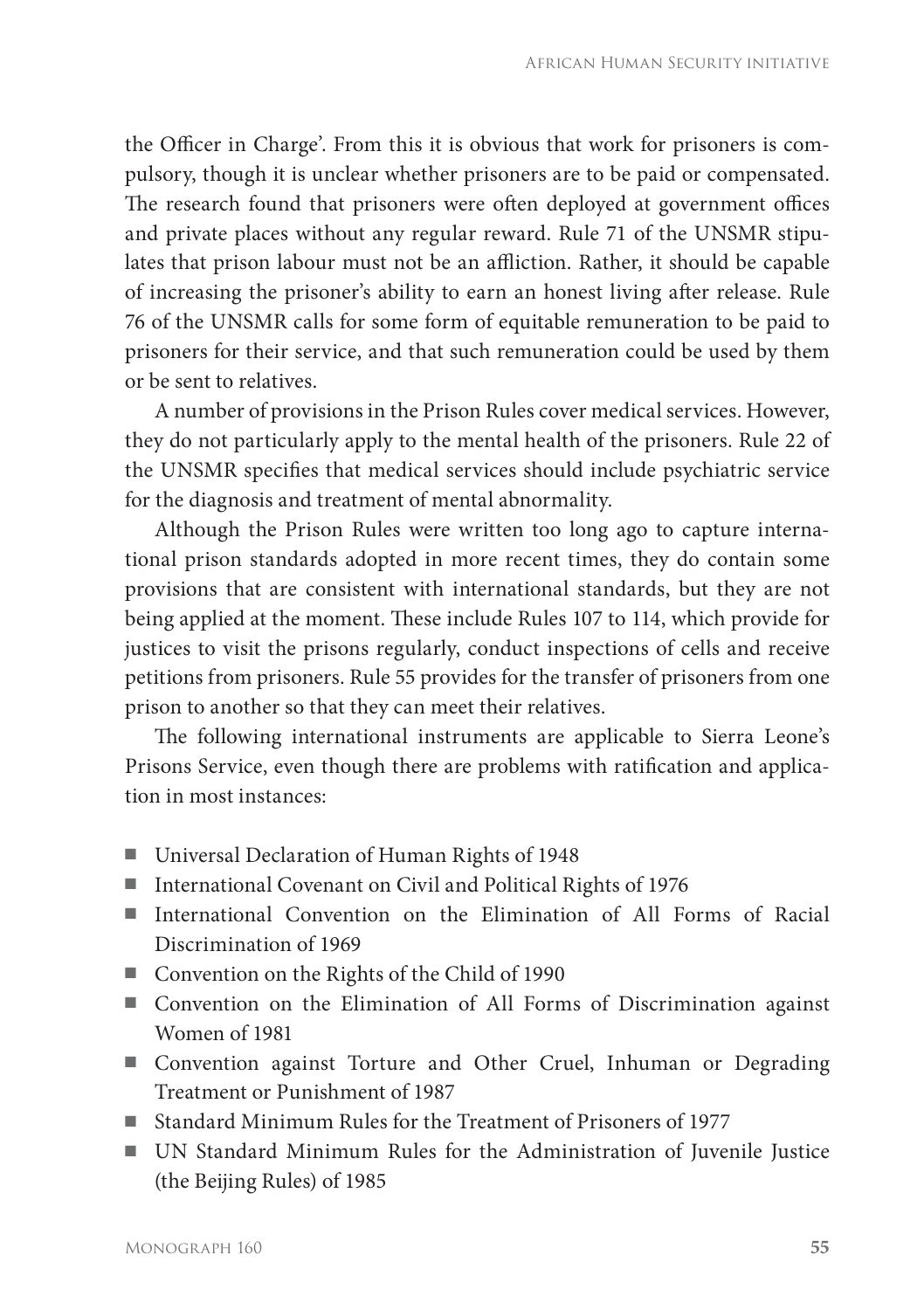- Basic Principles on the Use of Force and Firearms by Law Enforcement Officials of 1990
- Basic Principles on the Treatment of Prisoners of 1990
- The African Charter on Human and Peoples Rights of 1984

#### **SUMMARY OF FINDINGS**

From the foregoing, a number of conclusions can be drawn and observations made not just about the prisons, but also about the entire criminal justice system in the country.

Generally speaking, the main objectives of the Prisons Service, namely to provide corrective measures and to reform and rehabilitate prisoners so that they once again can become useful members of society, are not being achieved because of a number of challenges, e.g. inadequate human and institutional capacities within prisons, lack of cooperation among stakeholders in the justice sector, long and windy court proceedings, poor conditions of service for prison officers, the inadequate and late allocation of budgetary funds to the Prisons Service, to cite just a few. The burden of all these failings falls on the prisoners, thereby violating their fundamental human rights as prisoners.

A significant observation that needs to be made is that the problems facing Sierra Leone's prisons today are not new. From the inception of prisons in the country, problems abounded as regards accommodation, sanitation, human rights, welfare, male and female segregation etc.

It is observed that in spite of some reform measures being undertaken by government on an ongoing basis in partnership with development partners, many of the prisons in Sierra Leone are still miserable. This amounts to a violation of the rights and liberties of detainees. The paradox is that prisons have the aim of rehabilitating criminals, but cannot do so for a lack of means.

#### **RECOMMENDATIONS**

In light of the problems highlighted above and in order to strengthen the Prisons Service and raise the profile of criminal justice in Sierra Leone, the following recommendations are made: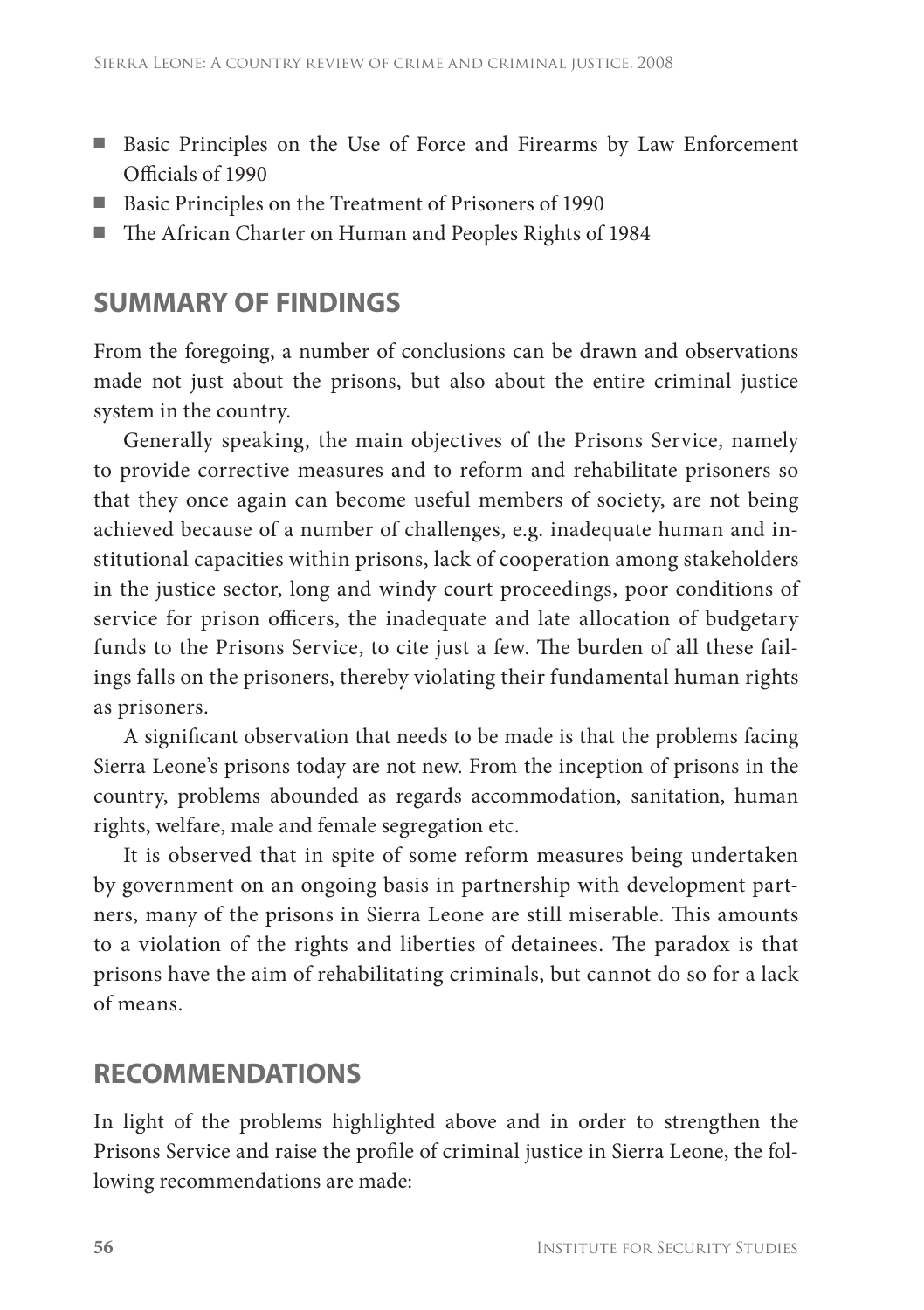- To enable the prisons to function in an efficient and effective manner consistent with their mandate and international requirements, a training and capacity-building programme covering the following areas should be instituted:
	- The Prison Ordinance and the Prison Rules
	- The approach to prison management as covered in international protocols on human rights
	- Prison administration for middle and senior managers
- $\blacksquare$  Since prisons can hardly function effectively in the absence of adequate logistics, supplies, appropriate amenities and good working conditions, it is recommended that –
	- A full assessment is made by government on how existing resources at the disposal of prison authorities are used, and that clear rules and procedures for the use of logistics, including vehicles and equipment, are established
	- The quarterly budgetary allocation to the Prisons Service is increased and disbursed on time so that adequate food, supplies and logistics can be procured
	- $\blacksquare$  The living conditions of all prisoners are improved
	- $\blacksquare$  A review is made of the terms and conditions of service for prison officers in order to enhance staff morale and efficiency
- $\blacksquare$  As no substantial reform can be effected in the Prisons Service without corresponding reforms of the penal system, the bail system, the trial process, judgement patterns and accessibility to legal counsel, it is recommended that –
	- $\blacksquare$  The bail system be reformed and made much more liberal and affordable
	- The judgement patterns of the courts be reviewed in line with best practice
	- The number of remand homes and approved schools be increased and that they be maintained properly
	- $\blacksquare$  The prosecution be capacitated by employing additional State Counsel and providing legal training for police prosecutors
	- Court trials be expedited to reduce the excessive number of remands and adjournments
	- Some mechanism be put in place for the provision of legal aid to inmates on remand and during trials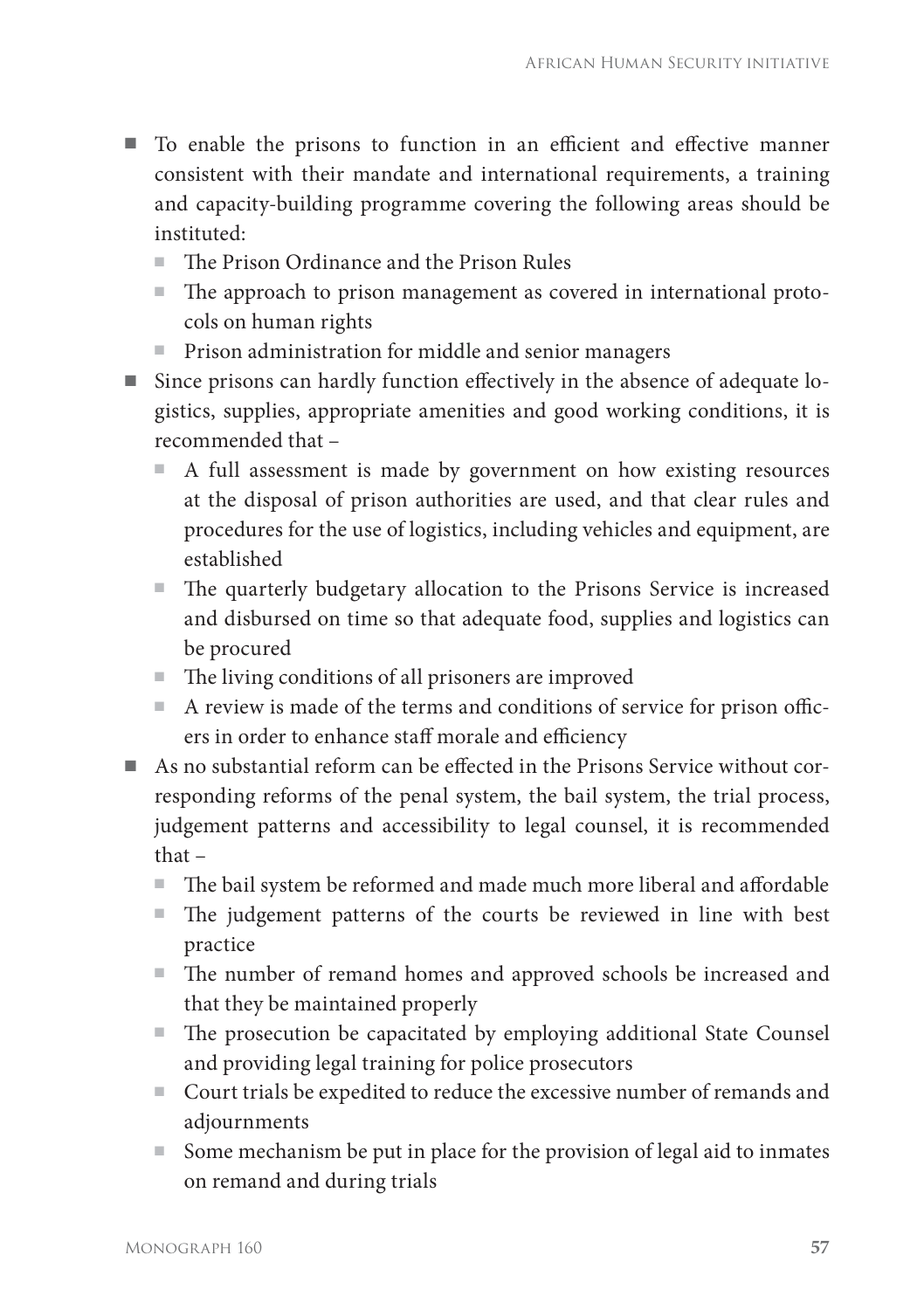- Meaningful incentives be offered to magistrates and judges for handling the case loads more efficiently
- It is recommended that the Prison Ordinance, the Prison Rules and the Criminal Procedures Act be amended in line with minimum international standards and requirements. Key areas of reform should be solitary confinement and corporal punishment, and the provision of remuneration for prisoners who engage in some form of labour.
- With regard to juveniles and women, it is recommended that
	- Female prisoners be separated from male prisoners as far as sleeping areas, toilet and recreational facilities are concerned
	- $\blacksquare$  The special needs of female prisoners with regard to feminine hygiene and maternal health be considered seriously in prisons budgetary allocations
	- Remand homes be established in the provincial headquarter towns of Makeni and Kenema so that juveniles can be kept separate from adult prisoners
	- Authorities ensure that trial prisoners are kept away from convicted prisoners.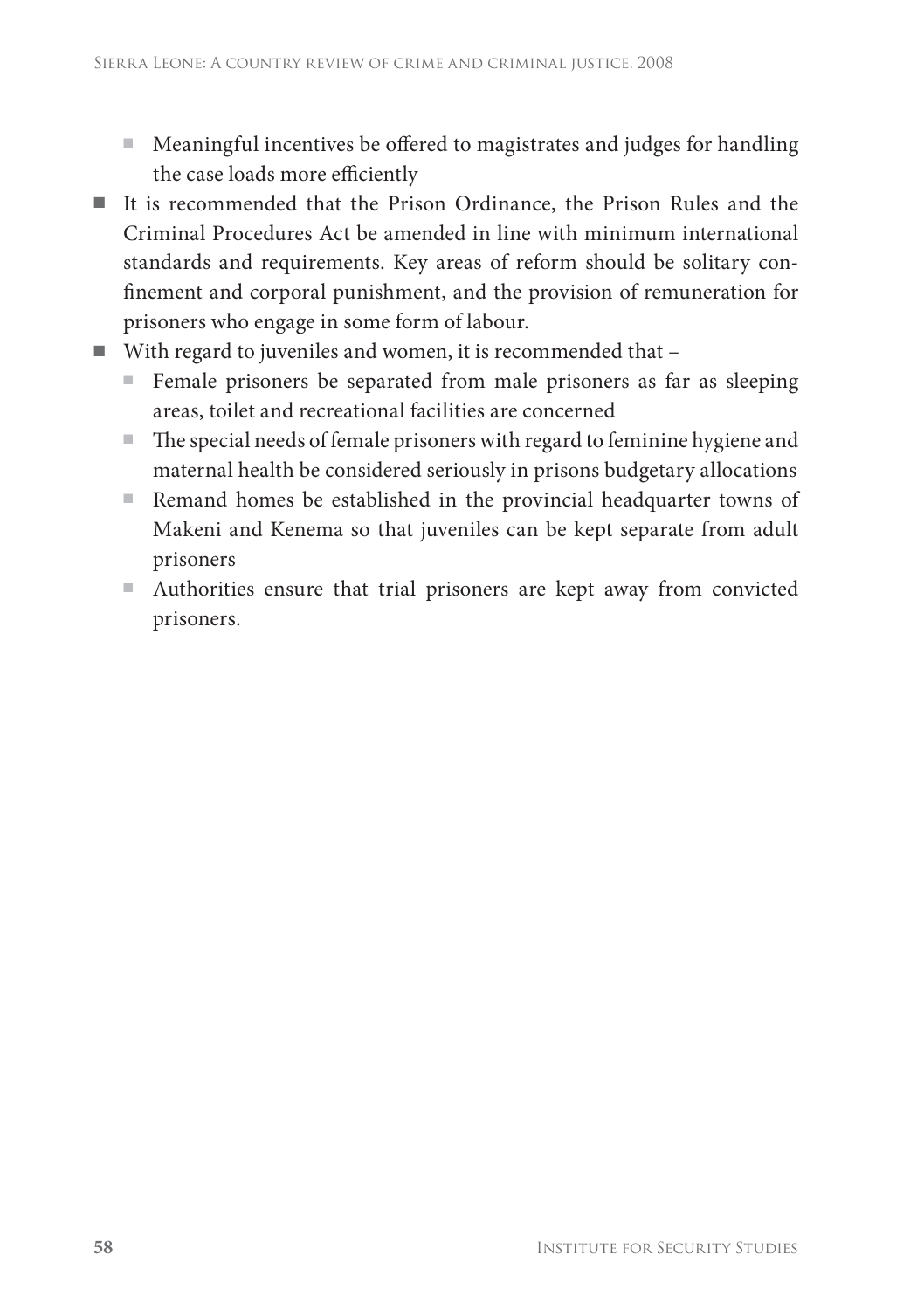# **5** The Judiciary

#### **INTRODUCTION AND BACKGROUND**

The judiciary of any country is a very important arm of government as it is entrusted with the responsibility of interpreting the country's laws and convicting lawbreakers through a hierarchical court structure. As such, the judiciary is not only crucial to ensuring fair and transparent justice, but is also the bedrock of democracy and sustainable development. A review of any country's justice sector should focus attention on its nature, type and structure, as well as on the conditions of service of its personnel, institutional capacity, independence and the justice dispensation process. This section examines judiciary independence, the process of appointing members of the judiciary and the whole chain of the criminal justice process from investigation to arrest, indictment, arraignment, trial, verdict and appeal.

The judicial system in Sierra Leone is a particularly interesting African case study. To begin with, the country is noted for having a very rich and important judicial history in West Africa. Furthermore, as a country in transition from war to peace and from authoritarianism to democracy, Sierra Leone's judiciary also offers interesting lessons. The war contributed to the destruction of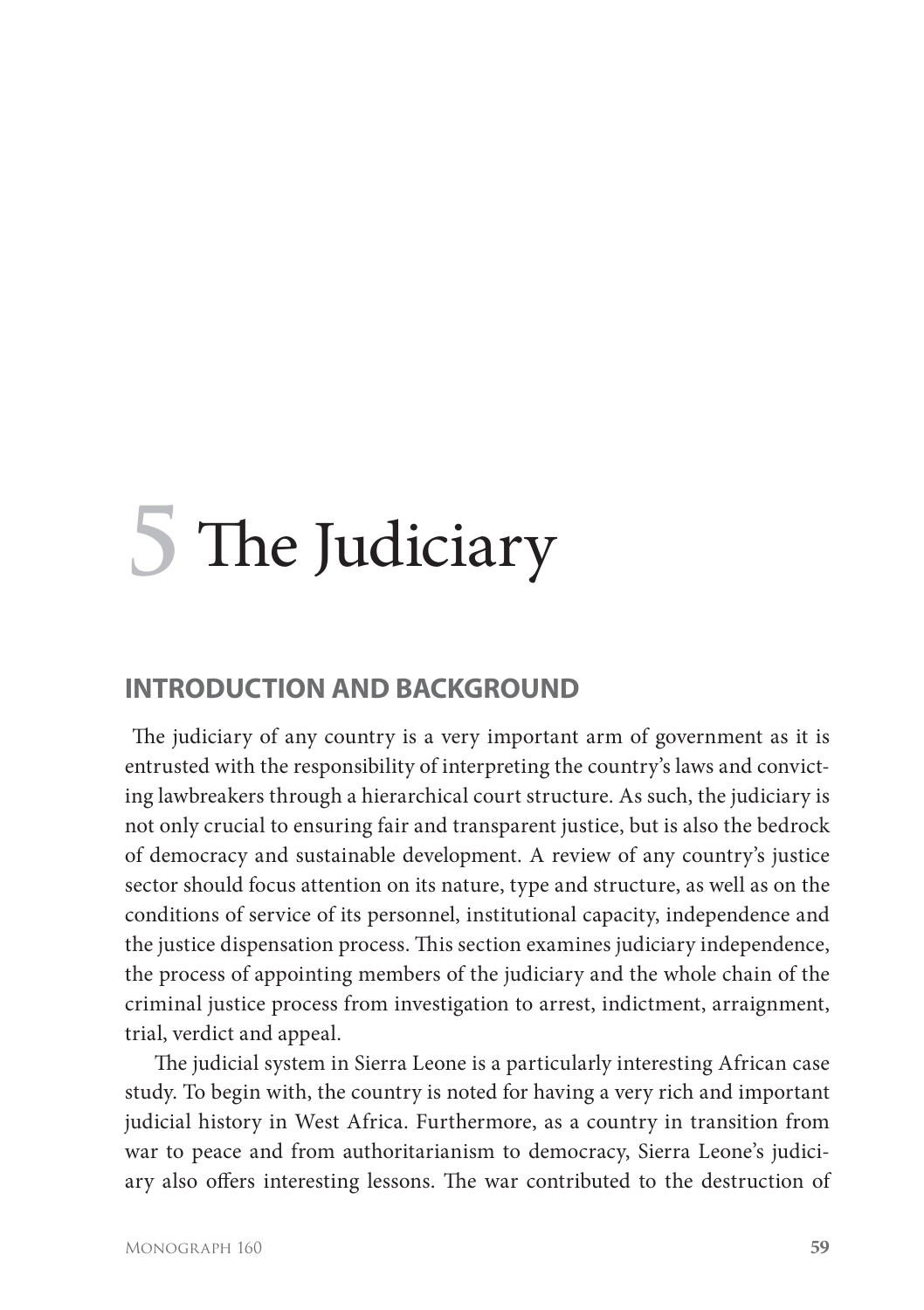judicial infrastructure and a brain-drain of judicial personnel. It also led to gross human rights violations. Personnel in the police and Prisons Service were targeted for molestation and killing, and most of the police barracks and prisons were destroyed. Many top members of the judiciary, including judges, magistrates and lawyers, fled the country, leaving the judiciary without adequate and qualified personnel.

In addition, Sierra Leone is plagued with the problem of access to justice, especially as regards vulnerable groups such as poor people, children and women. The majority of the poor in the country cannot meet the cost of lawyers or court expenses. The local courts are noted for being autocratic, for not having standardised court fines and for lacking basic facilities. These and many other problems adversely affect the effective dispensation of fair and transparent justice in Sierra Leone. Although the police, prisons and the justice sector have benefitted from many reform and capacity-building programmes, problems in the judiciary are still many. This assessment seeks to look at the problems and constraints of the judiciary, and to make appropriate recommendations.

As indicated, Sierra Leone's judiciary has a rich history, especially with regard to the development of the justice system in West Africa. During the British colonial period the country hosted the first Vice Admiralty Court in West Africa to preside over slave-trade cases. During the same period, Sierra Leone also served as the Chief Administration of the British West African states of Sierra Leone, Nigeria, Ghana and the Gambia. For many years, Sierra Leone also hosted the West African Court of Appeal. When on 19 February 1866 the United West African Settlement was established, Sierra Leone's Supreme Court was declared the Supreme Court of the Gambia, the Gold Coast (Ghana) and Nigeria (KAIPTC 2006:106).

In the immediate post-independence period, especially during the reign of Sir Milton of the Sierra Leone Peoples Party (SLPP) from 1961 to 1964, the judiciary was relatively effective in terms of dispensing fair and transparent justice. There was very little government interference in the work of the judiciary as the country's Chief Justice and judges, who retired at age 62, could not be sacked. In 1963, the Local Courts Act, which removed chiefs from being judges in the local courts, was passed. The local courts were, however, run by elders appointed by the chiefs. In spite of this laudable initiative, the local courts in the provinces continued to be notorious for various forms of abuse. During the 1962 elections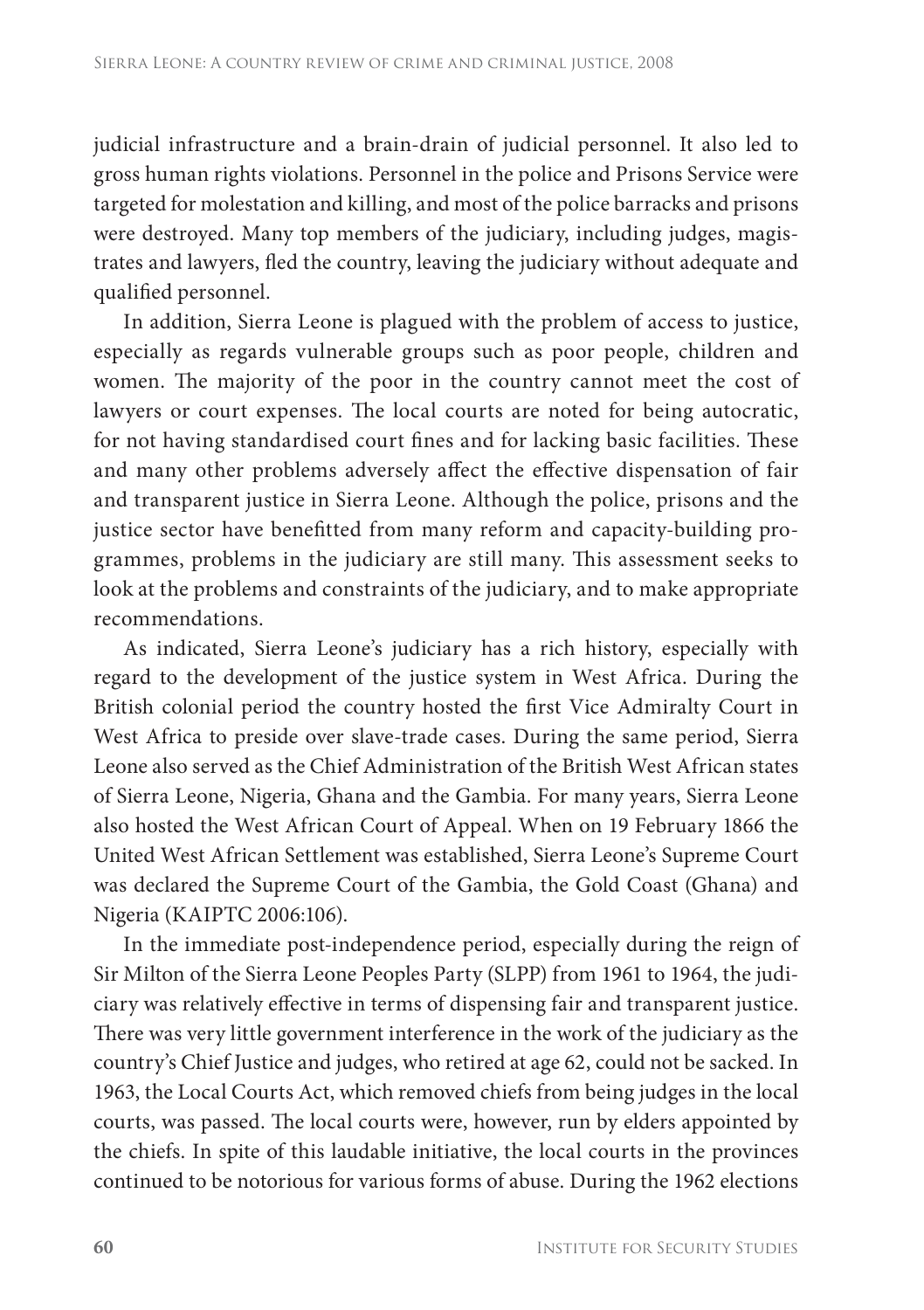the courts were used by government to harass members of the opposition, the All Peoples Congress Party of Sierra Leone (APC).

The judiciary began to experience serious government interference during the SLPP regime led by Sir Albert Margai (1964–1967). The government made deliberate attempts not only to interfere with the work of the judiciary, but also to undermine its independence. For example, Sir Albert removed the Chief Justice, Sir Bankole Jones, and appointed his friend, Gershon Collier. He also introduced and implemented the Public Order Act of 1965 and the Criminal Procedures Act of 1965, which reduced the rights of people accused of offences against the state**.** On a more positive note, Sir Albert's regime introduced Magistrates' Courts in the provinces in 1965, thereby increasing the provincial people's access to English law.

The subsequent APC regime, especially under Siaka Stevens (1968–1985), intensified the process initiated by Sir Albert. The Stevens regime passed both a republican constitution in 1971 and a one-party constitution in 1978, thus laying a firm foundation for the executive to dominating not only the opposition, but also the judiciary and the legislature. Both constitutions vested extraordinary powers in the President with regard to the appointment and dismissal of judges, the Chief Justice and the Attorney-General. The oneparty constitution was particularly obnoxious in this regard. Section 115 (1) decreed that a judge of the Supreme Court 'may be required by the President to retire any time after turning 55 years of age or may retire any time after attaining the age of 62 years or shall vacate that office on attaining the age of 65'. Th ese provisions were deliberately inserted to serve as insurance against judicial activism and independence. The appointment of the Chief Justice was political in nature, as clearly stated in the constitution: 'The President shall appoint him by warrant under his hand'. This provision provided the assurance that the Chief Justice would continue to hold office at the pleasure of the President.

The right to appeal a judgment of a court martial was removed during Sir Albert's rule and this saw the sentencing to death and eventual execution of Brigadier Bangura, the Governor-General of Sierra Leone from 1965 to 1968, and others. The court martial also jailed Foday Sankoh, the former RUF leader. The constitution also permitted the President to sack judges at any time and combined the roles of the Attorney-General and the Minister of Justice. Political cases enjoyed protection in court and a typical example occurred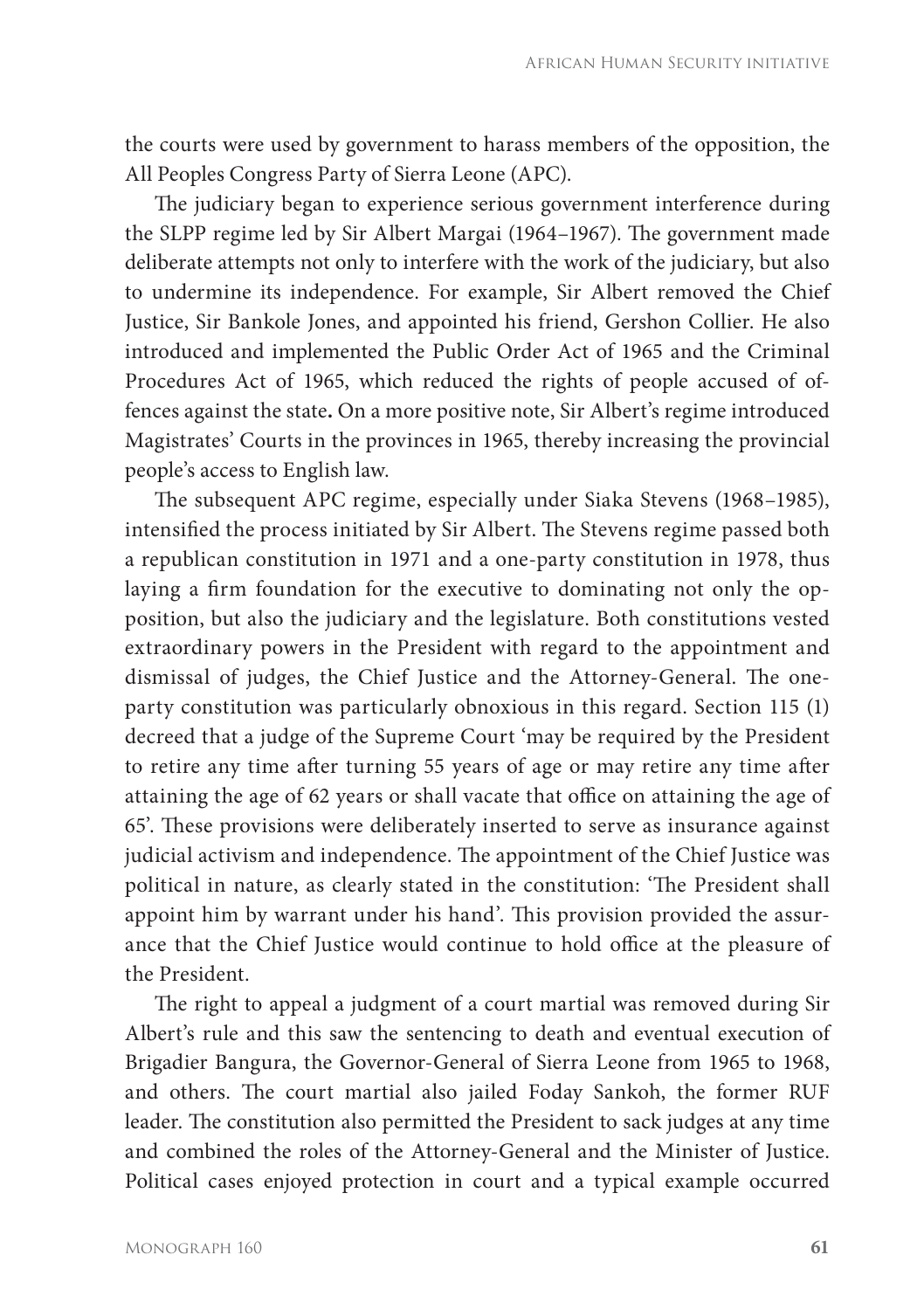under Attorney-General Hon. Francis Minah: he did not continue the case involving State Security Department officers who killed civilians during the Ndorgboryosoi rebellion in the Pujehun District. The Joseph Saidu Momoh APC regime (1985–1992) followed in the footsteps of Stevens. Momoh declared an economic emergency in 1985, which enabled him to use the police and courts to suppress the rights of persons accused of economic crimes. He also used the judiciary to eliminate political opponents, e.g. Francis Minah and others who were sentenced to death for treason and hanged.

Eleven years of war impacted negatively on the judiciary in several respects. In the first place, the war contributed to a gross violation of human rights through mass killings, torture and other forms of violence. Secondly, it witnessed the systematic targeting of justice-sector personnel, including policemen, judges, lawyers and magistrates. Many police officers and court workers fled to Freetown and to other countries. Thus, for a very long time during the war, only Freetown, Bo and Portloko had Magistrates' and/or High Courts. The military regimes of the National Provisional Council (NPRC, 1992–1996) and the Armed Forces Revolutionary Council (AFRC, 1997–1998) also contributed greatly to undermining the human rights of citizens, as well as the smooth functioning of the judiciary, since the constitution was suspended and replaced with rule by decree.

The return to multiparty democracy in 1996 under the rule of Ahmed Tejan Kabbah of the SLPP (1996–2007) introduced another chapter in the country's judicial life. The government benefited greatly from the various provisions of the 1991 Constitution, which in theory ushered in democratic governance and the rule of law. For instance, section 120(3) of the Constitution reads:

In the exercise of its judicial functions, the judiciary shall be subject to only this constitution and shall not be subject to the control or direction of any other person or authority.

As such, there are clearly-spelt out provisions in this Constitution guaranteeing judicial independence and a complete separation of powers. It provides a legal framework for implementing the rule of law and ensuring the security of tenure of judges. What remains to be seen is the will to implement these provisions. There are perceptions in the country that the judiciary still operates in the old ways and that it is saddled with rampant corruption, inadequate staffing and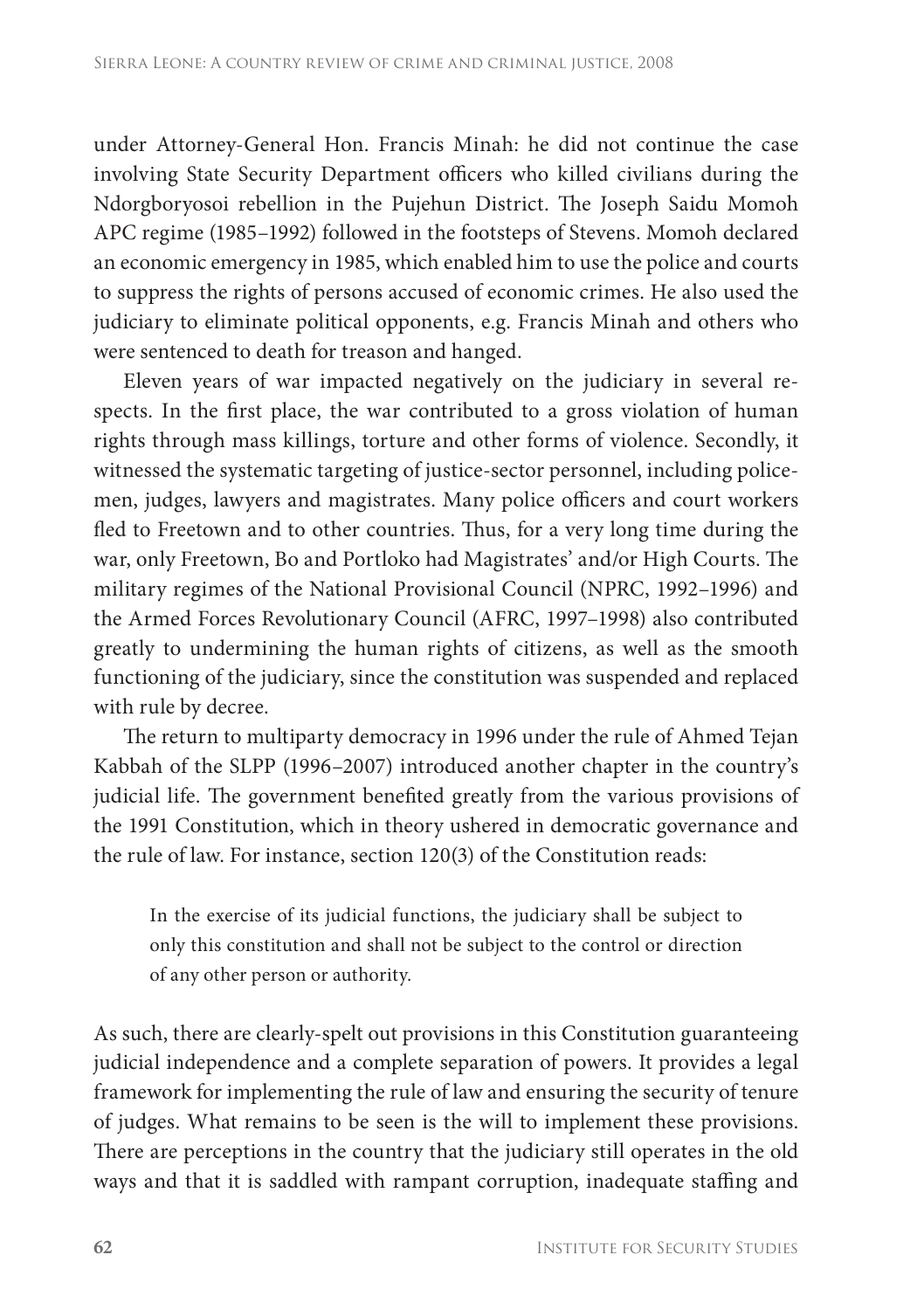infrastructure, injustice, outdated legislation and political interference, and that the judiciary is underpaid and under-resourced.

Steps were and are still being taken to address these concerns. One such intervention is support by the UK's Department for International Development (DFID) to Sierra Leone's Justice Sector Development Programme (JSDP), which commenced its work in 2005. This particular intervention recognised the need for an integrated approach to tackling the problems of the judiciary. Strategically, the project aims to support the development of an effective and accountable justice sector, particularly for the poor, the marginalised and the vulnerable. Accordingly, the JSDP is aligned with Sierra Leone's Poverty Reduction Strategy Paper (PRSP) and other Government of Sierra Leone (GoSL) reform programmes, including the anti-corruption security sector reform and the strengthening of civil society. The programme also seeks to establish mechanisms to improve coordination and cooperation between justice-sector institutions and to address the logistical and infrastructural obstacles to improving safety, security and access to justice (KAIPTC 2006:108). Some other laudable programmes include a new code of conduct for judicial officers and the recruitment of young lawyers to the magisterial bench to take over courts in the provinces that were previously managed by Justices of the Peace.

#### **THE JURIDICAL FRAMEWORK AND STRUCTURE OF THE JUDICIARY**

The Constitution of Sierra Leone Act No. 6 of 1991 clearly established the judiciary as an independent arm of government. Unlike the 1971 and 1978 constitutions, the current constitution seeks to establish a legal framework that will ensure the effective implementation of the rule of law and the principle of separation of powers. In this section, the review critically examines the extent to which this constitutional provision is respected in the country.

The judiciary is headed by the Chief Justice, who, acting on the advice of the Judicial and Legal Service Commission, is responsible for its administration. As provided for by the Constitution, the judiciary has jurisdiction in all civil and criminal matters, including matters relating to the Constitution and such other matters in respect of which Parliament may, by or under an Act of Parliament confer jurisdiction on the judiciary. There are three arms of the judicature, namely the Supreme Court, the Court of Appeal and the High Court. These are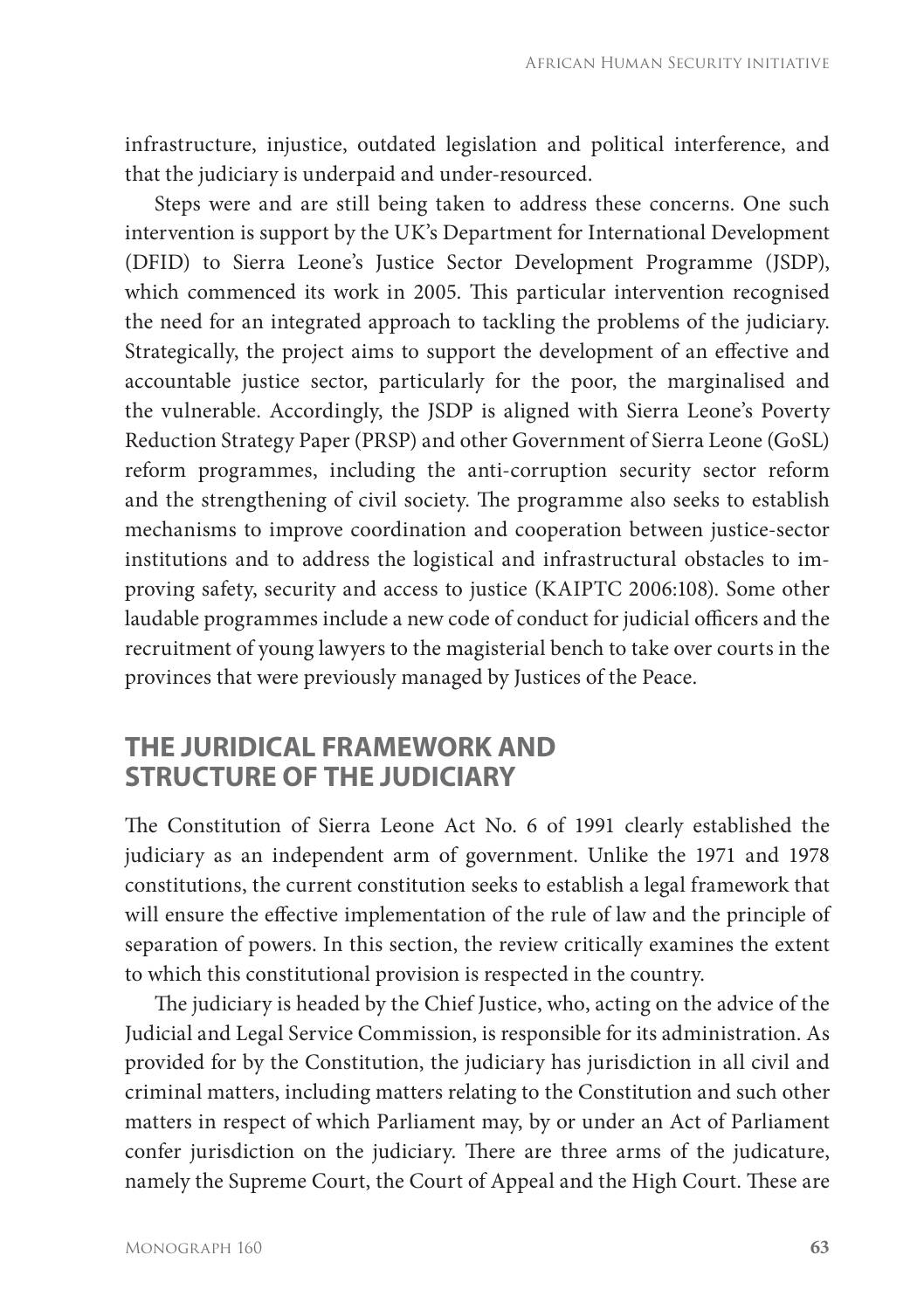| Level of court      | <b>Establishment figures</b>                                            |  |  |
|---------------------|-------------------------------------------------------------------------|--|--|
| Supreme Court       | Not less than five justices                                             |  |  |
| Court of Appeal     | Not less than seven justices                                            |  |  |
| <b>High Courts</b>  | Not less than nine justices                                             |  |  |
| Magistrates' Courts | Seven Principal Magistrates, five Senior Magistrates and 14 Magistrates |  |  |

**Table 15** Court structure and the required establishment

**Source** Report of the Task Force Committee of the Sierra Leone 'Safety, Security and Access to Justice Programme' otherwise known as the Justice Sector Development Programme (JSDP), January 2004:22

the superior courts of record. The courts of first instance are the Magistrates' Courts and the local courts. The Supreme Court and the Court of Appeal sit in Freetown. Apart from a High Court in Freetown, there are High Courts in the three provincial headquarter towns of Bo, Kenema and Makeni, as well as in Moyamba, Kono and Portloko. There are Magistrates' Courts in every district headquarter town, as well as in Freetown and Waterloo. Registrars, who are responsible for the day-to-day running of the system, administer each level of the court system.

The Law Officers' Department is headed by the Attorney-General/Minister of Justice and is entrusted with the responsibility of providing legal advice to government, and to represent government in civil and criminal matters. It has four main divisions, as follows:

- The Prosecution Division, headed by the Director of Public Prosecution
- $\blacksquare$  The Parliamentary and Drafting Division
- The Civil and Commercial Division
- The Customary Law Division, headed by a Customary Law Officer, normally deals with over 350 local courts in the provinces and has the function of advising and training court officials on potential human rights cases and sentencing.

# **INDEPENDENCE OF THE JUDICIARY**

As already noted in the introduction, section 120 of the Constitution clearly guarantees the independence of the judiciary. Thus in theory, the judiciary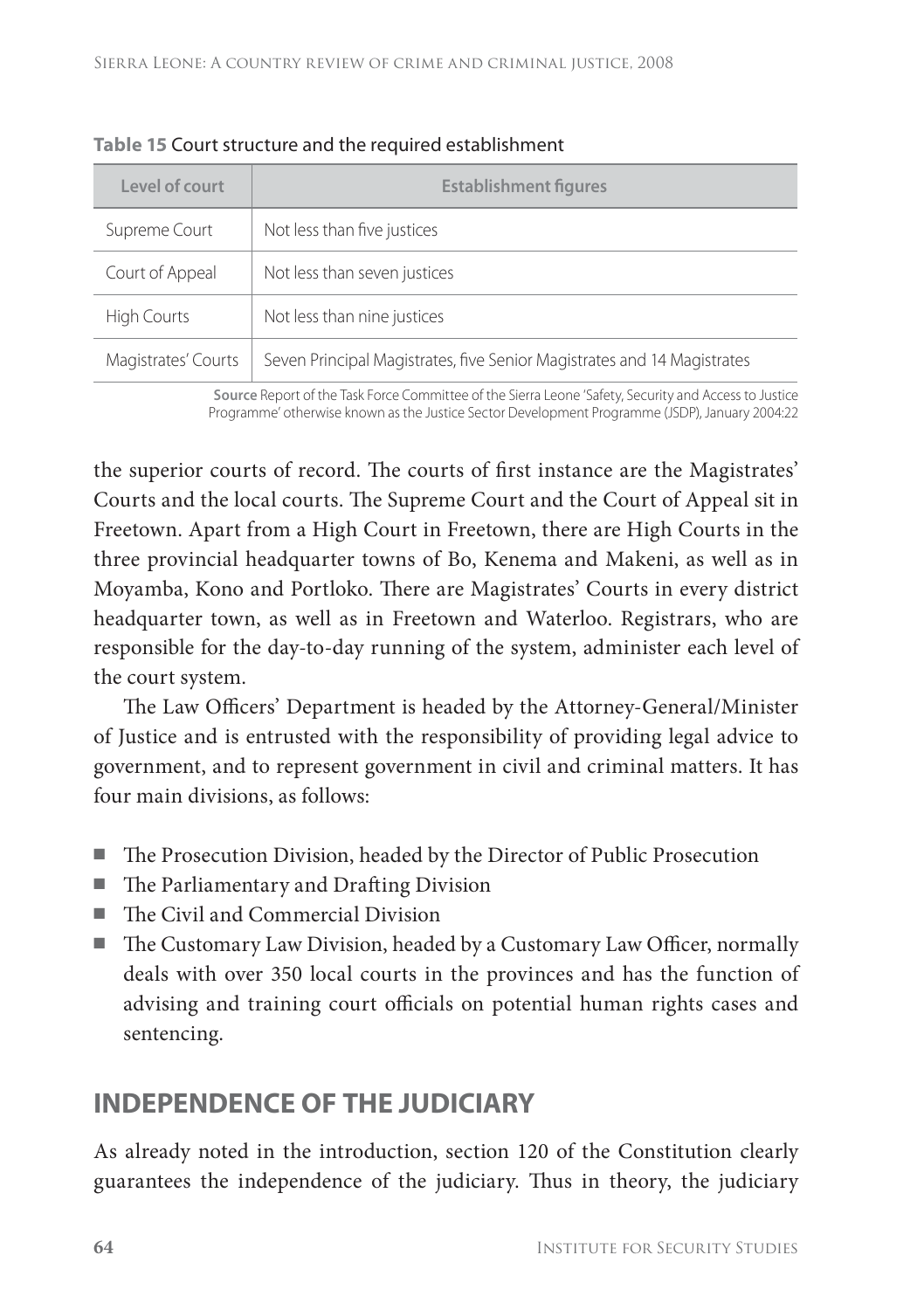is supposed to be independent in terms of the decisions it makes and also in exercising its constitutional functions. Accordingly, the appointment of judges should be based on merit and not on political considerations, and their salaries should be paid from the consolidated fund. Furthermore, judges must have secure tenure of office and be subject only to the law and the Constitution. Judges can be removed only if found incapable of functioning or found guilty of misconduct while serving. Removal must be authorised by the country's President upon the recommendation of a special tribunal and the subsequent approval by a two-thirds' Parliamentary majority.

Though some of these requirements for a free and independent judiciary are applied to some extent, overall the independence of Sierra Leone's judiciary has at times been put into question. A good illustration is the appointment of judges and other senior officials, including the Chief Justice. Section 135 of the Constitution clearly stipulates that the President shall, acting on the advice of the Judicial and Legal Service Commission, and subject to the approval of Parliament, appoint the Chief Justice by warrant under his hand from among persons qualified to hold office as justices of the Supreme Court. Accordingly, the President has great influence as to who assumes high office in the judiciary and this in a way affects judicial independence.

It could at times also be difficult for the Chief Justice to take an independent judicial decision, especially in cases where there is an executive interest. As the appointment of the Chief Justice is highly politicised, the person occupying that position continues to hold office only at the pleasure of the President and subject to his good behaviour. This situation compelled members of the Sierra Leone Bar Association to comment that the constitutional provision that allows the President to have disproportionate influence in the appointment of the Chief Justice and other senior members of the judiciary hangs like the Sword of Damocles over the heads of judges and the Chief Justice (Amadu 1999: 306). What all this means for the protection of the fundamental rights of citizens is that it is difficult for judges to defend the Constitution or the citizens against executive excesses.

Furthermore, combining the roles of Attorney-General and Minister of Justice in a way also affects the smooth operation of the judiciary as the incumbent is a political figure who not only advises government on judicial matters, but also has a great say in policy decisions. It is not surprising, for example, that political cases have had protection in court, as per the 1980s example of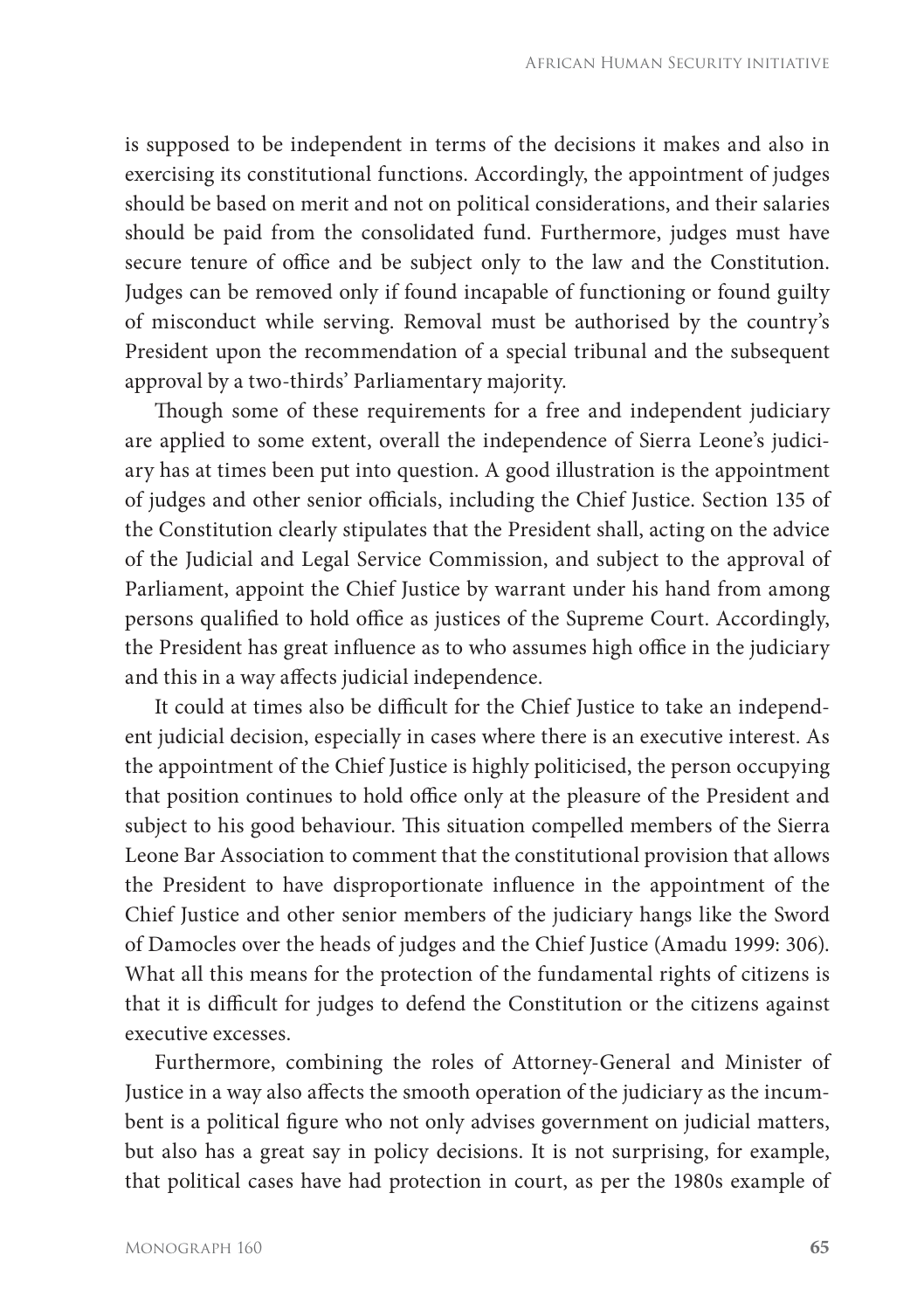the Attorney-General,Hon. Francis Minah, who decided not to continue a case involving the State Security Department, as described above. Another example is when Momoh declared an economic emergency in 1985 and the police and courts were used to suppress the rights of persons accused of economic crimes. The SLTRC also found that Momoh used the judiciary to eliminate political opponents, e.g. when Francis Minah and others were sentenced to death for treason and hanged (SLTRC 2004: 59).

#### **THE DEATH PENALTY IN SIERRA LEONE**

Sierra Leone is one of many countries where the death penalty is still legal. In 2003, nine members of the former armed opposition groups AFRC and RUF and one civilian were sentenced to death. They were accused of attacking the armoury at Wellington Barracks on the outskirts of Freetown in an apparent attempt to overthrow the government of President Kabbah. This sentence caused a discrepancy between national courts and the Special Court for Sierra Leone, which was in the process of trying people accused of crimes against humanity, war crimes and other serious violations of international law during Sierra Leone's conflict. The maximum sentence that can be imposed by the Special Court is life imprisonment, whereas the national courts may impose the death penalty. Murder, aggravated robbery and treason are all capital crimes.

In any case, the Court of Appeal acquitted the ten for procedural lapses during their trial on the grounds that the trial judge had failed to analyse the evidence led by the prosecution and to relate the same to the law. He also failed to direct the jury adequately on the law relating to accomplices and the danger of convicting on the uncorroborated evidence of an accomplice (Fofanah 2004). However, some 15 others are reported to be under sentence of death in Sierra Leone, even though there have been no judicial executions since October 1998 when 24 AFRC members convicted of treason were publicly executed after an unfair trial before a military court (Amnesty International 2004).

The death sentence goes against the recommendations of the SLTRC that was established by the government in 2000 to create an impartial historical record of human rights abuses committed during the armed conflict, and to provide a forum where victims and perpetrators could recount their experiences. One of the key recommendations in the SLTRC's report (2004) was that the death penalty should be abolished. But the Constitutional Review Commission (REC)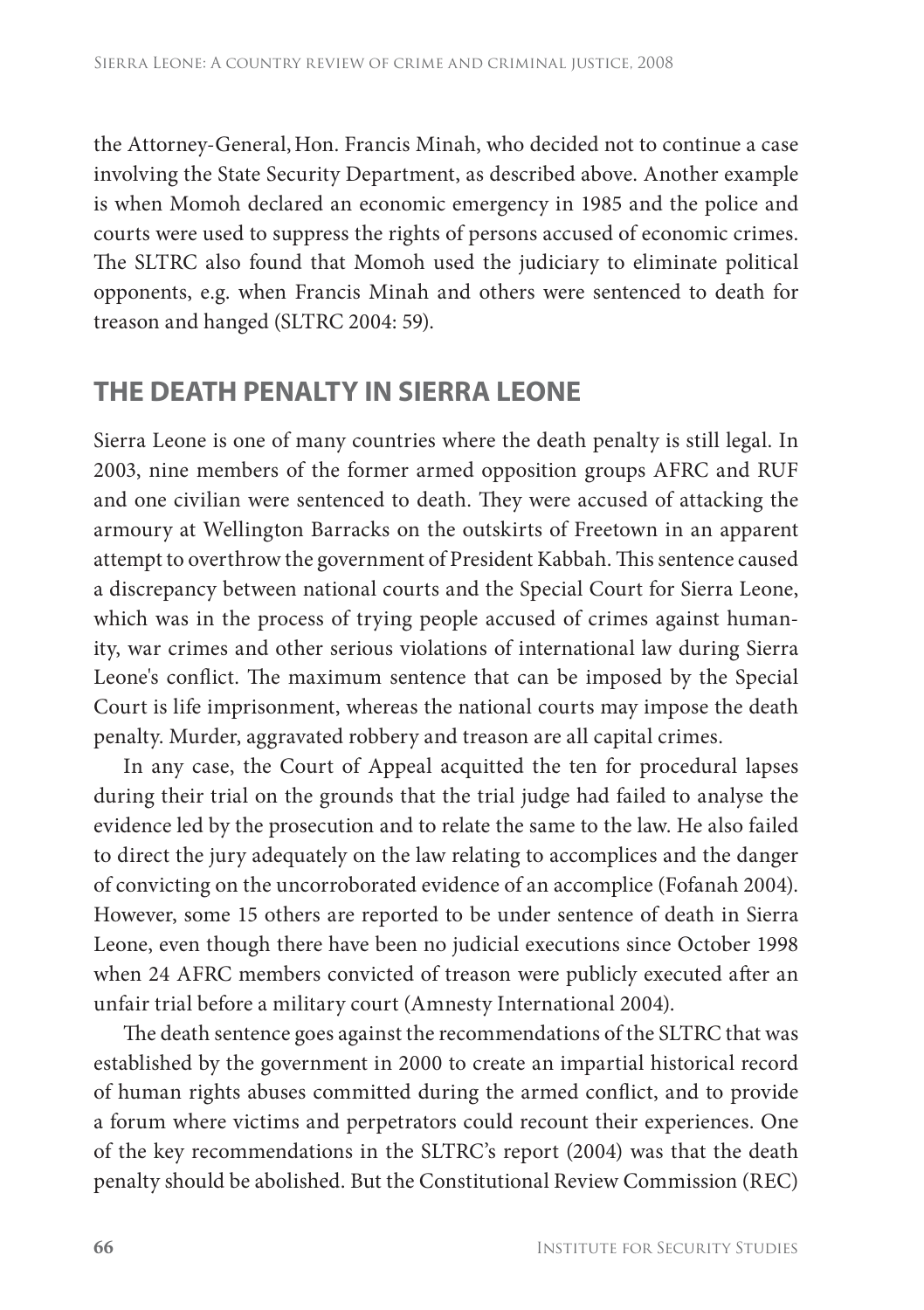of Sierra Leone subsequently recommended only that the death penalty be replaced by life imprisonment in all cases of treason or other crimes of a political nature that do not directly result in the death of another person.

On 20 November 2004, Sierra Leone abstained from voting on a moratorium on the death penalty at the UN General Assembly. This abstention has been condemned by many rights activists in the country.

# **THE INSTITUTIONAL CAPACITY OF THE JUDICIARY**

As the arm of government responsible for the interpretation of the law, the punishment of lawbreakers and the dispensation of justice, the judiciary requires qualified and competent officials, as well as a working environment with adequate infrastructure, equipment and other necessary facilities. A review of the various courts of the country in terms of human, material and other resources revealed that though there have been some improvements, there is a lot more to be done. This is indicated in the following analysis of the human and other resources of the various courts in the country.

# **The Supreme Court**

The Supreme Court of Sierra Leone is entrusted with a number of tasks, including the following:

- Attending to original cases relating to constitutional matters
- Hearing appeals from lower courts
- Supervising the various court divisions
- Acting as a reference point, especially for interpreting court rules and procedures

Currently, the Supreme Court, which should have five judges, only has three permanent judges, which includes the Chief Justice and one judge on contract. Administrative support staff includes a Principal Assistant Registrar, a bailiff, a stenographer, a secretary and six messengers. The gender distribution of this staff is skewed: 84 per cent to 16 per cent in favour of males (Justice Survey Report 2008:11). Table 16 shows the caseload management of the Supreme Court in 2007.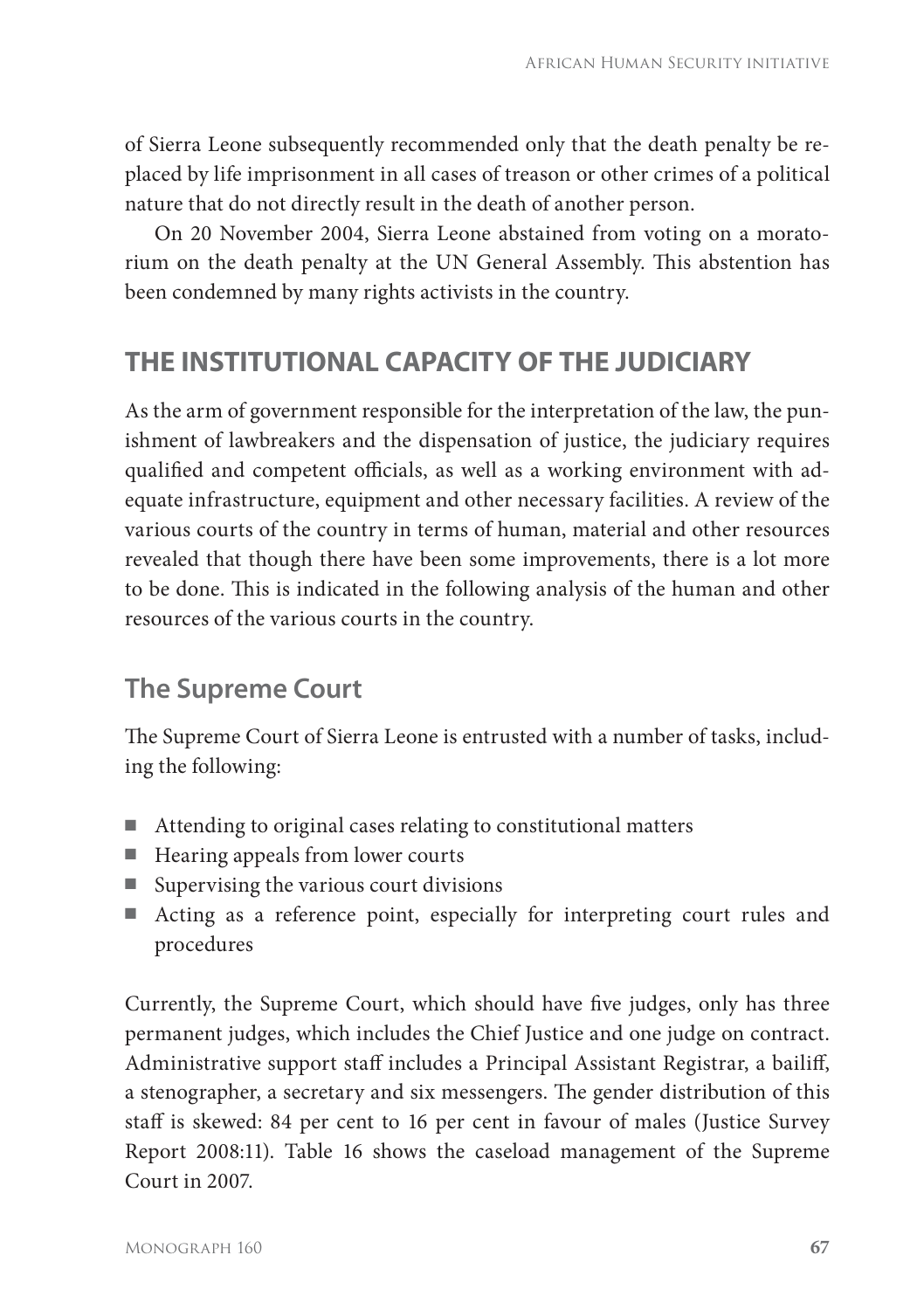|               | and<br>cases<br>brought<br>forward<br>Criminal<br>civil | Filed          | Concluded     | Pending       | Dismissal | Trial duration<br>(months) |
|---------------|---------------------------------------------------------|----------------|---------------|---------------|-----------|----------------------------|
| Original      | 2                                                       | $\mathfrak{D}$ | $\mathcal{P}$ | $\mathcal{O}$ | 0         | $1$ to $5$                 |
| Appeal        | 7                                                       | 7              | 1 civil       | 6 civil       | 0         | $3$ to 4                   |
| Miscellaneous | $\mathbf{0}$                                            | 0              | $\Omega$      | $\mathcal{O}$ | 0         | $1$ to $5$                 |
| Total         | 9                                                       | 9              | 3             | 6             | 0         |                            |

#### **Table 16** Caseload management of the Supreme Court in 2007

**Source:** Justice Survey Report 2008:12

# **The Court of Appeal**

The Sierra Leone Court of Appeal has jurisdiction over all civil and criminal matters emanating from all inferior courts and tribunals. The court has the following human resources:

**Table 17** Staff of the Court of Appeal

| Level                                | Number         |
|--------------------------------------|----------------|
| Justices                             | 7              |
| Registrar                            |                |
| Assistant Registrar                  |                |
| Principal Assistant Registrar        |                |
| Assistant Registrar, Grades 1 to 2   | $\overline{4}$ |
| Clerks (permanent and temporary)     | 10             |
| Tip staff                            |                |
| <b>Bailiffs</b>                      |                |
| Messengers (permanent and temporary) | 8              |
| Watchmen/drivers                     | 6              |

**Source** Justice Survey Report, 2008:13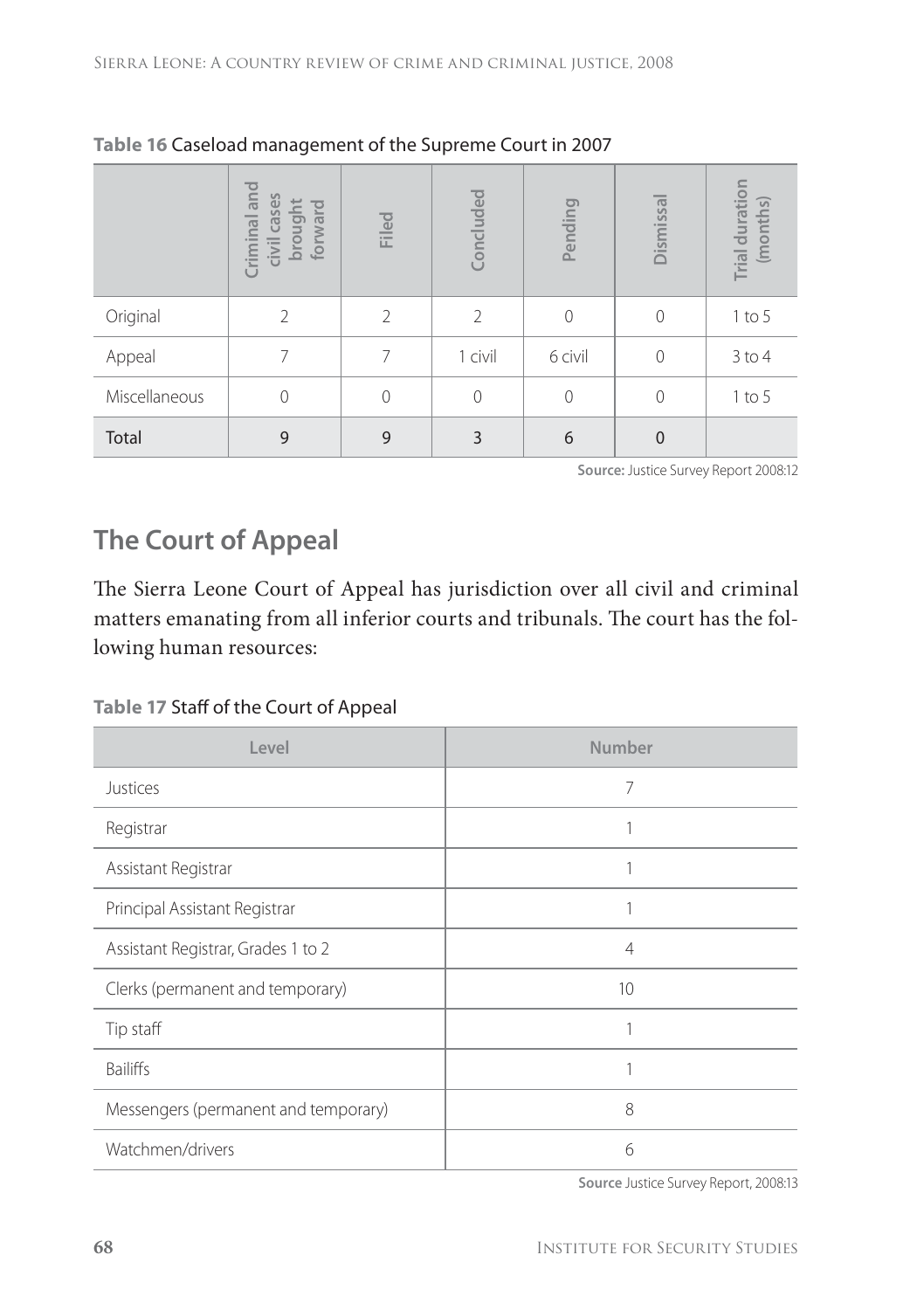According to the Justice Sector Survey Report (2008), 65 per cent of staff is male. Caseload management for the Court of Appeal in 2004 was as follows: registered criminal cases – 34; registered civil cases – 49; upheld – 2; overturned – 1.

#### **The High Court**

The Sierra Leone High Court has jurisdiction over all criminal and civil matters. It also exercises appellate and supervisory jurisdiction over all inferior courts and tribunals, and has resident judges in Bo, Kenema, Makeni and Moyamba. These judges travel to the remaining provincial areas that have no resident judges.

There are currently eight High Court judges in the country against an ideal number of not less than nine. The caseload management of the High Court in 2007 was 75 criminal cases and 835 civil cases. The average trial duration is now seven days, as compared to 105 days in 2004 (Justice Sector Survey Report 2008:13).

#### **Magistrates' Courts**

The Magistrate' Courts in Sierra Leone have jurisdiction to try minor criminal and civil cases. They also have appellate jurisdiction over local courts within the judicial district. There are 12 working Magistrates' Courts throughout the provinces and 10 in the Western Area. The available human resources of the Magistrates' Courts are 16 magistrates, including three Principal Magistrates and three Senior Magistrates. The gender distribution is 88 per cent male. There are 39 court staff, of whom 88 per cent are male (Justice Sector Survey Report 2008:13).

The foregoing details suggest that although serious efforts have been made over the years to improve the state of the judiciary in terms of infrastructure, human and other resources, there are still major problems in the area of institutional and management capacity. Problems that plagued the judiciary prior to the outbreak of the war persist. For example, the courts lack adequate libraries, recording equipment, training facilities and in-service training. Judges often have to write down their own trial records and decisions by hand. Owing to poor conditions of service and low salaries, it is very difficult to attract qualified lawyers to the bench. In addition, there are problems such as outdated statutes,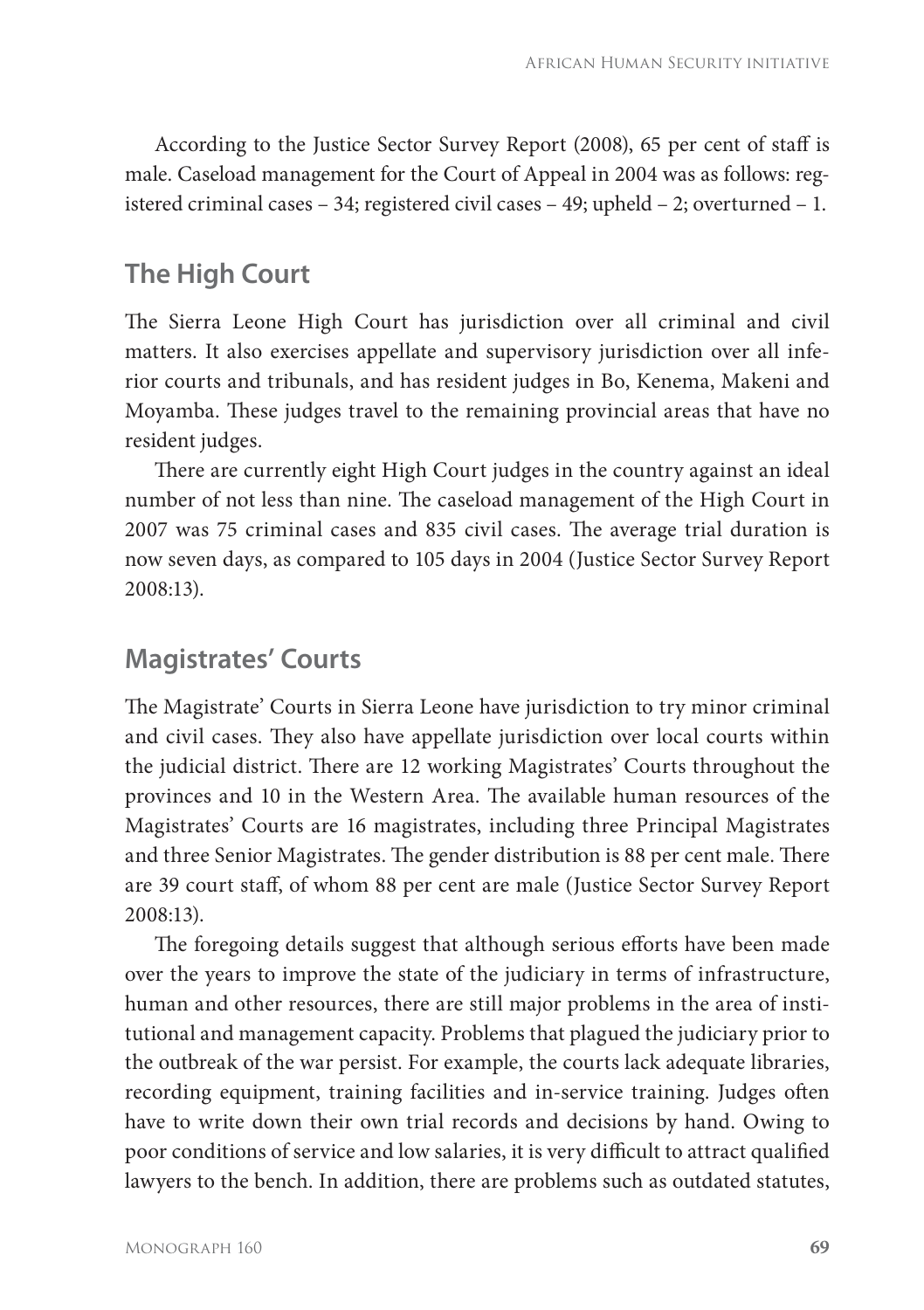complex relationships between the formal legal system and customary law, and failure to report case law.

Judges and lawyers have too large a case load and too little time and resources to handle cases efficiently. Over the years this has led to numerous adjournments and delays in the dispensation of justice. Some programmes have been put in place to address the difficulties, such as the mainstreaming of community policing within the SLP, the introduction of modernised rules of civil procedure by the judiciary, and a UNDP-initiated programme of case tracking and reporting system for Magistrates' Courts.

The dispensation of justice in the country is the responsibility of a number of actors. These include the SLP that is responsible for investigating crimes, prosecution and producing witnesses or accused persons in courts; the Prisons Service that produces accused persons in court from prisons; the lawyers that provide legal advice and represent the accused; the expert government witnesses such as pathologists who provide evidence as required; and the Ministry of Social Welfare that provides probation reports to assist with sentencing. The limited level of cooperation between these actors sometimes explains the delays and inefficiencies experienced in the judicial system.

# **CONCLUSIONS**

The review of Sierra Leone's judicial system has provided information on the background of the judiciary, its legal and constitutional provisions, structure and composition, and an assessment of its independence and its institutional and management capacities. One of the major findings of this review is similar to a major finding of the SLTRC, namely that the bifurcated court system – two types of laws in one country, one for the provinces and the other for Freetown – has created disunity and injustice. Another finding is that the Public Order Act and the Statute of Emergency Laws have been used to deny people their rights, with many people being jailed or killed unjustly and many people lacking access to justice. Lawyers, judges and court officials sold justice to those with money. Another major finding is that whilst in principle, at least, citizens are promised fair hearings in a competent, independent and impartial justice system, in practical terms there are cases of injustice, inaccessibility and delays in justice dispensation. It is also the conclusion of the review that the cost of hiring a lawyer is far beyond the means of the vast majority of citizens.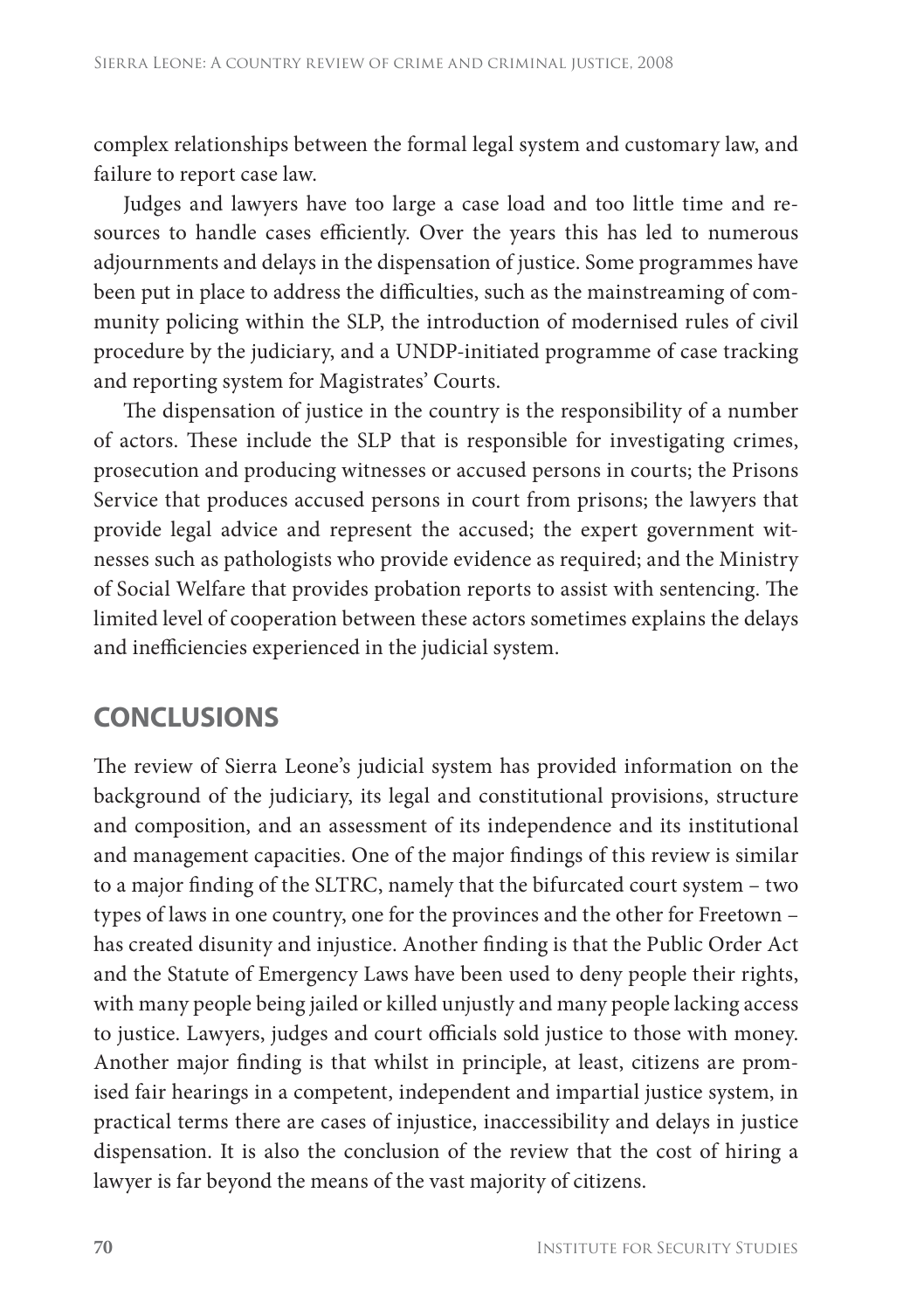# **RECOMMENDATIONS**

From the foregoing findings, the following recommendations are made:

- There is a critical need not only for uniform laws, but also for a review of outdated legislation
- $\blacksquare$  The salaries and other emoluments of judges and magistrates need to be increased
- The Judges Conditions of Service Act should be reviewed and amended so that salaries and service conditions can be adjusted automatically without legislation having to be amended each time
- More judges and magistrates need to be recruited
- $\blacksquare$  The salaries of Registrars and support staff need to be increased and their conditions of service improved
- Modern sentencing concepts, such as non-custodial sentences, e.g. fines, probation and community service, should be introduced and their application encouraged
- $\blacksquare$  A file management system needs to be set up in order to monitor and track case files easily so that cases can be disposed of more speedily
- $\blacksquare$  The image of the judiciary must be improved by encouraging fair and impartial judgments
- Judges and magistrates should be exposed to current laws and practices by having study tours to other jurisdictions arranged for them
- Registrars and support staff should be trained in modern registry practices on a continual basis
- Well-stocked library facilities should be provided for the use of all courts, both in Freetown and in the provinces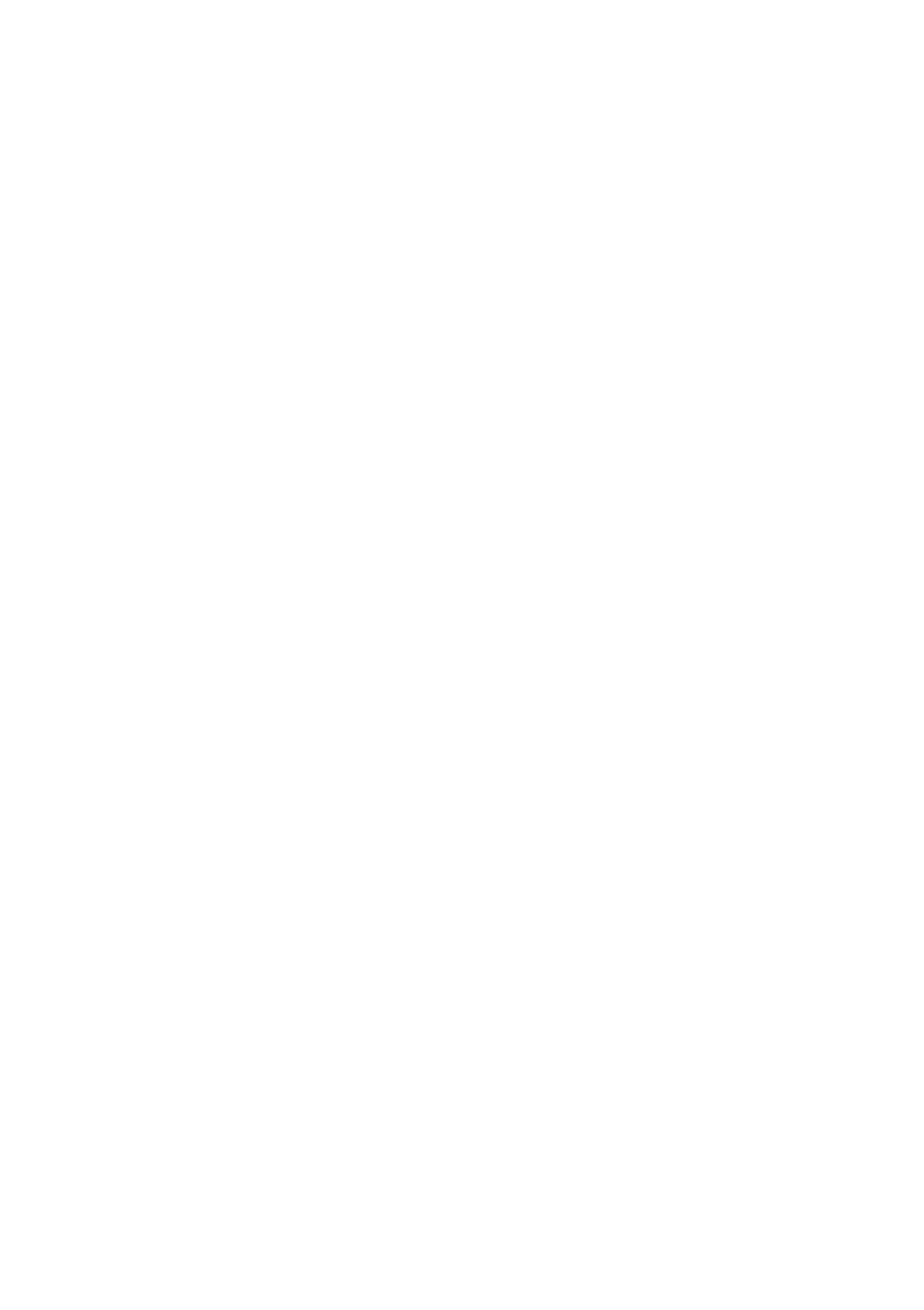# **6** Access to justice

#### **GENERAL OVERVIEW OF ACCESS TO JUSTICE IN SIERRA LEONE**

According to the Ministry of Justice, in a technical sense 'access to justice' focuses on how fairly litigants are treated, the justness of results delivered by the justice system, the speedy manner in which cases are dealt with, the litigants' understanding of the justice system, the responsiveness of the system to those who use it, whether the appropriate procedures are provided at a reasonable cost and, most important, the effectiveness of the system taking into consideration how adequately resourced, reliable and organised the justice delivery system is.10 Generally, 'access to justice' broadly refers to how people from different backgrounds are able to equally and equitably gain from the justice delivery system.

The concept of the rule of law is central to the administration of justice in any civilised state. Without the rule of law, and without fair and administrative justice, the existence of human rights laws would be of little significance. The overall objective of New Partnership for African Development (NEPAD) is to ensure that policies and practices of participating countries are consistent with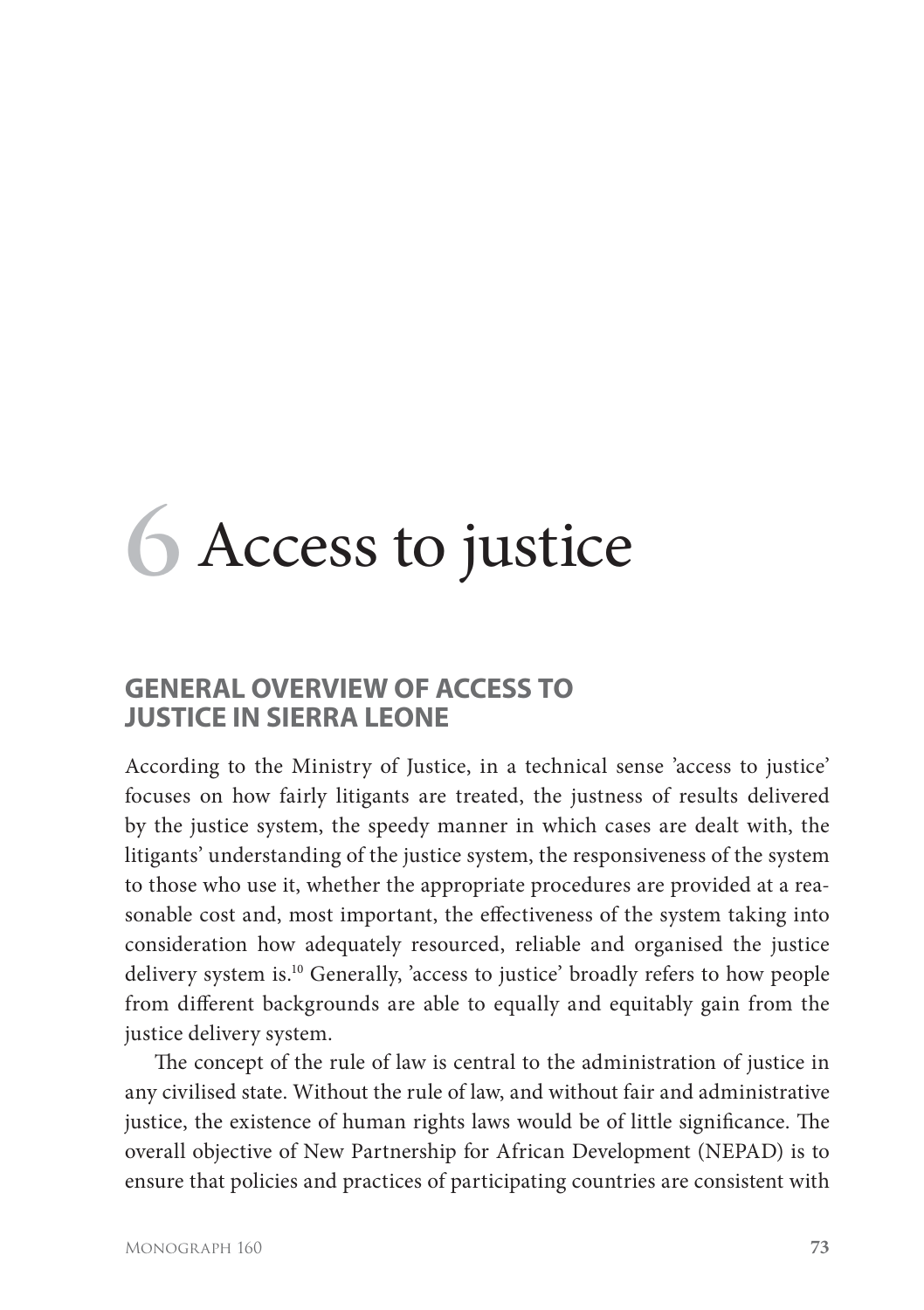its established principles and core values, which encompass political, economic and corporate governance principles, and democracy. Fair and equitable access to the justice system to a large extent consolidates the objective of democracy and the promotion and protection of human rights.

Internationally, standards have been adopted on the rights of access to judicial and other remedies that serve as a suitable and effective grievance resolution mechanism against violations of human rights. One of these is Article 10 of the Universal Declaration of Human Rights (UDHR 1948), which provides as follows:

Everyone is entitled in full equality to a fair and public hearing by an independent and impartial tribunal, in the determination of his or her rights and obligations and of any criminal charge against him/her.

This article forms the benchmark to a series of established human rights standards to which Sierra Leone is a party. Ratification of this declaration gives states a positive duty to organise their institutional machinery in such a manner that all social or economic obstacles that prevent or hinder the possibility of access to justice by all individuals is eradicated. One cannot overstate the importance of Article 10 of the UDHR for a country like Sierra Leone in which the majority of people live on less than US1 a day.

Section 8(2c) of Sierra Leone's Constitution provides for 'the operation of the legal system that promotes justice on the basis of equal opportunity, and that opportunities for securing justice are not denied any citizen by reason of economic or other disability'.11 In contrast to the Constitution's intention, however, it is evident that a high percentage of Sierra Leoneans have limited or no access to justice, specifically to justice before modern law. This is because most litigants are simply not aware of their rights and, most importantly, cannot meet the financial demands of accessing justice, as provided for in section 17(2b)<sup>12</sup> of the Constitution.

The legal system under which Sierra Leone operates is bifurcated, as it encompasses elements of traditional or customary law<sup>13</sup> and a formalised system based on English common law. However, in view of the high level of illiteracy amongst Sierra Leoneans, the majority of the disputes enter the customary law structure. The country's local tribunals that existed during the colonial regime were formalised in 1963 by the Local Court Act with the specific objective to: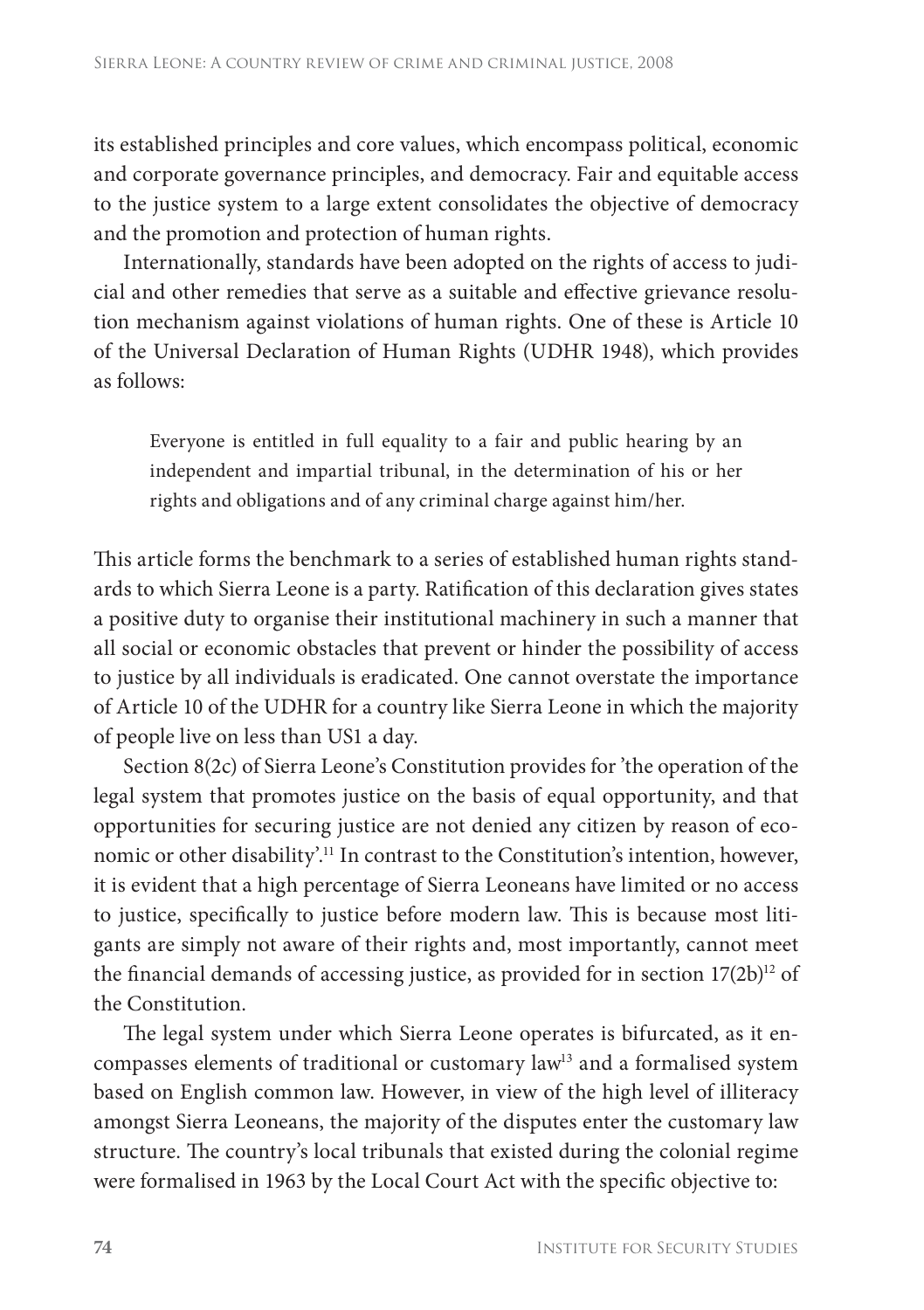consolidate and amend the laws relating to the local courts, to provide for the extension of their jurisdiction and for the hearing of appeals of such courts and to make certain accidental and consequential provision for the administration of justice in the provinces.

According to a 2007 study on access to justice in Sierra Leone (Sierra Leone Human Rights Commission 2007), 85 per cent of Sierra Leoneans fall under the jurisdiction of customary law, which remains the primary avenue of trust for the redress of violations of rights or law in the rural areas.

Sierra Leone's legal system consists of three basic elements: the Magistrates' Courts, where proceedings are based on partly outdated British statutory law and conducted in English, the local courts, which apply regionally diverse non-codified customary law, and the technically illegal but widespread Kangaroo $14$  courts operated by paramount chiefs, who also apply customary law (KAIPTC 2005).

Sierra Leone's justice system has gone through turbulent times. Dating back to the colonial era, the principles of the rule of law and an independent judiciary were deeply observed in Sierra Leone's pre and post-colonial eras. The country's inherited legal system worked effectively, reflecting no conflict between law and politics, until 1961 when the country gained independence. Recognition of the potential threats that an independent judiciary could pose to the exercise of power, led to the emergence of battle lines between law and politics (ibid.) Notwithstanding the ordeals the judiciary went through in trying to maintain its independence, it eventually lost the battle. This led to the citizenry loosing its civil, political, economic and socio-cultural rights.

Exacerbating the state of the post-colonial legal system was the emergence of the rebel war. The rule of law, which is premised on legality and which states that nobody can be punished or subjected to material or physical loss through the arbitrary exercise of discretional power by the government, was grievously eroded (Ibid.). The legal structures responsible for enforcing law and order were in total disarray, giving rise to excessive corruption by government officials, impunity, the arbitrary persecution of citizens and gross violation of human rights. This is evident from 2001 studies of the legal system (ibid), which indicated overwhelming consensus among legal practitioners and the lay public about the subjectivity of the judiciary in the administration of fair justice. The SLTRC report (2004) noted that one major reason considered to be a catalyst for the civil war was the mismanagement of the justice sector and the unfair trials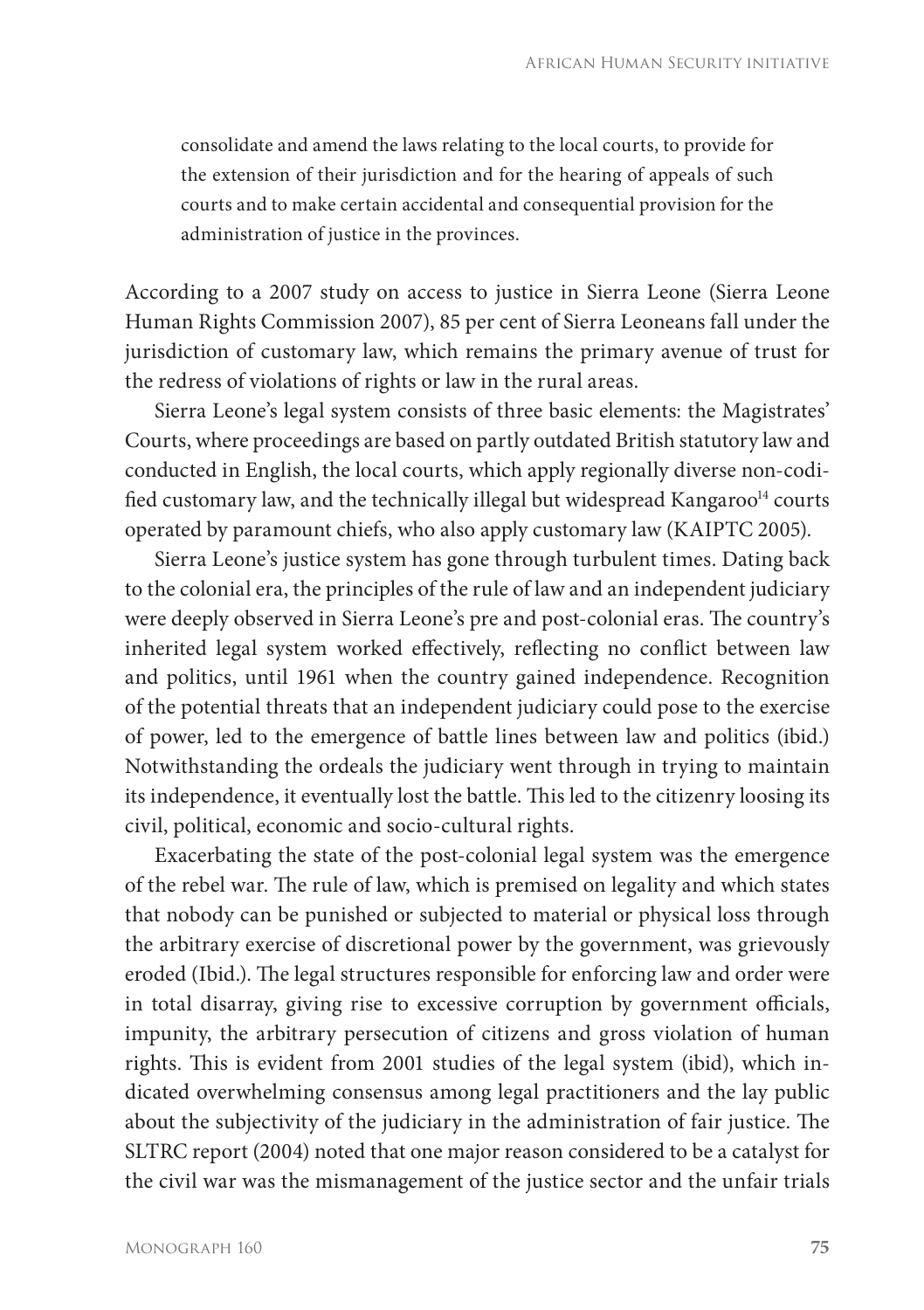by and judgements of both the customary and formal legal mechanisms. This resulted in a loss of respect for the legal system – people gradually lost faith in the system and refrained from accessing its services (Sierra Leone Truth and Reconciliation Commission 2004).

Excessive violence against women and children was the order of the day during the country's political instability, leaving a substantial number of women and children displaced, orphaned and traumatised. Children were subjected to terrible atrocities and many were abducted and forced to fight as child soldiers. Little girls were raped, kept as sex slaves by the rebels and were eventually impregnated. Boy child-soldiers were especially used as combatants and they unleashed suffering on adults and their peers. Child combatants themselves received severe punishments by 'authorities' that abducted or recruited them (LAWCLA 2005).

Amnesty International (2004) reported that an estimated 5 000 child combatants were serving under both government and opposition forces in the Sierra Leone conflict, whilst 5 000 others were recruited for labour by the many armed groups in the country. Children abducted or recruited during the war were constantly drugged to keep them active on the battle front. Drug abuse became a common phenomenon for children during this time. Nationwide surveys conducted after the war revealed that the number of children on the streets increased rapidly after the conflict. Many were displaced or orphaned, and demobilised child combatants engaged in various negative activities, including drug abuse (Fofanah 2005).

Similar findings from the Rapid Assessment Survey conducted by the National Commission for War Affected Children (NaCWAC) on street children and other war-affected children in 2004 disclosed that 53,5 per cent of street children and 23 per cent of other war-affected children had single parents, whilst almost 14 per cent of street children and four per cent of the other waraffected children interviewed were orphans. The findings also revealed that hard drugs like marijuana were used by some of the street children (National Commission for Social Action – NaCSA 2004).

This resulted in an increase in the number of children that came into conflict with the law, as well as incidents of child abuse (Ministry of Social Welfare, Gender and Children Affairs 2006). An assessment compiled by the Family Support Unit (FSU) of the SLP noted that amongst the offences reported against children in 2003 and 2004, sexual abuse was highest, representing about 21 per cent of cases in 2003 and 22,5 per cent of cases in 2004 (Ibid.).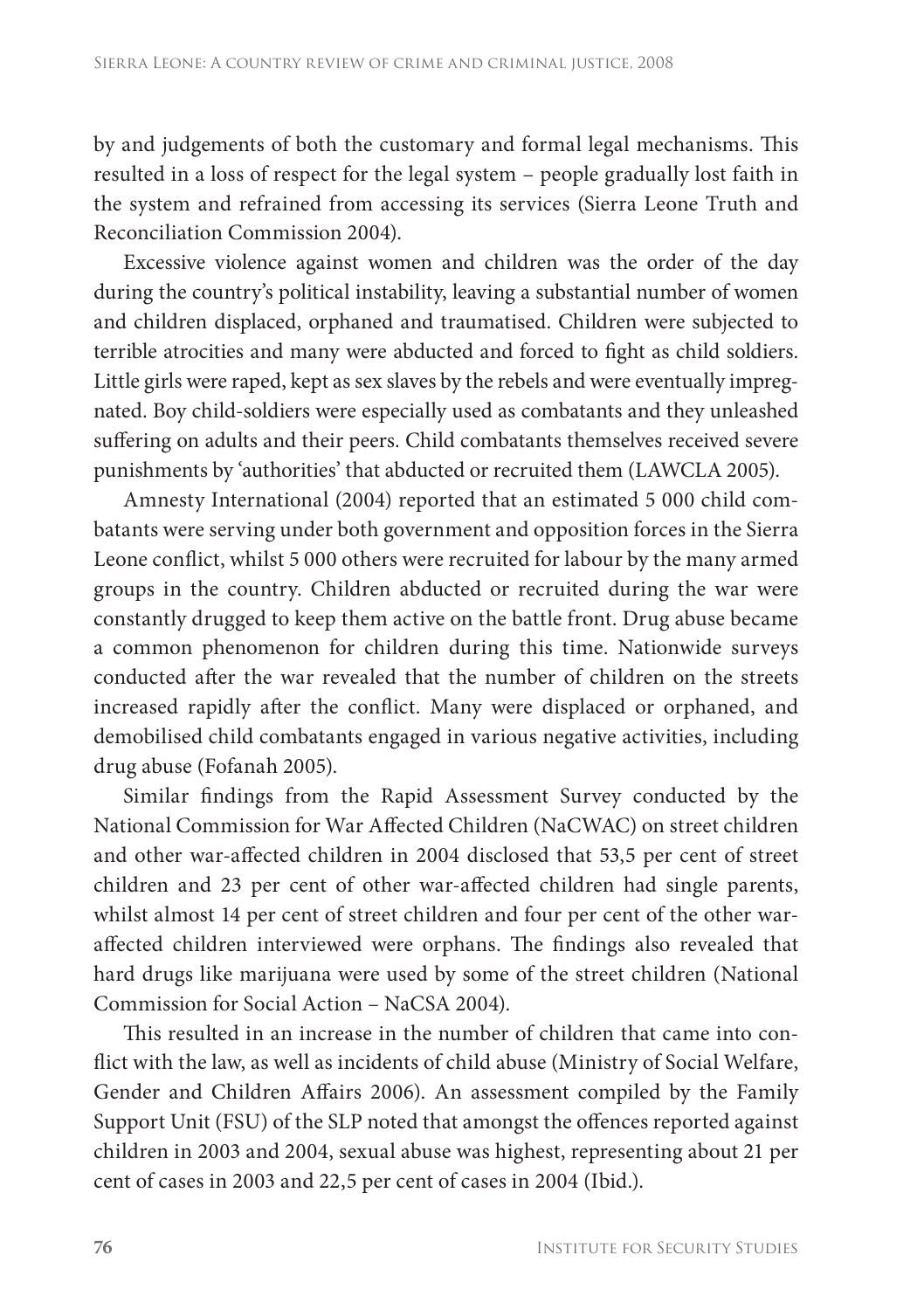### **ACCESS TO JUSTICE FOR CHILDREN IN CONFLICT WITH THE LAW**

Juveniles who find themselves in conflict with the law suffer undue delays in accessing justice. The formal court system has no fixed court specifically for juvenile proceedings. In addition, only one magistrate handles juvenile cases. This leads to the frequent adjournment of cases and extends the time spent by juveniles in remand homes. Even with a complete sitting panel comprising the magistrate, clerks, the police and the probation officer, the court staff is not fully trained and is ill-equipped to handle and respond to child crime, quite apart from adhering to acceptable minimum international standards, such as issues of security for the child's person during trial (Ibid.).

According to Chapter 44 of the Children and Young Persons Act of 1960, every crime committed by a child or a young person, with the exception of homicide, should be dealt with by a Juvenile Court. In most cases, however, children are tried as adults in open court, with no consideration for the child's right to privacy and confidentiality. Conditions in the detention facilities at remand homes and the Approved School for offenders fall below the provisions outlined in the UN Rules for the Protection of Juveniles Deprived of their Liberty, which stipulate, amongst others, that educational, medical and adequate recreational facilities must be provided.

In 2003, MSWGCA reported that 212 juveniles were in conflict with the law, including 110 cases in the Western Area (79 boys and 31 girls) and 102 in the three provinces. Of those in the Western Area, 26 were in the area's Remand Home at Freetown, whilst 18 were kept at the Approved School. The rest of the affected children, including those in the provinces, were detained in police cells or prisons, had been discharged or were kept on bail. In 2005, 44 children and 2006, 32 children absconded from the Remand Home in Freetown because of poor security and lack of adequate care and feeding (MSWGCA 2006).

#### **ACCESS TO JUSTICE FOR WOMEN**

Access to justice for women in both the customary and common law system is rather chaotic in Sierra Leone. Women often encounter discrimination before the law, especially in rural areas and particularly in matters concerning marriage, property and inheritance. They face grave human rights abuses at the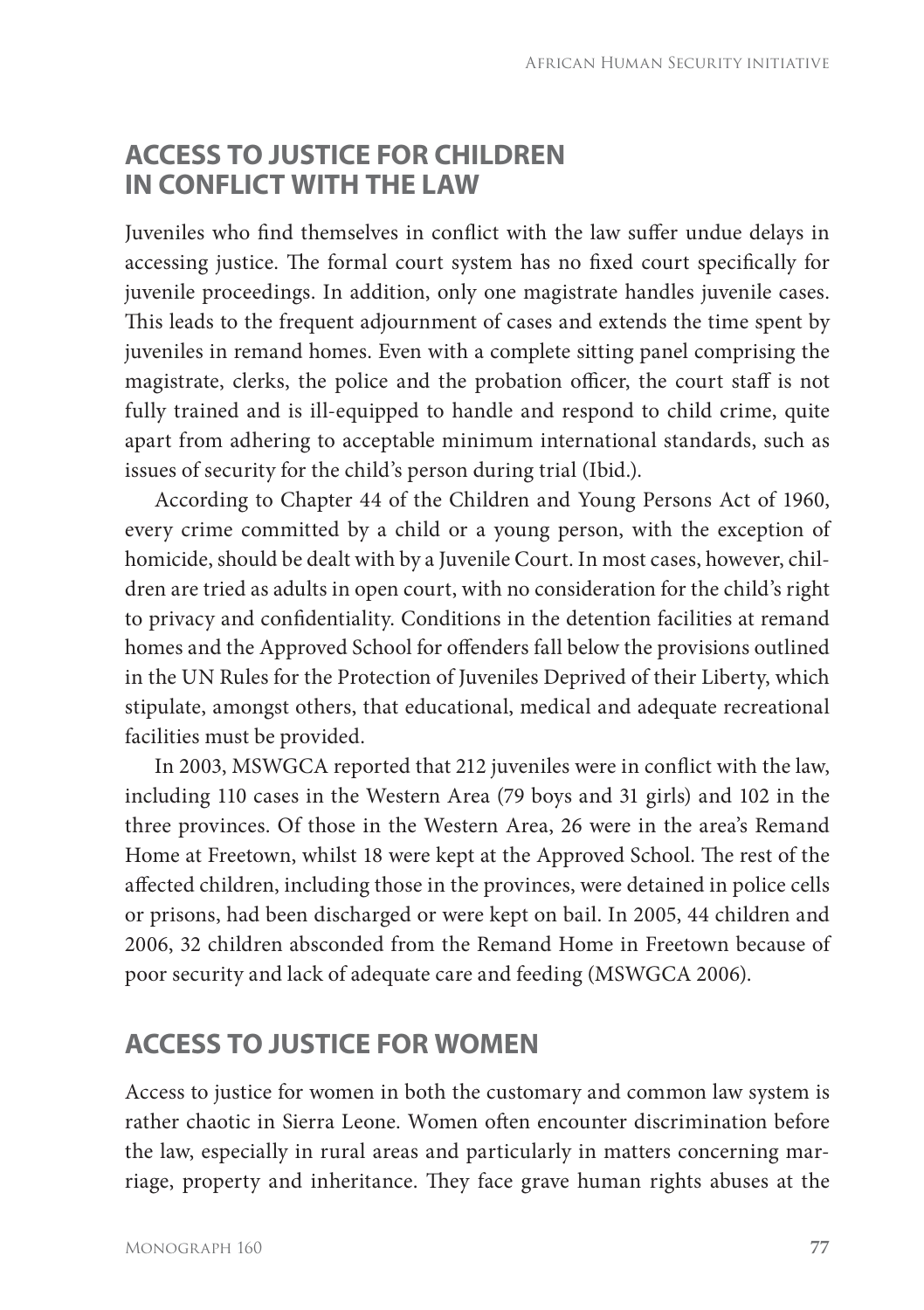hands of men in their homes, in their communities and at the hands of local chiefs who act illegally by imposing fines, punishment and in some cases even arbitrary detention. An instance of a rural women's lack of access to justice and arbitrary detention was reported by Amnesty International in *The state of human rights in Sierra Leone* (Sierra Leone Human Rights Commission 2007) as follows: 'In the Buya Romende Chiefdom in Port Loko District, a woman was put in chains because she refused to return to her husband who had deserted her for a period of two years'.

Although the Constitution provides some degree of equality and protection for women, constitutional guarantees do not always translate to equal access or opportunity in the judicial or social sphere. Before the 2007 review of the Constitution by the Constitutional Review Commission (CRC), specific laws regarding adoption, marriage, divorce, burial, devolution of property on death and other personal laws, all of which are of great importance to women, fell under the purview of customary law.

In Dambu Village, Njaluahun Chiefdom in Kailahun District, a woman reported that she was mercilessly beaten for refusing to succumb to the love advances of a man. When the matter was reported to the chief's court, the victim was accused of seducing the man to get him attracted to her. She was eventually fined for the act of seduction.

Women and girls are vulnerable to physical assault, sexual abuse and violence. Commercial sex workers, both women and girls, are often beaten by their clients and even by the police. Most of these cases go unreported because experience has shown that the complaints of commercial sex workers are not taken seriously by law enforcement bodies as such women are not seen as rights holders (Amnesty International 2005).

*The state of human rights in Sierra Leone* (Sierra Leone Human Rights Commission 2007) also revealed that domestic and sexual violence as a source of human rights violation continued to be on the increase. Most complaints on domestic and sexual violence received by the Sierra Leone Human Rights Commission were referred to the FSU, which also addresses such issues.

In August 2007, during presentation of Sierra Leone's initial second, third, fourth and fifth annual reports to the committee of the Convention on the Elimination of all Forms of Discrimination against Women (CEDAW), the concluding comments about increasing levels of violence in Sierra Leone and an inadequate response by government, raised concern. Government authorities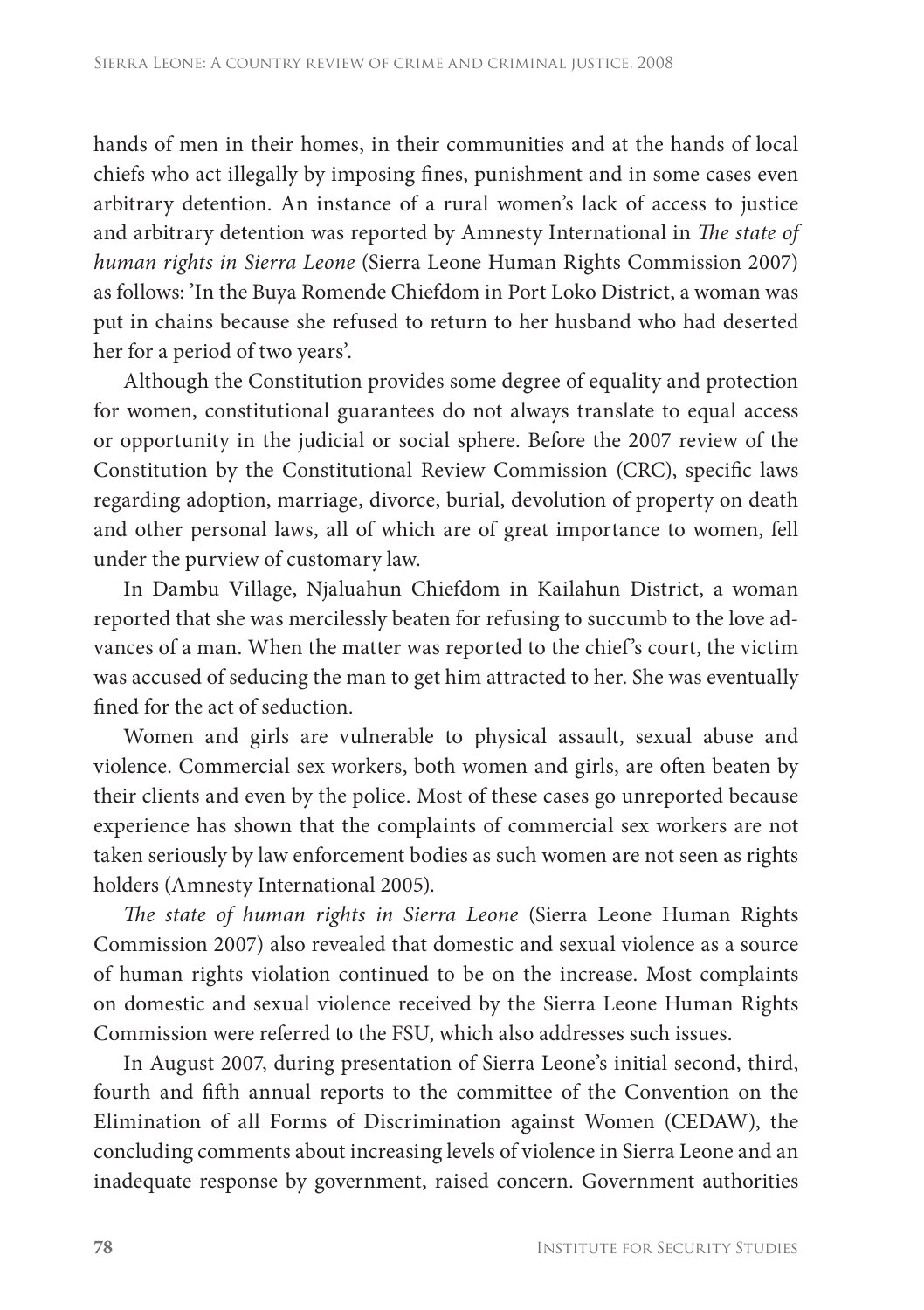were urged by the committee to improve the effective enforcement of domestic violence legislation to ensure that victims have immediate access to means of redress.

The low educational levels of women limit their access to information about their rights and responsibilities under law. Even where a law is non-discriminatory, women experience increased barriers to justice because of the characteristics of the social environment. The economic dependence of women limits their ability to seek justice in inter-family disputes.

Past and present governments have, however, made deliberate attempts to strengthen and address these problems. The initiatives involve collaborative efforts with NGO's such as the JSDP and with others that provide alternative justice remedies.

### **ACCESS TO JUSTICE FOR THE MARGINALISED**

Section 8(2c) of the Constitution guarantees the right of access to justice in courts for all without discrimination. Sierra Leone is a party to several international human rights instruments, including the International Convention on Economic, Social and Cultural Rights (ICESCR), the International Convention on Civil and Political Rights (ICCPR) and the African Charter on Human and Peoples Rights (ACHPR). Even so, implementation of the provisions of some of the treaties continues to be a big challenge. The state does, however, provide limited assistance to accused persons who re being tried for capital offences such as murder, treason and robbery with aggravation (JSDP 2006).

Inaccessibility to justice by most Sierra Leoneans residing in the provinces has been put forward as one of the causes of the civil war. The HRCSL established that before 2007, courts in rural areas did not function effectively. Because of a shortage of court personnel in 2007, High Court sittings were irregular, which created a huge backlog of cases in Freetown and more so in the provinces.

To facilitate increased access to justice in Sierra Leone, comprehensive judicial reform programmes aimed at addressing the functional and institutional weaknesses inhibiting the effective functioning of the justice sector was launched in conjunction with the UNDP. The latter supported access to justice through the payment of attractive remuneration to 18 magistrates, establishing the Justice Sector Reform Secretariat, conducting an assessment of the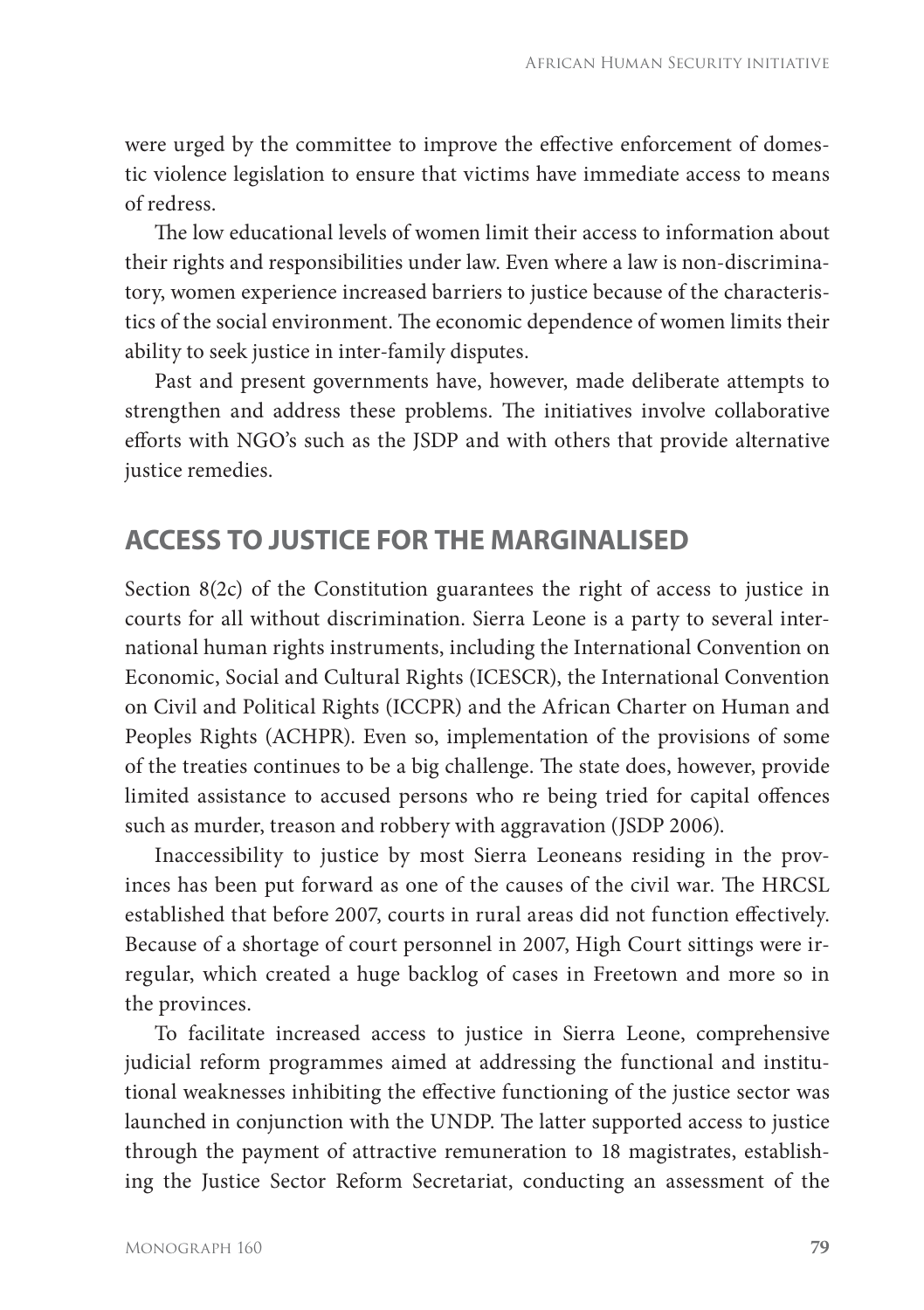Justice Training Institute, supporting the clearing of the criminal and civil case backlog, and building capacity in the justice system.

The importance of this support is evident by the fact that it has provided the opportunity for the cases of many people in the rural interior to be heard and for prompt action to be taken when a Magistrates' Court failed to function. Discussions with the JSDP15 revealed that it was able to train Justices of the Peace and other law enforcement officers, and to support the appointment of court officials nationwide. These interventions improved access to justice and the disposal of cases in lower courts.

In 2004, in line with recommendations by the Lomé Peace agreement in 1999 and the SLTRC in 2004, the HRCSL was established in line with the Paris Principles<sup>16</sup> by Act No. 9 of Parliament. The establishment of the commission was in realisation of the need for an independent body that will address all issues pertaining to the promotion and protection of the inalienable rights of the people of Sierra Leone in accordance with international norms and standards. The HRCSL is mandated to deal with all cases of human rights violations and abuses, including the torture and cruel treatment of children. Currently, the HRCSL is funded by the government, the Office of the High Commission for Human Rights and UNDP through the Democratic Governance Thematic Trust Fund (DGTTF).

The HRCSL handles complaints of reported human rights violations and effectively collaborates with other organisations working in the field of human rights and justice, as mandated by section 7(2 IV) of the Act, which requires 'the effective cooperation with non-governmental organisations and other public-interest bodies in the field of human rights'. Complaints of violations by state institutions and actors are investigated and recommendations are made. Discussion with the Complaints Registrar<sup>17</sup> of the HRCSL brought to light that most of the cases reported are related to the deprivation of right to property, domestic violence and torture, cruel, inhuman and degrading treatment, deprivation of right to life, right to education and unlawful detention by police officers. The Commission effectively collaborates with the FSU and the MSWGCA on cases of domestic violence and child neglect. It should be noted, however, that the financial dependence of the HRCSL on external donors threatens the sustainability of the institution and potential beneficiaries (HRCSL 2007).

Another major stride in the promotion of justice was the establishment of the Sierra Leone Law Reform Commission (SLLRC) in 2007 to review the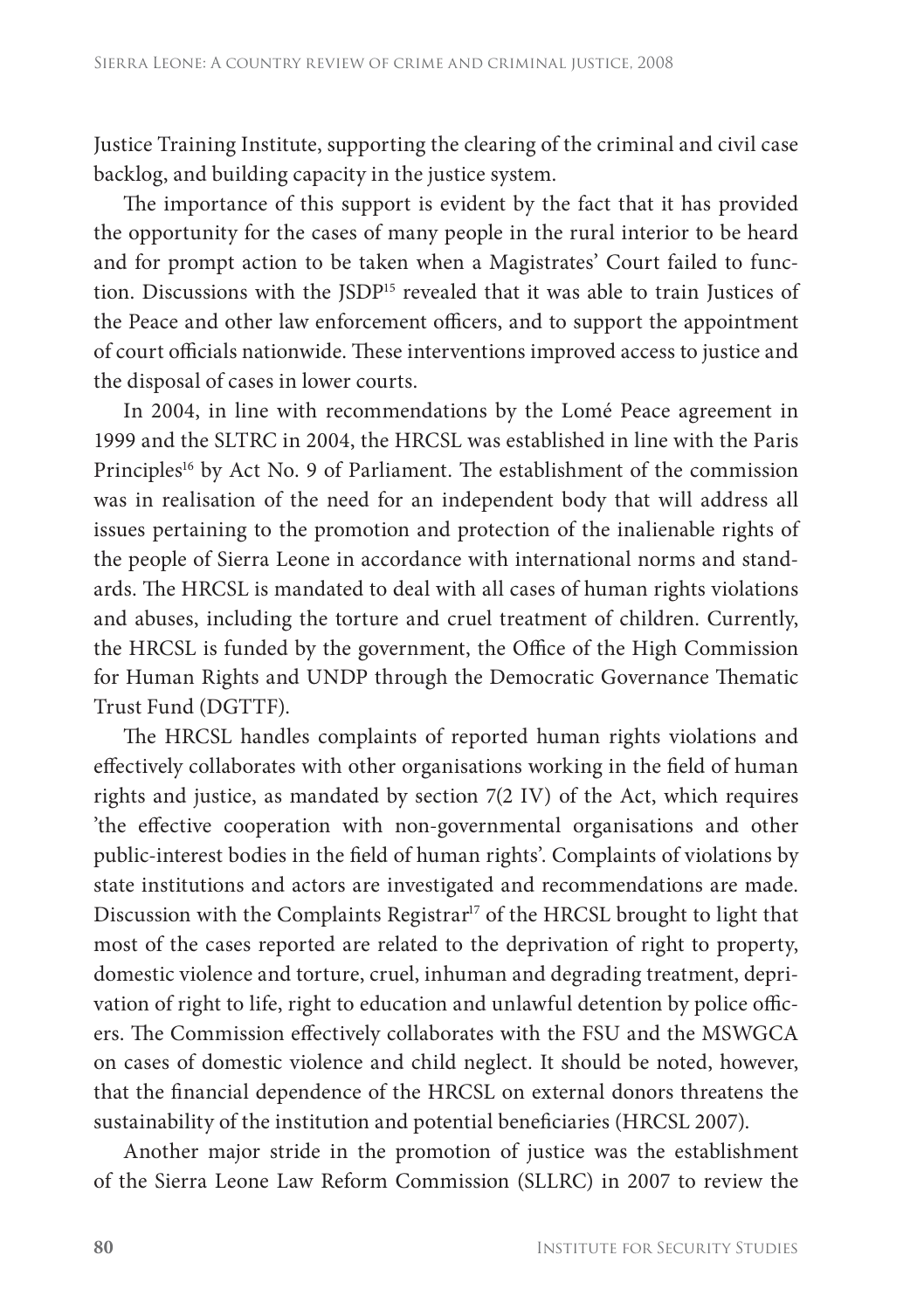Constitution. This body recommended amendments to bring the Constitution in line with national and international economic, social and political developments, coupled with the recognition of human rights and the freedom of the individuals. Proposed amendments include the provision of adequate mental and health facilities, and structures and financial support for the expansion of the education sector, including the provision of free senior secondary school education.

In 2008 the SLLRC observed that guarantees for the protection of freedom and deprivation of property, and freedom of expression and the press had also been strengthened. However, it should be noted that in spite of Sierra Leone's obligations under international law and the recommendations of the REC, the death penalty is still also maintained for serious offences such as treason and crimes of a political nature that do not directly lead to loss of life. Its general application continues to be in force, but is subject to review every two years with a view to its eventual abolition (Sierra Leone Law Reform Commission 2008).

Provisions in the constitution that discriminate against women, such as the sections on marriage, divorce, burial, adoption and devolution of property, have been reviewed to address women's access to justice. Article 4 of CEDAW, to which Sierra Leone is a party, empowers all governments to take temporary special measures to remedy the adverse effects of discrimination against women. This facilitated the application of CEDAW to Sierra Leone in 2007. The MSWGCA, the Human Rights Committee of Parliament, the HRCSL and women's organisations worked assiduously to ensure the passage in Parliament of the 'Gender Justice Laws' in 2007, which include the Domestic Violence Act No. 20<sup>18</sup>, the Devolution of Estate Act No. 21<sup>19</sup> and the Registration of Customary Marriage and Divorce Act No. 22<sup>20</sup>. These three pieces of legislation now provide equal protection and treatment for women before the law.

Regardless of the above, however, latent violence against women persists, especially in rural areas. Previous research conducted by Amnesty International<sup>21</sup> highlighted women's lack of access to justice, particularly in the customary law system, where male monopoly of judicial office and discriminatory customs and tradition tipped the scale against women. They continue to face grave human rights abuses at the hands of local chiefs who act illegally and impose fines.

Practices that take place in the name of tradition or customary law also violate women's rights to live free from violence, coercion and discrimination. Consultations in Mayakah Lane, Shebora chiefdom in the Bombali District,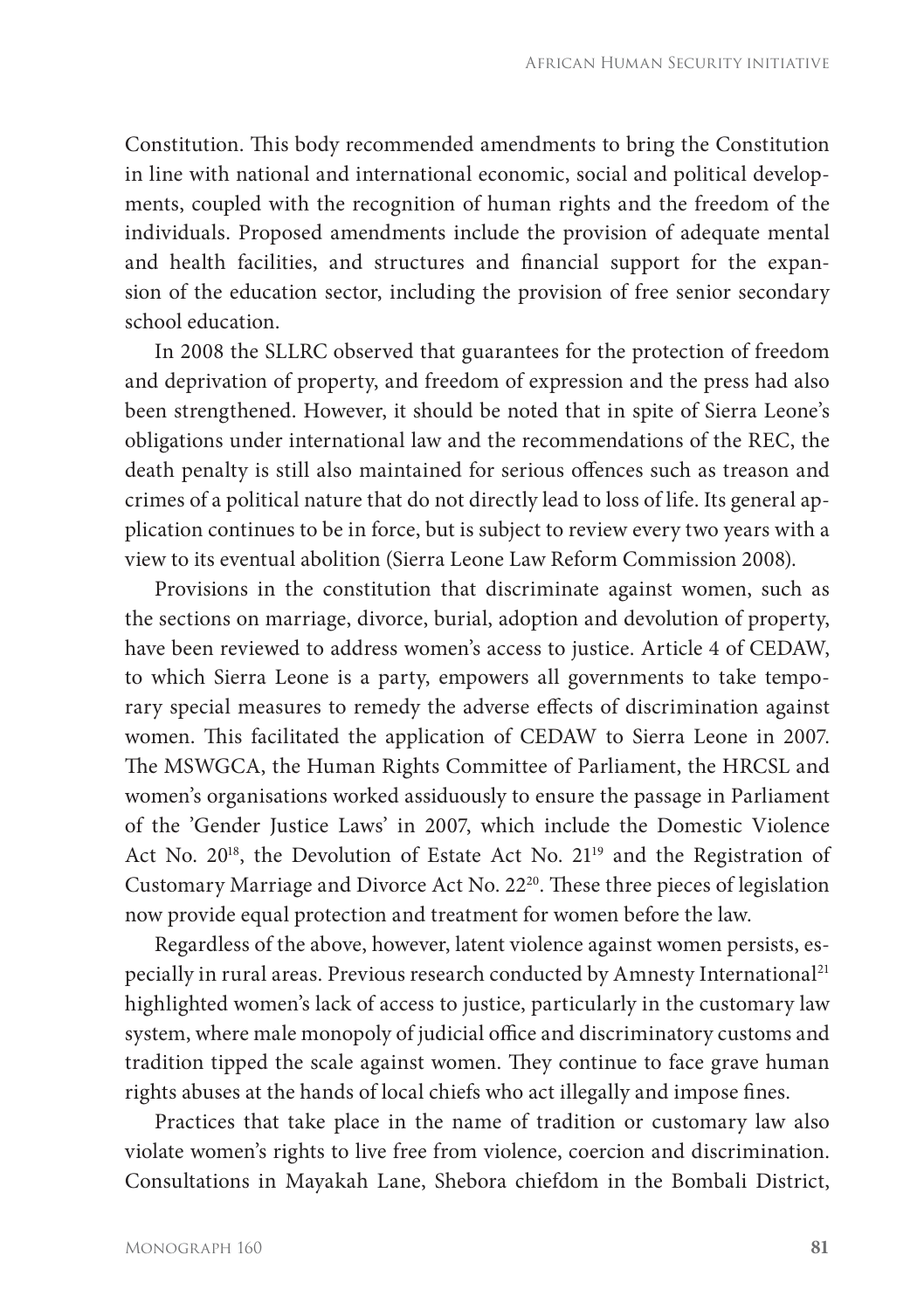revealed that a woman was seriously beaten by an old man for refusing his love proposal. When the matter was reported to the chief, the woman was molested by the chief and blamed for not heeding the man's love advances. A woman in the same chiefdom revealed that another woman was beaten by a young man because she refused to fall in love with him. The chief supported the young man and stated that the woman must have made some sexual advances to the young man to be treated in that manner.

Despite the recent institutional changes aimed at ensuring access to justice, people's perceptions about the integrity and impartiality of lawyers and local court officials remain a problem amongst litigants. Respondents in the three targeted regions, namely Bombali, Kailahun and the Western Area, and those in rural areas, revealed that partial justice, the levying of heavy fines and lack of resources to access the courts are major constraints. For instance, a respondent in Kailahun district revealed that:

A friend of mine was summoned to a court for refusing to pay someone he borrowed money from. The actual money he was supposed to pay was Le 150 000 (US\$50). The man who summoned the debtor to court informed the chiefs that a sum of Le 500 000 (\$167) must be paid to him. Despite the plea from the debtor that the information provided by the complainant was wrong, neither the chief nor the court clerks listened to him.

He was forced to pay the money. Other respondents noted that the rights of the poor are not respected and, because they do not have the money for litigation in local courts, their cases are dropped, thus denying them access to timely justice.<sup>22</sup>

# **OTHER EFFORTS TO MAKE JUSTICE ACCESSIBLE**

Section 23 of the Constitution guarantees the right of access by all to the courts, yet the vast majority of Sierra Leoneans specifically do not have access to the English law courts, thus making the constitutional provision meaningless. For people to be able to enforce their rights, legal representation is extremely important. Section 28(5) of the Constitution mandates Parliament to make provision for the rendering of financial assistance to indigent citizens whose rights have been infringed. Parliament has not yet made any such provision (Justice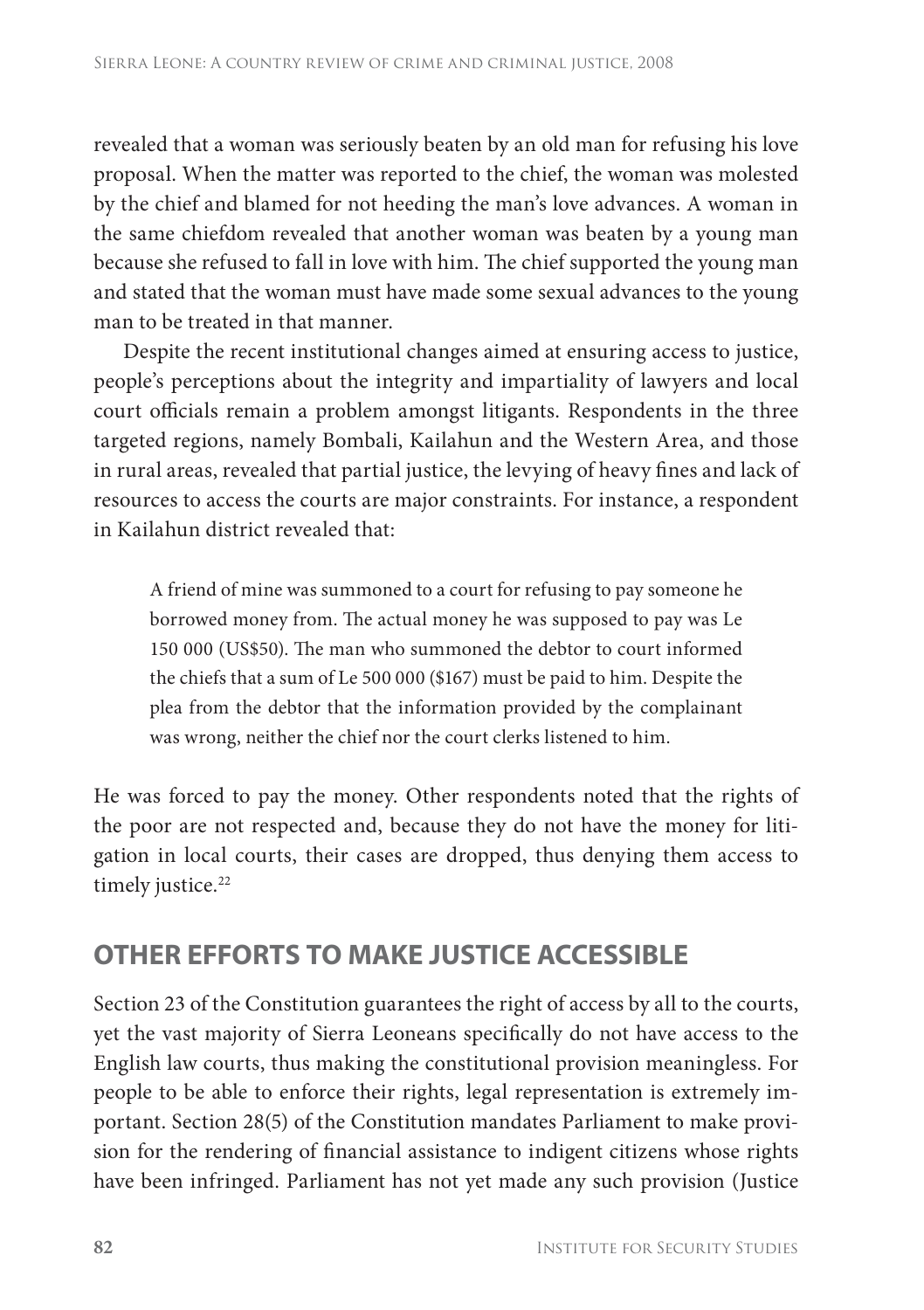Sector Survey Report 2008). However, consultation is currently taking place aimed at setting up a Public Defenders Office (PDO) that would address cases at no cost.23

As Sierra Leone's formal justice system is typified by low access to legal services, and then only in urban areas, alternative justice mechanism projects, e.g. legal aid services, have emerged. In 2001, the National Forum for Human Rights (NFHR)24 and the Open Society Justice Initiative (OSJI) decided to improve access to justice through the training of paralegals. Once trained, the paralegals are to offer legal education and advice to people in rural areas. This led to a study of the customary law conflict resolution mechanisms and general perceptions of the justice system in selected districts in the country (National Forum for Human Rights 2001).

Survey results have revealed that regardless of the law system in place, i.e. customary or common, justice is not accessible to most people as a result of weak delivery institutions, corruption and inadequate human resources. This resulted in a recommendation that human right groups should promote the accessibility of justice to all through various forms of intervention.

Between February and May 2004, LAWCLA in collaboration with Global Rights<sup>25</sup> trained 120 paralegals from community-based groups in three districts in the East and the North, namely Kono, Kailahun and Kabala, in a range of legal issues faced by communities on a daily basis. Training centred on the role of a paralegal, the powers of the police and the rights of the accused, women's rights, family law and domestic violence, property rights, succession and inheritance, children's rights, sources of law, the court system and the legal process, local governance and the powers of local councils. The curriculum is found in *A handbook for paralegals,26* which serves as a reference point for all paralegals.

According to the Juvenile Research Consultant<sup>27</sup> of LAWCLA, the paralegals training programme was born out of the fact that lawyers are not able to provide adequate legal services to the rural and urban poor as there are too few in relation to the country's population. From another perspective, the geographical distribution of lawyers is skewed, with the vast majority found in the bigger towns. Problems of language and distance make lawyers in Sierra Leone quite inaccessible to the ordinary person.

The United States Aid Agency (USAID) has also been working to stimulate citizen's collective awareness of human rights issues through local civil society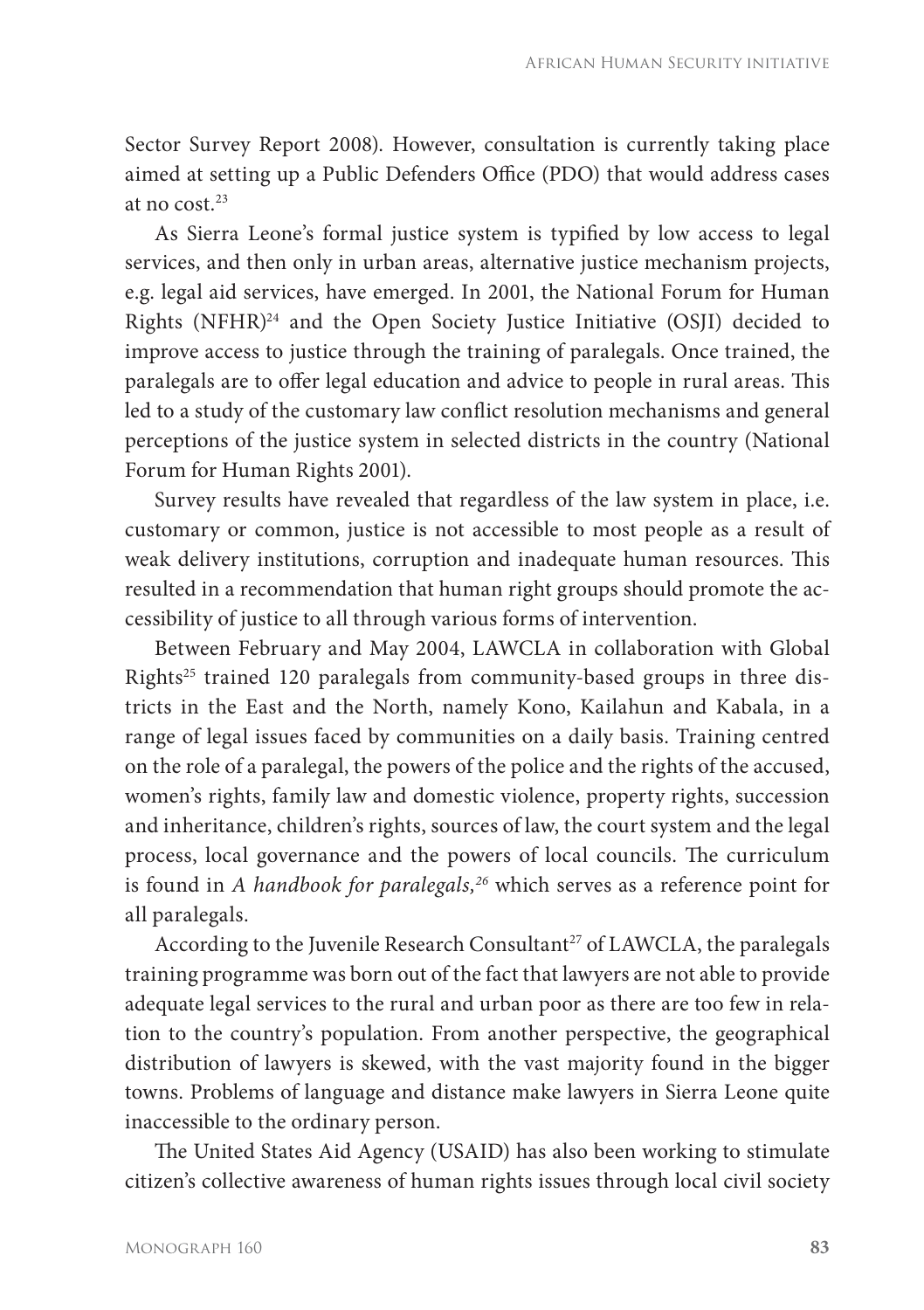organisations. In 2006, USAID in collaboration with local communities and the NFHR launched a campaign to secure legal rights for citizens to access key information about government processes and decision-making. This led to the training of 117 paralegals that targeted women, youth groups and human rights associations. Training was geared towards monitoring, reporting and addressing human rights issues in the various communities.

Timap for Justice is an independent NGO that makes justice a priority. It evolved out of the 2003 rural paralegal project initiated by the OSJI and the NFHR. Currently Timap deploys 25 paralegals in 13 offices in the North, South and West of the country. Their main focus includes human rights education, negotiation and mediation. The programme is directed by two lawyers who train, supervise and support the paralegals in their work. The lawyers only intervene in cases where a paralegal is not able to achieve resolution, or where the harm or injustice is severe. Today, the Timap's justice project has succeeded in achieving over 1 000 solutions to cases in various areas of intervention.

Faith-based organisations like the Methodist Church Sierra Leone (MCSL) in collaboration with the NMJD currently operates a partnership called 'Partners in Conflict Transformation' (PICOT). Since 2006 PICOT has been supported by Irish Aid through Christian Aid Sierra Leone. The two partners have paralegals trained by the Centre for Public Interest Lawyers (CEPIL) of Ghana and currently retain the services of a lawyer that handles cases above the remits of paralegals. The main idea behind PICOT is to train paralegals who in turn would provide legal education in their communities and assist those who are in conflict with the law. The specific aim of PICOT is to ensure the delivery of justice to minors through mediation and human rights education. Currently MCSL operates in 60 communities in three chiefdoms in Kailahun District, namely Peje West, Peje Bongre and Njaluahum, whilst NMJD operates in 60 communities in the Bo and Kenema districts.

Discussions with the project officer<sup>28</sup> in Segbwema, Kailahun District brought to light that between April 2007 and March 2008 a total of 298 women and 294 men successfully accessed the services of paralegals with satisfying mediation results at Kangaroo courts.29 Originally, chiefs felt threatened by paralegals in their communities, fearing that they would strip them of their responsibilities and other forms of coping mechanisms. However, this has not been the case and there are now instances of chiefs themselves sending cases to paralegals for redress.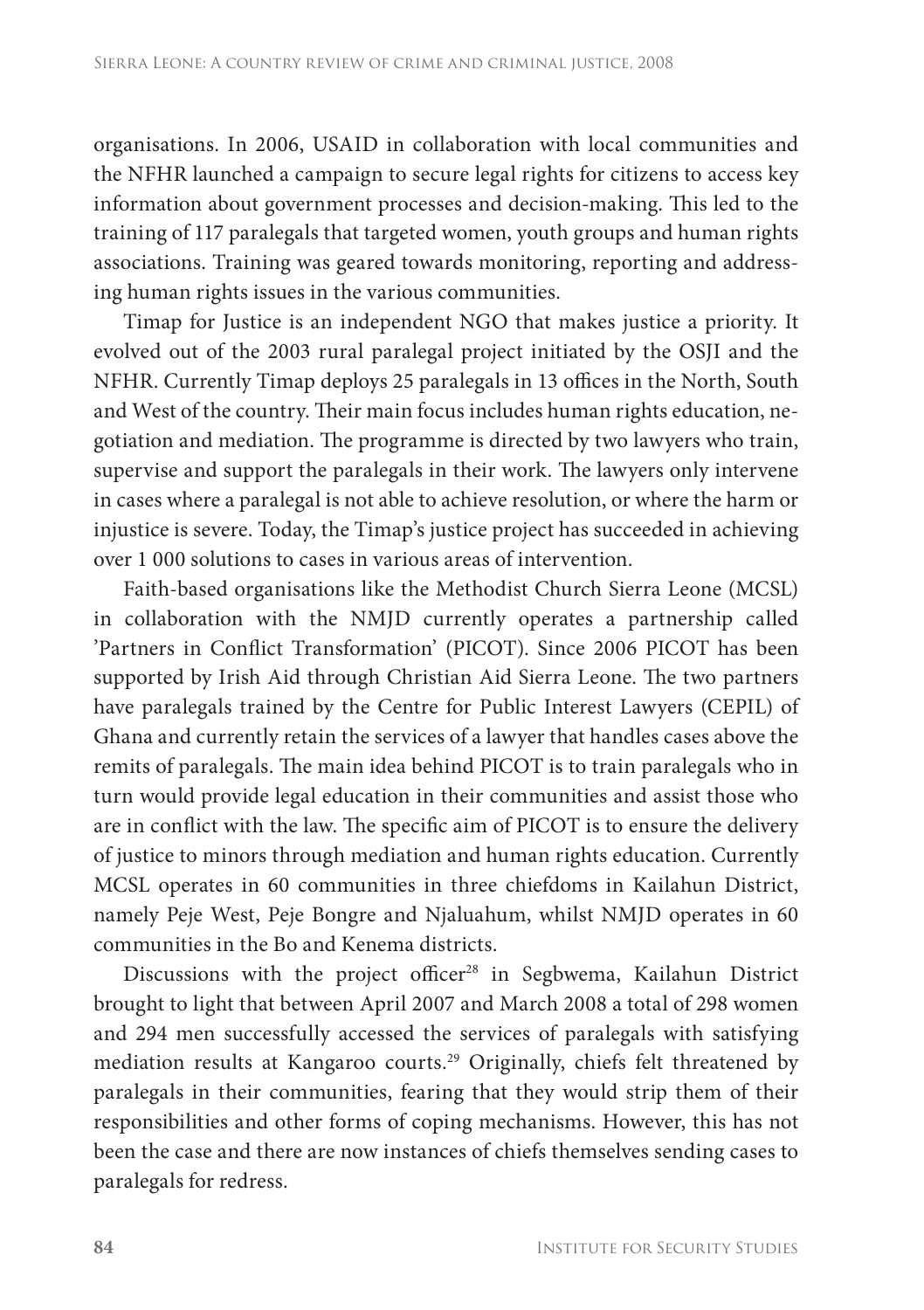Since 1996, Conciliation Resources, a UK-based organisation, has been working in partnership with the Bo Peace and Reconciliation Movement (BPRM) in its Community Peace and Empowerment in Southern Sierra Leone Project. Targeted districts are Bo and Pujehun and the project specifically addresses the needs of people hardest hit during the war. The main area of focus is the training of community-based peace monitors, who play a vital thirdparty dispute resolution and mediation role. BPRM regularly monitors the work of the peace monitors to identify their problems and to get background information about ongoing conflicts. Field reports are used to develop effective interventions**.**

In February 2008, the JSDP collected data on people's access to justice specifically in rural areas with the aim of designing a plan to introduce the Community Mediation Scheme (CMS), which aims at empowering rural people to resolve minor disputes without undue cost.

The JSDP intends to implement the CMS in Bo and Bombali Districts as a pilot project, which reflects government's commitment to making justice accessible to rural people. On another note, one of the recommendations in the report of the SLTRC was the establishment of the Alternative Dispute Resolution Scheme to address minor cases at community level – government intends to address this.

#### **RECOMMENDATIONS**

- $\blacksquare$  The government should provide an effective national legal aid service in various districts to promote justice specifically for the poor in rural areas
- $\blacksquare$  The JSDP, in collaboration with the judiciary, should embark on the training of more paralegals to address cases of injustice at the wider district level
- Measures to protect women must be strengthened. Despite the passage of laws to protect women, most village chiefs and court clerks who administer justice are not aware of these laws.
- $\blacksquare$  Fines for various offences should be standardised to avoid the exploitation of litigants by chiefs and court clerks.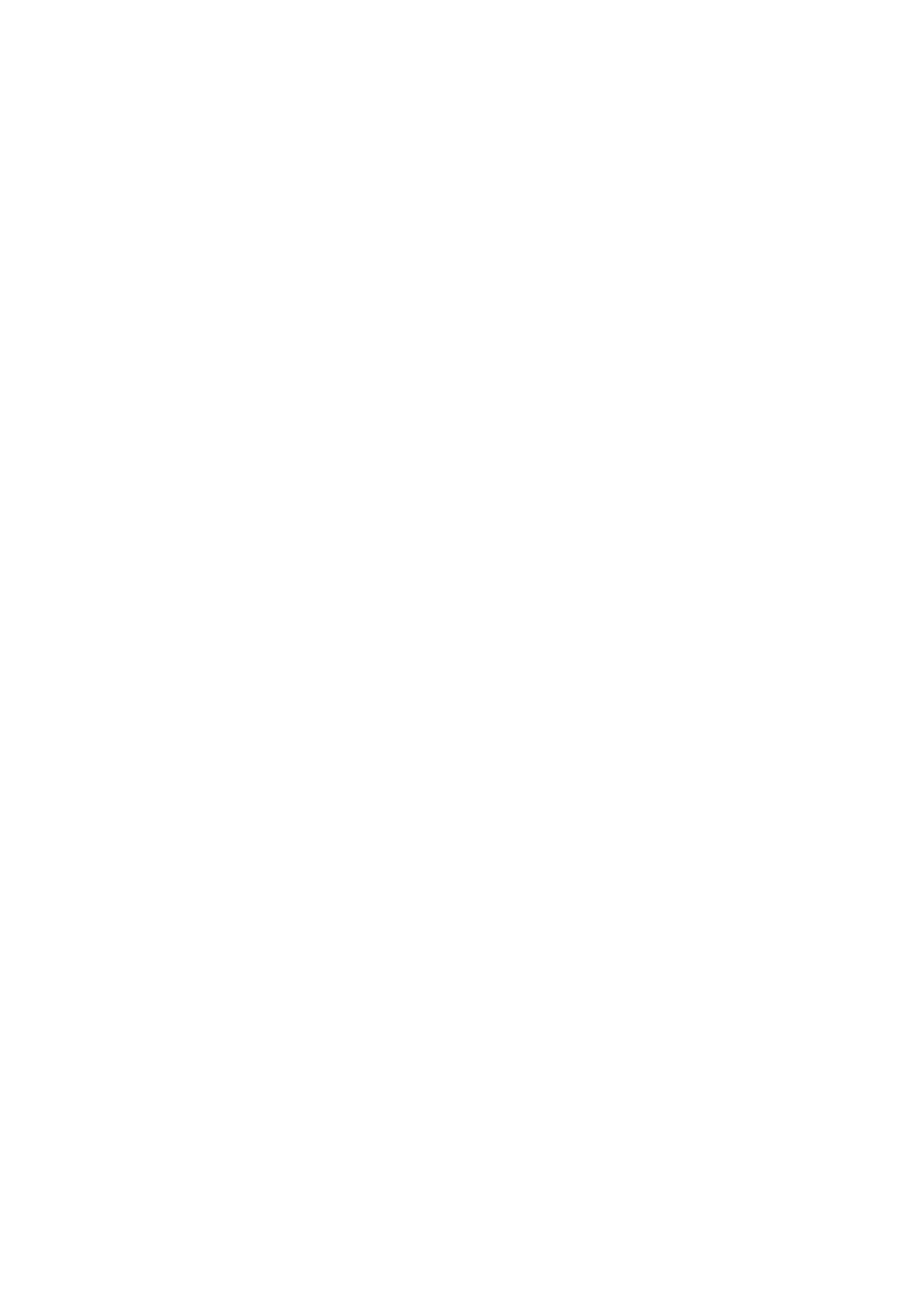# **7** Juvenile justice

#### **INTRODUCTION**

Article 40 of the Convention on the Rights of the Child (CRC), to which Sierra Leone is a party, calls on states to recognise the rights of children who are in conflict with the law and for them to be treated in a manner consistent with the child's sense of dignity and worth. The UN Standard Minimum Rules for the Administration of Juvenile Justice (the Beijing Rules) of 1985 define a juvenile as being 'a child or young person who, under the respective legal systems, may be dealt with for an offence in a manner which is different from an adult'.<sup>30</sup> A specified age criterion is thus not provided.

Under Sierra Leonean law, the Children and Young Persons Act of 1960, commonly known as Chapter 44, which governs the treatment of juveniles in conflict with the law, generally applies to anyone below the age of 17 years.<sup>31</sup> However, this is inconsistent with the age stipulated in the Approved School Order, which stipulates that juvenile offenders deprived of their liberty are normally to be detained until they are  $18$  years of age.<sup>32</sup> There are other significant inconsistencies in the various pieces of legislation that provide definitions of children. For example, Chapter 31 of the Prevention of Cruelty to Children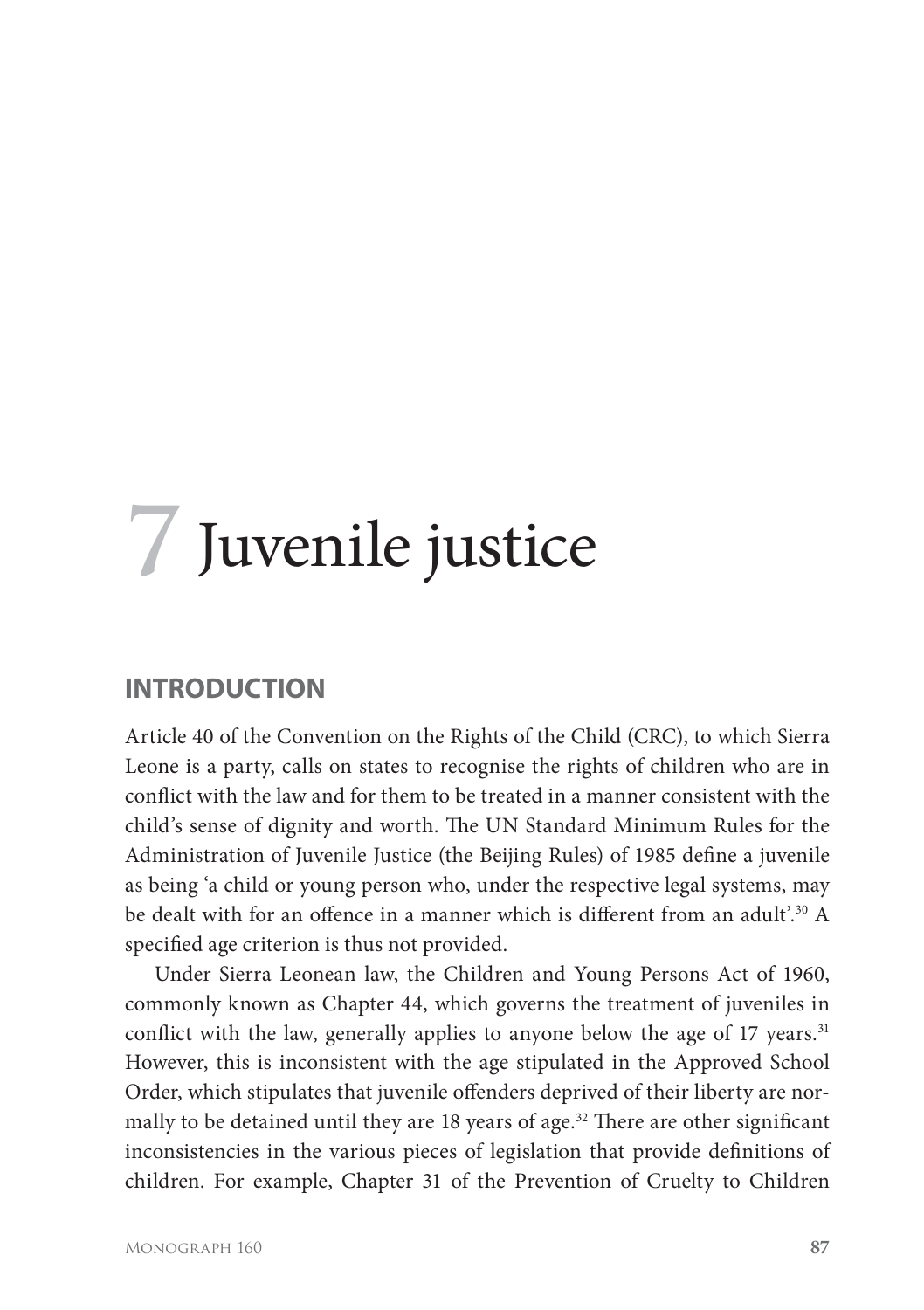Act of 1960 defines a child as a person below 16 years old. In the Sierra Leone Citizens Act of 1973 a person is deemed to be of full age when s/he has attained the age of 21 years. The Anti-Human Trafficking Act of 2005 defines a child as a person below 18 years. To add to the confusion, section 31 of the Constitution stipulates that the voting age is 18 years.

However, the African Charter on the Rights and Welfare of the Child  $(ACRWC)^{33}$  and the  $CRC^{34}$  define a child as being below the age of 18 years unless under the law applicable to the child, majority is attained earlier. In compliance with international standards, the recent Child Right's Act of 1989, which is a domestication of the CRC, has declared a child in Sierra Leone as anyone below the age of 18 years.

#### **CONSTITUTIONAL AND INSTITUTIONAL ARRANGEMENTS FOR DELIVERING JUVENILE JUSTICE**

Sierra Leone has ratified all major international instruments on juvenile justice with the exception of the Convention against Torture and Other Cruel and Degrading Human Treatment, which Sierra Leone ratified in 2002, but not the optional protocol. Primarily, there are three main guiding international legal instruments governing the treatment of juveniles. These are the UN Standard Minimum Rules for the Administration of Juvenile Justice,<sup>35</sup> the UN Rules for the Protection of Juveniles Deprived of their Liberty,<sup>36</sup> and the UN Guidelines for the Prevention of Juvenile Delinquency.<sup>37</sup>

The CRC is the key instrument under which the three documents exist. Other important documents are the three bills of rights, which include the Universal Declaration on Human Rights (UDHR), the International Convention on Civil and Political Rights (ICCPR) and the International Convention on Economic, Social and Cultural Rights (ICESCR). The principles of fundamental human rights in relation to justice contained in these documents have achieved universal acceptance and have been signed by Sierra Leone.

At the national level, laws governing children in Sierra Leone include the Prevention of Cruelty to Children Act of 1927, commonly called Cap 31, and the Children and Young Persons Act of 1945, commonly called Cap 44 and found in the laws of 1960. These are followed by other related policies and pieces of legislation that govern children at risk, such as the Protection of Women and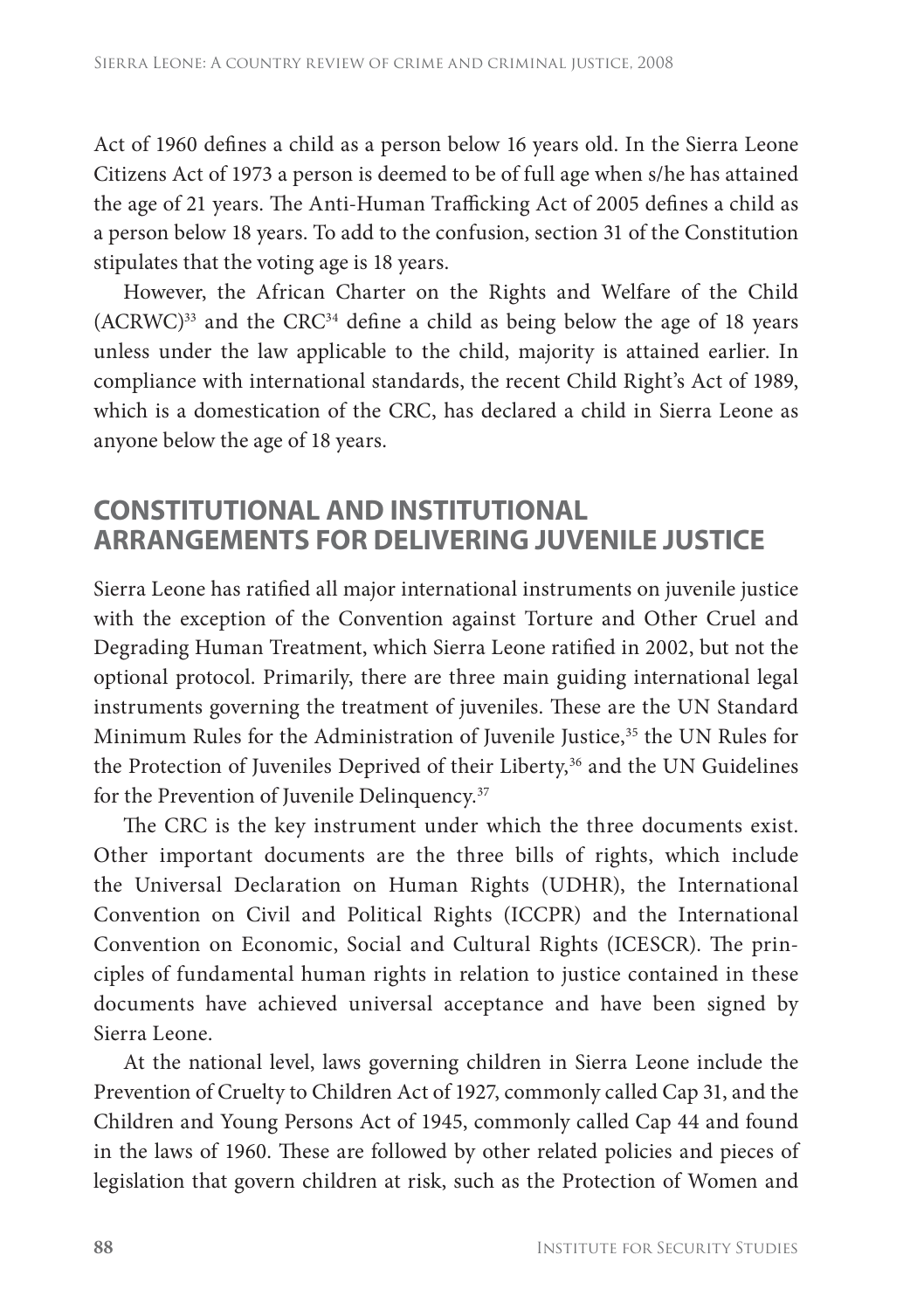Girls Act, Chapter 30 of the laws of 1960, the Education Act of 2004 and the Anti-Human Trafficking Act of 2005. In 2007 the government domesticated the Child Rights Act of 1989, demonstrating its commitment to internationally signed treaties.

In Sierra Leone, issues relating to children in general are dealt with by the Ministry of Social Welfare, Gender and Children's Affairs (MSWGCA) and the Ministry of Justice, with the UN Children's Fund (UNICEF) as the Justice Ministry's lead development partner.

Certain provisions like the age determination in Cap 44 do not fall in line with modern approaches to juvenile justice in relation to guidelines and policies set out in 'hard norms', like the CRC and the ACRWC,<sup>38</sup> as well as 'soft norms' on children, like the Beijing Rules<sup>39</sup>, the Riyadh Guidelines<sup>40</sup> and the Havana Rules.41 In Sierra Leone, the age of criminal responsibility is 14 years and any person above the age of 14 years is thus clearly deemed fully capable of committing a crime and considered capable and liable for his or her acts.

The trial process of juveniles in conflict with the law, according to both national and international standards, demands certain procedures geared towards ensuring fair and equitable justice, and the respect and dignity of the child, as stipulated in various provisions of the CRC, the ACRWC and the Child Rights Act of 2007. These procedures include, amongst many others, the right to an interpreter in court, the right to legal representation, the right to appeal, the right to have the matter determined without delay and the right to privacy. An assessment is given below of the extent to which Sierra Leone has lived up to both national and international provision in relation to the treatment of children in conflict with the law.

#### **Right to an interpreter in a Juvenile Court**

Article  $40(2b(vi))$  of the CRC provides the right to free assistance of an interpreter if the child cannot understand or speak the language used in court. In Sierra Leone, the official court language is English. However, Krio, the commonly-spoken local language, is used in most cases used during court sessions. Generally, children who come into conflict with the law are street children whose level of understanding of English is very limited. Regardless of the absence of interpreters, offenders are in most cases in a position to clearly understand what is being said by the magistrate and other court personnel.<sup>42</sup>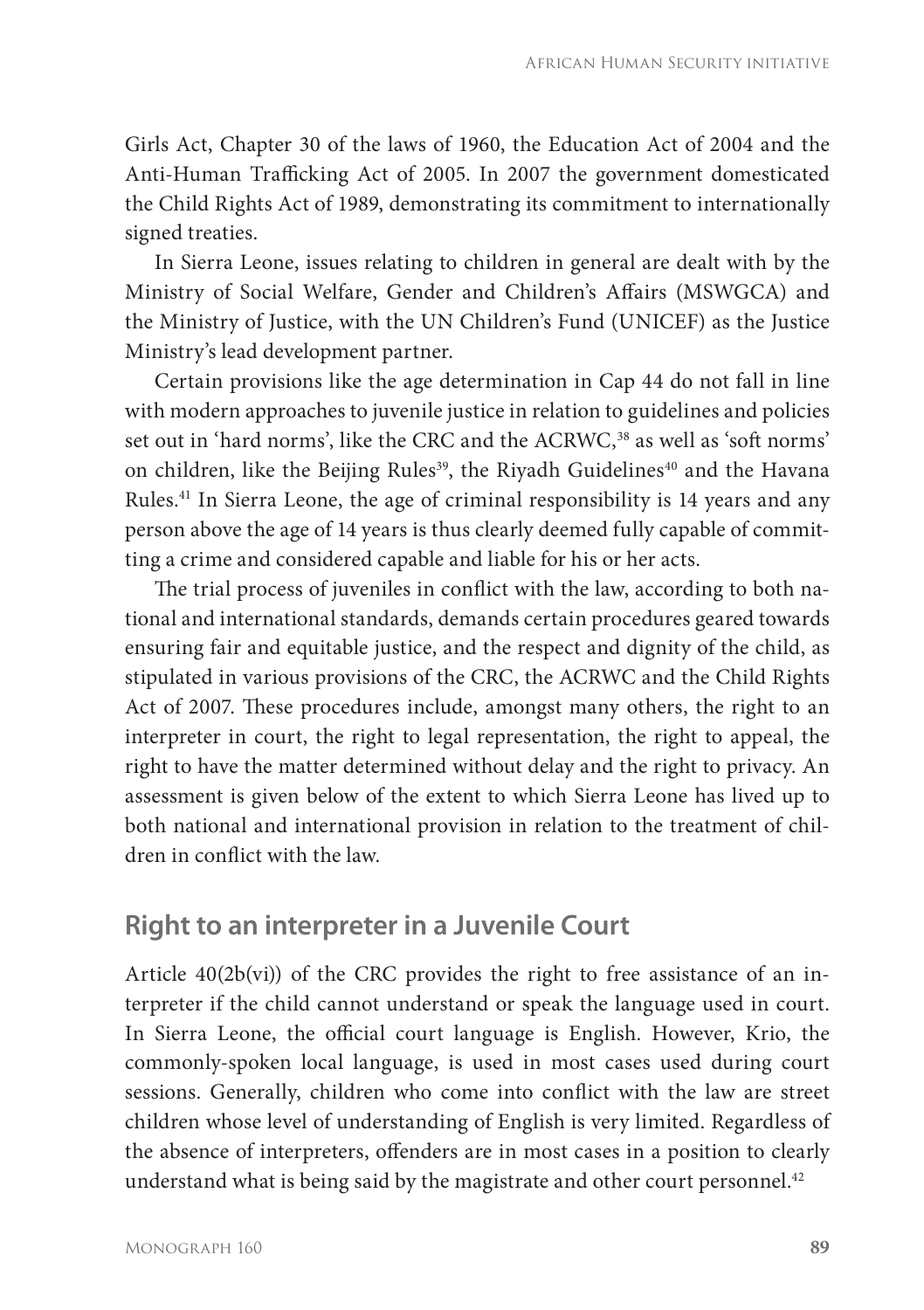## **Imprisonment of juvenile offenders**

Section 24(3), Chapter 44 of the laws of Sierra Leone of 1960 stipulates that 'a young person sentenced to imprisonment shall, so far as circumstances permit, not be allowed to associate with adult prisoners'. The *state of human rights in Sierra Leone repor*t 2007 (Human Rights Commission of Sierra Leone 2007) revealed that during a visit of the Commission to the Pademba Road Maximum Prison in 2007, it was discovered that juvenile offenders were still being detained with adults, which is in contravention of article  $7(b)^{43}$  of the ACRWC and Article  $10(2b)^{44}$  of the ICCPR, as well as national law.

The Permanent Secretary<sup>45</sup> of the MSWGCA acknowledged that technically and administratively it was wrong, but the Approved School for the detention of juvenile offenders was in a deplorable condition. Moreover, there were no other detention facilities available country-wide and the offenders could not be sent home since they were serving jail terms. The only alternative was to detain them in the Pademba Road Prison.

On a visit to the Approved School at Wellington in June 2008 it was found that six offenders imprisoned for larceny – one of whom had already been imprisoned for 26 months and the others at least two months – had in June 2008 been transferred from the Pademba Road Prison to the Approved School.<sup>46</sup>

Section 216 of the Criminal Procedures Act of 1965 prohibits the imposition of the death penalty on anyone committing a crime when below the age of 18 years. This provision is in accordance with the CRC. $47$  A visit by LAWCLA to the Pademba Road Prison revealed there was a strong likelihood that one of the women found on death row, whose birth certificate was absent, was under 16 years. This was discerned from her appearance and from information obtained from prison officers (Lawyers Centre for Legal Assistance 2005)

## **Right to legal counsel**

The provision of legal aid is enshrined in section  $28(5)$  of the Constitution.<sup>48</sup> To date, however, no legislation has been put in place to give effect to this right. Section 14(3)(4) of the ICCPR, to which Sierra Leone acceded in 1966, also requires the provision of legal counsel if the defendant cannot personally provide one.<sup>49</sup> In support of the above provision, Article  $40(2)(b)(ii)^{50}$  of the CRC, which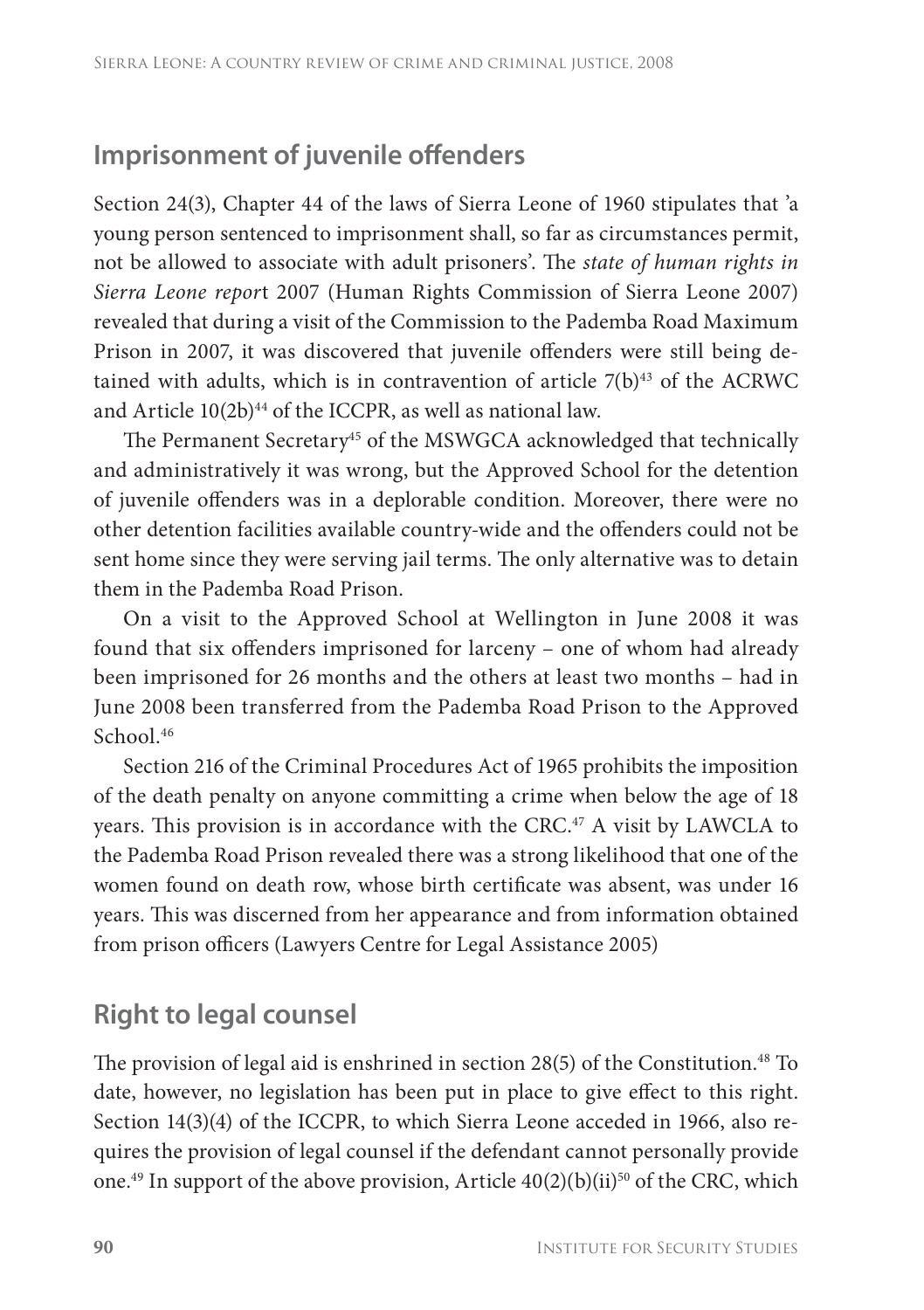Sierra Leone ratified in 1990, also stipulates the relevance of legal assistance and guidance for juveniles.

Article  $17(b\ 3)$  of the CRC<sup>51</sup> stipulates that 'a guaranteed due process is the right to a legal preparation and representation'. Unfortunately, in practice the situation encountered is to the contrary. Most juveniles who come in conflict with the law are street children with hardly any family members showing up on their behalf. In most cases juveniles provide wrong information or addresses to police and probation officers, who have the responsibility of collecting background information about the juveniles to assist the court proceedings, or to contact the child's parents or other guardian.

According to the Deputy Registrar of the High Court, legal representation for juveniles is limited and in most cases they are not represented in court. However, the Juvenile Court Clerk indicated that Defence for Children International (DCI), an NGO working on juvenile justice-related issues, sometimes provides lawyers for juveniles if they are informed about the case in time. Sometimes the probation officer from the MSWGCA speaks on behalf of the juvenile.<sup>52</sup>

#### **Right to a speedy trial**

Article 40(2)(b)(iii) of the CRC obligates state parties to ensure that a trial date is determined without delay by a competent, independent and impartial authority or judicial body. Harvey (2000:3) noted that: 'The Sierra Leone delegation in its session with the CRC committee admitted that one of the gaps in the judicial process is that minors are not always tried as quickly as they should be'. DCI noted that institutional constraints faced by the entire justice system, coupled with lack of care shown by parents or witnesses of offenders to attend court sessions, causes delays.<sup>53</sup>

In discussions with the duty officer and matron of the Remand Home in Freetown, it was confirmed that the above-mentioned situation existed until May 2007. They advised that originally court sessions were held only on Wednesdays since there was no specific court for juveniles [a situation that still pertains today] and the limited number of magistrates could only squeeze in one session a week.

Furthermore, transporting offenders to court was a major problem as there were no vehicles attached to the home. This resulted in offenders arriving late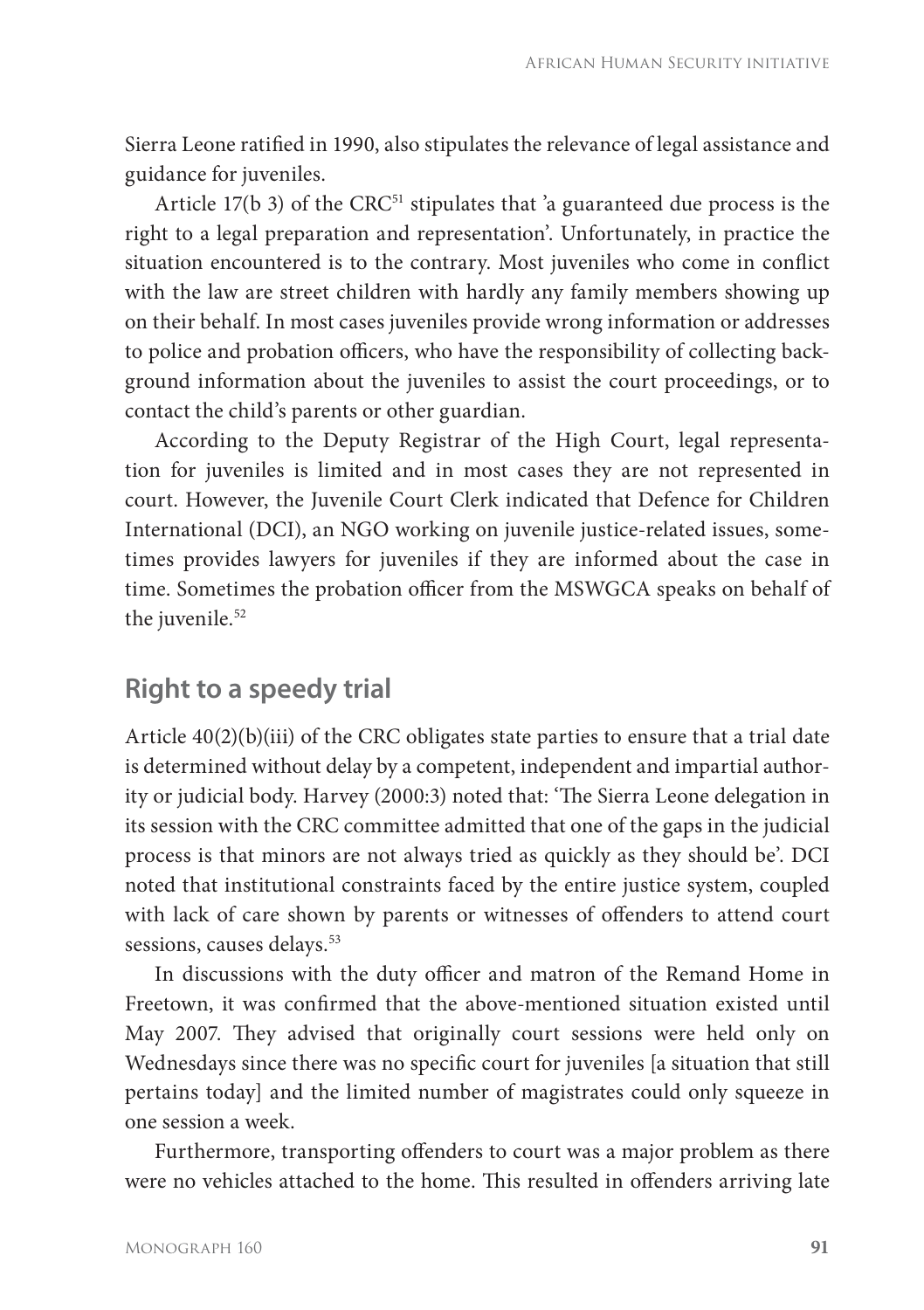for hearings and magistrates adjourning the cases of those who arrived late. Because of lack of transportation and for reasons of security, given the limited number of duty officers attached to the home, it was not always possible to take all the juveniles needed for hearings to court simultaneously. This situation in most cases resulted in inmates pelting personnel of the home with stones.

However, since May 2007, the situation had improved slightly. A vehicle had recently been allocated to the MSWGCA by UNICEF on the understanding that it only be used for the transportation of juvenile offenders to court. Although a Land Rover was always made available to the Remand Home, obtaining sufficient fuel had proved to be a major problem. According to the duty officer, the court now also sat for juvenile cases every day. At the time of the interview there was little delay in transporting children to court.

The Permanent Secretary confirmed that the only major concern was the time set for juveniles to attend court sessions. As no specific Juvenile Court had yet been established, court sessions were held in the afternoon. After the trial of adult cases, the same courts were used for juvenile cases, which resulted in the cases of juveniles being heard up to 17:00 daily. Although matters were sometimes adjourned because a magistrate got tired, such occurrences were very low.

## **Right to privacy**

Article 40(2)(b)(vii) of the CRC mandates that a juvenile should have his or her privacy respected at all levels in the proceedings. The Clerk of the Juvenile Court said, however, that at times juvenile cases were heard in the presence of other litigants. The reason for this was that there was no special court assigned to juvenile cases. At the time of this research, the High Court was being used since it was in recess. When it resumed the Juvenile Court would look for a new venue. Court No. 7, which was assigned to juvenile cases in the afternoons, was normally in use till the arrival of juveniles. In some cases, when the accused in an adult case was not present, an available juvenile offender was called to be tried while adults were still present, which is a contravention of international standards.

## **Right to bail**

Although section 15 of Chapter 44 and section 17 of the Constitution provide for bail under certain conditions, it is not granted. In cases of homicide and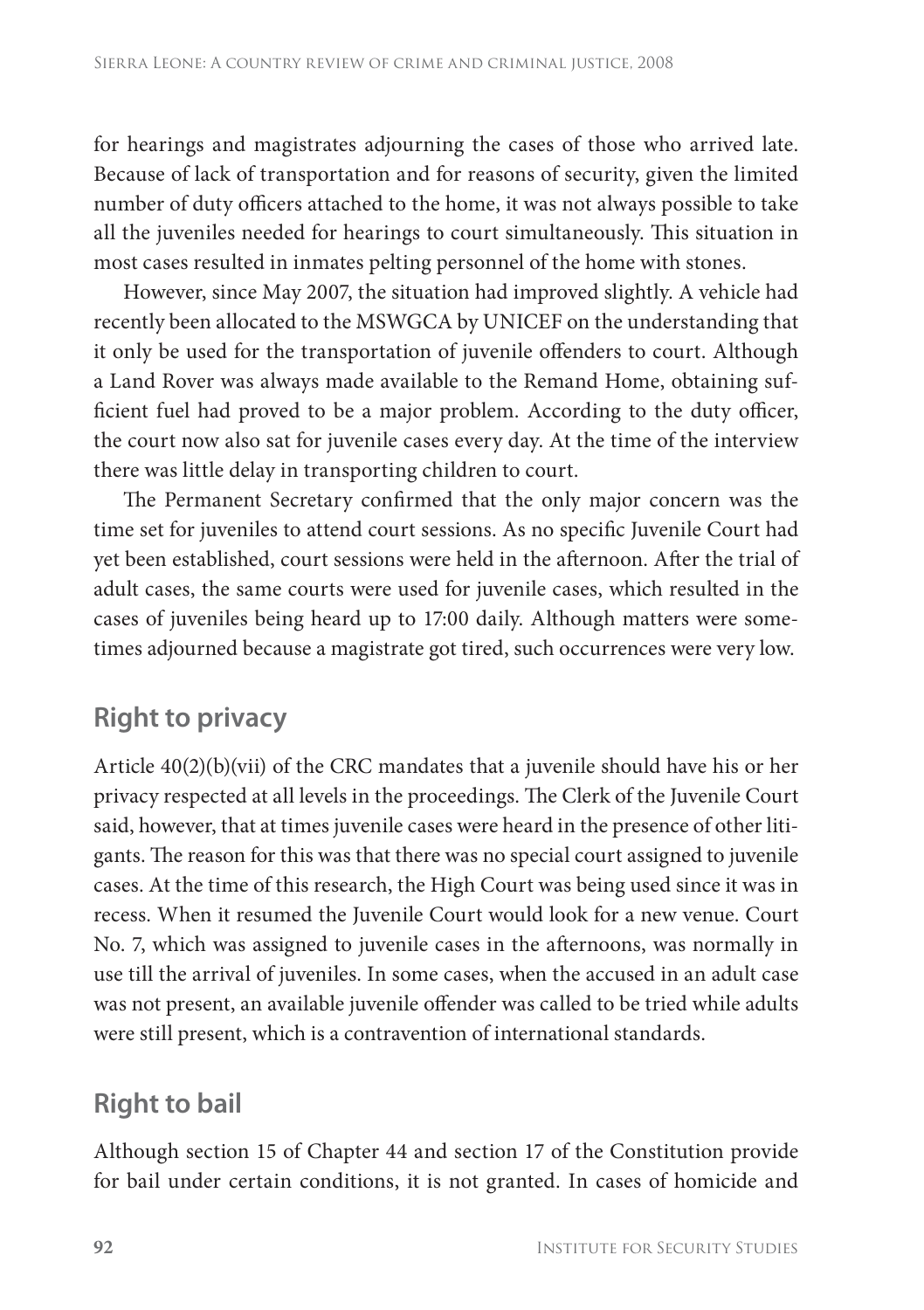treason, bail is not allowed. The Deputy Master Registrar of the Law Courts indicated that bail was sometimes also not granted for cases such as rape.

#### **Detention provisions**

Article 37(b) of the CRC stipulates that 'detention shall be for the shortest appropriate period of time'. This CRC provision is supported by Rule 19 of the Beijing Rules, which states that 'the placement of a juvenile in an institution shall always be a disposition of last resort and shall be for the minimum necessary period'.

According to the matron<sup>54</sup> of the Remand Home at Kingtom, until May 2007 offenders normally stayed at the home for a period of six months to one year before they were released, charged or sent to the Approved School. Many factors, including the lack of transportation, the non-availability of a specific court for juveniles or of a magistrate, had been responsible for the arbitrary detention of children in contravention of international standards. It was stressed, however, that since May 2007 the longest detention period at the home had been three months, even though this is still too long. During the visit to the Remand Home it was found that a school boy aged 13 years had already spent 11 weeks at the home without having made a single appearance at the juvenile court.

#### **Right to be heard and to cross-examine witnesses**

Articles  $40(2)(b)(iii)$  and  $12(2)^{55}$  of the CRC guarantee the child's right to be heard in judicial proceedings. In practice, and in accordance with section 15 CAP 44 of the 1960<sup>56</sup> Laws of Sierra Leone, juvenile offenders are given the opportunity to be heard in court. It was revealed that before the start of trial sessions offenders are asked to explain what led to their prosecution in the juvenile court, regardless of whether a legal representative is present in court or not. Remand inmates interviewed confirmed that they are allowed to speak in court.

On the issues of witnesses, if they are available, they are normally crossexamined. It was, however, disclosed that getting witnesses to appear at a court hearing is rather difficult and can lead to frequent adjournments of Juvenile Court cases.57 It was also indicated that witnesses, if they do appear,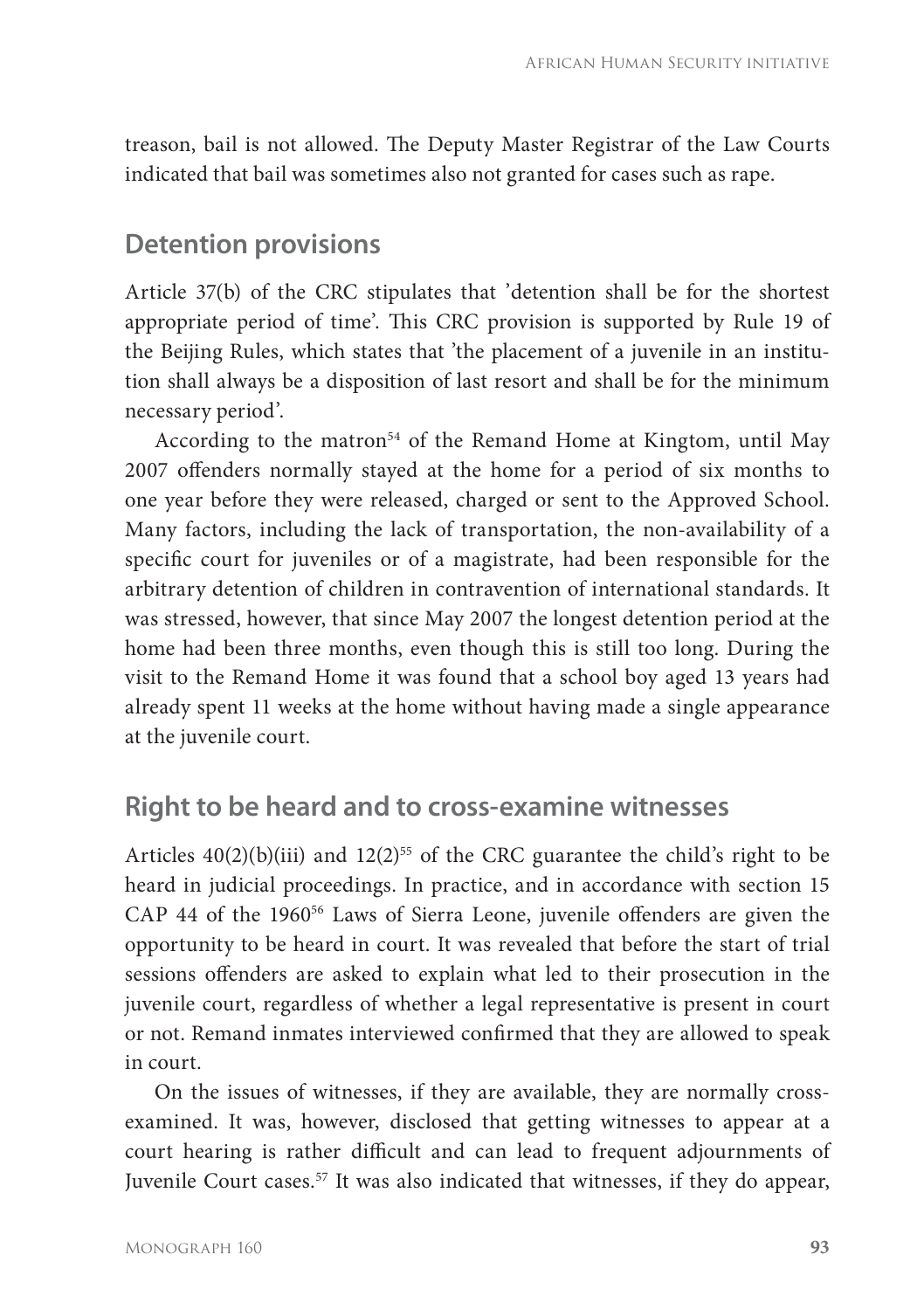are discouraged by the time they need to spend at court before a juvenile case is called. Most witnesses appear just once and do not turn up when called thereafter.

## **The right to appeal**

The right to appeal is enshrined in Part V11, section 41 of the Laws of Sierra Leone<sup>58</sup> and Article  $40(2)(b)(v)$  of the CRC<sup>59</sup>. According to the law, juvenile offenders are supposed to be informed about their right to appeal at the close of trial in the Magistrates' Court. In the past, however, this has not been the practice (Lawyers Centre for Legal Assistance 2005). The Court Clerk said that this had changed and that juveniles were now informed about their right to appeal. Appeals were seldom lodged, however.

## **Approved School Order**

Chapter 44, section 26(1) of the Laws of Sierra Leone gives the court the power to place a child or a young person in the custody of an Approved School until the age of 18, or for any shorter period that must, however, be greater than two years. If a young person is over 16 at the time of being sentenced, the child will only be committed until s/he is 18. A visit to the Approved School in June 2008 revealed, however, that in breach of this law six offenders already above the age of 16 years were sentenced to between three and five years imprisonment. Specifically, one of the 16-year-old offenders was sentenced in June 2008 to five year's detention for burglary, which will make him 21 years old at the time of release.<sup>60</sup>

These inconsistencies on the part of law officers are clear manifestations of arbitrary detention contrary to the provision of chapter 44, section 20(2) of the Laws of Sierra Leone, which stipulates that 'court orders for juveniles should not exceed a period of three years'. Two boys aged 10 years each were found at the Approved School. Apparently they were brought in by their parents because of stubbornness and continuous truancy.

In June 2008, during Sierra Leone's presentation of its second-period report to the 48th session of the CRC, the committee urged Sierra Leone to ensure that juvenile standards are fully recognised and implemented, particularly in relation to articles 37(b), 39 and 40 of the convention, as well as the Beijing Rules, the Riyadh Guidelines and the Havana Rules. The committee expressed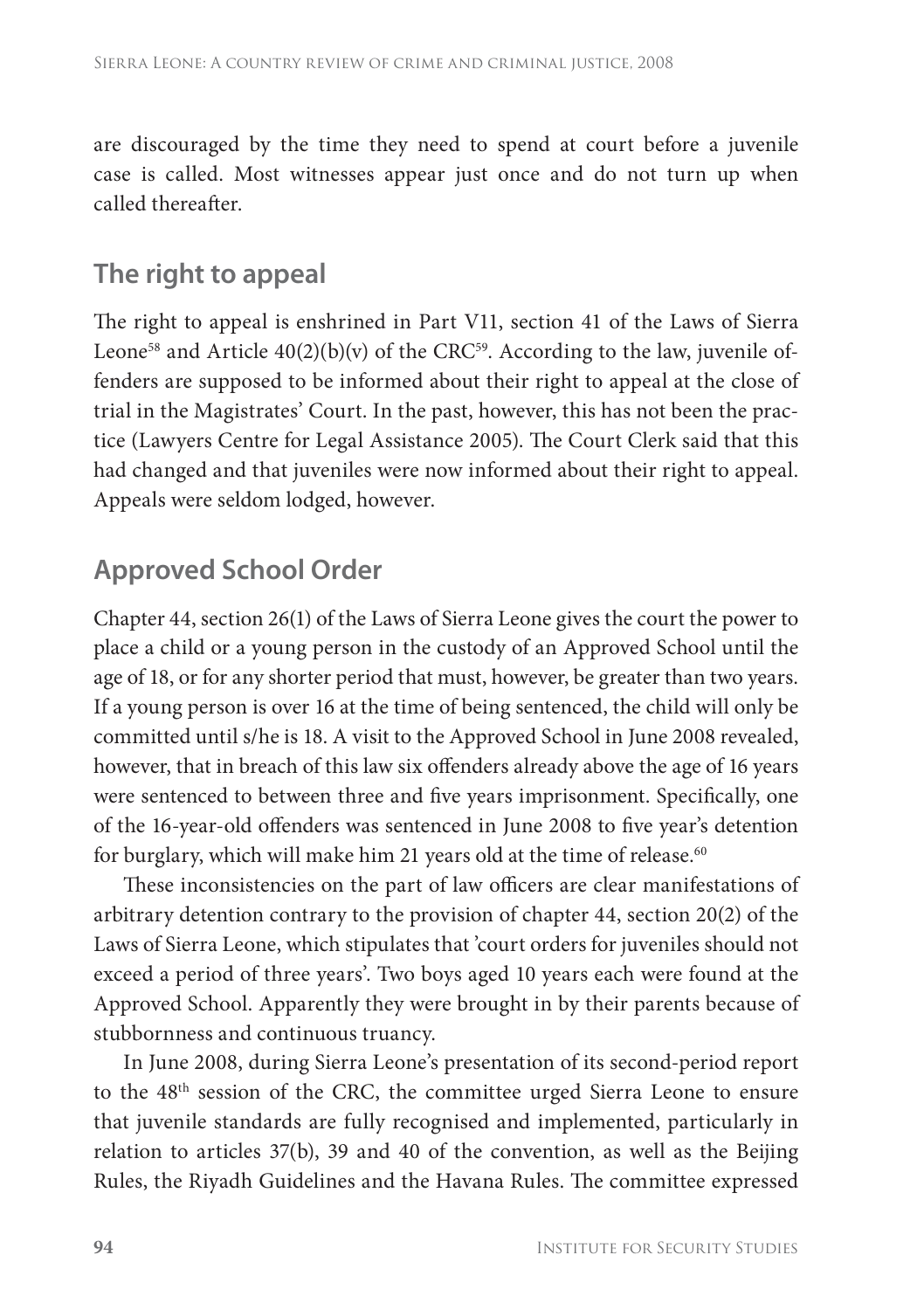its dissatisfaction with Sierra Leone's non-compliance with the law and urged the country to ensure that when detention is carried out it is done in compliance with the law and with respect for the rights of the child as set out under the convention.<sup>61</sup>

#### **The Approved School and Remand Homes**

The primary goal of a juvenile justice system is the rehabilitation and reintegration into society of juveniles through the provision of the necessary facilities and skills. Children should be given the opportunity to reform whilst they are being held in custody. The Beijing Rules, the Riyadh Guidelines and the Havana Rules lay down the processes that are geared towards rehabilitating juveniles and reintegrating them into society.

Currently there are only three detention centres for children in Sierra Leone, two Remand Homes located in Bo and Freetown and a reformative institution for children in conflict with the law, referred to as the 'Approved School'.<sup>62</sup> Before the civil war, the school at Wellington had poor sanitary facilities, no clean drinking water supply and no effective security (e.g. a fence), a situation that created many problems with street youths and the police. It was also reported that before the war offenders were sometimes fed three times a day, although the provision of daily meals was reduced on occasion because of a lack of funds (Ministry of Social Welfare, Gender and Children Affairs 2006).

In addition, there was limited access to basic medical facilities, recreation and education as required by Rule 2(12) of the UN Rules for the Protection of Juveniles Deprived of their Liberty,<sup>63</sup> even though an NGO, Rainbow of Hope, did provide basic non-formal education and counselling services. Facilities for girls did not exist and neither was there a community-based programme to integrate offenders into the community when they left the home. Contrary to the reformative purpose of an Approved School, offenders released from the school tended to be drawn deeper into criminal activities. No follow-ups were made by social workers to ensure that the children were integrating into the community (Ibid.).

During the civil war the Approved School became dilapidated to such an extent that it was eventually closed down. In 2006, as part of the government's recommendations for improving the criminal justice system, the renovation of the Approved School to minimum international standards was prioritised.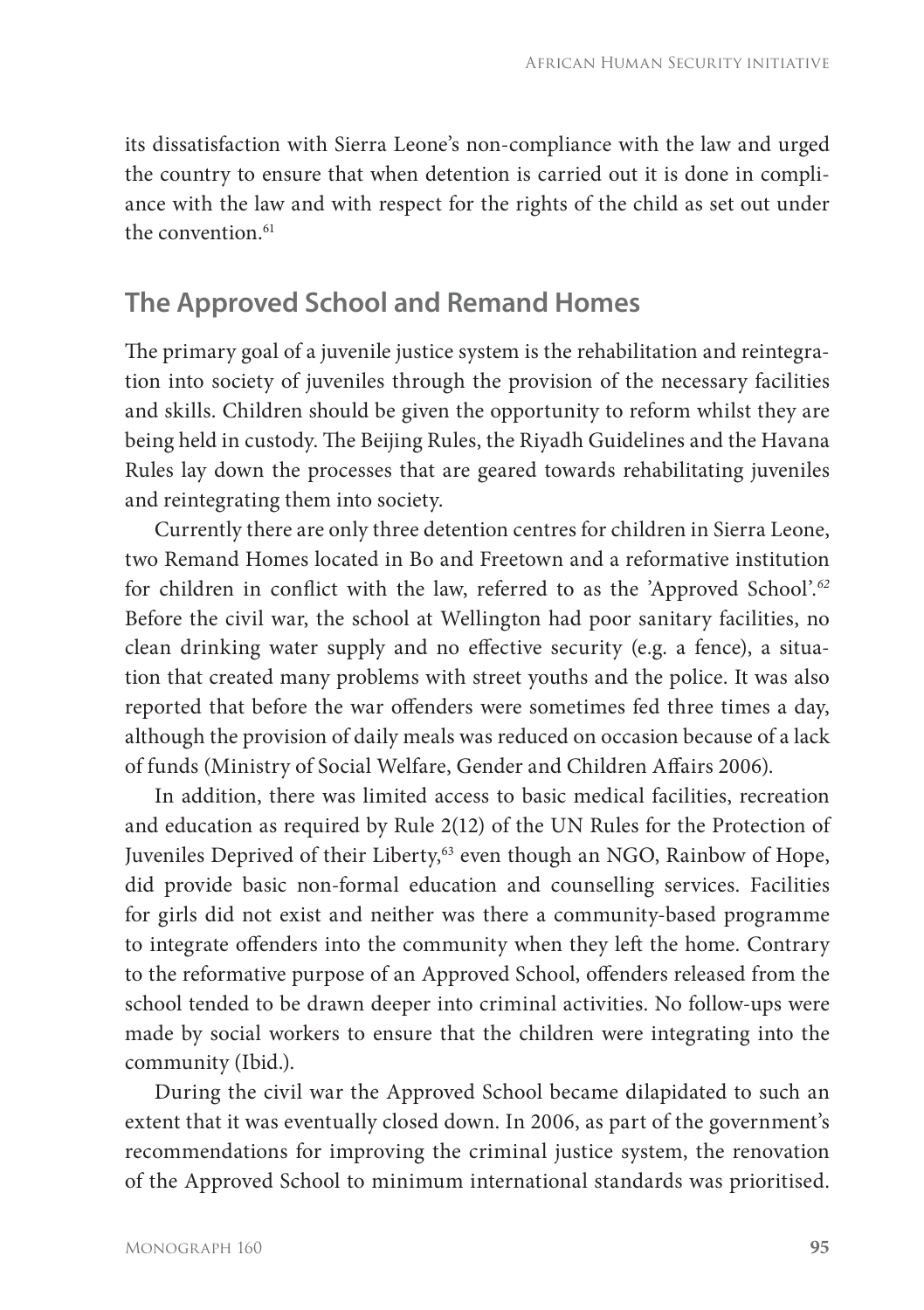The Approved School was to provide basic services such as health, formal education, vocational and agricultural training, and recreational and other relevant activities that would prepare committed children to becoming useful citizens (Ibid.).

The National Child Justice Strategy was approved by Parliament in the same year. Priority interventions were to include the rehabilitation of the Approved School and the Remand Home<sup>64</sup> at Kingtom, as well as the establishment of foster and bail homes in the Moyamba District. The rehabilitation of the Approved School and construction of a wall around the property for security reasons was completed in 2007, but the school could not be opened immediately because of a lack of certain facilities. It was only in May and June 2008 that juvenile offenders held in custody at Pademba Road Prison were transferred to the Approved School.<sup>65</sup>

A site visit to the school<sup>66</sup> showed signs of government's commitment to meeting international standards, as well as to the promotion and protection of the rights of juveniles. Rules 31,<sup>67</sup> 37 and 38<sup>68</sup> of the UN Rules for the Protection of Juveniles Deprived of their Liberty mandate the availability of good medical facilities and food, the provision of basic education and the acquisition of basic training skills by offenders.

Interviews with the matron of the school and with offenders themselves showed that the assigned contractors provide food<sup>69</sup> on time and in sufficient quantities to meet the MSWGCA requirement for three meals a day. Major challenges remained in the areas of education and health. Medical facilities were non-existent and juveniles were taken for treatment at a community clinic. Since the school's reopening, only four cases had been forwarded to the clinic. According to the matron, prescription costs were handled by the MSWGCA, but in most cases expensive drugs were not made available, leaving juveniles in a state of incomplete medical treatment. There was optimism, however, that a change of attitude would come about on the part of the government. Life Line Ministries provided medical assistance to offenders at the school. Before the war, medical support had sometimes been provided by the DCI.

Neither formal nor vocational training was available for juveniles at the school. Classrooms were available, but non-operational. The JSDP had provided some furniture and sewing machines for skills training, but supplies such as needles, thread and material to facilitate the sewing classes were not to hand. Vocational training classes in carpentry were not functioning because of a lack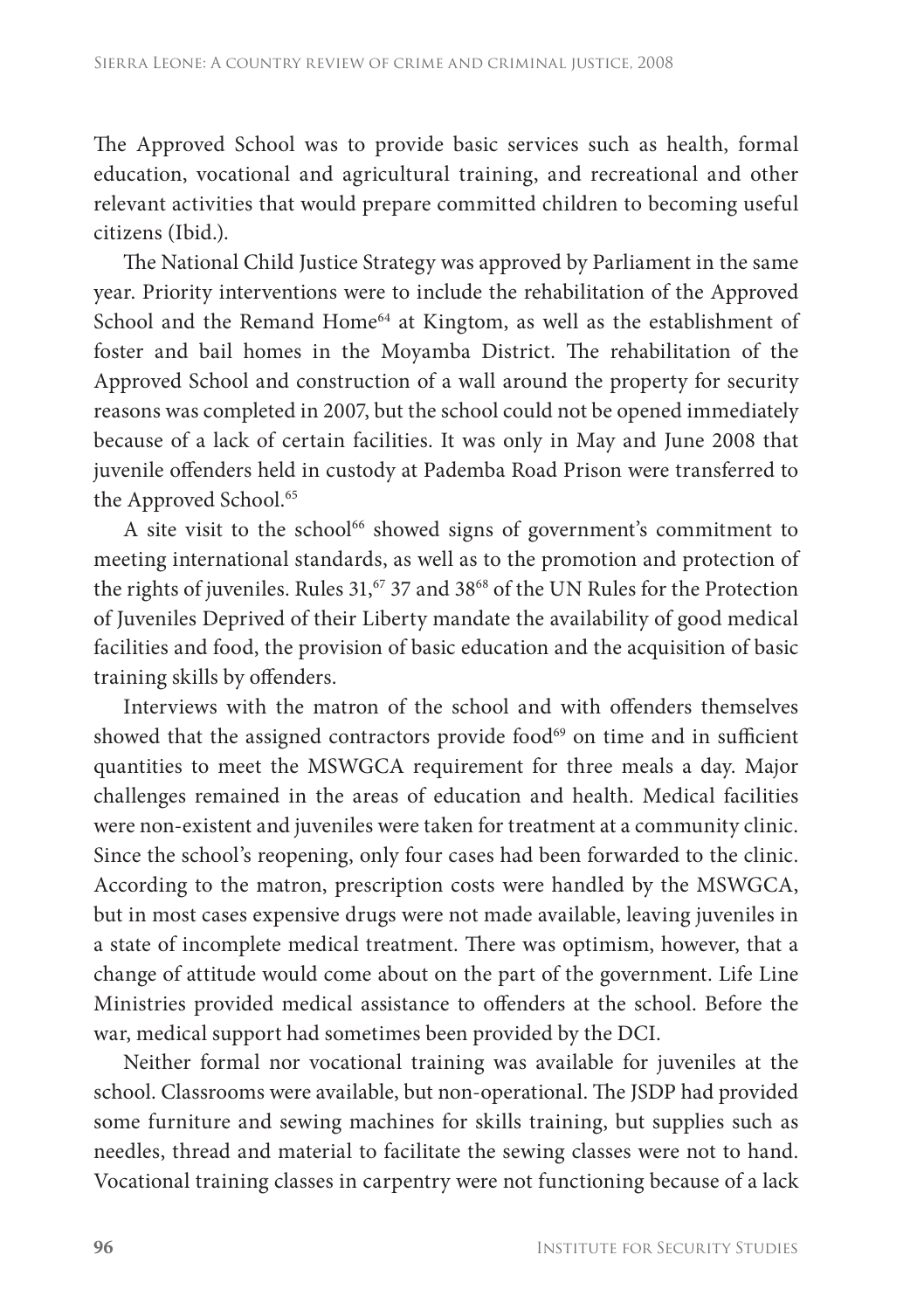of training materials. Only one trained teacher was paid for by government, whilst the others were voluntary teachers.

Education and training facilities at the Approved School thus fall totally below the expectations of Rule 12 outlined in the UN Rules for the Protection of Juveniles Deprived of their Liberty, which provides that:

Juveniles detained in facilities should be guaranteed the benefit of meaningful activities and programmes which would serve to promote and sustain their health and self-respect, to foster their sense of responsibility and encourage those attitudes and skills that will assist them in developing their potential as members of society.

Currently there are no accommodation constraints. The newly constructed dormitories can accommodate 35 offenders on cement beds topped by good mattresses. The JSDP also had a dormitory constructed for girls. The squatting toilets were in a good state and toiletry supplies were efficiently provided by MSWGCA contractors. No clothing is provided for offenders, but they may receive clothes through the goodwill of workers.

At the time of the visit the Approved School housed 15 offenders and two boys aged 10 years who had been brought in by their parents as a measure to modify their behaviour.

## **Punishment at the Approved School**

Solitary confinement and compound cleaning duty are the two main forms of punishment meted out at the Approved School. The duty officer confirmed that corporal punishment was banned at the school. Time spent in solitary confinement in a small room-like cell was at the discretion of the staff.<sup>70</sup> It should be noted that punishment of solitary confinement contravenes Rule 67<sup>71</sup> of the UN Rules for the Protection of Juveniles Deprived of their Liberty.

#### **The Remand Homes**

According to reports by the matron of the Remand Home in Freetown, Harvey (2000) and LAWCLA (2005), there has been some improvement in conditions at the home in Freetown compared to previous years. Originally, food supply to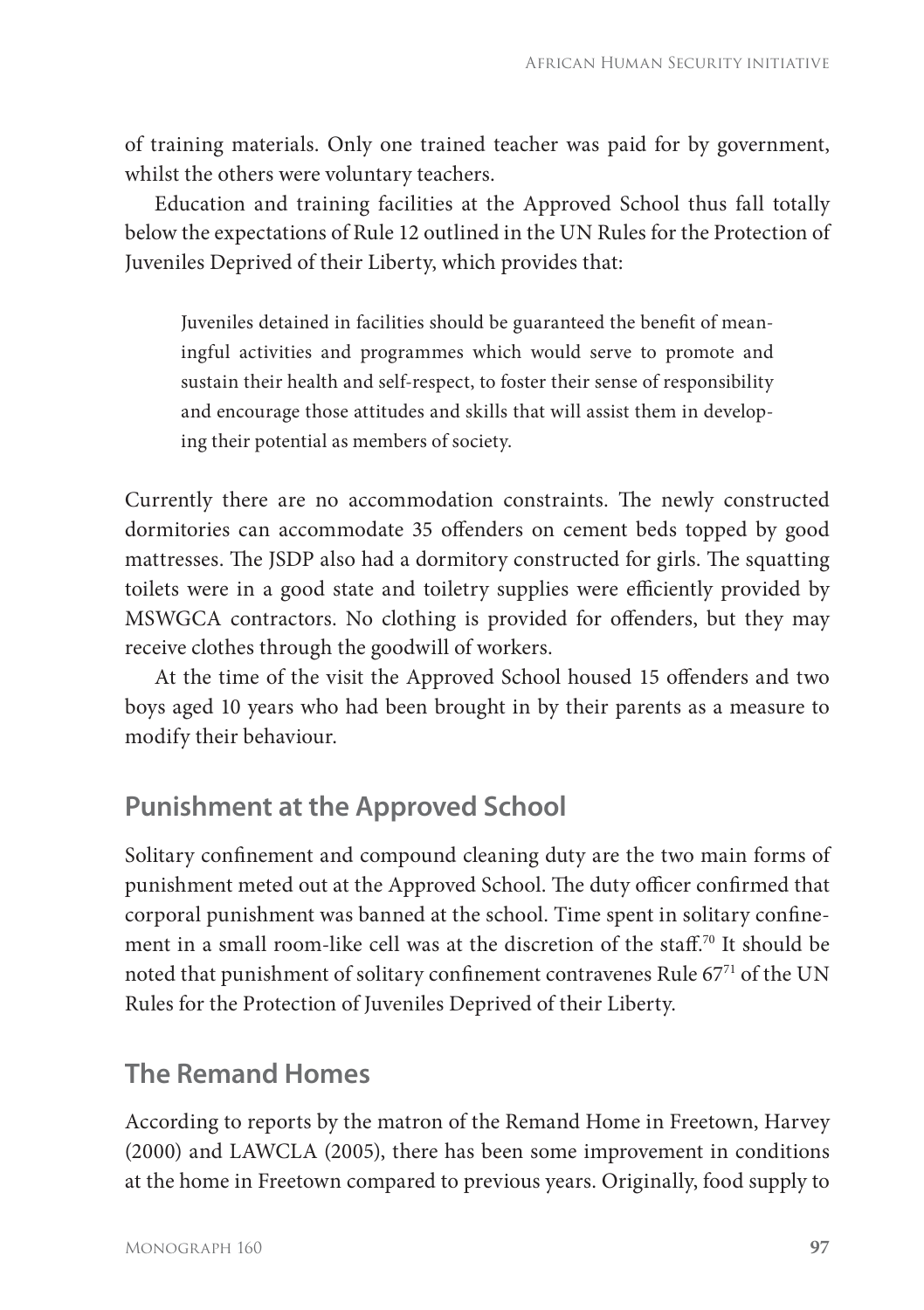the home was irregular as contractors were not paid on time by the MSWGCA. As a result, inmates did not get three meals a day, which drove them to absconding from the home. Sanitary conditions and health facilities were appalling, mattresses were tattered and not available in some rooms, and educational facilities were non-existent. Children were sometimes locked up in a small room as punishment, whilst poor security facilities permitted others to escape.72

The JSDP, as part of its strategic goal to deliver child justice, rehabilitated the Remand Home. The home has two dormitories for boys and girls respectively. At the time of the visit, all rooms had cement beds, but not all beds had mattresses. A perimeter wall had been built by the DFID to improve the security of inmates. Food was supplied regularly by MSWGCA contractors and offenders were being served three times a day. The home housed 13 male and one female offender of whom one was detained for murder, one for sexual abuse, one for threat of life and 11 for assault and larceny.

Educational facilities in the Remand Home do not receive government support. A specific classroom for learning is not available, but one of the empty rooms at the home could be used for classes. Chairs and tables had already been provided. From 2004 the DCI supported a teaching and learning project at the home in English and mathematics, but his intervention became ineffective at a certain point because of funding constraints. The DCI recommenced its educational support to the home in 2007, although on a very limited scale. No trained teachers are available, but students from the Milton Margai College of Education and the Fourah Bay College intermittently assist at the home.

The government also does not provide health facilities to the home. GOAL, an NGO working with street children, takes care of all medical expenses and normally visits the home on once a week. Referral cases are taken to the Police Hospital located near the home and the bills are settled by GOAL.

The Permanent Secretary of the MSWGCA advised that in April 2008 the ministry had met with the various stakeholders, including UNICEF, the Ministry of Health, DFID and the Ministry of Education to discuss how educational and health facilities could be provided at the home.73 To date, however, there has been no action.

Concerning security at the home, the recently raised perimeter wall is considered too low. The matron of the home related how in April 2008 an offender escaped by using a rope to climb an electric pole close to the fence. Another offender escaped by forcing his way through the secured roof. A site inspection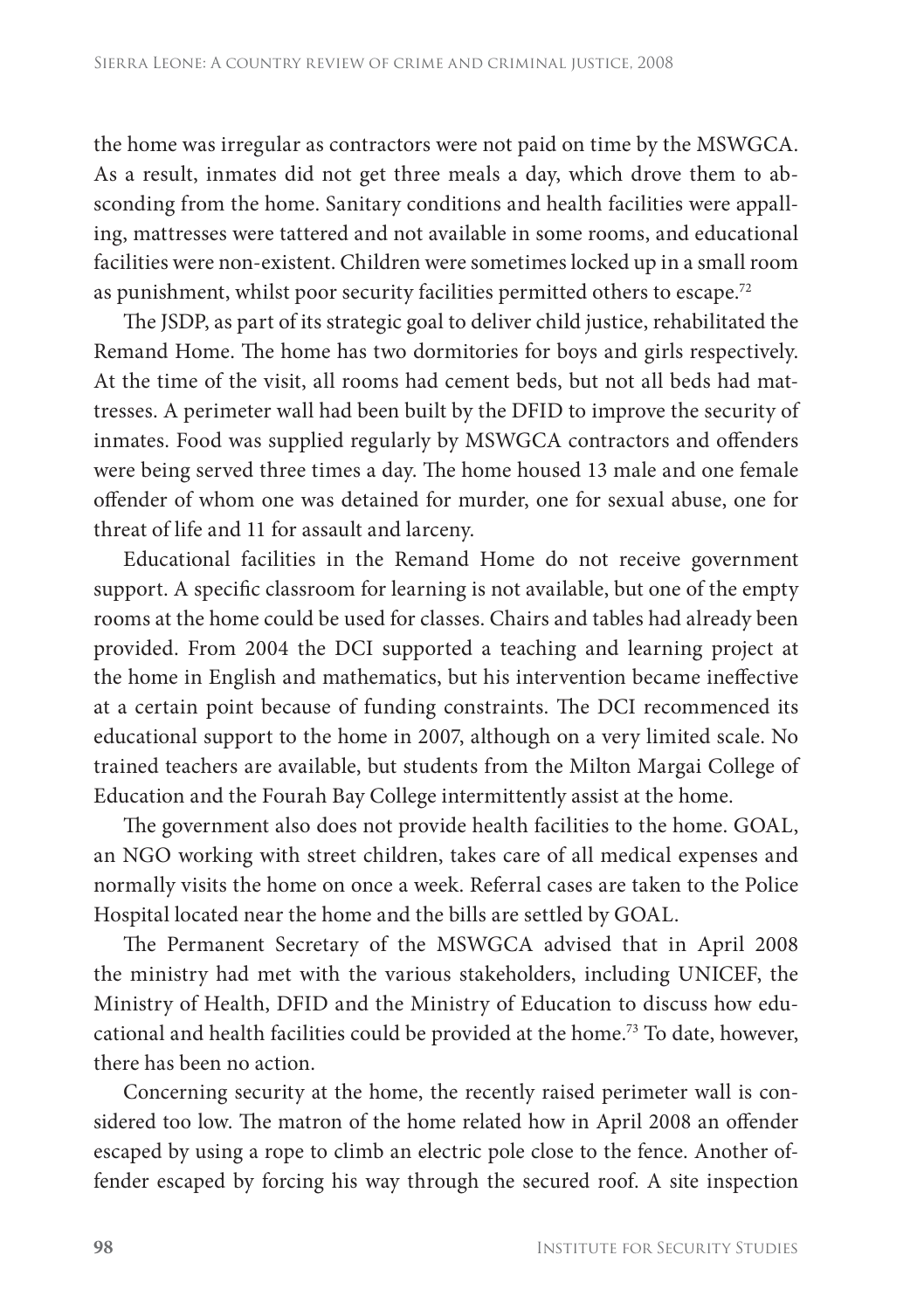revealed damage to corridor balustrades caused by offenders intent on making their escape.

The home has a small recreation field where football is played. LAWCLA donated a television and video set in May 2008. The home is staffed by four persons, including the officer-in-charge, the matron, the duty officer and a storekeeper. From June 2008, police and prisons staff were deployed at the home to provide security.

During the 48th session of the CRC in 2008 the committee raised concerns about Sierra Leone's understaffed and ill-equipped remand homes and approved school, singling out inadequate security, poor learning facilities and the little recreation provided.74

Few parents visit the children, most of whom are street children. The Probation Officer<sup>75</sup> indicated that in most cases the residential addresses provided by the offenders were false. Unlike the situation at the Approved School, no punishment is administered at the home is this would be a violation of the rules.

## **LACK OF APPROPRIATE TRAINING**

It was observed that none of the personnel involved with juvenile offenders, e.g. the Court Clerk, police officers, Justices of the Peace, caretakers at the Remand Homes and the Approved School, had received any training related to the handling of juveniles. According to the Juvenile Court Clerk general training on court procedures had been conducted in 2006, but this had not been specific as regards juveniles. Remand Home and Approved School staff members acknowledged that not a single one of them had had training on juvenile-related issues. This contravenes Rule 22.1 of the UN Rules, which stipulates that professional education and in-service training courses should be provided to maintain the necessary and professional competence of all personnel dealing with juveniles.

#### **INSTITUTIONAL CAPACITY AND STATUTORY SAFEGUARDS**

MSWGCA is the lead ministry mandated to provide services for children in relation to the protection of their rights. It has two divisions, namely the Social Welfare Division and the Gender Division. The chief social development officer is the professional head in charge of all child protection activities, including the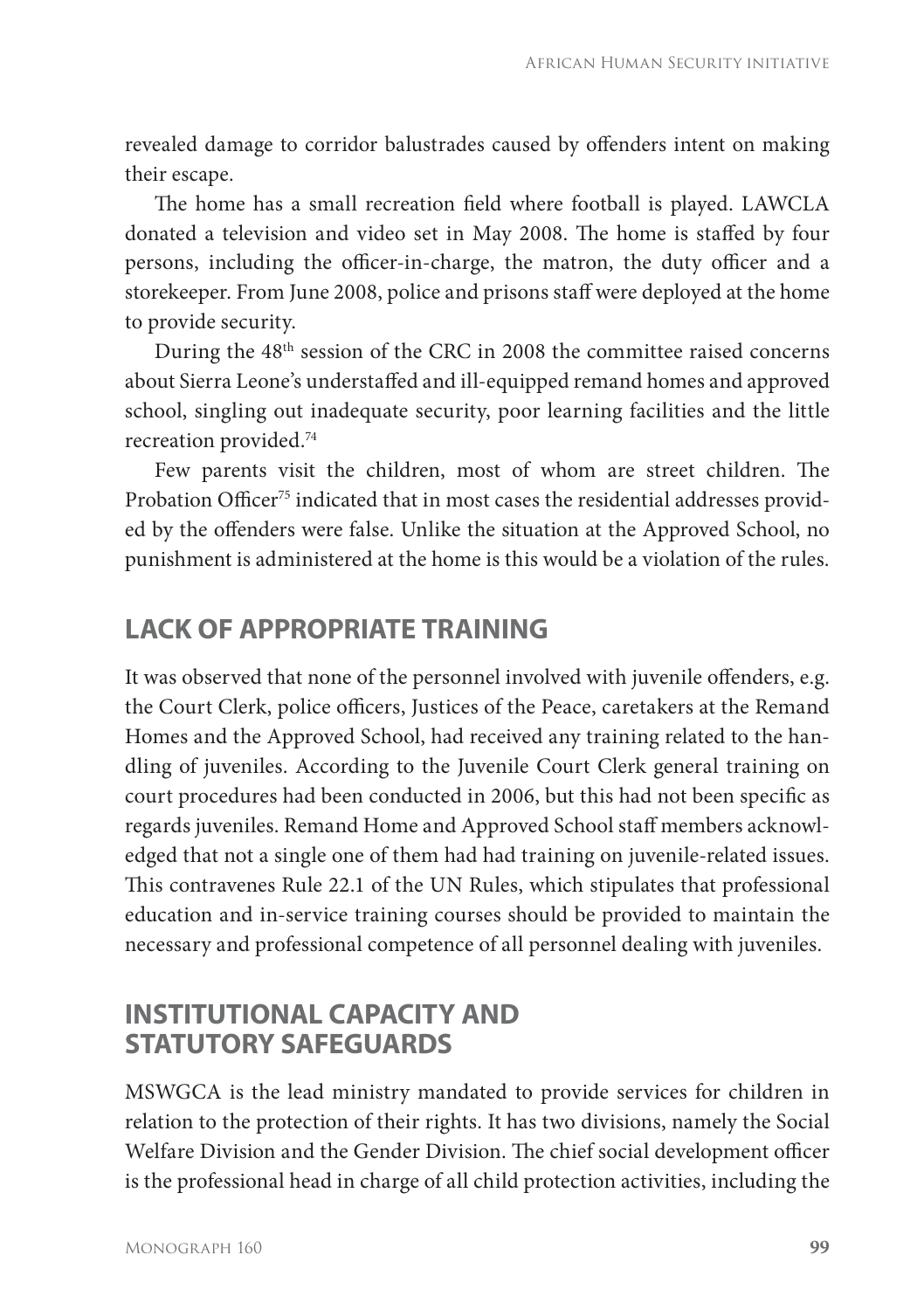probation units. A probation officer is based in each of three regional towns and each monitors two courts. The Western Area office has a staff of five headed by a probation officer, whilst the 12 districts have only one probation officer each. The ministry's main development partner is UNICEF. Child welfare committees work in support at the various district levels.

The overall objective of probation officers is to care for and protect children in conflict with the law by ensuring that the children are given a fair trial and protected throughout the judicial process. Other responsibilities include monitoring the detention centres of offenders, ensuring that child offenders have visitation rights, making foster homes available for abandoned children, arranging financial support to foster families, and following up on adoption processes. Effective implementation of these tasks is, however, hampered by inadequate administrative, logistical and financial support from the MSWGCA.

It was the ministry's plan to appoint social workers to all chiefdoms, but staff shortages have prevented implementation and volunteers are now being used to do this work in the Northern and Eastern Areas, even though these services are not always dependable. Qualified social workers are not willing to be deployed in remote areas.<sup>76</sup>

The Family Support Unit (FSU) of the Sierra Leone Police (SLP) works closely with the MSWGCA on children who are victims of abuse. In 2006, 31 social workers and the heads of various regional and district offices of the MSWGCA received training with regard to the sexual abuse of children and issues relating to the handling juveniles. A probation officer<sup>77</sup> indicated that the proposed attachment of MSWGCA staff to each FSU has not come about because the ministry is too understaffed. The few personnel based at FSUs have had to perform the role of probation officers in addition to their social worker roles, which has not been effective. Most social workers leave the jobs immediately after training.

Over the years, the ministry has consistently been underfunded. The total budget allocated to the ministry for the 2005/2006 fiscal year was Le 700 million, approximately US\$250 000 (MSWGCA 2006). The bulk of this amount goes to cover staff costs, leaving little to fund programmes.

#### **JUVENILE JUSTICE REFORMS**

One of the findings of the Sierra Leone Truth and Reconciliation Commission (SLTRC) was that lack of access to justice was one of the main reasons that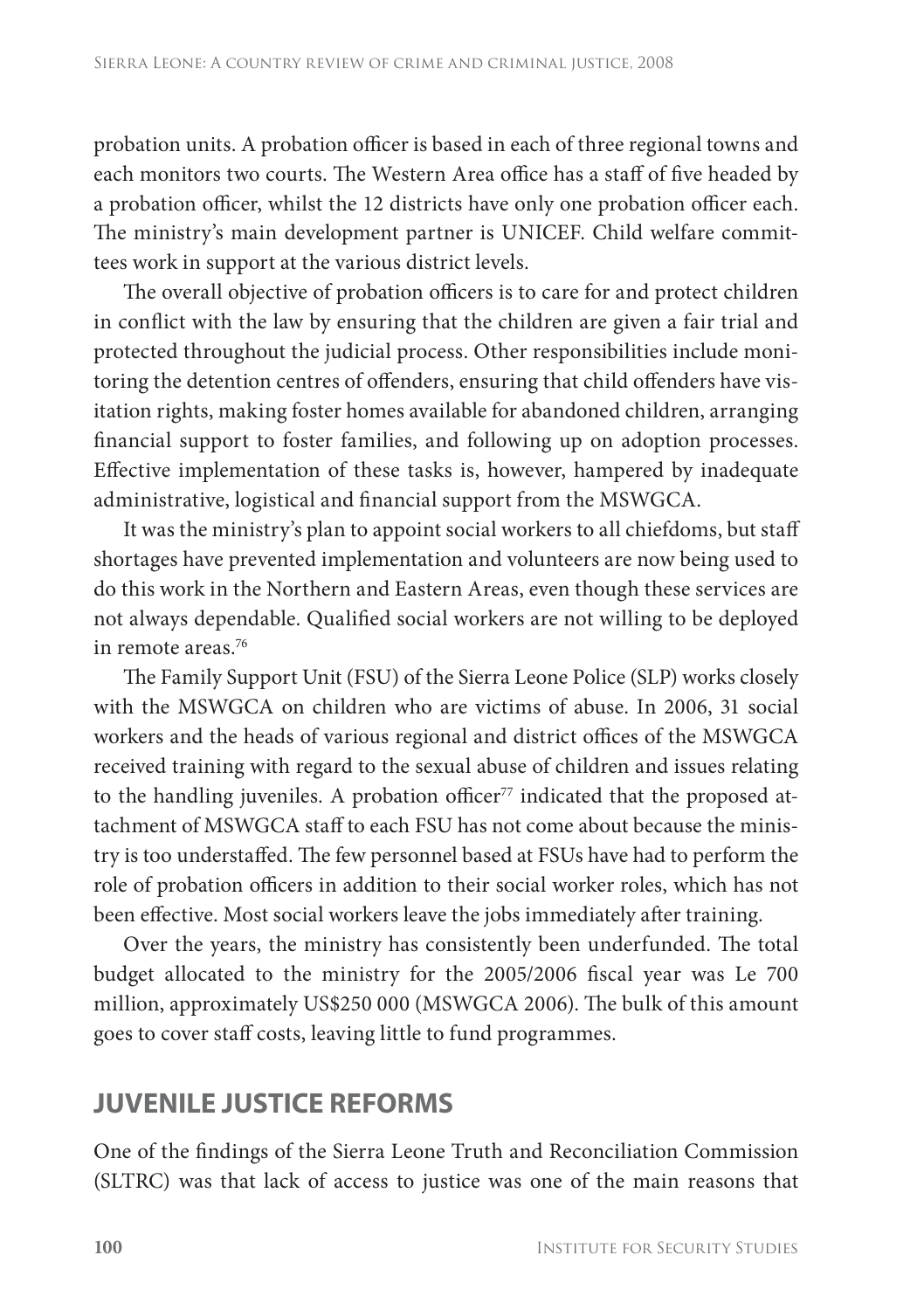triggering political instability in 1991. Addressing justice-related issues thus became an issue of great concern of the post-war government. The JSDP was officially launched in September 2005 with the specific role to enhance the performance of the justice sector and to promote conflict-prevention and postconflict reconstruction. The JSDP's programmes have been closely aligned with other government reform programmes, e.g. programmes for public sector financial management, service delivery, anti-corruption and the strengthening civil society (Justice Sector Survey Report 2008).

Priority reform requirements identified by the JSDP include out-of-date laws and procedures, delays in courts, overcrowding in prisons, improve prison conditions, better police/community relations, support mechanisms that facilitate access to justice by the poor, research and information and, most important, juvenile justice.

In 2004, 795 children (678 boys, 117 girls) have been documented and monitored by probation officers in police cells, prisons and correctional facilities in the country. This number increased to 1 046 children (955 boys and 91 girls) in 2005, while from January to April 2006 a further 194 boys and 17 girls from the Western Area and the regions were documented to be in conflict with the law (MSWGCA 2006).

Up to 2006 juvenile detention centres were appalling, leading to children frequently escaping from these facilities. In 2005 and 2006, 76 offenders (44 male and 32 females) were reported to have absconded from the Remand Home in Freetown. Lack of appropriate holding cells at the SLP, unnecessary delays in court proceedings because of frequent adjournments or a shortage of transportation to take offenders to court caused many delays in the administration of juvenile justice.

In 2006 JSDP supported the development of a National Child Justice Strategy, which was adopted by government in the same year. The strategy presents four broad strategic directions: prevention of abuse against children and delinquency, alternatives to trial and pre-trial detention, enhancement of the trial process, and the improvement of human resources and institutional development associated with child justice. Implementation of this strategy has resulted in the rehabilitation of the remand homes and the Approved School in 2006/2007, although the facilities still do not meet all international standards.

With the support of JSDP and UNICEF, members of the Human Rights and Legislative Committee in Parliament undertook a thorough review of the Draft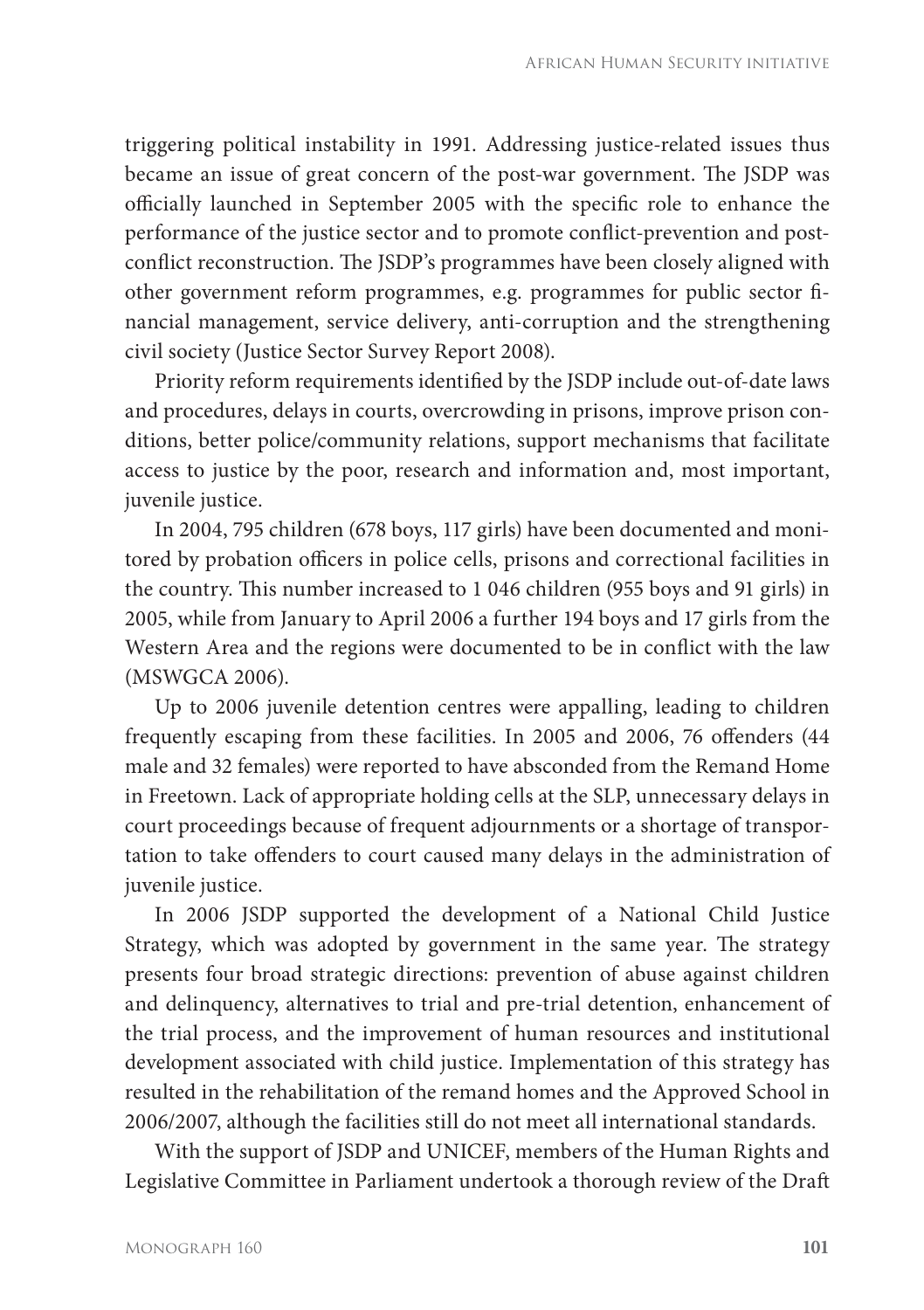Child Rights Bill, which eventually led to the enactment of the Child Rights Act in 2007.

In May 2002, Sierra Leone ratified the Optional Protocol to the Convention on the Rights of the Child concerning the involvement of children in armed conflict. As a follow-up to the ratification, nationwide sensitisation and education programmes were launched by the MSWGCA, child protection networks, the army, the SLP and NGOs. The programmes focused on preventing the recruitment and involvement of persons under 18 years in the armed forces. This resulted in 2004 in the revision of the recruitment policy of the Republic of Sierra Leone Armed Force (RSLAF) by establishing the minimum age of enlistment into the army at 18 years.78 Prior to this, section 16(2) of the Sierra Leone Military Forces Act of 1961 had permitted the recruitment of persons above 'the apparent age of seventeen-and-a-half years, or of persons below that age and for whom written consent would have been given by their parents/guardians'.

Up to 2007, the criminal age of responsibility in Sierra Leone was 10 years. The 2007 enactment of the Child Rights Act raised the criminal age of responsibility to 14 years. Parliament's considerable concern about legal aid provision for children within the justice system also resulted in a new definition of a child. In the Child Rights Act a child is defined as being below 18 years of age, which corresponds to the definition contained in the Convention on the Rights of the Child.

#### **THE DOMESTICATION OF HUMAN RIGHTS LEGISLATION CONCERNING JUVENILES**

Several strides have been taken by past and present governments in ensuring that international and national laws relating to the promotion and protection of children's rights are domesticated and implemented.

In 2004, the Education Act was enacted. This led to the reform of the education system, e.g. by making basic education free and compulsory for all children nationwide. In the same year, the Human Rights Commission Act was passed to provide for the establishment of an independent body that addressed all issues pertaining to the promotion of the inalienable rights of the people of Sierra Leone in accordance with international norms and standards, in particular the Paris Principles. The Commission for Human Rights that was established as a result is mandated to deal with all cases of human rights violations and abuses,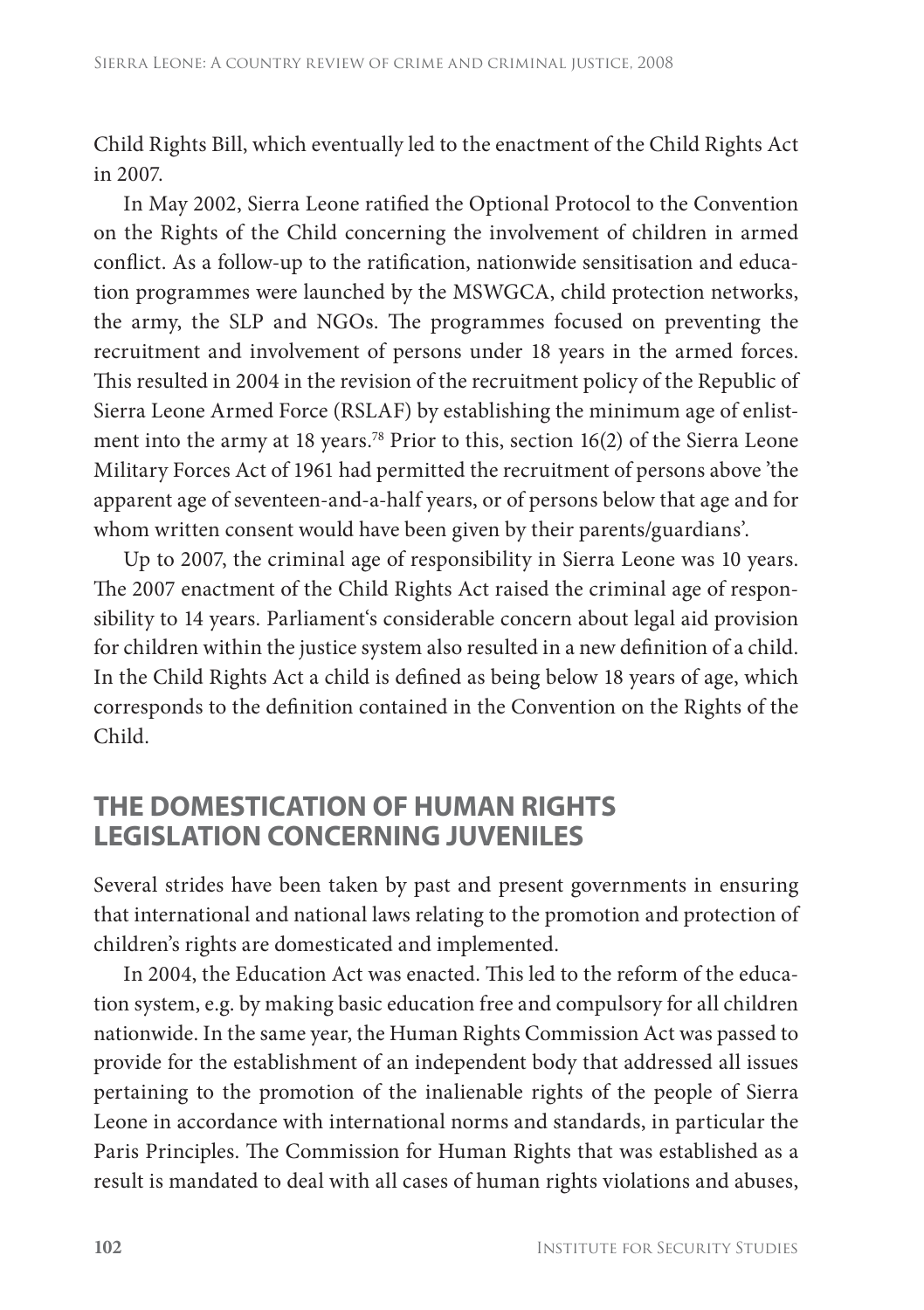including the torture and cruel treatment of children.79 One of the commission's committees specifically addresses all matters related to the welfare of children. In September 2008 the commission organised a workshop to assess the level of implementation of the provisions outlined in the Child Rights Act.

Sierra Leone was rated at 'TIER 3'80 by the Bureau of Public Affairs of the US Department of State based on its assessment report on human trafficking. Sierra Leone responded by enacting the Anti-Human Trafficking Act of 2005, which contains very strong provisions relating to the punishment of traffickers of children. This led to the formation of the Trafficking in Persons Task Force that includes UNICEF, the immigration department, law enforcement agencies, and the print and electronic media. These groups have been actively involved in mass sensitisation programmes nationwide.<sup>81</sup>

The enactment of the Child Rights Act represented the domestication of the UN Convention on the Rights of the Child (CRC) and its Optional Protocols, and the African Charter on the Rights and Welfare of the Child. The Act does not only provide a standard definition of a child – a person below 18 years as required by the CRC, but also criminalises all violations and abuses of child rights, including the sale of children, child prostitution and child pornography.

In 2001 the enactment of the National Social Security and Insurance Trust Act made provision for widows and children as primary beneficiaries to the benefits due to survivors of a deceased National Social Security and Insurance Trust of Sierra Leone (NASSIT) pensioner. The Inheritance Act of 2007 also made provision for a mother and child to benefit likewise.

#### **IMPLEMENTATION PROBLEMS**

A major factor affecting the effective implementation of programmes related to the administration of juvenile justice is the low budgetary allocation to the MSWGCA. The government of Sierra Leone has many financial constraints as far as meeting international standards in administering juvenile justice.<sup>82</sup> In June 2008, one of the observations made by the Parliamentary Committee to the CRC is that the MSWGCA collaborates with other ministries, departments and agencies that have their own budget allocations. The CRC committee noted that the MSWGCA itself receives only a fraction of the national budgetary allocation and lacks adequate funding to carry out its work related to children. The committee further noted that the ministry is very dependent upon development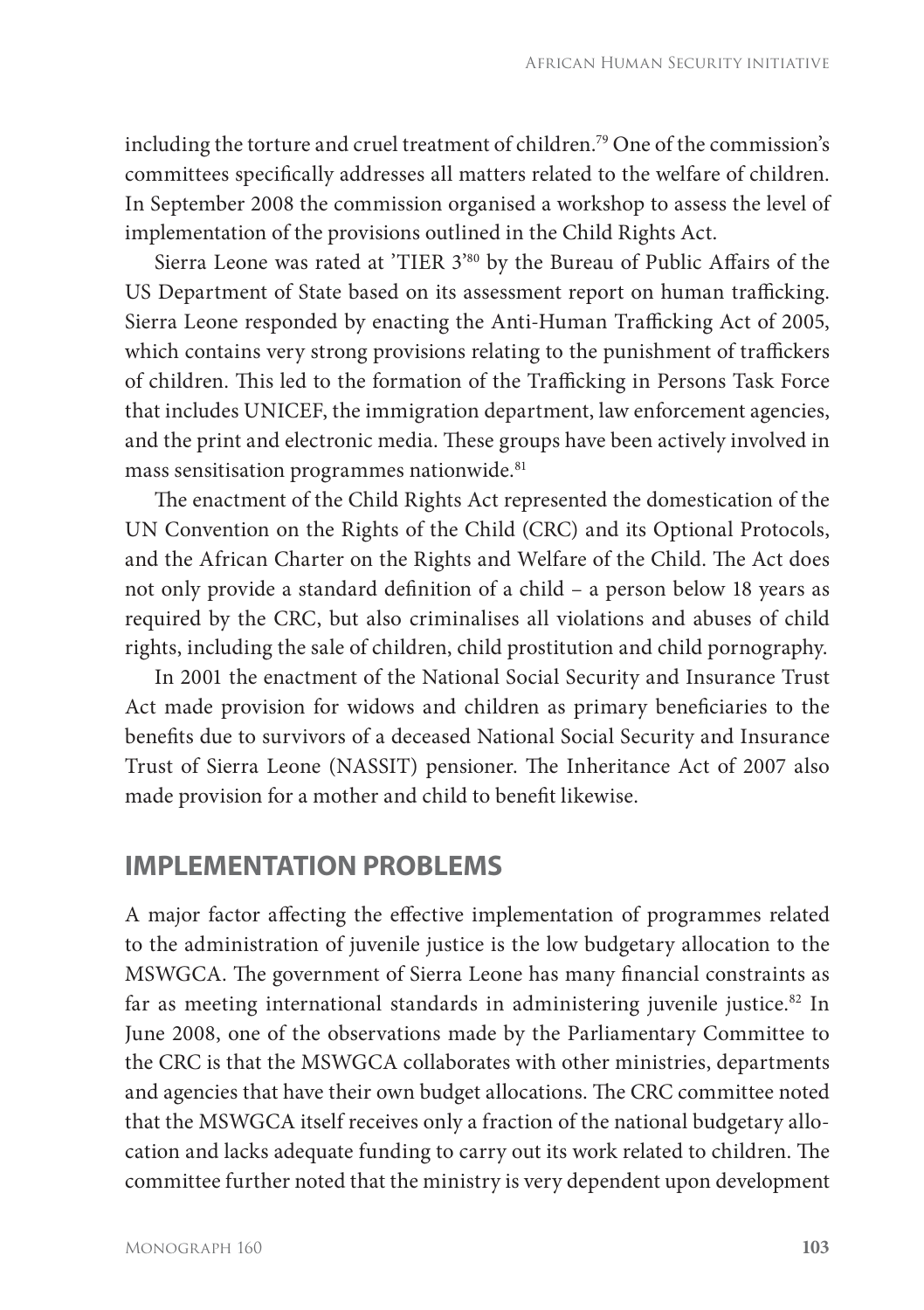partners like UNICEF to implement its mandate for children, a situation that is not sustainable.83

As a State Party, Sierra Leone was urged to take into account the CRC committee's recommendations, to prioritise and increase budgetary allocations for children at national and local levels, and to ensure that the MSWGCA receives adequate financial and human resources to carry out its work relating to children.<sup>84</sup>

Little observance is given to provisions in the existing laws and offenders are still being detained arbitrarily. The lack of remand homes for children in the provinces continues to prevent juveniles deprived of their liberty from enjoying basic human rights. Children in conflict with the law are held in custody with adult offenders and in deplorable conditions before they are sent to Freetown for trial. The bail homes<sup>85</sup> that were established and supported by UNICEF nationwide as a rapid response measure were good while they lasted. However, probation officers were ill-equipped and not in a position to effectively manage the homes, which resulted in a number of offenders escaping and prompting the closure of the homes.<sup>86</sup>

#### **SUMMARY OF FINDINGS**

- A limited budgetary allocation to the MSWGCA, which has the function of overseeing the welfare of children, hampers its effective operations
- Not all law enforcement personnel are aware of the laws governing juveniles
- $\blacksquare$  The attention given to juveniles in conflict with the law is inadequate as juvenile units at police stations have limited staff
- Children still continue to be tried in open court and are locked up with adult prisoners
- Specific courts for the administration of cases related to juveniles do not exist, as a result of which there are many delays in juveniles being tried
- Effective transportation to facilitate the movement of juveniles to courts of law is still a major challenge
- Basic facilities are not available at the Approved School and Remand Homes, thereby impinging on the rights of juvenile offenders
- There are just two Remand Homes in Freetown and Bo and an Approved School in Freetown for the detention of juveniles, with no such facilities elsewhere in the country.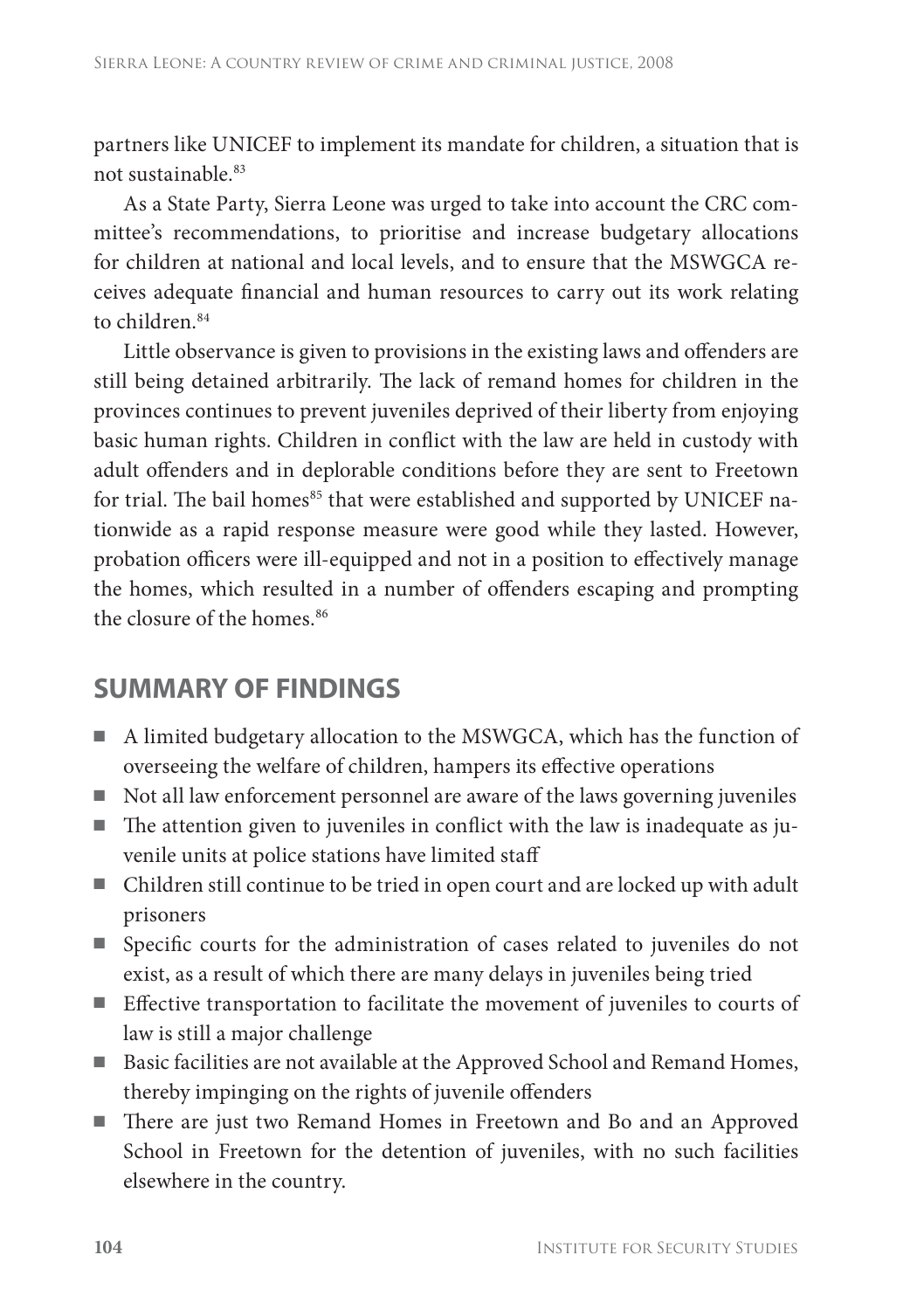- The Probation Unit of the MSWGCA is understaffed. There are only two probation officers to serve the whole of the Western Area, which makes it difficult for them to be effective in the implementation of their responsibilities, especially in relation to collecting background information on juveniles<sup>87</sup>
- Only two NGOs, namely LAWCLA and DCI, are actively involved in providing legal aid for children
- Offenders are still detained for more than the stipulated time contrary to the provisions in both national and international law
- Iuveniles are still kept at Pademba Road Prison and other prisons in the various districts because of the lack of detention centres for children
- $\blacksquare$  Stated national and international rules are not effectively applied

## **RECOMMENDATIONS**

- All personnel dealing with juveniles, i.e. court personnel, probation officers and detention officers, should be trained to ensure that they are fully informed about the laws concerning juveniles.
- $\blacksquare$  The government should ensure that it provides a country-wide legal aid service to assist juveniles in particular.
- Basic facilities such as education, health and recreation should be made available at the Remand Homes and the Approved School to ensure that these detention centres meet international standards, and provide offenders with basic education and skills training whilst in custody.
- Additional magistrates should be assigned to the Juvenile Court to ensure speedy trials and avoid juveniles from being detained arbitrarily at Remand Homes.
- A separate court for the hearing of juvenile cases, as required by international conventions, should be made available.
- Facilities should be created for the detention of juveniles, especially in the provinces.
- $\blacksquare$  The number of probation officers should be increased to facilitate the delivery of juvenile justice. Such officers should be attached at the zonal level to address cases specific in their area. The same should apply in the provinces.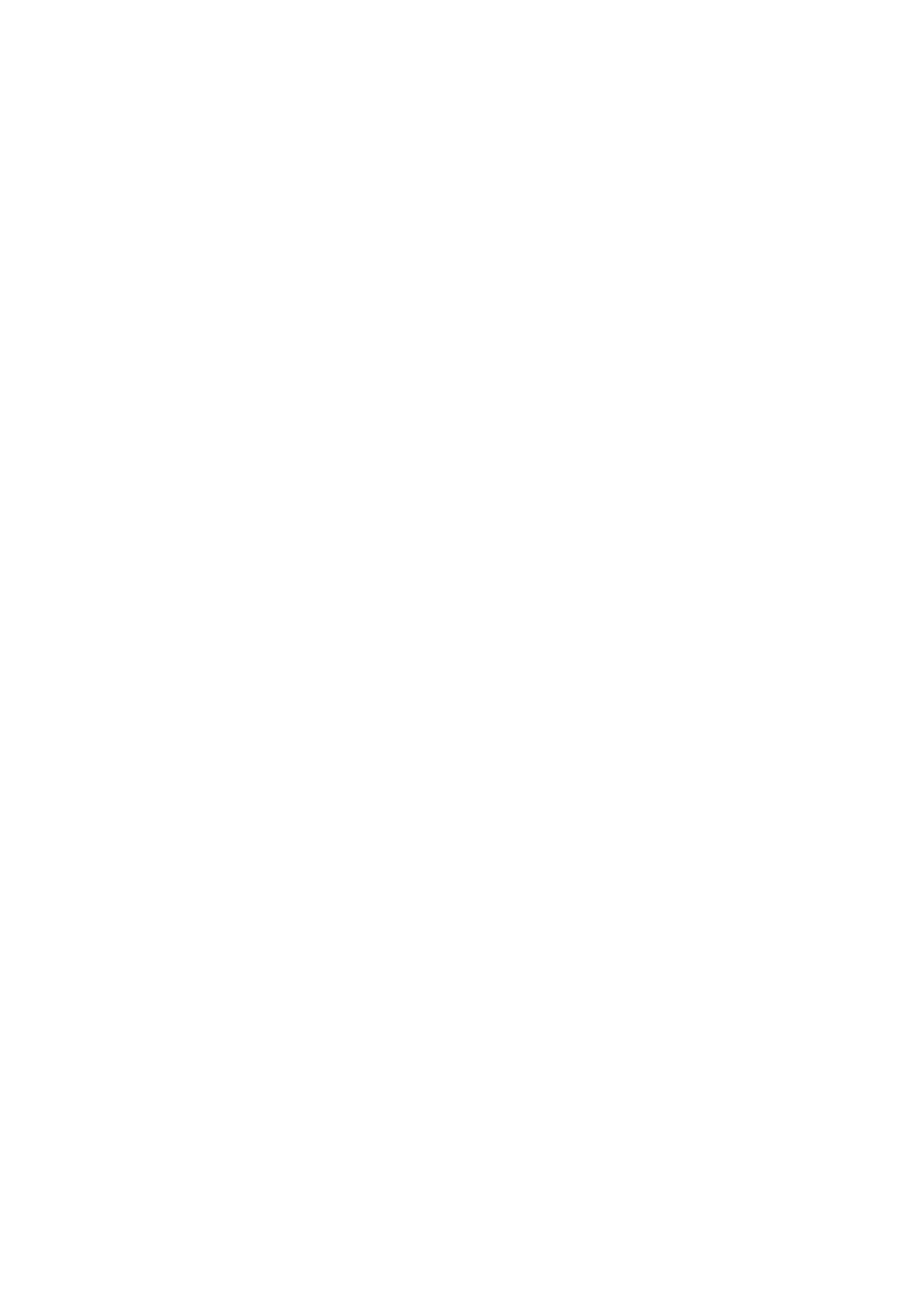# **8** Customary justice

## **INTRODUCTION**

Sierra Leone has a dual court system, the general law courts and customary law local courts. This duality is a legacy of colonial rule. Customary/traditional or the informal justice system occupies a very important place in Sierra Leone's legal system as it provides the majority of Sierra Leoneans with a mechanism to access justice. Customary law is enshrined in section 170(2) of the Constitution of 1991, which states that the common law in Sierra Leone shall comprise, among other things, the rules of customary law. Section 170(3) then stipulates that the expression 'customary law' means the rules that by custom are applicable to particular communities of Sierra Leone.

#### **PROFILE OF CUSTOMARY JUSTICE IN SIERRA LEONE**

Customary law is largely unwritten and differs from place to place in Sierra Leone. For most citizens the formal justice system is remote and inaccessible. For this reason, the majority of them, especially those living in the populous provinces, turn to the customary laws, norms and practices that most Sierra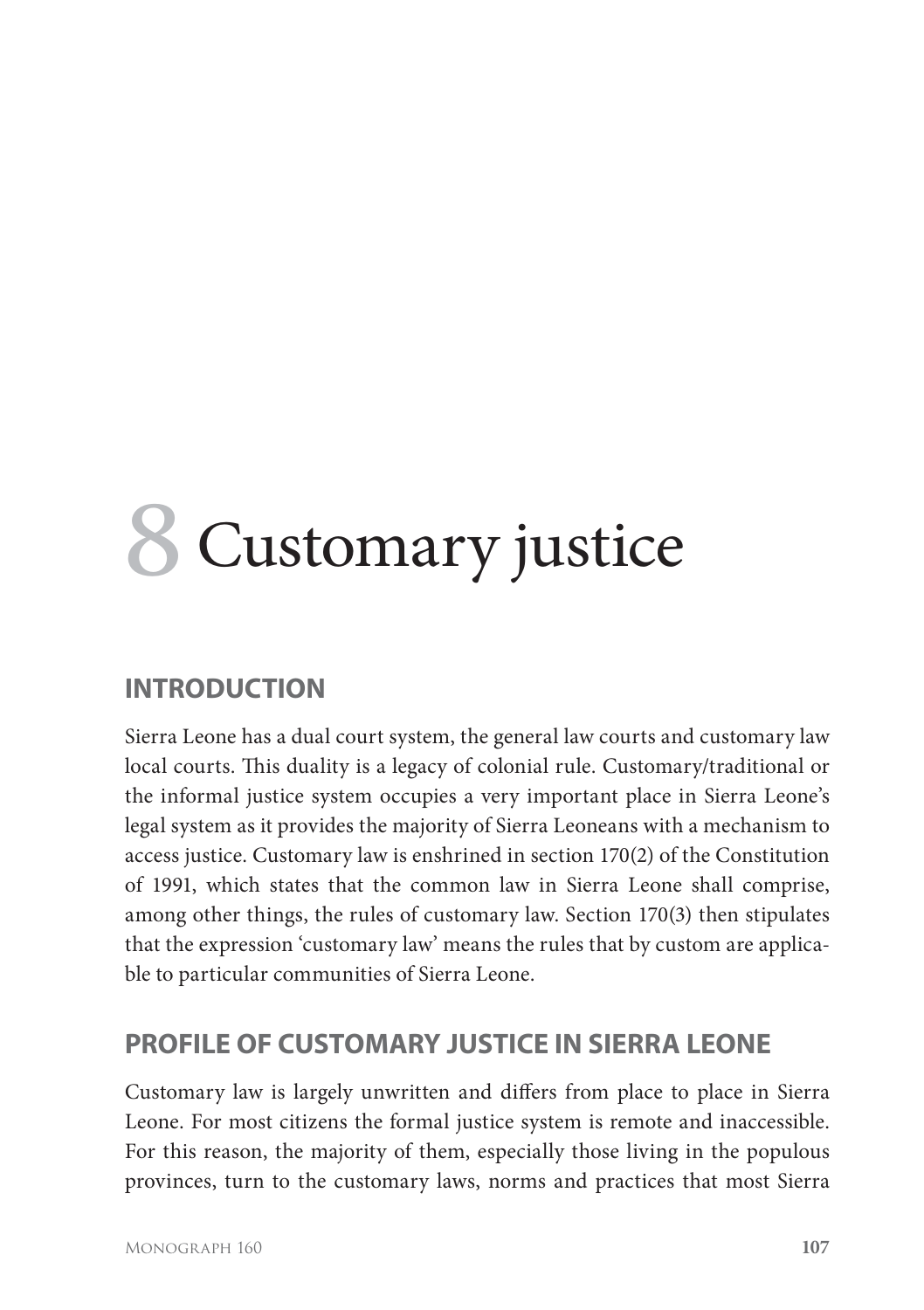Leoneans live by. Conflicts and disputes are usually settled by traditional methods through mechanisms such as secret societies and paramount chiefs, rather than being taken to the police or the courts. There is concern, however, that the traditional justice system sometimes employs justice dispensation methods and procedures that are discriminatory against groups such as women and juveniles. There is little interaction between the formal and informal justice systems.

Customary justice dispenses justice in line with the beliefs, customs and traditions of the inhabitants of the local area through the administration of customary law by the institution of local courts. These courts are responsible for adjudicating matters and resolving disputes at the chiefdom level in accordance with the provisions of the Local Courts Act of 1963.

The local government division of the Ministry of Internal Affairs and Local Government is responsible for governing the different agencies of customary justice in the country. The Chiefdom Police, established by the Chiefdom Police Act (Cap 284, Laws of Sierra Leone of 1960) is employed by Chiefdom Councils upon the recommendation of District Watch Committees comprising the District Commissioner, the Superior Police Officer commanding the police district and one representative from each chiefdom in the district, as appointed by the district's Chiefdom Committee (sections 4, 5 and 6 of the Chiefdom Police Act).

The Chiefdom Police serve processes and summons from local courts and also keep law and order in the courts. Their other duties include:

- $\blacksquare$  The detection of crime
- $\blacksquare$  The apprehension of offenders
- $\blacksquare$  The maintenance of law and order
- The enforcement of all lawful by-laws and orders made by the Chiefdom Council
- Assistance with the collection of chiefdom revenue
- Any other duties assigned by the District Officers or Superior Police Officers as required by the Chiefdom Committees.

Every chiefdom with a Chiefdom Police unit has a chiefdom lock-up. The lock-up falls under the supervision of the District Watch Committees.

Apart from the local courts and the Chiefdom Police, which are governed by the local division of the Ministry of Internal Affairs and Local Government,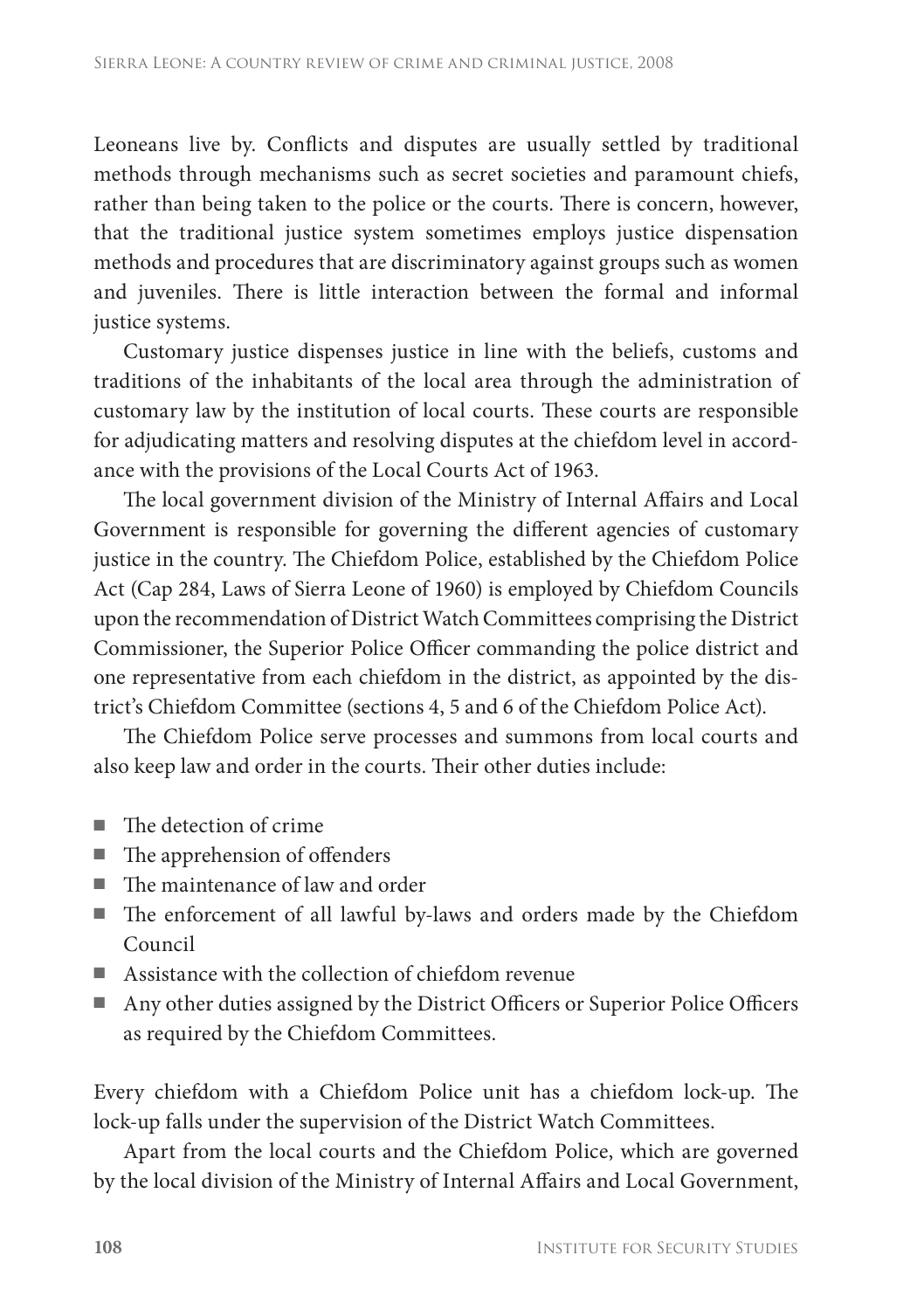there is the Customary Law Division in the Law Officers Department to assist with the proper application of customary law in the administration of justice in the provinces. The division consists of Customary Law Officers assisted by paralegal staff who are 'learned' in customary law. These officers, who are also State Counsel, have a quasi-judicial capacity and are known as Local Court Supervisors (LCS) and Record Officers. They advise the local courts in matters of law and organisation, and educate and train local courts staff on the extent of the jurisdiction of the courts, how to distinguish civil from criminal matters, the possible conflict of interest when cases are tried, proper court procedures and court administration. LCSs also have powers of review pursuant to sections 36 to 39 of the Local Courts Act.

Local courts have limited jurisdiction. They have the responsibility of regulating native customary law institutions, such as marriage and divorce, and to adjudicate land/bush disputes and minor criminal cases, especially those where the maximum penalty is imprisonment for six months or a fine of  $£50$  pounds sterling (section 13(c) of the Local Courts Act of 1963). The local courts are presided over by elders of the area who are proficient in customary law.

The local courts can be said to dispose of a significant volume of minor criminal cases. There are 288 such courts throughout the country, namely 28 in Bombali, 26 in Port Loko, 30 in Koinadugu, 17 in Kambia, 16 in Tonkolili, 27 in Bo, 28 in Moyamba, 18 in Pujehun, 26 in Bonthe, 28 in Kono, 18 in Kenema and 26 in Kambia.88 Lawyers do not have the right of audience before these courts.

The system of customary law and local courts has, however, not been effective in Sierra Leone since 1990, for the following reasons:

- Local courts are understaffed because of a neglect of duty by Chiefdom Committees and the Provincial Secretary who are responsible for electing and hiring staff
- Too few Customary Law Officers or LCSs
- A lack of state subsidies for local courts
- A lack of staff incentives to get the work done
- Too much political interference in the administration of customary justice.

These constraints account for delays in the dispensation of customary justice and negatively impact on the quality of justice at the local level. In fact, in some areas visited by the Centre for Development and Security Analysis (CEDSA), local courts had simply ceased operating as the staff had gone on strike to protest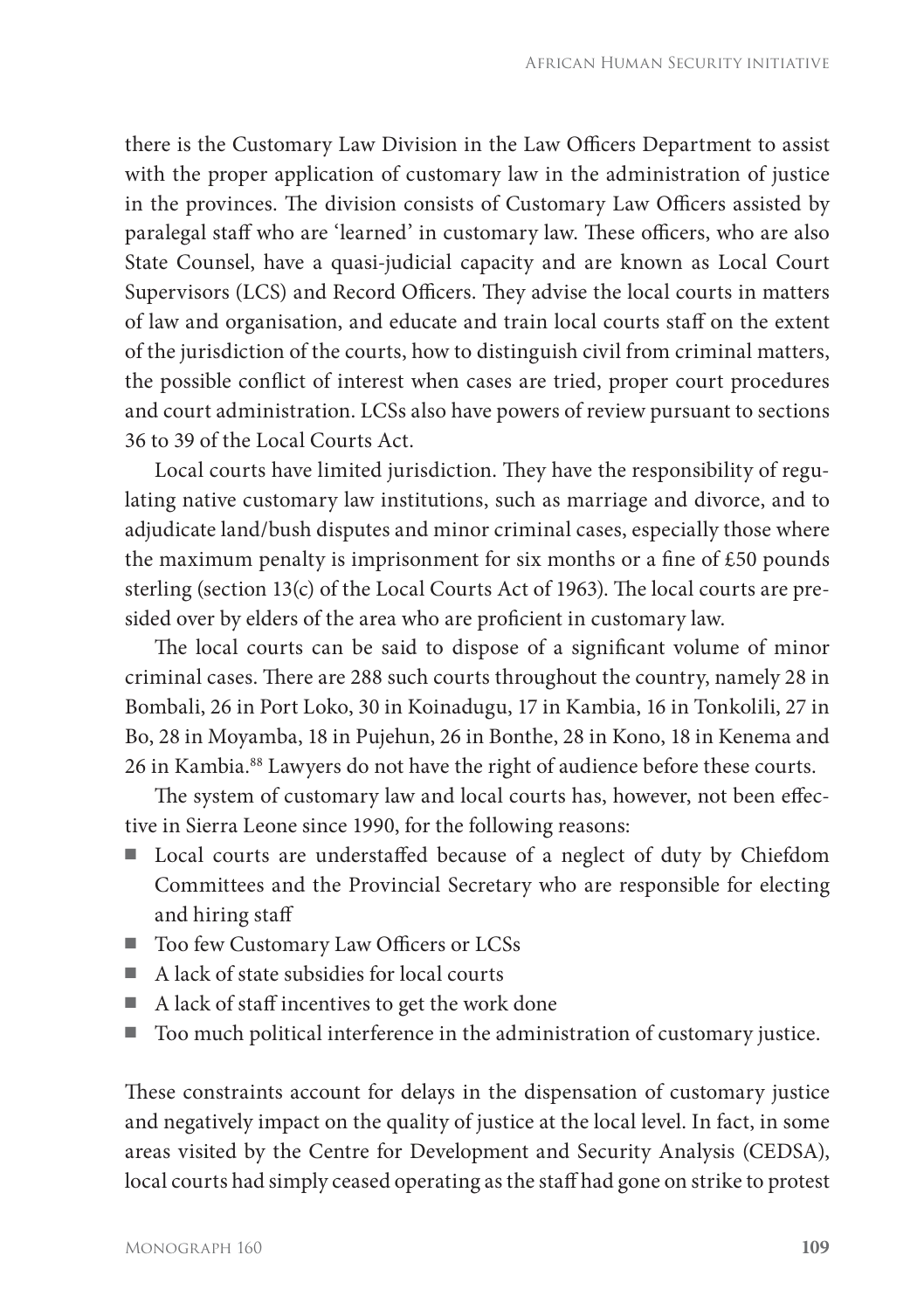against delays in the payment of their salaries. In the Eastern Province a huge backlog of land disputes and other civil cases have accumulated as the courts have been ineffective for the last three years.<sup>89</sup> While local courts have been functioning continuously in the Southern Province, they have become solely reliant on the revenue generated from fines levied through court decisions.<sup>90</sup> The interviews revealed that fines are non-standard across the chiefdoms and that, in general, they have become arbitrarily exorbitant. Consequently, many litigants in these areas have sought the transfer their cases to the Magistrates' Court in Bo. However, those who lack the funds, have no recourse to formal justice. Even the right to appeal a local court decision as stipulated in the Local Courts Act is difficult to exercise.

Discussions with various Sierra Leoneans regarding customary justice led to the following findings:

- There is overall satisfaction with the dispensation of customary justice in different local areas
- Though most matters are first reported to family elders before proceeding to the local courts, when such matters eventually got to the courts, parties are mostly satisfied with the decisions
- $\blacksquare$  The majority of the respondents in the Northern Province agreed that fines levied by local chiefs are within the reach of the poor and are based on the nature of the offence
- Judgements of the local courts are based on investigations and testimonies of witness
- A majority of the respondents agreed that there are barriers, such as transport costs, to accessing local courts
- Local courts in the Northern Province do not receive support from any organisation
- Marital problems are always settled amicably
- Matters involving land/bush disputes are not recorded during local court proceedings and are not subject to appeal.<sup>91</sup>

Notwithstanding the generally positive perceptions about the customary justice system, there are also negative perceptions about their operation in the country. Their judgements in respect of marital problems are regarded by many as being discriminatory. For instance, customary law provides for polygamous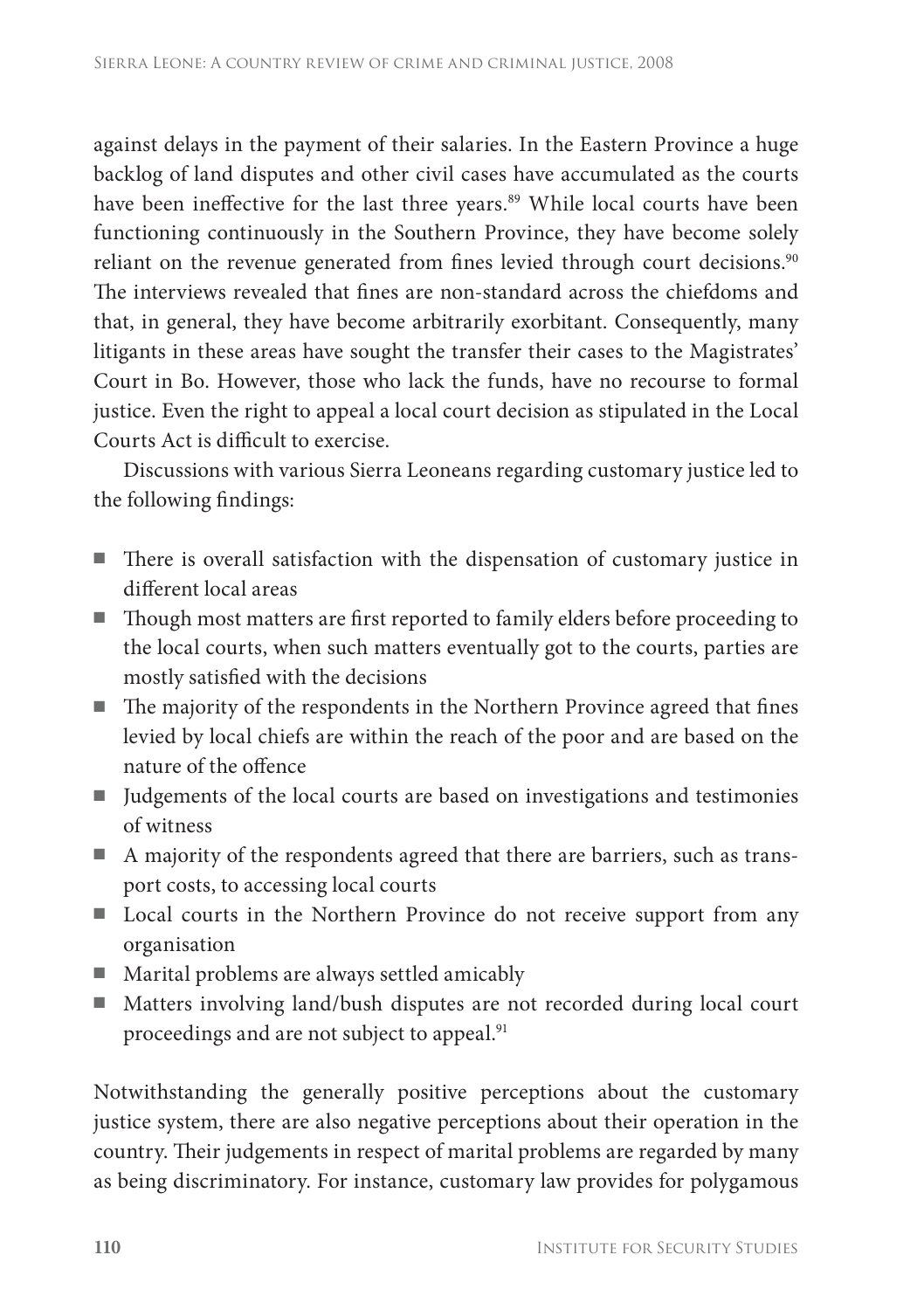marriages, but there are no uniform procedures. The characteristics of such marriages are extra-judicial divorce, which can be obtained easily, the inferior status of women and the absence of a minimum age limit for marriage as the capacity to marry is determined by a person's physical development. As a result, very young girls have been married to older, influential men such as chiefs. Furthermore, marriage under customary law does not confer absolute right to guardianship of children, nor does it confer any right to property on divorce. This type of discrimination infringes upon the principles of good justice and is in conflict with Article 16 of CEDAW, which specifically imposes an obligation to respect the right of free choice as far as choosing a spouse is concerned, and to entering into marriage only with free and full consent. It is also in conflict with Article 18 of the ACHPR, which enjoins states to take appropriate measures to eliminate discrimination against women in all matters relating to marriage and family relations.

The position of a woman who has not undergone any recognised form of marriage, but who has cohabited with a man until his death, is not protected under the customary law of inheritance. If there are children, they may not benefit from the estate of their father. However, according to the Report of the Sierra Leone National Consultation (2001:63), under section 29 of Chapter 45 of the Administration of Estates Act, they could petition, on equitable or moral grounds, to secure a share in the estate.

Interviews with some officials of the customary justice system in the Kenema District of Eastern Sierra Leone unearthed several findings. Kenema District comprises 16 chiefdoms and has 27 local courts. Some chiefdoms have one court, while others have two or more courts depending on size and population. The chairpersons of the courts are recommended by paramount chiefs subject to the approval of the Ministry of Local Government and Internal Affairs. The tenure of chairpersons is three years. Re-nomination by the Chiefdom Committee is permitted. At the time of writing, the mandate of all chairpersons had expired and they were waiting for re-nomination and appointment.

The problems besetting the customary justice system in the Kenema District, like in many other districts in the country, are many and varied and include the following: court chairmen and court members do not receive a regular salary, travelling allowances are not provided for court members who should travel to invite suspects and the accused to attend local court proceedings, members of the local courts have no entitlement to social security, and the lock-up facilities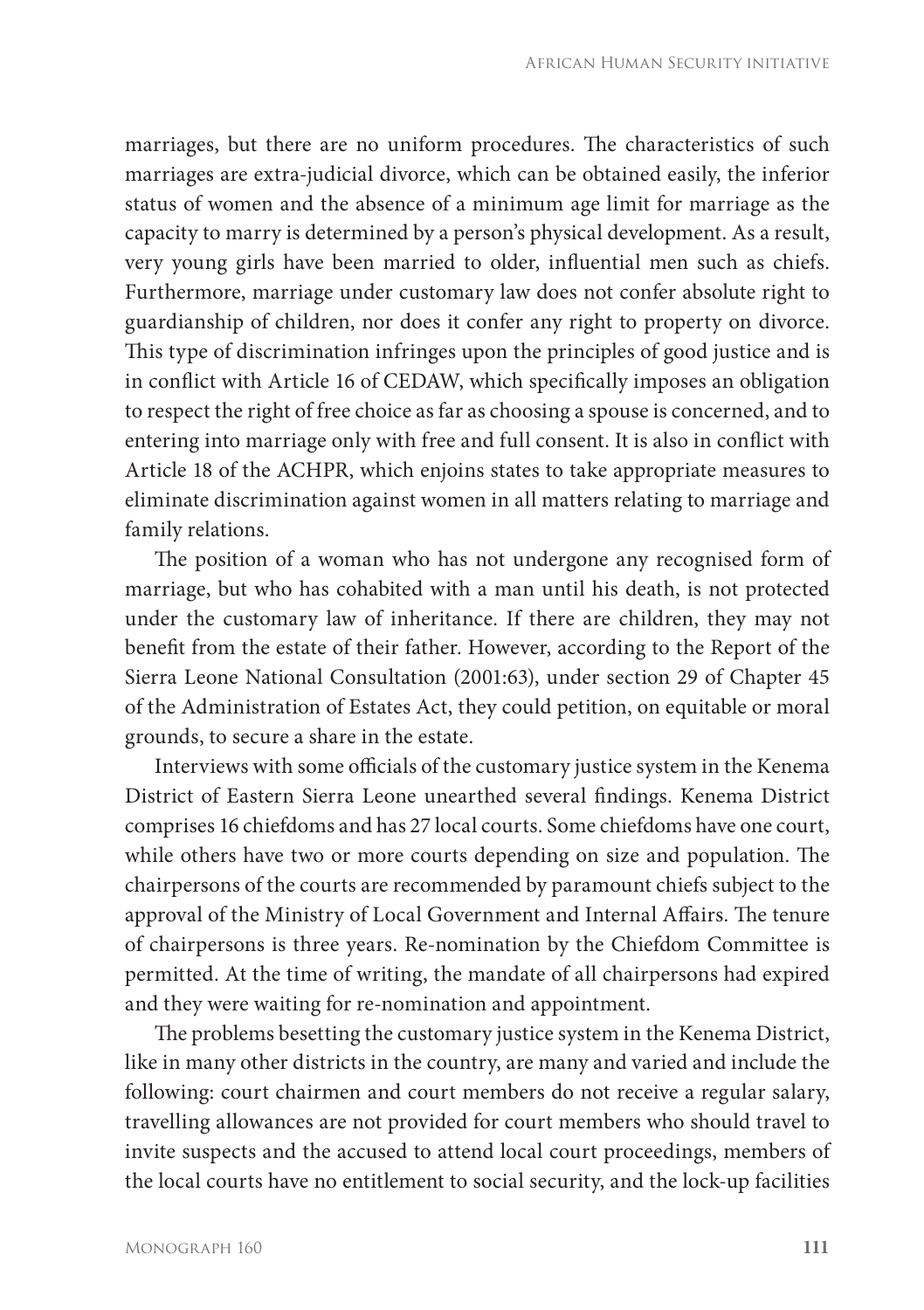in most chiefdoms are in a deplorable state or non-existent. Local court excesses and reports of gross human rights abuses have come to light. For instance, the Regional Coordinator of Civil Society in the Eastern Region recounted how one lady was fined the sum of Le 600 000 for refusing to be intimate with her husband and for having a boyfriend.

## **RECOMMENDATIONS**

The following recommendations, based on the above findings, are aimed at making the customary justice system more effective:

## **Legislative reforms**

All legislation governing customary justice must meet a comprehensive review so as to cater for modern-day realities. For example, the Local Courts Act should be revised to expand the jurisdiction of the courts. This would ease the burden of the poor and people who detest the complexities and procedures of the general law courts, and prefer to settle their disputes within the ambit of their customs and traditions. Customary dispute settlement gives satisfaction to parties in disputes, whichever way a judgment goes, as is evident from the findings about the perceptions of people in relation to customary justice delivery in their local areas.

## **Institutional reforms**

Reform of the institutions and agencies that together represent customary justice should address organisational, personnel and fiscal issues, as follows:

- Salaries should be paid regularly
- Customary law should be harmonised
- Capacity should be built and local court personnel should be trained
- The Chiefdom Police should be trained to carry out of orders and serve court processes effectively
- Transport should be provided for local courts supervisors to make them more effective
- Job incentives should be provided for the staff of local courts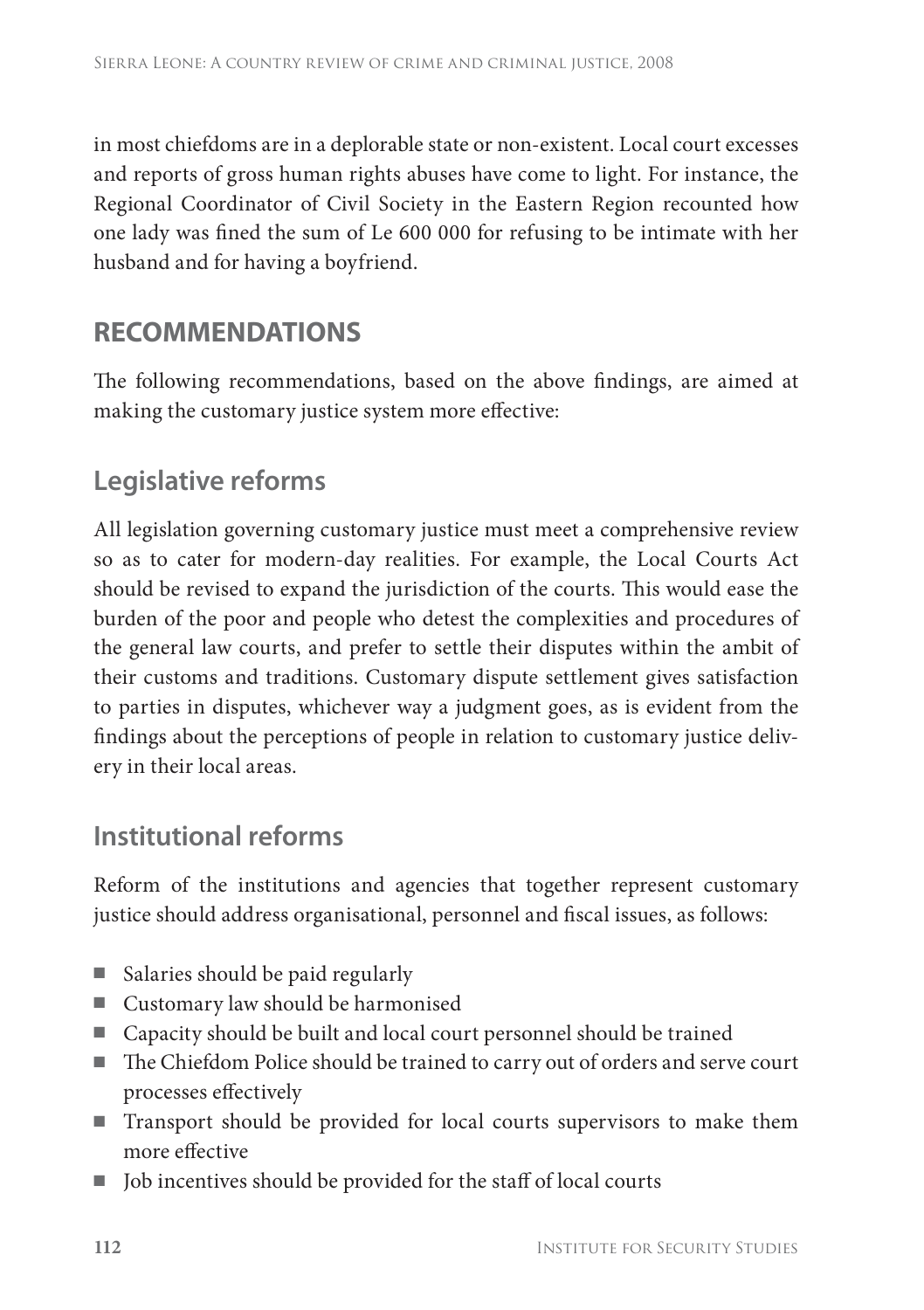## **9** Adherence to regional and international instruments

#### **INTRODUCTION**

The imperative of globalisation has led to the evolution of and consequent entry into force of several multilateral conventions and protocols or treaties. International legal instruments are not self-executing and states can elect to accede to or ratify such legal instruments, or not. After ratification by states, the international instruments may be domesticated by such states through enabling legislation. The legal implication of the domestication of such conventions and protocols is that they become integrated into the corpus of laws of such countries.

The fundamental principle of treaty law is that treaties are binding upon the parties that have acceded to them and that such accession must be performed in good faith. This rule is known in legal terms as *pacta sunt servanda* and is arguably the oldest principle of international law. In the absence of a certain minimum belief that states will perform their treaty obligations in good faith, it becomes preposterous for countries to enter into such obligations with one another. Consequent upon Sierra Leone's voluntary election to be bound by the treaties it has acceded to, ratified or adopted, it needs to domesticate such instruments.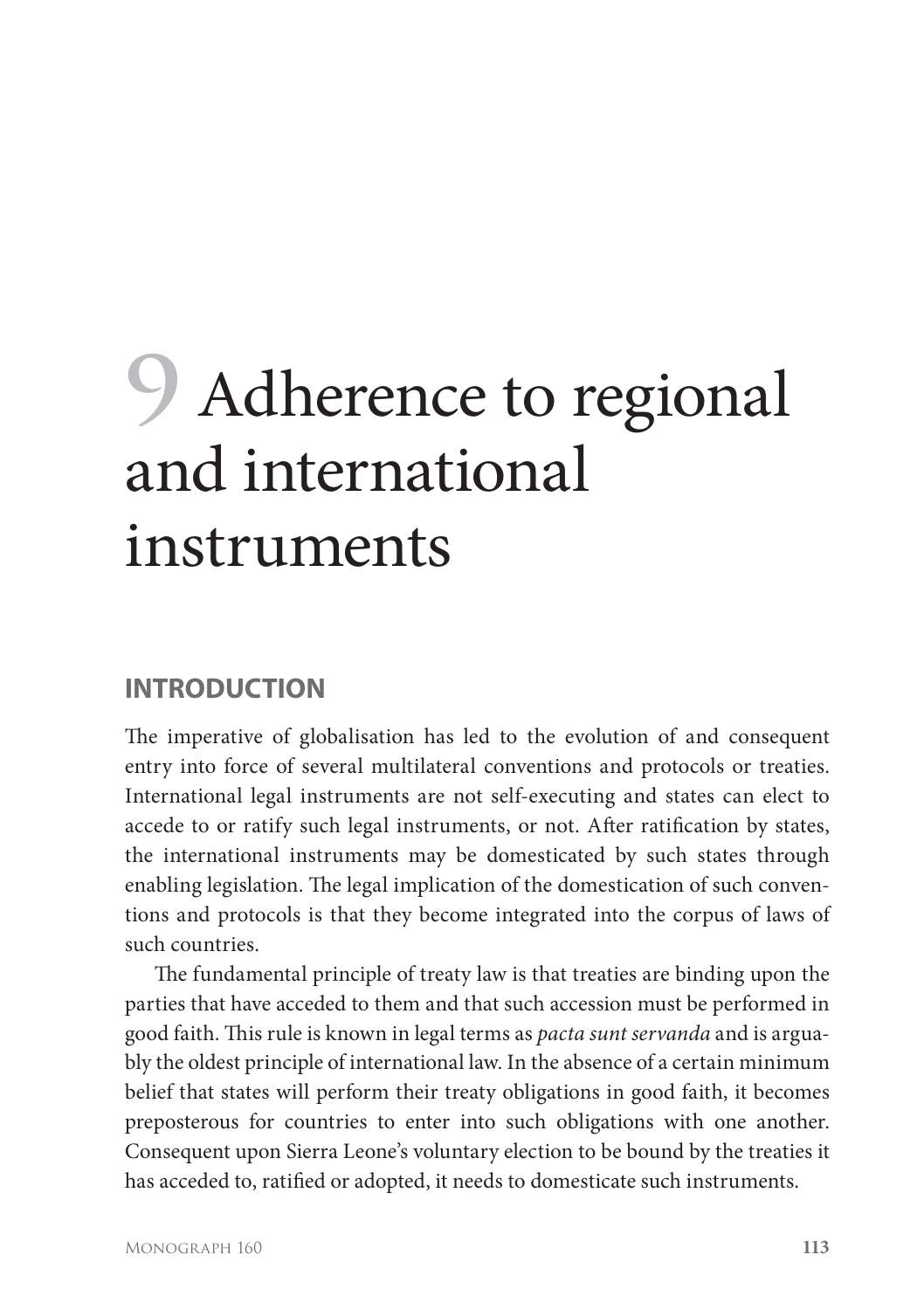#### **REGIONAL INSTRUMENTS SIGNED AND RATIFIED BY SIERRA LEONE**

In this section, the report focuses on the regional protocols and agreements that Sierra Leone has signed and ratified. It also highlights those instruments the country still needs to ratify. The regional protocols emanate from the AU and the Economic Community of West African States (ECOWAS). The protocols and agreements signed and ratified by Sierra Leone, as listed in Table 9.1, cover a wide spectrum of issues, including migration, crime, security, law enforcement, integration etc. The table includes information on dates of signature, ratification and accession, and the entry into force of the various instruments.

An examination of the various regional treaties and protocols indicates the degree of compliance by Sierra Leone to the provisions of such international legal instruments. Evident from Table 18 is the time lapse between the signing and ratification of instruments. For example, the Convention Governing the Specific Aspects of Refugee Problems in Africa was signed by Sierra Leone on 10 September 1969, but was not ratified until 28 December 1987, some 17 years later. The same can be said of the African Charter on the Right and Welfare of the Child, where there was a gap of about 10 years between signature and ratification. Such delays do not cast Sierra Leone in a favourable light in our new world order.

#### **INTERNATIONAL INSTRUMENTS SIGNED AND RATIFIED BY SIERRA LEONE**

Sierra Leone is a member of the UN and has signed and ratified several international legal instruments dealing with a range of issues, including transboundary crimes, security, law, enforcement etc. Sierra Leone needs support from the international community to give effect to these instruments, given the imperatives and demands of post-war reconstruction and reintegration efforts. Table 19 presents some of the international conventions and protocols Sierra Leone has signed and/or ratified.

Table 19 demonstrates that Sierra Leone is a signatory to virtually all the international conventions and protocols covering diverse aspects of international law from human rights, human trafficking and the rights of the physically challenged to transnational crimes, drugs and civil rights.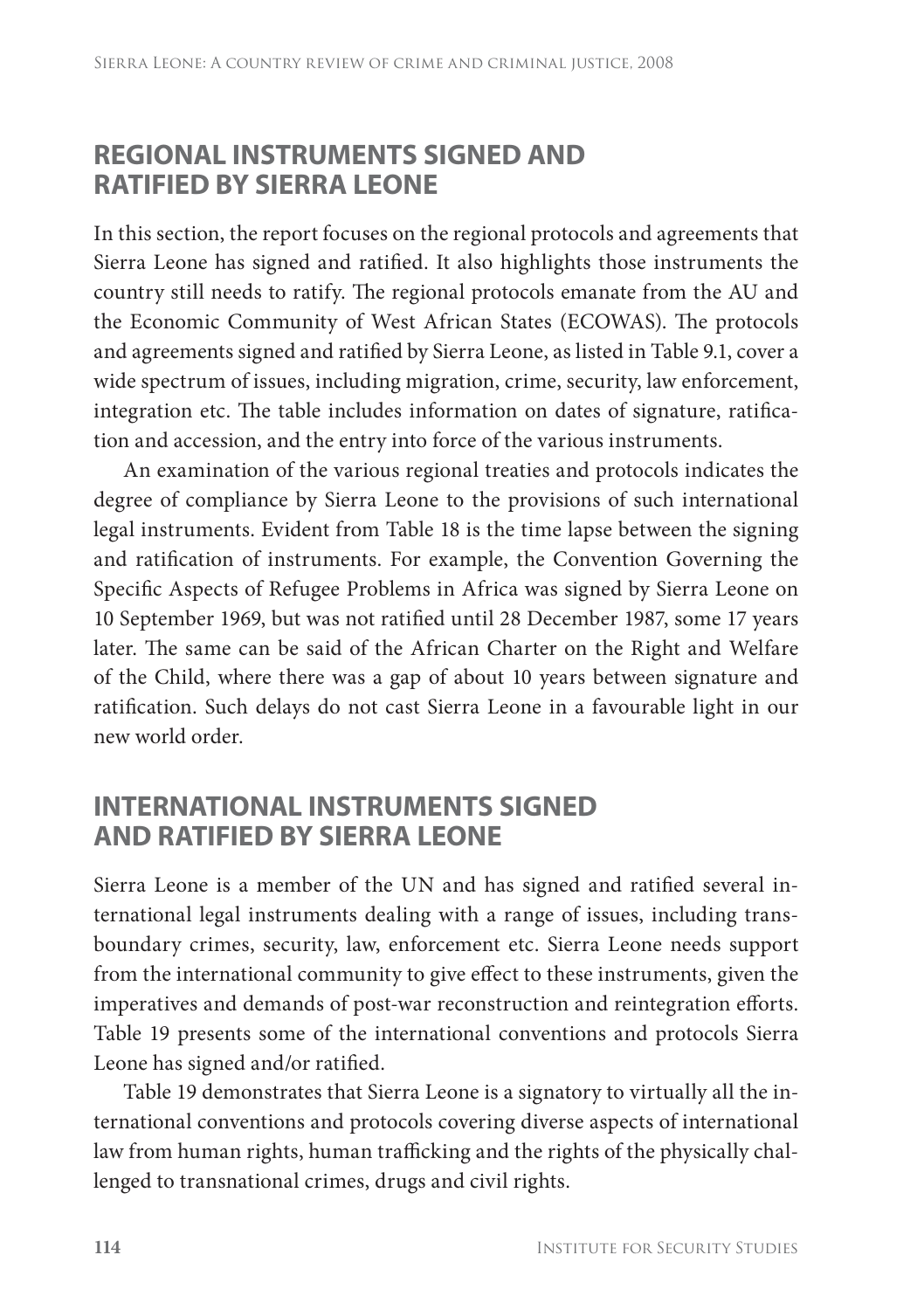| Treaty/protocol                                                                                                                                  | Date of<br>signature | Date of<br>ratification | Date of<br>accession          | <b>Entry into</b><br>force     |
|--------------------------------------------------------------------------------------------------------------------------------------------------|----------------------|-------------------------|-------------------------------|--------------------------------|
| African Union Treaty                                                                                                                             | 12 July 2000         | 9 February<br>2001      | Deposited<br>01 March<br>2001 | Adopted 11<br><b>July 2000</b> |
| African Charter on Human<br>and Peoples Rights                                                                                                   | 27 August<br>1981    | 21 September<br>1983    | Deposited 17<br>January 1984  |                                |
| African Charter on the<br>Rights and Welfare of the<br>Child                                                                                     | 14 April 1992        | 13 May 2002             | Deposited 18<br>June 2002     |                                |
| AU Convention on the<br>Prevention and Combating<br>of Terrorism                                                                                 |                      |                         |                               | Adopted 14<br><b>July 1999</b> |
| Protocol on the African<br>Charter on Human and<br>Peoples' Rights on the<br>Establishment of an African<br>Court on Human and<br>Peoples Rights | 9 July 1998          |                         |                               | Adopted 10<br><b>June 1998</b> |
| Protocol on the African<br>Charter on Human and<br>Peoples' Rights on the<br>Rights of Women in Africa                                           | 9 December<br>2003   |                         |                               | 9 December<br>2003             |
| Protocol to the AU<br>Convention on the<br>Prevention and Combating<br>of Terrorism                                                              | 21 January<br>2006   |                         |                               |                                |
| African Union Non-<br>aggression and Common<br>Defence Pact                                                                                      | 9 March 2005         |                         |                               |                                |
| Protocol against the Illicit<br>Manufacturing of and<br>Trafficking in Firearms, their<br>Parts and Components<br>and Ammunition                 | 27 November<br>2001  |                         |                               |                                |
| <b>Convention Governing</b><br>the Specific Aspects of<br>Refugee Problems in Africa                                                             | 10 September<br>1969 | 28 December<br>1987     | Deposited 14<br>March 1988    |                                |

#### **Table 18** Regional instruments signed by Sierra Leone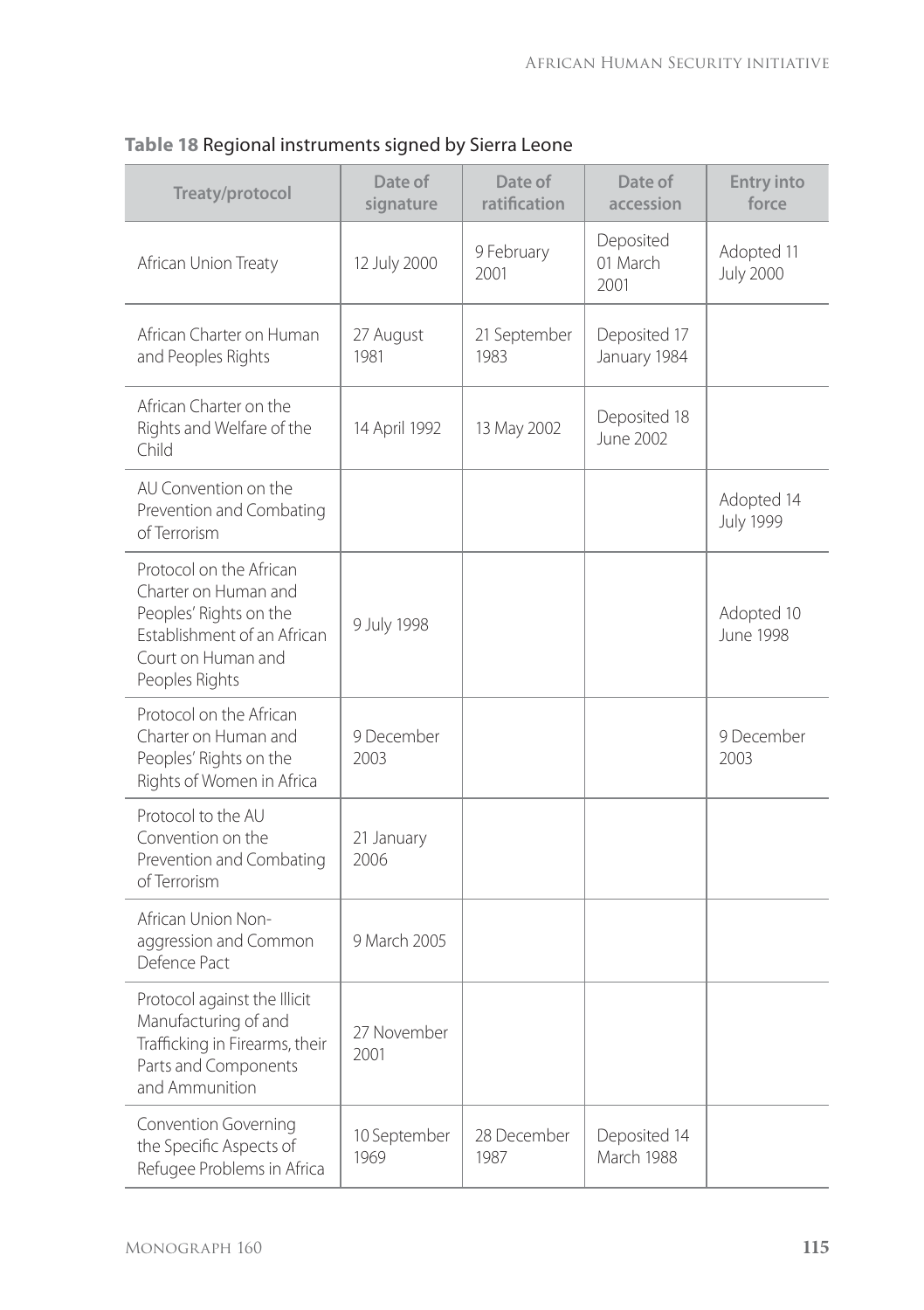| Treaty/protocol                                                                                                                                                      | Date of<br>signature | Date of<br>ratification | Date of<br>accession | <b>Entry into</b><br>force    |
|----------------------------------------------------------------------------------------------------------------------------------------------------------------------|----------------------|-------------------------|----------------------|-------------------------------|
| African Charter on<br>Democracy, Elections and<br>Governance                                                                                                         | 17 June 2008         | 30 January<br>2007      |                      |                               |
| African Union Convention<br>on the Conservation<br>of Nature and Natural<br>Resources                                                                                | 15 September<br>1968 |                         |                      |                               |
| Convention for the<br><b>Flimination of Mercenaries</b><br>in Africa                                                                                                 | 19 December<br>2003  |                         |                      | Adopted 3<br><b>July 1977</b> |
| Bamako Convention on<br>the Ban on the Import into<br>Africa and the Control of<br>Trans-boundary Movement<br>and Management of<br>Hazardous Wastes within<br>Africa | 9 December<br>2003   |                         |                      | Adopted 30<br>January 1991    |
| The African Nuclear<br>Weapon Free Zone Treaty<br>(the Pelindaba Treaty)                                                                                             | 11 April 1996        |                         |                      | Adopted July<br>1995          |

#### **Table 19** International instruments signed by Sierra Leone

| International<br>convention/treaty                                                                                           | Date of<br>signature | Date of<br>ratification | Date of<br>accession | <b>Entry into</b><br>force |
|------------------------------------------------------------------------------------------------------------------------------|----------------------|-------------------------|----------------------|----------------------------|
| Comprehensive Nuclear<br>Test Ban Treaty                                                                                     | 8 September<br>2000  | 17 September<br>2000    |                      |                            |
| Convention on the<br>Prohibition, Stockpiling<br>and Production of Anti-<br>Personnel Mines and their<br>Destruction         | 29 July 1998         | 25 April 2001           |                      |                            |
| Protocol Against Illicit<br>Manufacturing of and<br>Trafficking in Firearms, their<br>Parts and Components<br>and Ammunition | 27 November<br>2001  |                         |                      | 31 May 2001                |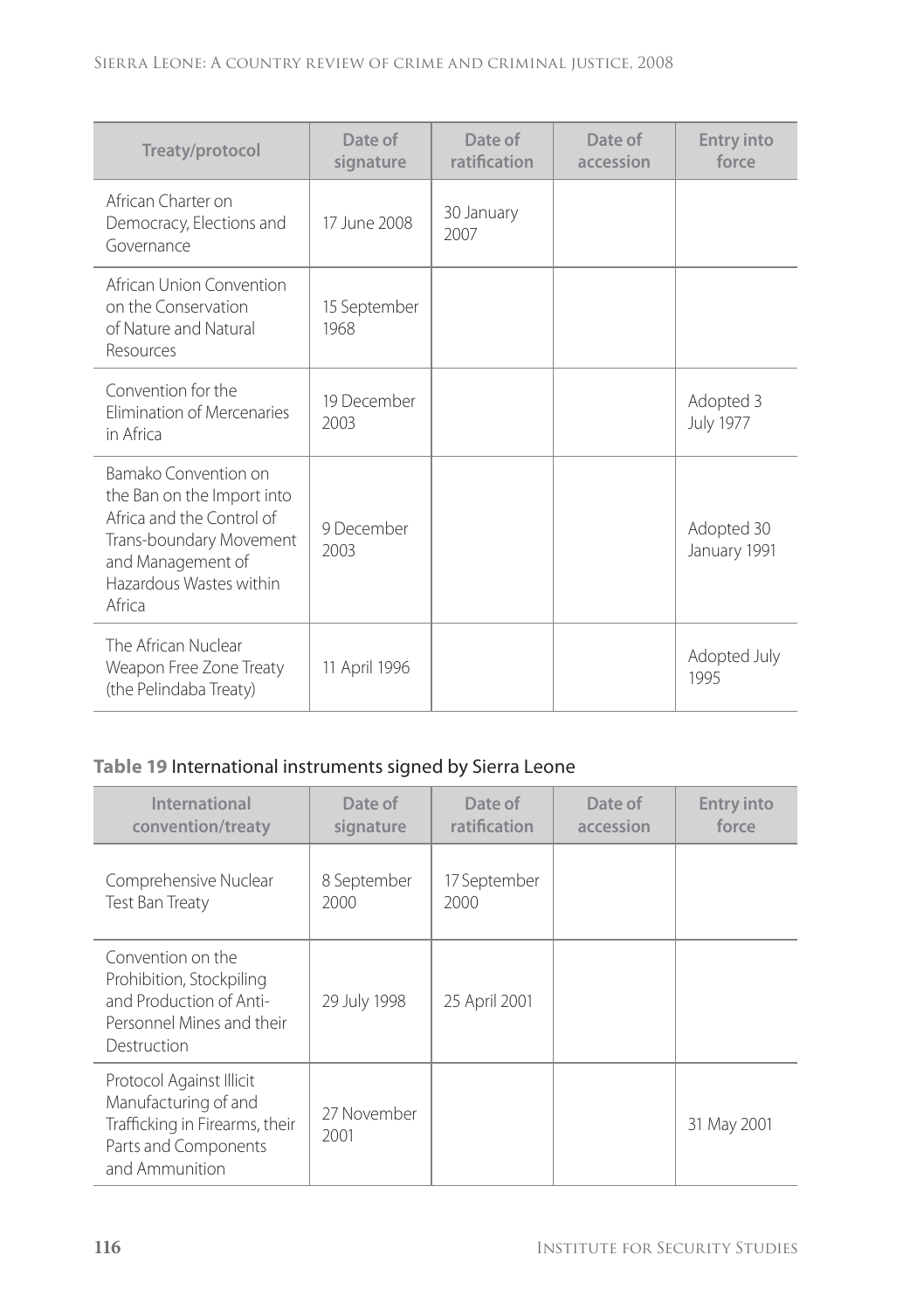| International<br>convention/treaty                                                                                                           | Date of<br>signature    | Date of<br>ratification | Date of<br>accession | <b>Entry into</b><br>force |
|----------------------------------------------------------------------------------------------------------------------------------------------|-------------------------|-------------------------|----------------------|----------------------------|
| UN Convention Against<br>Corruption                                                                                                          | 9 December<br>2003      | 30<br>September<br>2004 |                      |                            |
| Rome Statute of the<br>International Criminal<br>Court                                                                                       | 17 October<br>1998      | 15 September<br>2000    |                      |                            |
| United Nations Convention<br>against Transnational<br>Organised Crimes                                                                       | 27 November<br>2001     |                         |                      | 29<br>September<br>2003    |
| United Nations Convention<br>against Illicit Trafficking in<br>Narcotic and Psychotropic<br>Substances                                       | 9 June 1989             | 6 June 1994             |                      | 1988                       |
| International Covenant on<br>Civil and Political Rights                                                                                      |                         |                         | 23 August<br>1996    | 16 December<br>1966        |
| Optional Protocol to the<br>Convention on the Rights<br>of the Child on the Sale of<br>Children, Child Prostitution<br>and Child Pornography | 8 September<br>2000     | 17 September<br>2001    |                      | 18 January<br>2002         |
| International Convention<br>on the Elimination<br>of All Forms of Racial<br>Discrimination                                                   | 17 November<br>1966     | 2 August<br>1967        |                      | 7 March 1966               |
| International Convention<br>on Economic, Social and<br>Cultural Rights                                                                       |                         |                         | 23 August<br>1996    | 16 December<br>1966        |
| Optional Protocol to the<br>International Covenant on<br>Civil and Political Rights                                                          |                         |                         | 23 August<br>1996    |                            |
| Convention on the<br>Elimination of all Forms<br>of Discrimination against<br>Women                                                          | 21<br>September<br>1988 |                         | 11 November<br>1988  | 3 September<br>1981        |
| Optional Protocol to<br>the Convention on the<br>Elimination of all Forms<br>of Discrimination Against<br>Women                              | 8 September<br>2000     |                         |                      |                            |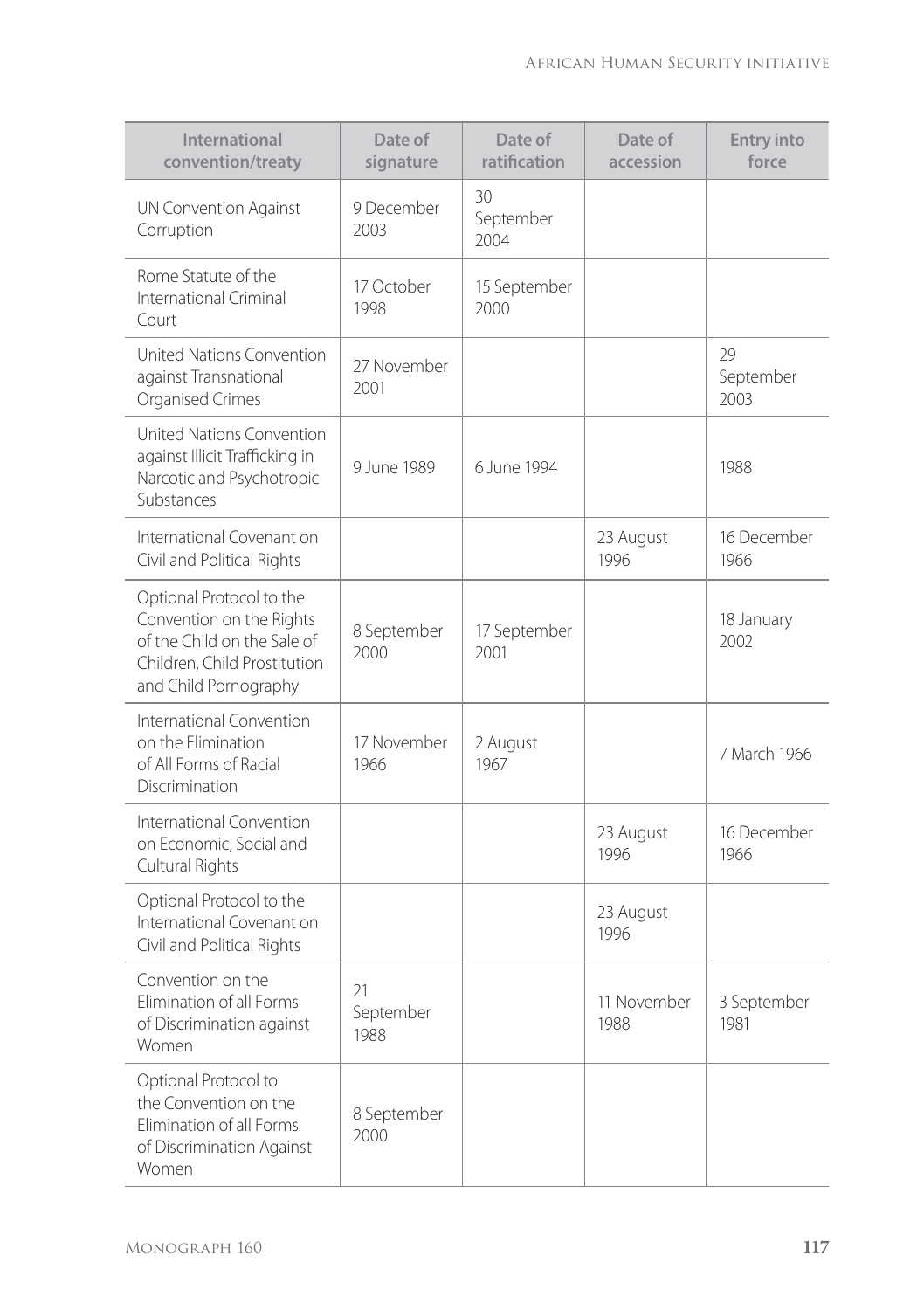| International<br>convention/treaty                                                                                            | Date of<br>signature    | Date of<br>ratification | Date of<br>accession | <b>Entry into</b><br>force |
|-------------------------------------------------------------------------------------------------------------------------------|-------------------------|-------------------------|----------------------|----------------------------|
| Convention Against<br>Torture and Other Cruel,<br>Inhuman or Degrading<br>Treatment or Punishment                             | 18 March<br>1985        |                         | 25 April 2001        | 26 June 1987               |
| Optional Protocol to<br>the Convention Against<br>Torture and Other Cruel,<br>Inhuman or Degrading<br>Treatment or Punishment | 26<br>September<br>2003 |                         |                      |                            |
| International Convention<br>Against Apartheid in<br>Sports                                                                    | 16 May 1986             |                         |                      | 3 April 1988               |
| Convention on the Rights<br>of the Child                                                                                      | 13 February<br>1990     |                         |                      | 2 September<br>1990        |
| Amendment to Article 43<br>(2) of the Convention on<br>the Rights of the Child                                                |                         |                         | 27 November<br>2001  | 18 November<br>2002        |
| Optional Protocol to<br>the Convention on the<br>Rights of the Child on the<br>Involvement of Children in<br>Armed Conflict   | 8 September<br>2000     |                         | 15 May 2002          | 12 February<br>2002        |
| International Convention<br>on the Protection of<br>the Rights of all Migrant<br>Workers and Members of<br>their Families     | 15 September<br>2000    |                         |                      | 1 July 2003                |
| Convention on the Rights<br>of Persons with Disabilities                                                                      | 30 March<br>2007        |                         |                      | 3 May 2008                 |
| Optional Protocol to the<br>Convention on the Rights<br>of Persons with Disabilities                                          | 30 March<br>2007        |                         |                      |                            |
| International Convention<br>for the Protection of all<br>Persons from Enforced<br>Disappearance                               | 6 February<br>2007      |                         |                      | Not yet in<br>force        |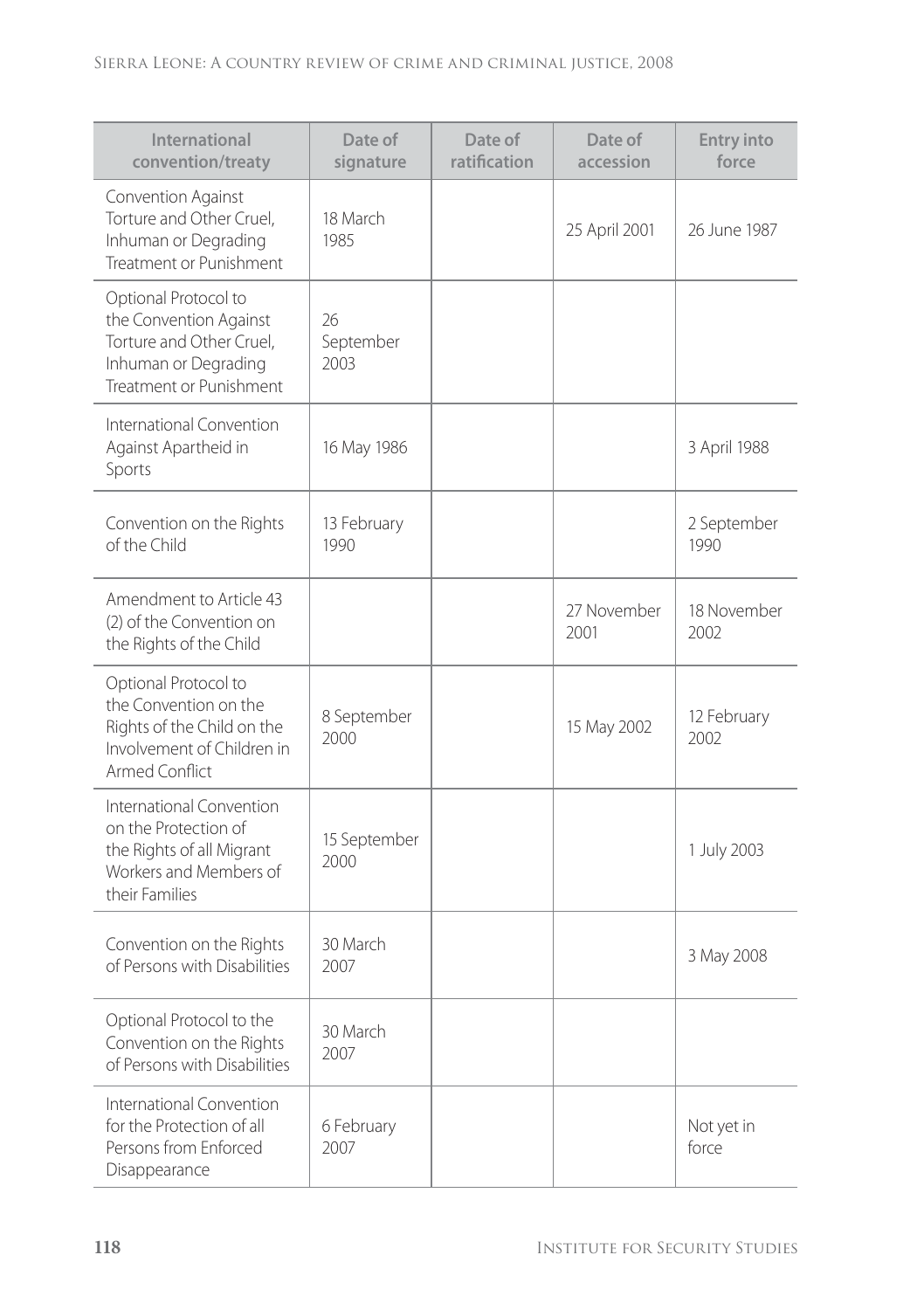| International<br>convention/treaty                                                                                            | Date of<br>signature    | Date of<br>ratification | Date of<br>accession | <b>Entry into</b><br>force |
|-------------------------------------------------------------------------------------------------------------------------------|-------------------------|-------------------------|----------------------|----------------------------|
| Protocol to Prevent,<br>Suppress and Punish<br>Trafficking in Persons,<br>Especially Women and<br>Children                    | 27 November<br>2001     |                         |                      | 15 November<br>2000        |
| Protocol Against the<br>Smuggling of Migrants by<br>Land, Sea and Air                                                         | 27 November<br>2001     |                         |                      | 15 November<br>2000        |
| <b>UN Standard</b><br>Minimum Rules for the<br>Administration of Juvenile<br>Justice                                          | 26<br>September<br>2003 |                         |                      |                            |
| Convention for the<br>Suppression of the Traffic<br>in Persons and of the<br><b>Exploitation of Prostitution</b><br>of Others |                         |                         |                      | Cabinet<br>approval        |
| Geneva Convention                                                                                                             |                         | 10 June 1965            |                      | 12 August<br>1949          |
| Geneva Convention for<br>the Amelioration of the<br>Condition of the Wounded<br>and Sick in Armed Forces in<br>the Field      |                         | 10 July 1965            | 10 July 1965         |                            |
| Geneva Convention<br>for the Amelioration of<br>the Wounded, Sick and<br>Shipwrecked Members of<br>the Armed Forces at Sea    |                         | 10 July 1965            | 10 July 1965         |                            |
| Geneva Convention<br>Relative to the Treatment<br>of Prisoners of War                                                         |                         | 10 July 1965            | 10 July 1965         |                            |
| Geneva Convention<br>Relative to the Protection<br>of Civilian Persons in Time<br>of War                                      |                         | 21 October<br>1986      | 21 October<br>1986   |                            |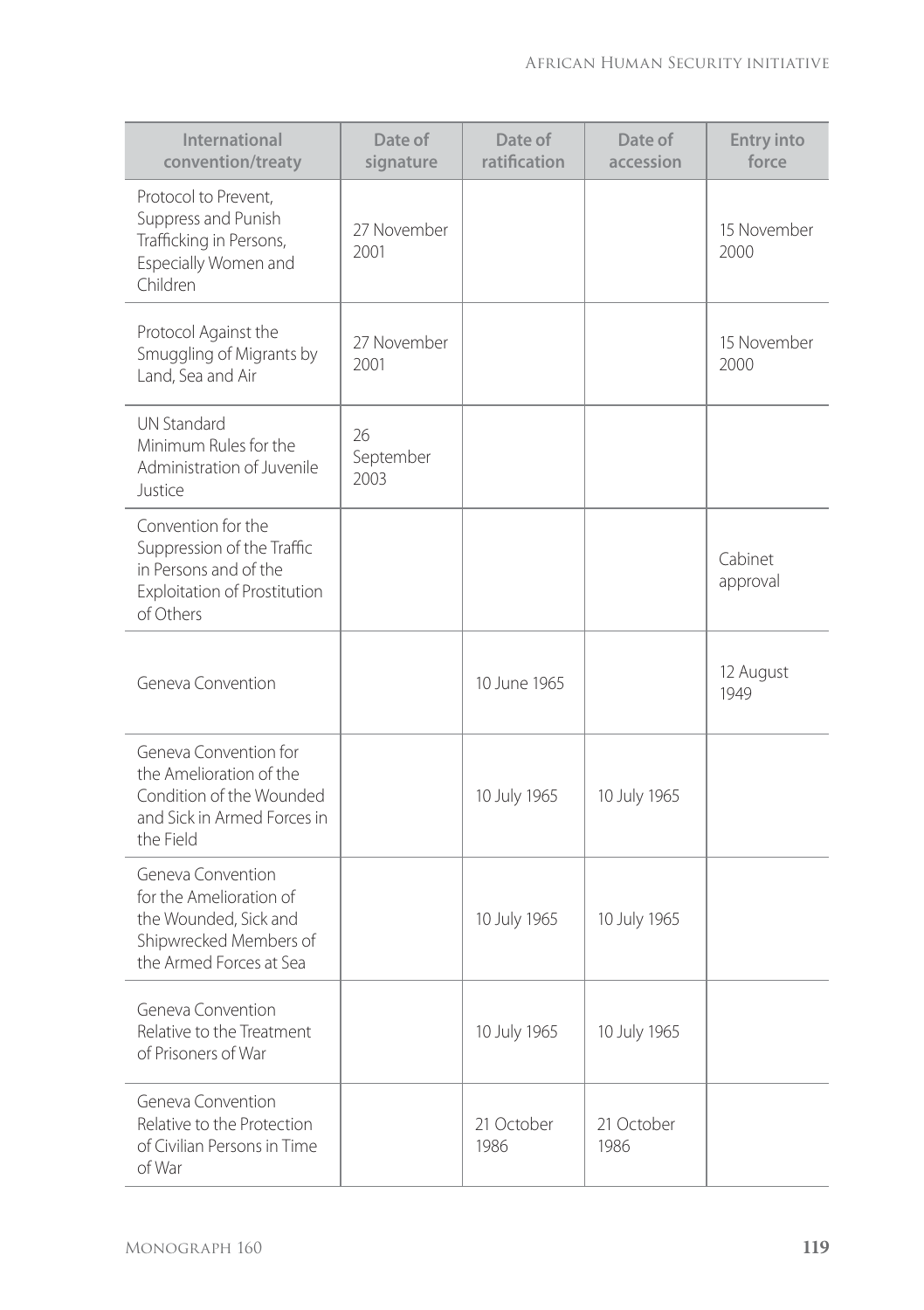| International<br>convention/treaty                                                                                                                                         | Date of<br>signature | Date of<br>ratification | Date of<br>accession    | <b>Entry into</b><br>force |
|----------------------------------------------------------------------------------------------------------------------------------------------------------------------------|----------------------|-------------------------|-------------------------|----------------------------|
| Protocol Additional to the<br>Geneva Conventions of 12<br>August 1949 and Relating<br>to the Protection of Victims<br>of International Armed<br>Conflicts (Protocol I)     |                      | 21 October<br>1986      | 21 October<br>1986      |                            |
| Protocol Additional to the<br>Geneva Conventions of 12<br>August 1949 and Relating<br>to the Protection of Victims<br>of Non-International<br>Armed Conflict (Protocol II) |                      | 21 October<br>1986      | 21 October<br>1986      |                            |
| International Convention<br>Against the Taking of<br>Hostages                                                                                                              |                      |                         | 26<br>September<br>2003 |                            |
| International Convention<br>for the Suppression of<br>Terrorist Bombing                                                                                                    |                      |                         | 26<br>September<br>2003 |                            |
| International Convention<br>for the Suppression of<br>Financing of Terrorism                                                                                               | 27 November<br>2001  | 26<br>September<br>2003 |                         |                            |
| International Convention<br>for the Suppression of the<br>Unlawful Seizure of Aircraft                                                                                     | 19 July 1971         | 13 November<br>1974     |                         |                            |
| International Convention<br>on the Prevention and<br>Punishment of Crimes<br>Against Internationally<br><b>Protected Persons</b>                                           |                      |                         |                         | 26<br>September<br>2003    |
| Convention on the Safety<br>of United Nations and<br>Associated Personnel                                                                                                  |                      |                         |                         | 26<br>September<br>2003    |
| Convention Relating to the<br>Status of Refugees                                                                                                                           |                      |                         | 22 May 1981             |                            |
| Protocol Relating to the<br>Status of Refugees                                                                                                                             |                      |                         | 22 May 1981             |                            |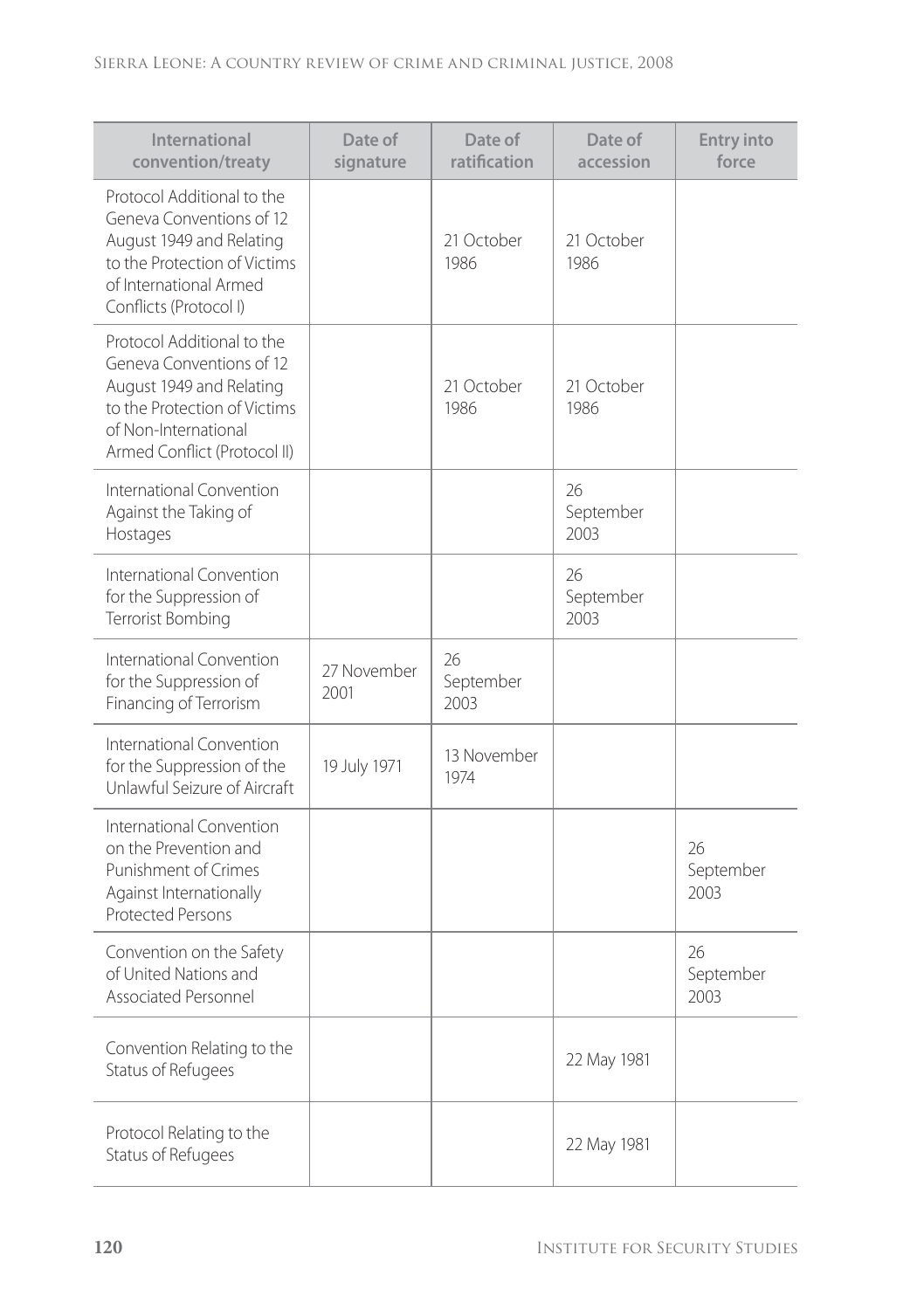While some of the international treaties and conventions have been signed and ratified, others, e.g. the International Convention for the Protection of all Persons from Enforced Disappearance, have been ratified by Sierra Leone even though they are not yet in force. The reason for the instruments not yet having entered into force is because sufficient member states are yet to sign it to achieve the requisite number of signatures for its entry into force.

## **INTERNATIONAL CONVENTIONS AND PROTOCOLS TO BE RATIFIED BY SIERRA LEONE**

In the international community many states have defaulted in ratifying certain conventions and protocols. The reason for this is multifaceted. Some countries refuse to ratify some international instruments because of the dictates of sovereignty or self- interest, while others usually take a long time to ratify such instruments. Sierra Leone has defaulted as well as regards the signing of some international instruments. Amongst the conventions and protocols yet to be ratified by Sierra Leone are the following:

- Convention on the Prevention and Punishment of the Crime of Genocide (entry into force 12 January 1951)
- Convention on the Privileges and Immunities of the United Nations
- Convention on the Non-Applicability of Statutory Limitation to War Crimes and Crimes against Humanity
- Convention on the Reduction of Statelessness
- Convention Relating to the Status of Stateless Persons
- Convention Concerning Occupational Safety and Health and the Working Environment
- Convention Concerning the Prohibition and Immediate Action for the Elimination of the Worst Forms of Child Labour
- Slavery Convention
- Protocol Amending the Slavery Convention
- Second Optional Protocol to the International Covenant on Civil and Political Rights Aiming at the Abolition of the Death Penalty
- Amendment to the International Convention of All Forms of Racial Discrimination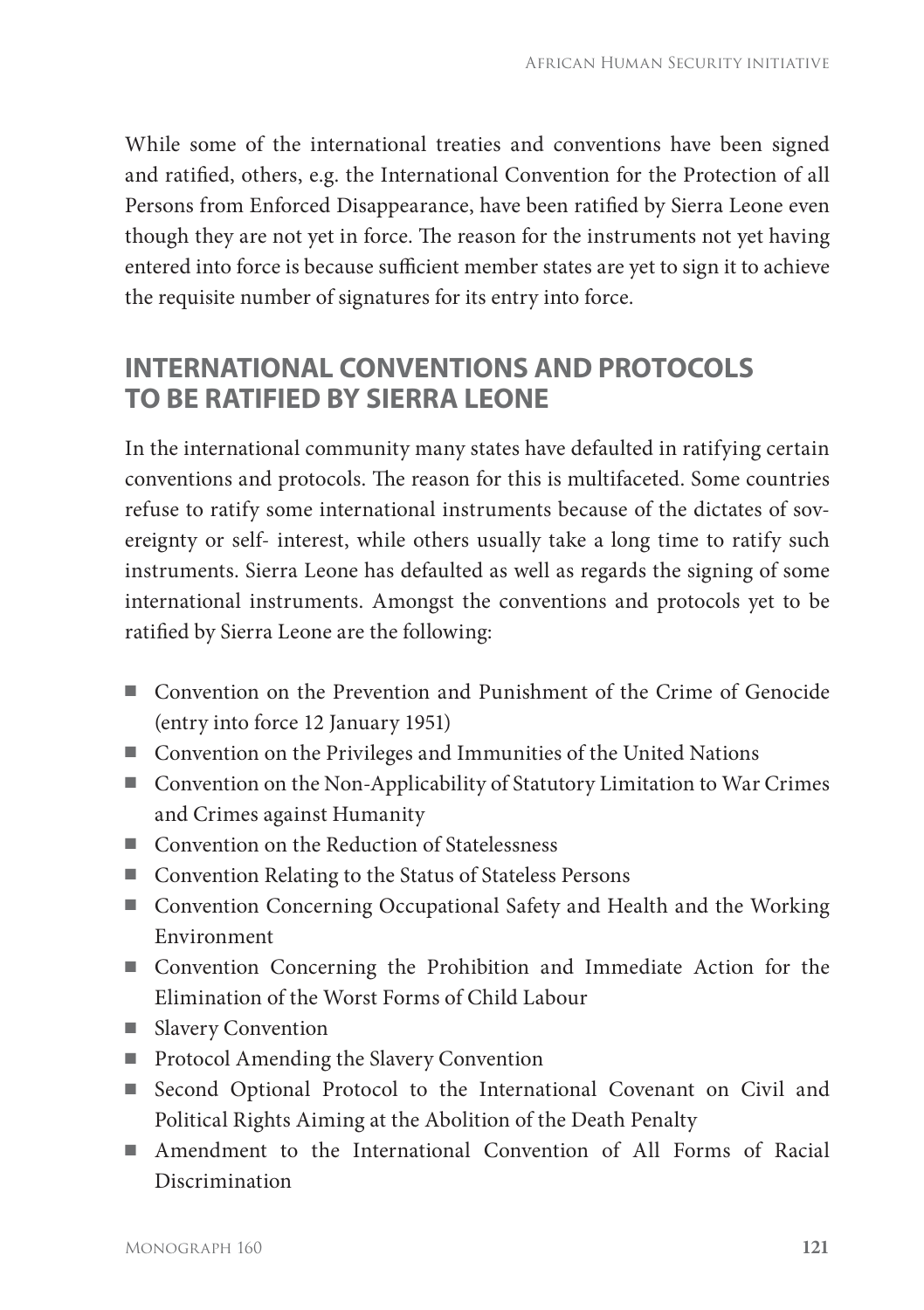- International Covenant on Economic, Social and Cultural Rights (Sierra Leone has not signed, but did accede to it on 23 August 1996)
- International Covenant on Civil and Political Rights (Sierra Leone has not signed, but did accede to it on 23 August 1996)
- Optional Protocol to the International Covenant on Civil and Political Rights (Sierra Leone has not signed, but did accede to it on 23 August 1996)
- International Convention on the Suppression and Punishment of the Crime of Apartheid
- Amendment to Articles 20(1) of the Convention on the Elimination of all Forms of Discrimination against Women
- Amendment to Articles 17(7) and 18(5) of the Convention against Torture and Other Cruel, Inhuman or Degrading Treatment or Punishment
- Universal Declaration of Human Rights
- OAU Convention Governing the Specific Aspects of the Recharge Problem in Africa
- Protocol to the Africa Charter in the Establishment of an African Court on Human and People Rights (Supplement to the African Mechanism for the Promotion and Protection of Human Rights in Africa)
- Protocol to the African Charter on Human and Peoples Rights (Relating to the Rights of Women)
- Draft Protocol to the OAU Convention on the Prevention and Combating of Terrorism
- African Maritime Transport Charter
- Worst Forms of Child Labour Convention (No. 182) (Adopted by the International Labour Organisation (ILO) General Conference on 17 June 1999)
- Minimum Age Convention 1973 (No. 138) (Adopted by the ILO General Conference on 26 June 1973)
- Amendment to the Convention on the Rights of the Child. General Assembly Resolution 155/50 of 21 December 1995
- Convention for the Suppression of Unlawful Acts Against the Safety of Civil Aviation
- Convention for the Protection of Cultural Property in the Event of Armed Conflict (The Hague, Protocol 1 of 1954, and Protocol 11 of 1999)

The above list of international conventions and protocols yet to be ratified by Sierra Leone is not exhaustive, since there are several more. To this extent, it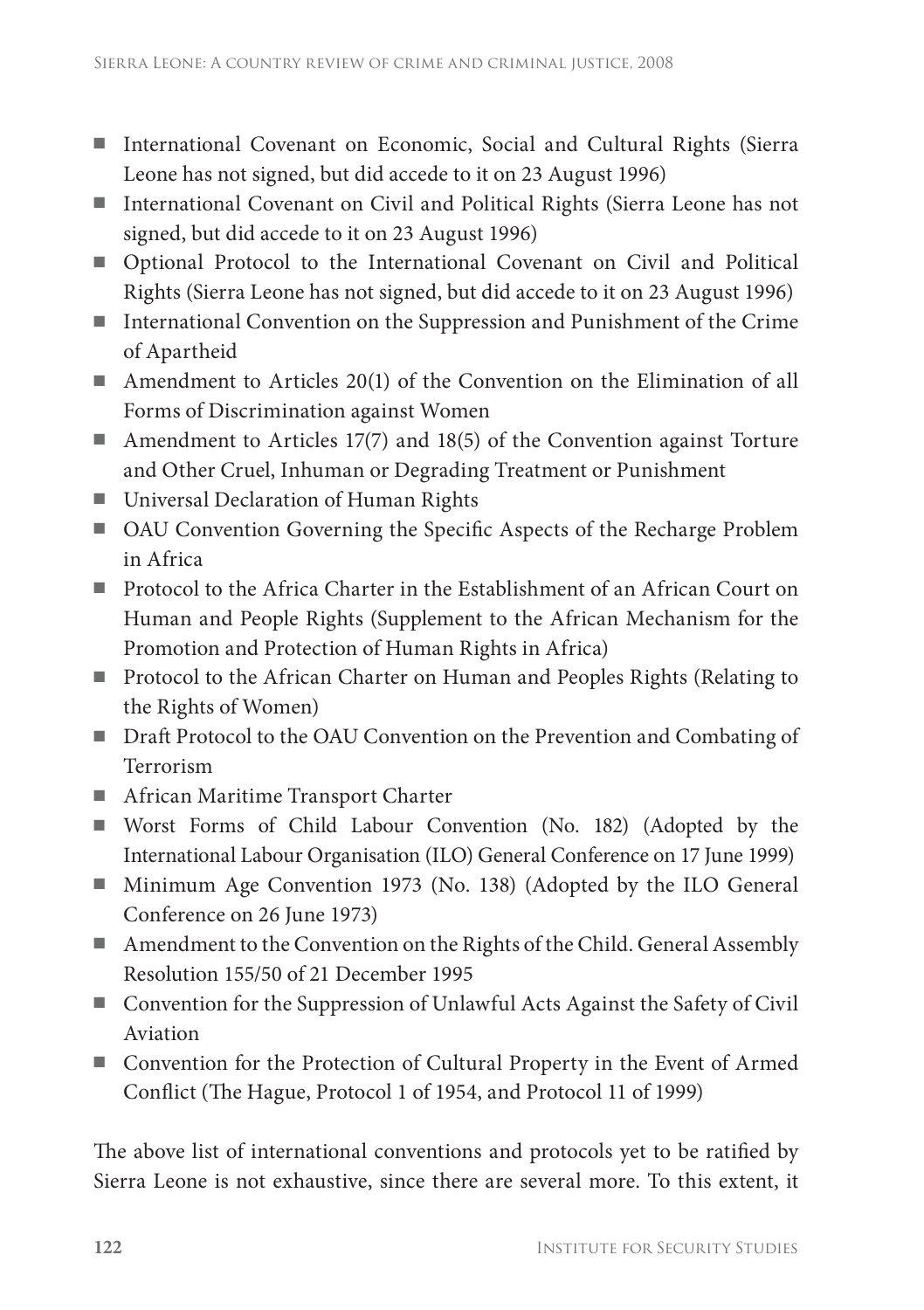is a matter of grave concern that despite the trauma of the horrendous decadelong rebel war, Sierra Leone has not ratified, amongst others, the Convention on the Prevention and Punishment of the Crime of Genocide, and the Convention on the Non-Applicability of Statutory Limitation to War Crimes and Crimes against Humanity.

Furthermore, considering the historical background of Sierra Leone as a colony for the settlement of repatriated slaves consequent on the abolition of the heinous slave trade, it is imperative that it ratifies the Slavery Convention.

The problem of states dithering to sign and/or ratify protocols and treaties has the effect of important treaties that have been signed by some states cannot be put into force owing to the lack of the requisite quorum. For instance, Sierra Leone signed the International Convention for the Protection of all Persons from Enforced Disappearance on 6 of February 2007, but like several other states, is yet to ratify the convention. Consequently, the convention has not yet been able to enter into force.

The challenges posed by the institutional inertia of such government departments as Sierra Leone's Ministries of Foreign Affairs and of Justice partly explain the failure of the country to ratify some of the conventions and protocols. Sierra Leone's capacity and efficiency in processing international legal instruments should be enhanced. Irrespective of these lapses, it is gratifying to note that Sierra Leone has integrated herself into a fast globalising world, being a member of such multilateral bodies as the UN, AU and ECOWAS.

## **RECOMMENDATIONS**

Sierra Leone has signed and ratified the greater proportion of the conventions and protocols dealing with transnational crimes, human rights, gender issues, war etc. Although many important legal instruments are yet to be ratified, the country has shown a commendable level of commitment to her international obligations. However, greater effort should be directed towards the domestication of some of these conventions and protocols. While there are positive indicators of the benefits of Sierra Leone's ratification of these instruments, it is imperative that they be enacted locally into the corpus of laws of the Sierra Leone legal system. The utilitarian value of domestication is that the country would be enabled to prescribe and impose penalties where there is an infraction of the provision of such instruments.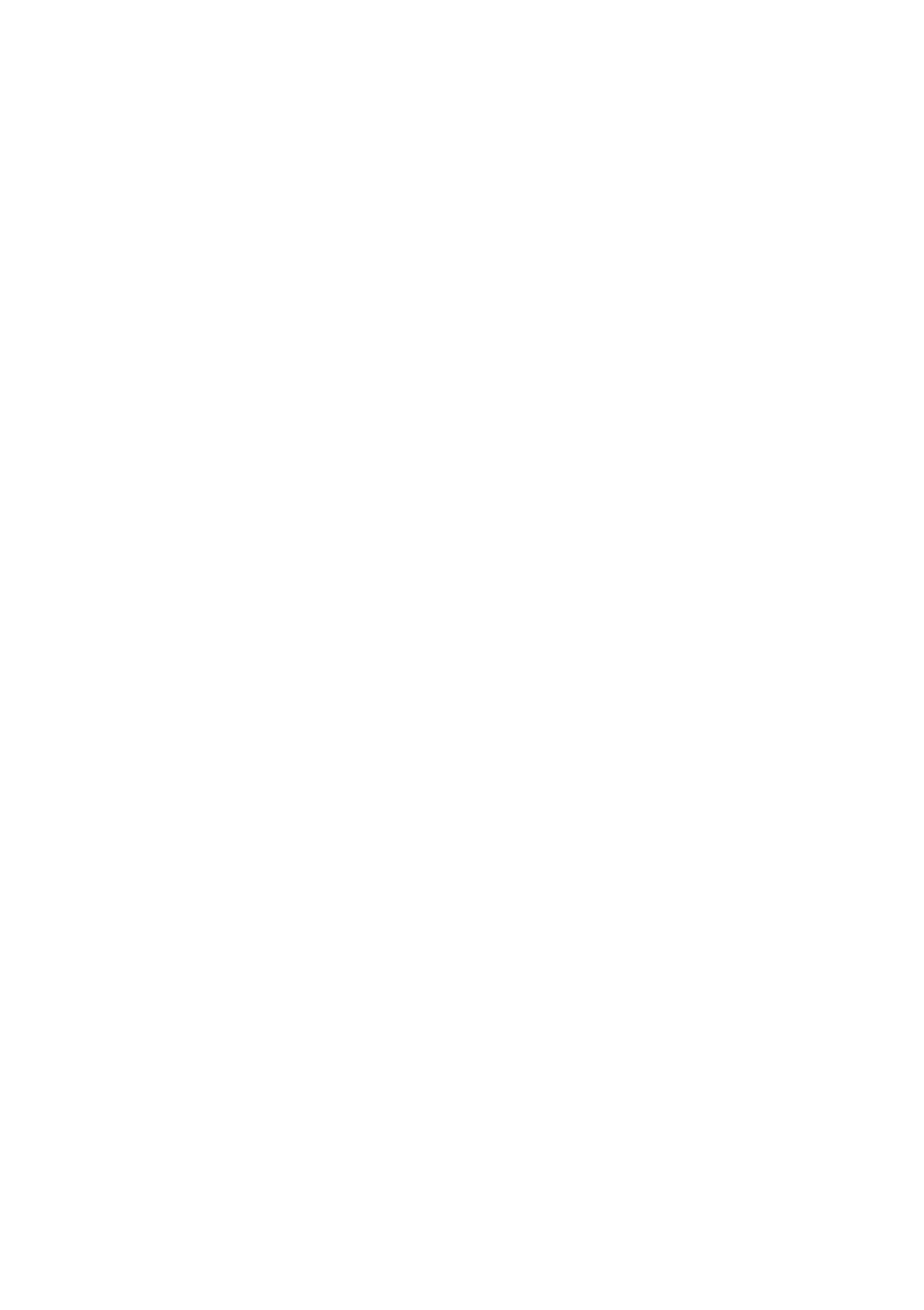## **Notes**

- 1 A national crime victimisation survey was carried out at the same time as this review was conducted. Its findings, which constitute part of this report, are published in a separate forthcoming ISS report entitled 'A survey of crime victims in Sierra Leone', by Dr AB Chikwanha.
- 2 Timap is Krio phraseology meaning 'to defend justice' or 'Stand up'.
- 3 Most of the English laws inherited from the colonialists are still on the statute books of Sierra Leone. These laws have not been amended to suit cotemporary legal experience and are mostly otiose. It is submitted that this legislative inertia is an affront on Sierra Leone's sovereignty. See section 170 of the Constitution for laws comprising the Sierra Leone legal system.
- 4 The legal vehicle for the importation and adaptation of imperial legislation into Sierra Leone is the Laws (Adaptation) Ordinance of 1960.
- 5 For an appraisal of these rights, see sections 15 to 30 of the Constitution.
- 6 The Office of the Ombudsman was established under a provision of section 146 (1) of the Constitution. Under the provision parliament was mandated to establish the office by not later than 12 months from the date of the commencement of the Constitution. The Ombudsman was originally the Parliamentary Commissioner appointed under the Parliamentary Commission Act 1967 to investigate complaints of administrative action.
- 7 Section 3 of the Police Act of 1964 established what was then known as the Sierra Leone Police Force (SLPF). The history of policing in Sierra Leone is drawn mostly from AI Shek Kamara's 2005 essay entitled 'Future challenges facing the Sierra Leone Police'.
- 8 The statistics used here were current as at 2 June 2008. The statistics are maintained by the SLP's Freetown Headquarters, which has a data office and obtains weekly returns on the personnel strength of the force.
- 9 Differences in totals are due to absence of information from some prisons.
- 10 The Ministry of Justice, Department for Constitutional Affairs, What is justice?, www.dca. gov.uk/civil/final/contents (accessed 23 March 2008).
- 11 Section 8(2c) of the Constitution reads in full as follows: 'The Government shall secure and maintain the independence, impartiality and integrity of courts of law and unfettered access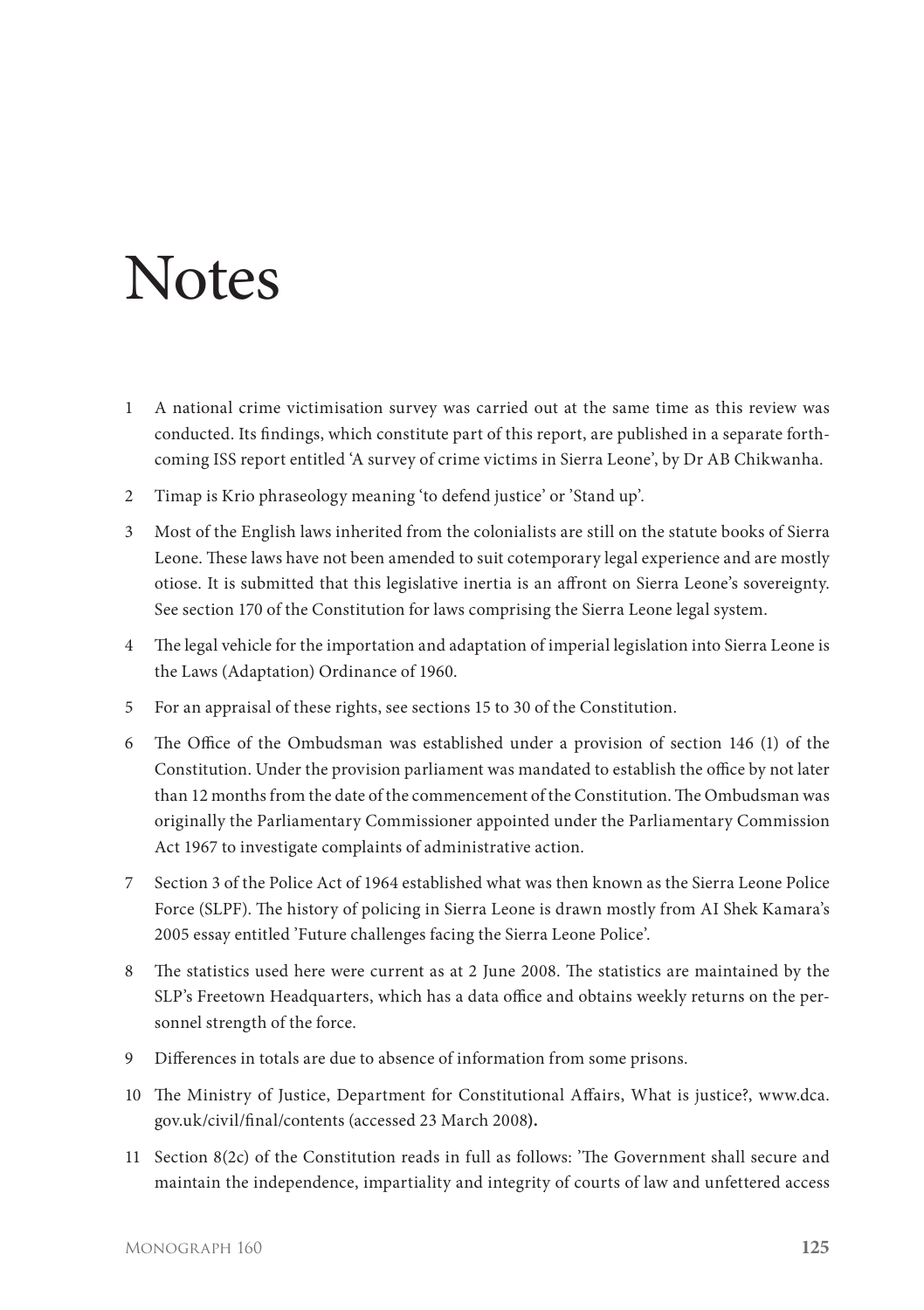thereto, and to this end shall ensure that the operation of the legal system promotes justice on the basis of equal opportunity and that opportunities for securing justice are not denied any citizen by reason of economic or other disability'.

- 12 Section 17(2b) of the Constitution states: 'Any person who is arrested or detained shall be informed immediately at the time of his arrest of his right to a legal practitioner or any person of his choice and shall be permitted at his own expense to instruct without delay a legal practitioner of his own choice and to communicate with him confidentially'.
- 13 Officially recognised local courts settle disputes and sometimes include chiefs, families, secret society groups etc.
- 14 Kangaroo courts deal with cases that are not taken to formal or customary local courts. Cases are mostly presided over by chiefs and village elders at the community local courts.
- 15 Information provided by Mr Momo Turay, a Project Officer at JSDP.
- 16 The Paris Principles were defined at the first International Workshop on National Institutions for the Promotion and Protection of Human Rights in Paris from 7-9 October 1991. The principles stipulate that governments must establish an independent institution by an Act of Parliament to promote and protect the rights of citizens.
- 17 Ms Lucian Caulker is the Complaints Registrar of the HRCSL.
- 18 The Domestic Violence Act No. 20 of 2007 specifically criminalises violence in the private sphere.
- 19 The Devolution of Estate Act No. 21 of 2007 provides for a uniform system of distribution of estates nationwide, irrespective of the personal wishes or will of the deceased person or his/ her survivors.
- 20 The Registration of Customary Marriage and Divorce Act No. 22 of 2007 grants persons married under customary law the right to register their marriage and obtain a certificate in the same way as persons married under civil, Christian and Muslim rites.
- 21 Amnesty International, No one to turn to: women's lack of access to justice in Sierra Leone, AI Index: AFR 51/011/2005, 6 December 2005.
- 22 Field report by the author.
- 23 Information provided by Mr Momo Turay, a Project Officer at JSDP.
- 24 The NFHR is a federation of 33 local human rights and rights-related organisations. It aims to mobilise a greater voice through coordination, networking, collaboration and education/ awareness-raising in a bid to promote and protect respect for human rights, democracy, rule of law, good governance, justice and accountability*.*
- 25 Global Rights was formerly known as the International Human Rights Law Group.
- 26 Melron C Nicol Wilson, *A handbook for paralegals*, Nicol Wilson and Co., 2004. LAWCLA and Global Rights developed a *Handbook for paralegals in Sierra Leone,* which serves as a quick source of reference for Sierra Leonean paralegals.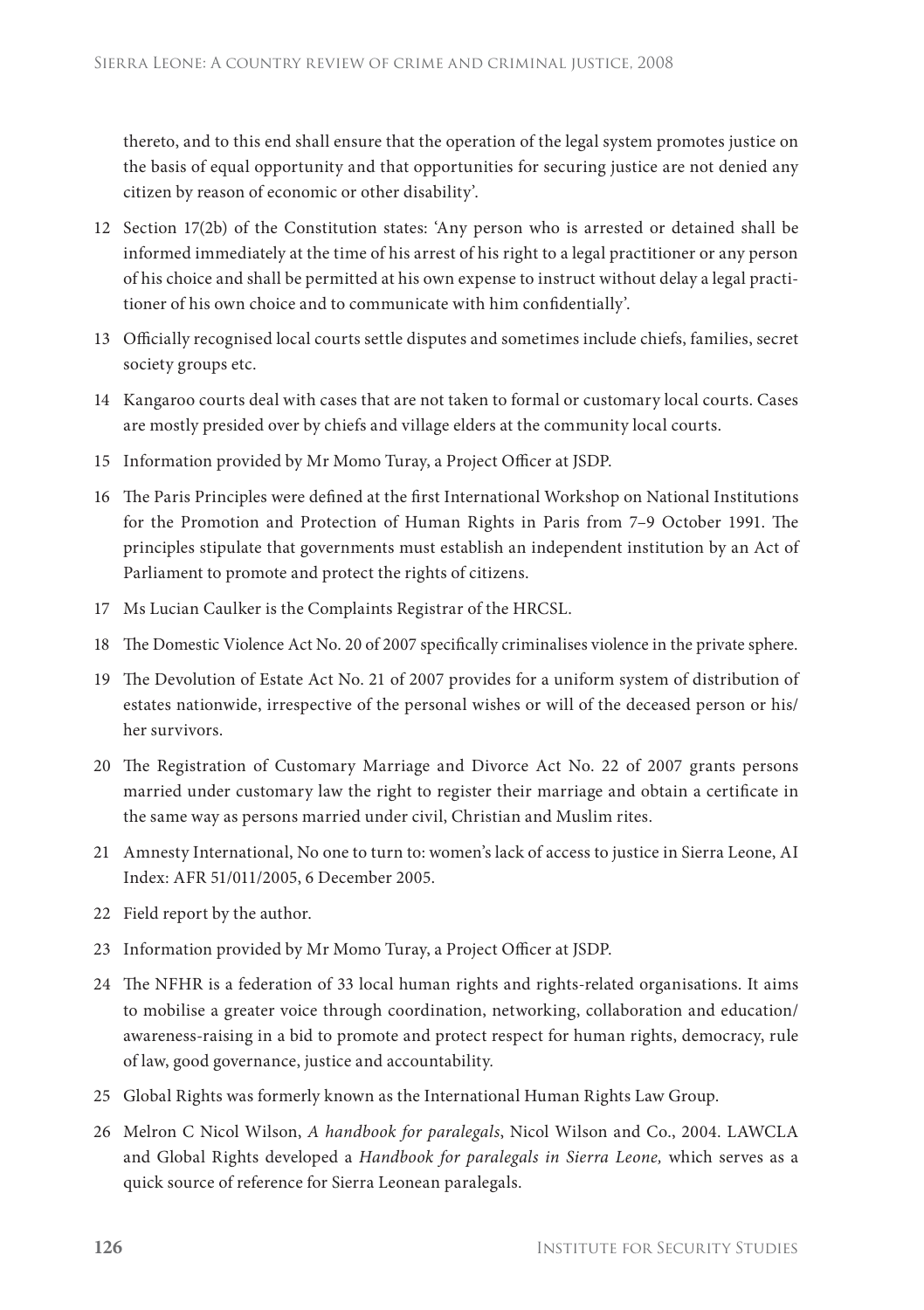- 27 Barrister Oju Wilson.
- 28 Sheku Fonnie is the Project Officer for the paralegal services in Kailahun District.
- 29 Kangaroo courts are informal courts operated by chiefs at village or section level.
- 30 See Rule 2.2[a] of the UN Resolution 40/33, Beijing Rules 1985, Annex 2.
- 31 Part 1 of Chapter 44 stipulates that a young person means a person who is 14 years of age or upwards, and under the age of 17 years.
- 32 Where a young person is charged with any offence punishable, the court may order that he be committed to custody of an Approve School until he attains 18 years, or for any shorter period.
- 33 Article 2: For the purposes of this Charter, a child means every human being below the age of 18.
- 34 Article 1: UN Convention on the Rights of the Child, 1989. This was ratified by Sierra Leone in 1990.
- 35 UN Resolution 40/33, Beijing Rules 1985, Annex 2.
- 36 UN Resolution 45/113, 1990, Annex 4.
- 37 UN Resolution 45/112, Riyadh Guidelines 1990, Annex 3.
- 38 OAU Doc. CAB/LEG/24.9/49 (1990); entered into force on 29 November 1999.
- 39 The UN Standard Minimum Rules for the Administration of Iuvenile Justice, 1985.
- 40 The UN Guidelines for the Prevention of Juvenile Delinquency, 1990.
- 41 The UN Rules for the Protection of Juveniles Deprived of Their Liberty, 1990. The Havana Rules are a follow up to the 1955 Standard Minimum Rules for the Treatment of Prisoners, but specifically protect 'juveniles in detention or custody'.
- 42 Information obtained from general observation by the author at Juvenile Court sessions and from Mr Joel Kamanda, the Juvenile Court clerk.
- 43 The article in the African Charter on the Rights and Welfare of the Child reads: 'Ensure that children are separated from adults in their place of detention or imprisonment'.
- 44 The article in the International Convention on Civil and Political Rights reads: 'Juvenile offenders shall be segregated from adults and be accorded treatment appropriate to their age' and legal status.
- 45 Mrs Nelson Harding was the Permanent Secretary of MSWGCA as at 20 June 2008.
- 46 Discussions with inmates by the author, coupled with information collected from Duty Officer.
- 47 See article 37(a) of the CRC.
- 48 Section 28(5) of the Constitution states: 'Parliament shall make provision (a) for the rendering of financial assistance to any indigent citizen of Sierra Leone where his right under this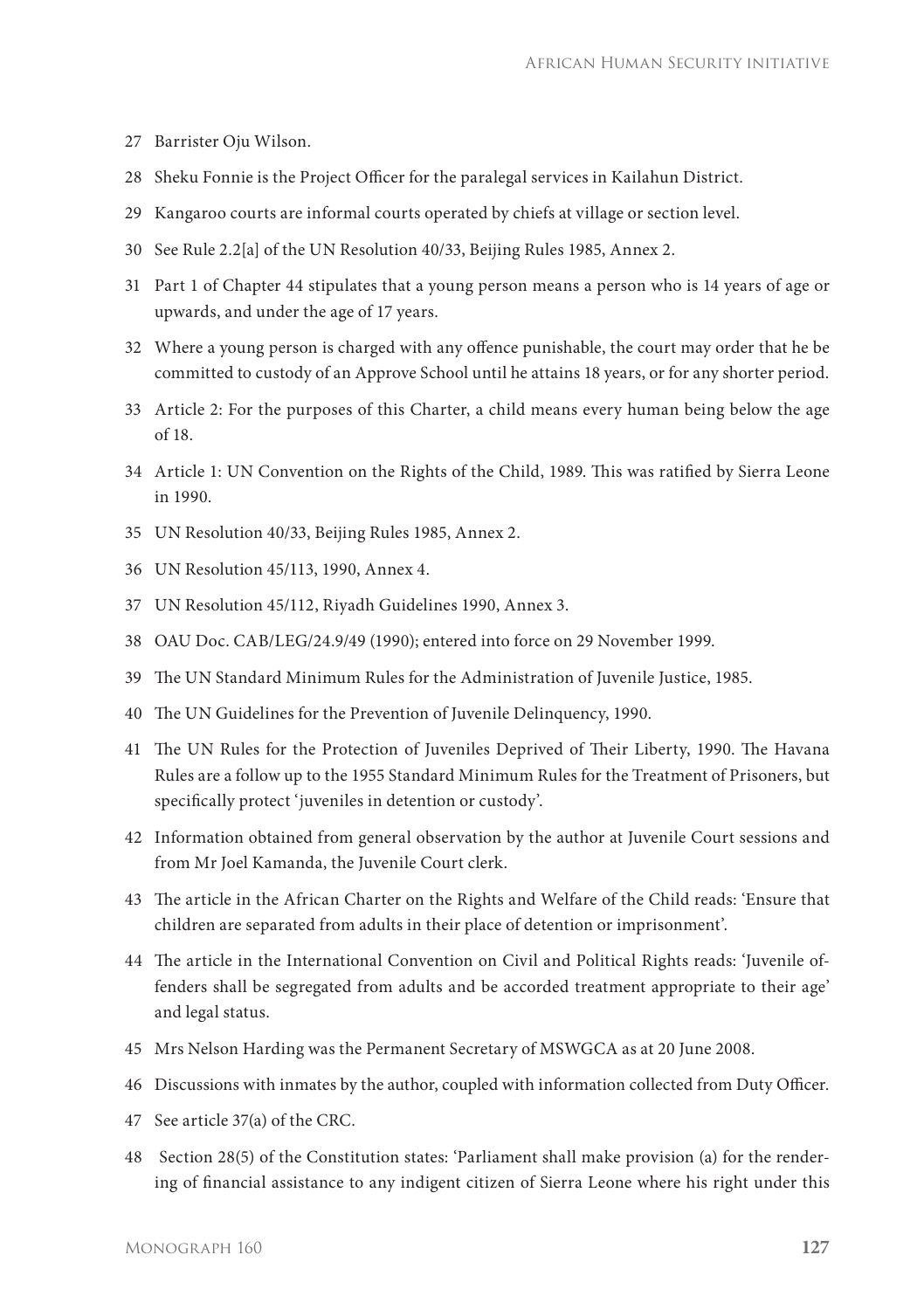chapter has been infringed or with a view to enable him to engage the services of a legal practitioner to prosecute his claim. (b) For ensuring that allegations of infringement of such rights is substantial and the requirement or need for real aid is real'.

- 49 The relevant part of Section 14(3)(4) of the ICCPR reads: 'To be tried in his presence, and to defend himself in person or through legal assistance of his own choosing; to be informed, if he does not have legal assistance, of this right; and to have legal assistance assigned to him, in any case where the interests of justice so require, and without payment by him in any such case if he does not have sufficient means to pay for it'.
- 50 The relevant part of article  $40(2)(b)$  ii) of the CRC reads: 'To be informed promptly and directly of the charges against him or her, and, if appropriate, through his or her parents or legal guardians, and to have legal or other appropriate assistance in the preparation and presentation of his or her defence'.
- 51 Article 17(b3)(iii) of the CRC states: 'Shall be afforded legal and other appropriate assistance in the preparation and presentation of his defence'.
- 52 Information provided by Mr Joel Kamanda, Juvenile Court Clerk.
- 53 Th is information from Harvey 2000 may also be found in MP-M Fofanah's *Challenges of juvenile justice*.
- 54 Discussion with Mrs Gertrude Sesay, matron, Kingtom Remand Home, 21 June 2008.
- 55 Article 12(2) of the CRC determines: 'For this purpose, the child shall in particular be provided the opportunity to be heard in any judicial and administrative proceedings affecting the child, either directly, or through a representative or an appropriate body, in a manner consistent with the procedural rules of national law'.
- 56 Section 15 CAP 44 of the 1960 Laws of Sierra Leon states: ' … the court shall hear the witness for the defence and any further statement which the accused may wish to make in his defence'.
- 57 Information provided by Mr Joel Kamanda, Juvenile Court Clerk, 27 July 2008.
- 58 Part V11, section 41 of the Laws of 1960 reads: 'Every appeal made against an order or sentence made or passed by a juvenile court under the provision of this ordinance shall be entered within seven days of the date the order was made or sentence appealed against'.
- 59 Article 40(2)(b)(v) of the CRC states: 'If considered to have infringed the penal law, to have this decision and any measures imposed in consequence thereof reviewed by a higher competent, independent and impartial authority or judicial body according to law'.
- 60 Author's findings.
- 61 Committee on the Rights of the Child, 48th Session: Consideration of report submitted by state parties under Article 44 of the Convention, Concluding observation for Sierra Leone, CRC/C/ SLE/CO/2, 20 June 2008
- 62 An Approved School is an institution where a juvenile is detained for reformation after trial.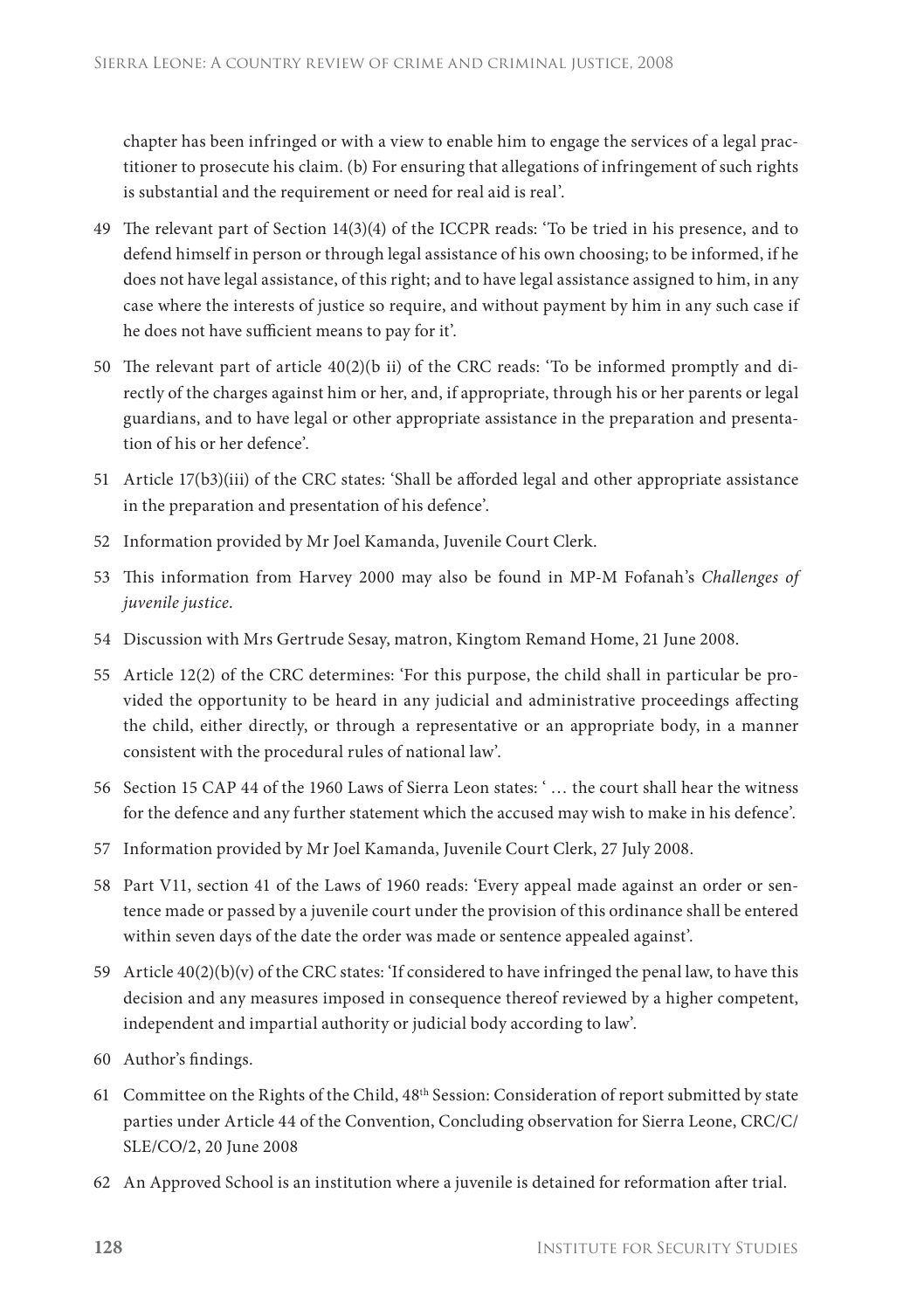- 63 The UN Rules for the Protection of Juveniles Deprived of their Liberty stipulates that the place of detention shall be equipped to ensure meaningful activities and programmmes to foster responsibility and self respect for the individual.
- 64 A detention centre for juvenile offenders on trial.
- 65 Information provided by the matron of the Approved School and Mrs Nelson Harding, the permanent secretary at the MSWGCA.
- 66 The visit to the Approved School was undertaken on the 20 June 2008.
- 67 Rule 31 recognises that juveniles deprived of their liberty have the right to facilities and services that meet all the requirements of health and human dignity.
- 68 Rule 38 determines that every juvenile of compulsory school-going age has the right to education suited to his or her needs and abilities and designed to prepare him or her for return to society.
- 69 UN Rules for the Protection of Juveniles Deprived of their Liberty: 'Every detention facility shall ensure that every juvenile receives food that is suitably prepared and presented at normal meal times'.
- 70 Information provided by Mr Yousuf Bangura, duty officer at the Approved School in Wellington.
- 71 Rule 67 of the UN Rules for the Protection of Juveniles Deprived of their Liberty reads: 'All disciplinary measures constituting cruel, inhuman or degrading treatment shall be strictly prohibited, including corporal punishment, placement in a dark cell, closed or solitary confinement, or any other punishment that may compromise the physical or mental health of the juvenile concerned'.
- 72 Information collected by the matron of the Remand Home Mrs. Gertrude Sesay.
- 73 Information provided from Mrs Nelson Harding, Permanent Secretary of the MSWGCA.
- 74 Committee on the Convention on the Rights of the Child, 48th Session, June 2008: Concluding observations on Sierra Leone.
- 75 Mr Mariatu Kamara is the Probation Officer for the MSWGCA.
- 76 Information provided by Mrs Nelson Harding, Permanent Secretary, MSWGCA.
- 77 Information provided by Mr Jaward, Probation Officer, MSWGCA.
- 78 Report on the implementation of the Optional Protocol to the Convention on the Rights of the Child on the Involvement of Children in Armed Conflict. This UN General Assembly resolution A/RES/54/263 of 25 May 2000 entered into force on 12 February 2002.
- 79 See section 17(1) of the Human Rights Commission Act.
- 80 The tier system is based on the US government's efforts to combat human trafficking. Countries in Tier 3 are those considered to 'neither satisfy the minimum standards, nor demonstrate a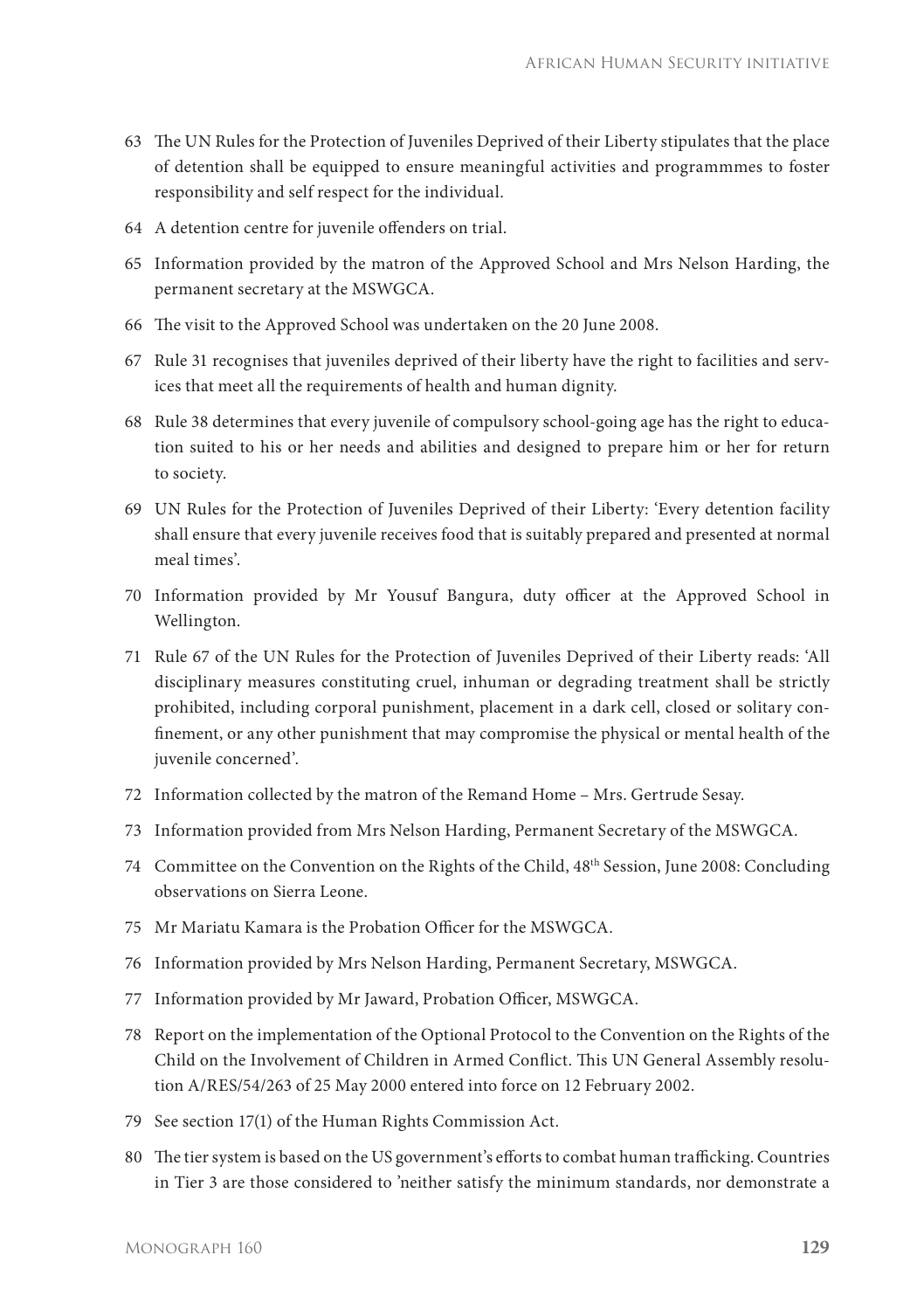significant effort to come into compliance'. Also see the US State Department Annual Report on Trafficking of 11 June 2004.

- 81 Initial country report on the implementation of the Optional Protocol on the Convention on the Rights of the Child on the Sale of Children, Child Prostitution and Child Pornography, 2007.
- 82 Information provided by Mrs Nelson Harding, Permanent Secretary, MSWGCA, June 2008.
- 83 Committee on the Rights of the Child, 48<sup>th</sup> Session: Consideration of reports submitted by state parties, concluding observations on Sierra Leone, 20 June 2008.
- 84 Ibid.
- 85 Bail homes are used as a transit point before trail.
- 86 Information provided by Mr Mike Charley, a UNICEF Child Protection specialist.
- 87 Information provided by Mrs Nelson Harding, Permanent Secretary, MSWGCA, June 2008
- 88 Source: interview with local court supervisors.
- 89 Source: Local court officials
- 90 Source: Ibid.
- 91 Source: Interview with Mr MS Turay, LCS Bombali.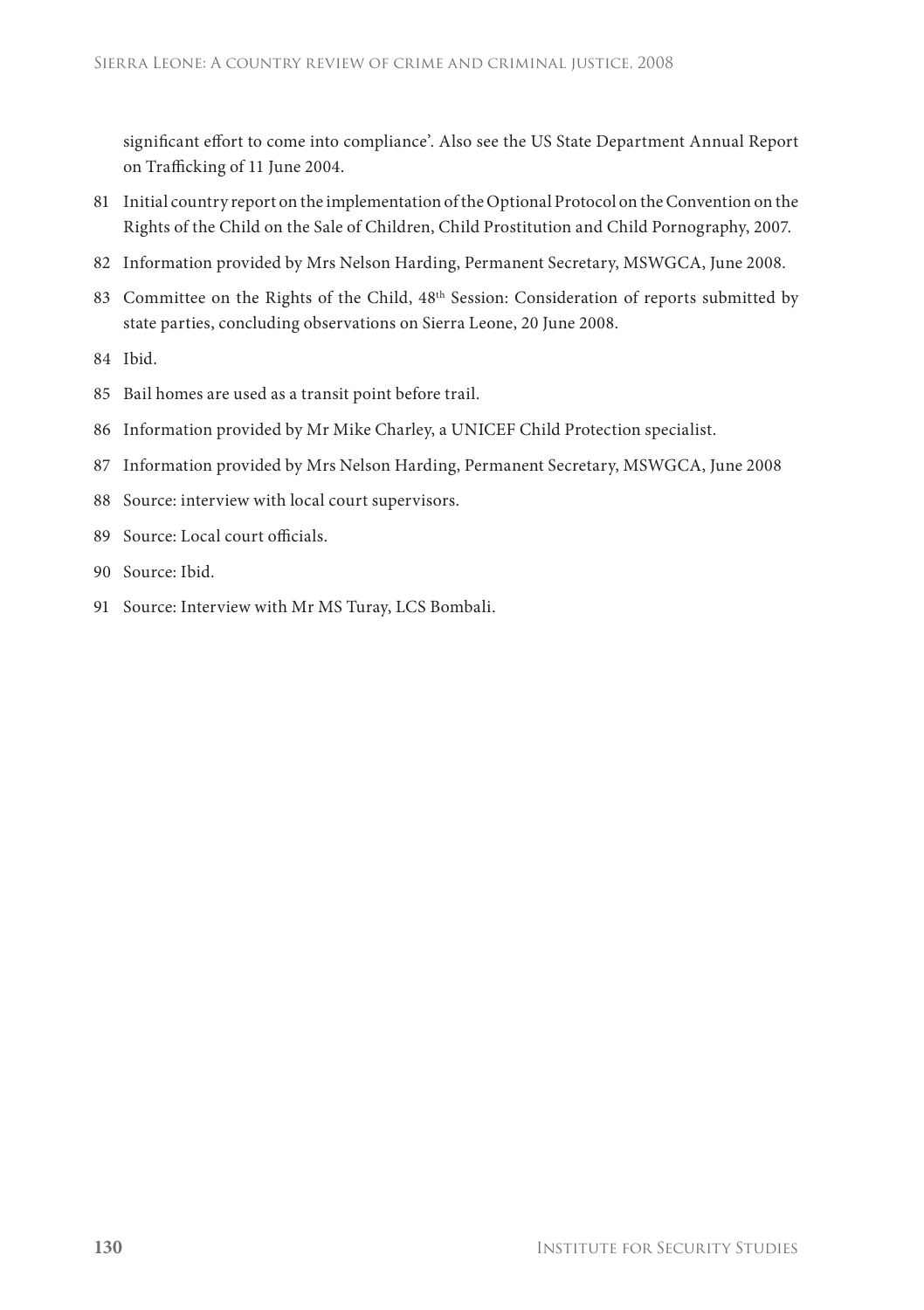## References

- Amnesty International, *Amnesty International Report 2005 Sierra Leone*, 25 May 2005. Online, UNHCR Refworld, http:// www.unhcr.org/refworld/docid/429b27f52f.html (accessed 13 March 2009)
- Amnesty International, *Amnesty International Report 2007* –*Human Rights in Republic of Sierra Leone,* http://www.amnesty.org/en/region/sierra-leone/report-2007 (accessed 19 October 2008).
- Amnesty International, *No one to turn to: women's lack of access to justice in Sierra Leone*, AI Index: AFR 51/011/2005, 6 December 2005.
- Amnesty International, Press Release Index: AFR 51/009/2004, News Service No. 326, 21 December 2004.
- Commonwealth Human Rights Initiative, *In pursuit of justice: a report on the judiciary in Sierra Leone,* Freetown, 2002:10.
- Fofanah, Mohamed Pa-Momo, *Challenges of Juvenile Justice*, Defence for Children, Sierra Leone, 2000:3.
- Fofanah, Mohamed Pa-Momo, *Country report on the implementation of the Convention on the Rights of the Child,* Chambers of the Chief Justice, Freetown, 2005.
- Fofanah, Mohamed Pa-Momo, Death penalty Sierra Leone: successful appeal strengthens case for abolition*,* 12 December 2004*,* http://www.ipsnews.net/news (accessed 5 Jan 2008).
- Harvey, Rachel, *Juvenile Justice in Sierra Leone: an analysis of law and practice*, Children and Armed Conflict Unit, September 2000.
- Issing Sesay, Amadu, 1999, Paradise lost and regained? The travails of democracy in Sierra Leone, in Dele Olowu et al., Governance and democratisation in West Africa, Dakar: Council for the Development of Social Research in Africa (CODESRIA), 1999.
- Justice Sector Survey Report, Justice Sector Coordination Office and Government of Sierra Leone, Freetown, 2007.
- KAIPTC, *Post-conflict peace building and national ownership: meeting the challenges of Sierra Leone,* Report of the Second Annual KAIPTC/ZIF Seminar, Accra, Ghana, 1-3 December 2005, February 2006.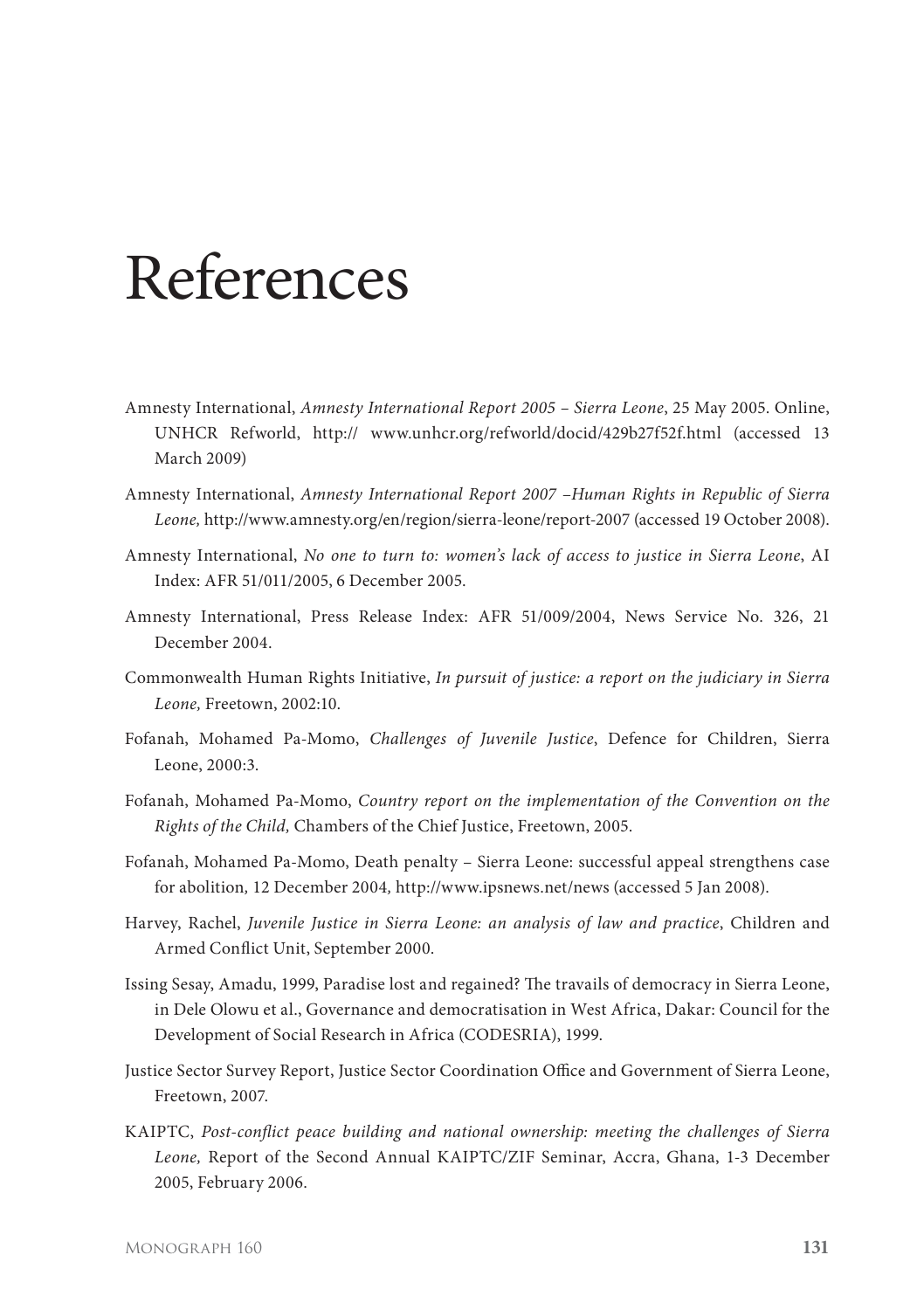- Kamara, Al Shek, Future challenges facing the Sierra Leone Police, Unpublished essay for promotion to the rank of Assistant Inspector-General, Freetown, 2005.
- Lawyers Centre for Legal Assistance, *Juvenile justice in Sierra Leone*, Freetown, 2005.
- Ministry of Social Welfare, Gender and Children's Affairs, *National child justice strategy*, Freetown, 2006.
- NaCSA, Rapid assessment survey on street children and other war-affected children in Sierra Leone, Freetown, 2004.
- National Forum for Human Rights, *The law people see: the status of dispute resolution in the provinces of Sierra Leone*, Freetown, 2001.
- Sierra Leone Human Rights Commission, *The state of human rights in Sierra Leon*, Freetown, 2007.
- Sierra Leone Law Reform Commission, *Newsletter* 1(2) (2008).
- Sierra Leone National Consultation, Report on *Women and men in partnership for post-conflict reconstruction,* Freetown, 21-24 May 2001, 2001:63.
- Sierra Leone National Human Development Report, UNDP, Sierra Leone, 2007.
- Sierra Leone Truth and Reconciliation Commission**,** *Witness to truth: report of the Sierra Leone Truth and Reconciliation Commission,* Freetown, 3A, 2004.
- Trojanowicz, R, Kappeler, VE, Gaines, LK, Bucqueroux, B, *Community policing: a contemporary perspective*, 2nd ed., Cincinnati, OH: Anderson, 1998.

Universal Declaration of Human Rights, New York: UN, 1984.